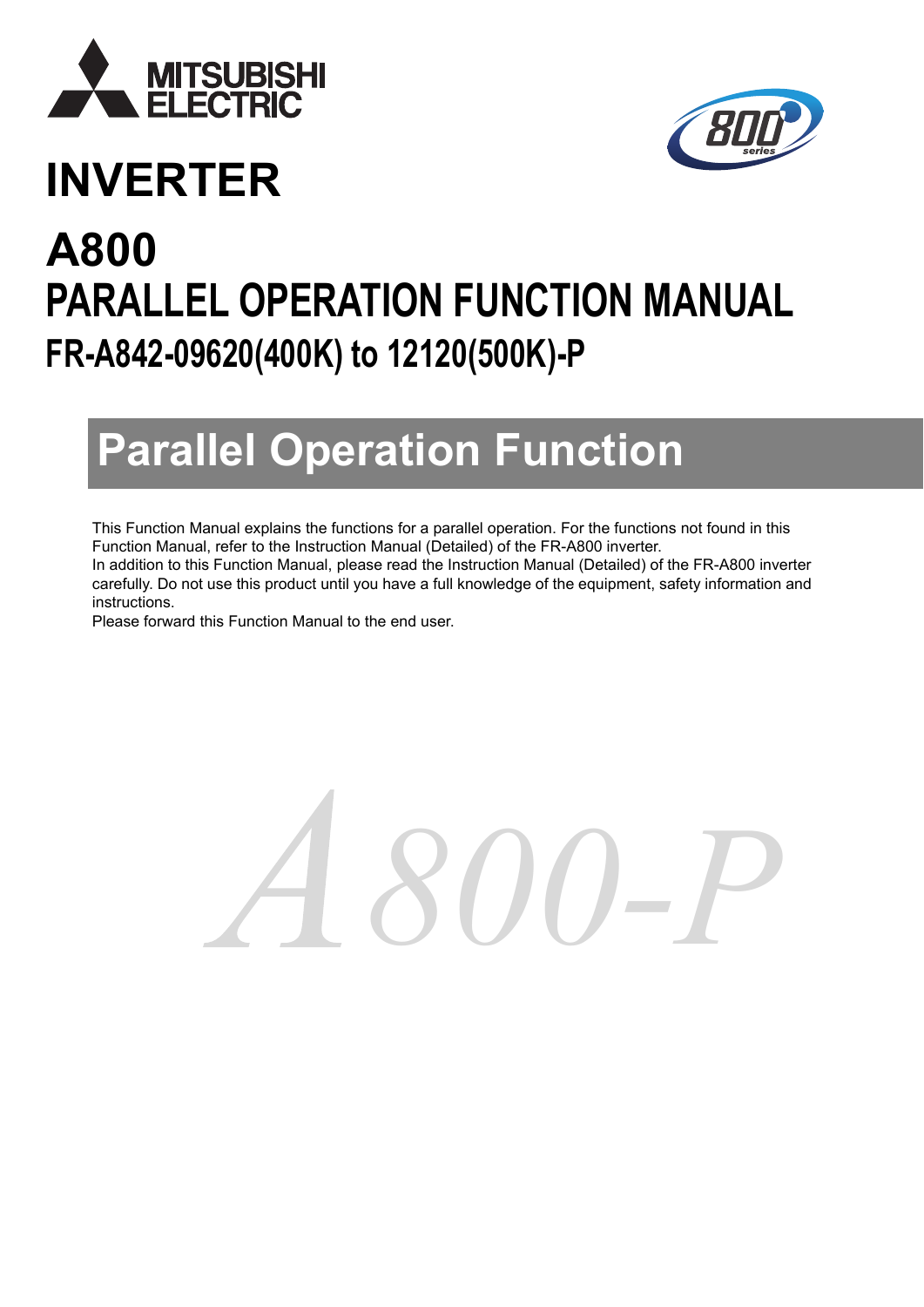**2 [CONTENTS](#page-1-0)**

## <span id="page-1-0"></span>**CONTENTS**

# [1 INTRODUCTION 4](#page-3-0)

**[1.1 FR-A802-P overview](#page-3-1) 4**

|     | <b>2 PARALLEL OPERATION FUNCTION</b>                                                                            | 5  |
|-----|-----------------------------------------------------------------------------------------------------------------|----|
| 2.1 | <b>Parallel operation selection</b>                                                                             | 5  |
| 2.2 | Parallel operation communication check time (Pr.652)                                                            |    |
| 2.3 | Parallel operation ready (Y227) signal                                                                          |    |
| 2.4 | Vector control of multi-wound motor                                                                             |    |
| 2.5 | Setting procedure for V/F control, Advanced magnetic flux vector control, and Real sensorless<br>vector control | 9  |
| 2.6 | <b>Emergency drive</b>                                                                                          | 12 |

# [3 SUPPLEMENTARY EXPLANATION TO THE FR-](#page-20-0)A800 INSTRUCTION MANUAL (DETAILED)21

| 3.1 | Torque current command limit (torque limit)   | 21 |
|-----|-----------------------------------------------|----|
| 3.2 | Torque current command limit (torque command) | 22 |

|     | 4 PLUG-IN OPTIONS                              |    |
|-----|------------------------------------------------|----|
| 4.1 | Motor thermistor interface (FR-A8AZ) supported | 24 |
| 4.2 | <b>PPO TYPE SUPPORT SPECIFICATION</b>          | 25 |

| <b>5 PARAMETER</b> |                              |    |
|--------------------|------------------------------|----|
| 5.1                | <b>Parameter list</b>        | 27 |
| 5.2                | Input signal list            | 41 |
| 5.3                | <b>Output signal list</b>    | 43 |
| 5.4                | <b>List of monitor items</b> | 45 |

# [6 PROTECTIVE FUNCTIONS 48](#page-47-0)

**[6.1 Causes and corrective actions 48](#page-47-1)**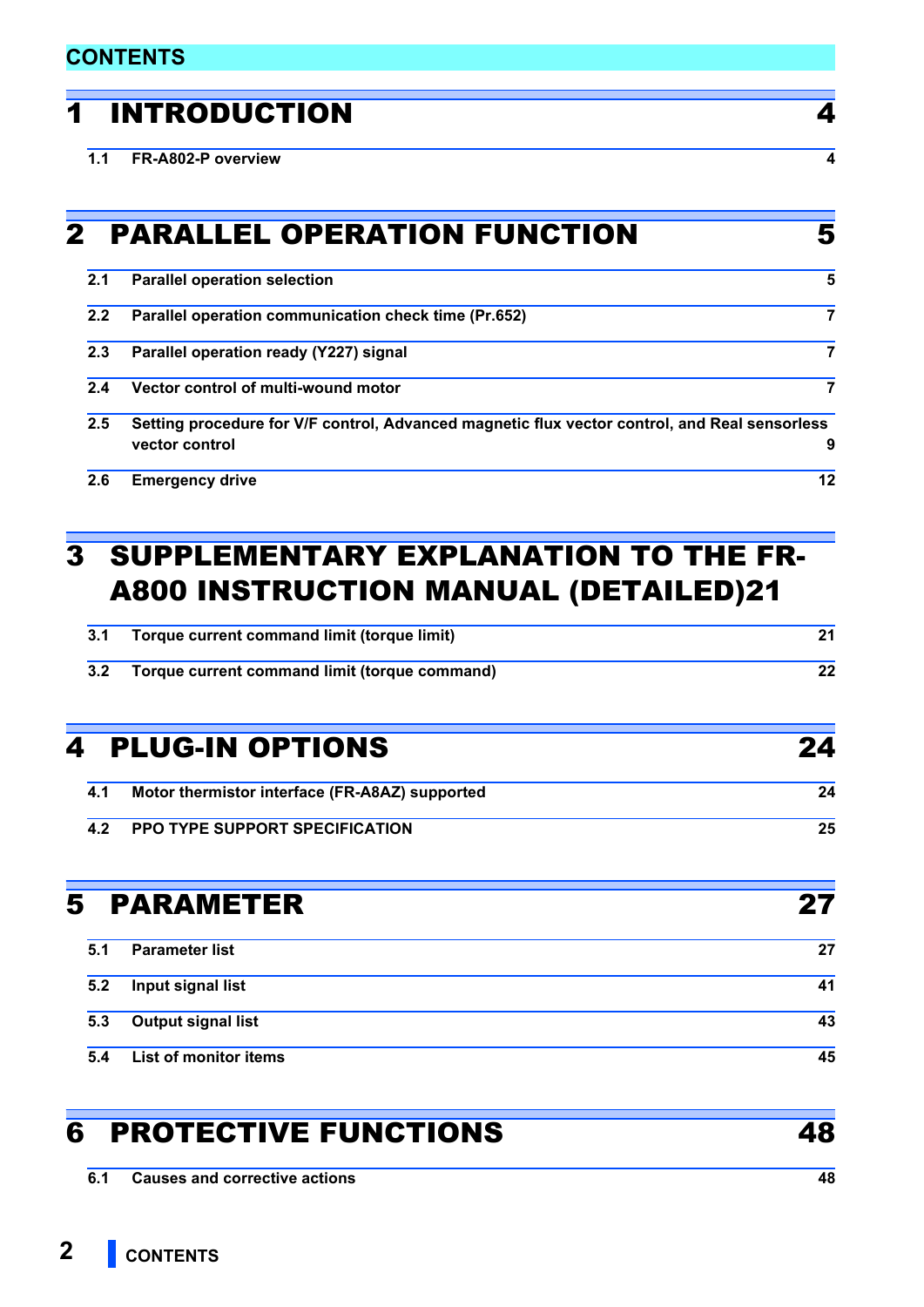| 7   | <b>SPECIFICATIONS</b>                                   | 50 |
|-----|---------------------------------------------------------|----|
| 7.1 | <b>Common specifications</b>                            | 50 |
| 8   | <b>APPENDIX</b>                                         | 52 |
| 8.1 | Differences in the functions from the standard inverter | 52 |
| 8.2 | <b>Compatible options</b>                               | 53 |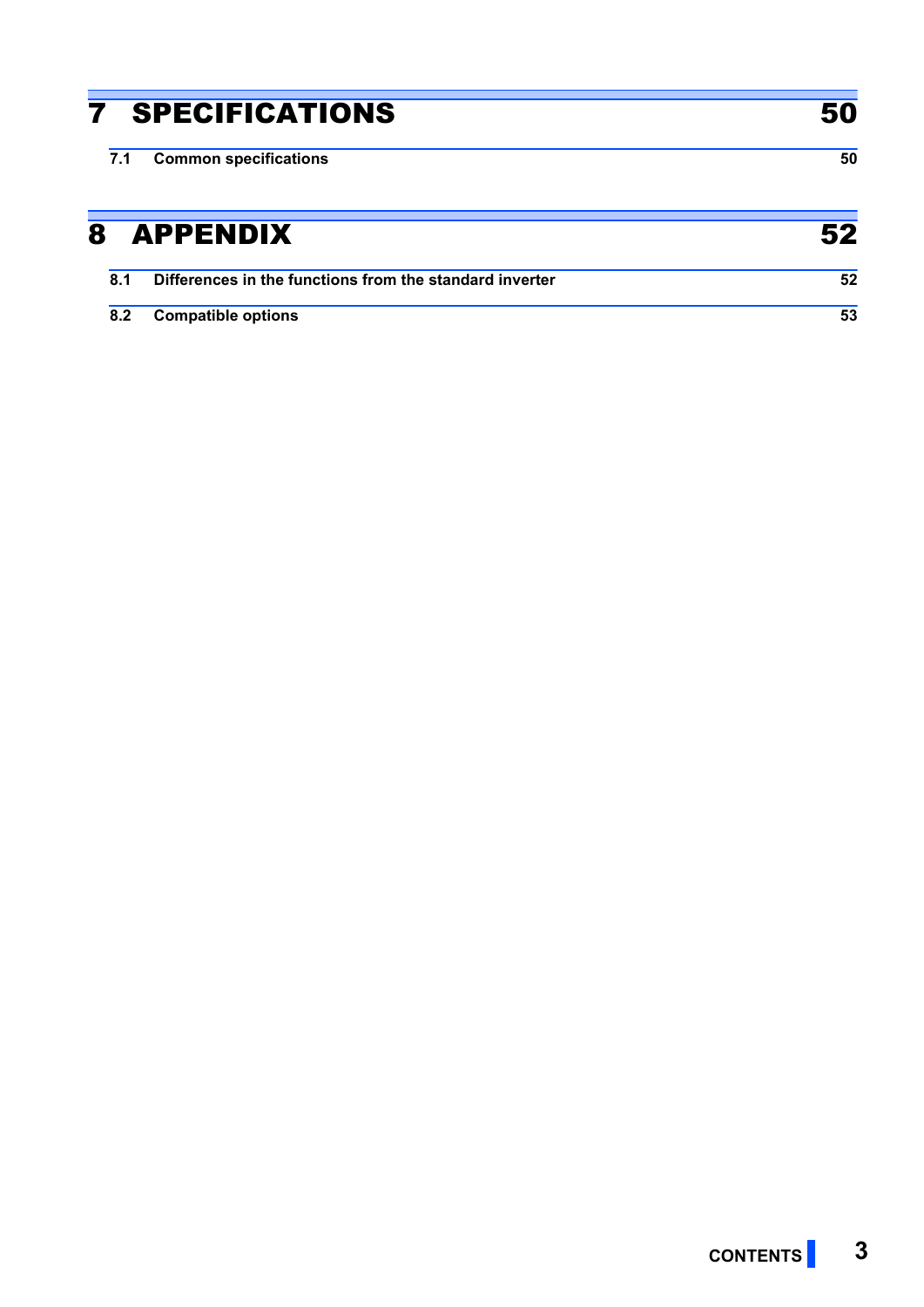# <span id="page-3-0"></span>1 INTRODUCTION

# <span id="page-3-1"></span>1.1 FR-A802-P overview

The FR-A802-P inverter is a parallel operation specification model. This function allows one motor having a large capacity to be driven by operating two or three inverters and converter units for parallel operation connected in parallel to the motor.

## **Abbreviations**

| <b>Abbreviation /</b><br>generic name | <b>Description</b>                                                                        |  |
|---------------------------------------|-------------------------------------------------------------------------------------------|--|
| <b>DU</b>                             | Operation panel (FR-DU08)                                                                 |  |
| Operation panel                       | Operation panel (FR-DU08) and LCD operation panel (FR-LU08)                               |  |
| Parameter unit                        | Parameter unit (FR-PU07)                                                                  |  |
| <b>PU</b>                             | Operation panel and parameter unit                                                        |  |
| Inverter                              | Mitsubishi Electric FR-A802-P inverter (separated converter type for parallel operation)  |  |
| Converter unit                        | FR-CC2-P converter unit (for parallel operation)                                          |  |
| Vector control compatible option      | FR-A8AP/FR-A8AL (plug-in option), FR-A8TP (control terminal option)                       |  |
| Pr.                                   | Parameter number (number assigned to function)                                            |  |
| PU operation                          | Operation using the PU (operation panel / parameter unit)                                 |  |
| <b>External operation</b>             | Operation using the control circuit signals                                               |  |
| Combined operation                    | Combined operation using the PU (operation panel / parameter unit) and External operation |  |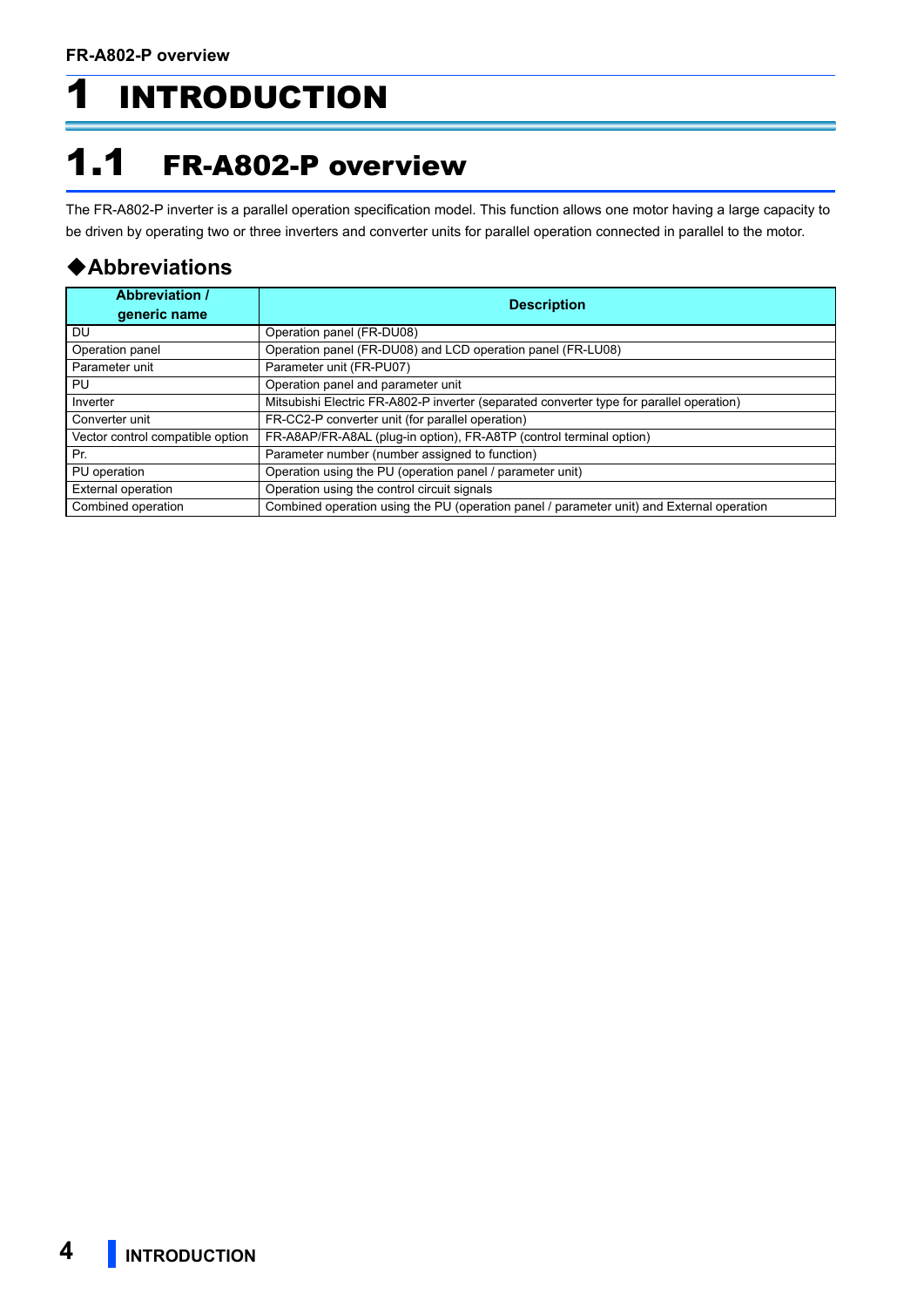# <span id="page-4-2"></span><span id="page-4-0"></span>PARALLEL OPERATION FUNCTION

# <span id="page-4-1"></span>2.1 Parallel operation selection

The master/slave inverters to be operated in parallel can be set.

| Pr.          | <b>Name</b>                            | <b>Initial</b><br><b>Setting range</b><br>value |                      |                         | <b>Description</b>                 |                |
|--------------|----------------------------------------|-------------------------------------------------|----------------------|-------------------------|------------------------------------|----------------|
|              |                                        |                                                 | <b>Applied motor</b> | Master/slave<br>station | <b>Number of slave</b><br>stations |                |
|              | <b>Parallel operation</b><br>selection |                                                 |                      |                         | Slave station 1                    |                |
|              |                                        | 100                                             | 2                    | Single wound motor      | Slave station 2                    |                |
|              |                                        |                                                 | 100 (initial value)  |                         | Master station                     |                |
| 1001<br>E390 |                                        |                                                 | 200                  |                         |                                    |                |
|              |                                        |                                                 | 300                  |                         |                                    | $\overline{2}$ |
|              |                                        |                                                 | 10200                | Multi-wound motor       | Master station                     |                |
|              |                                        |                                                 | 10201                |                         | Slave station 1                    |                |

## **Parallel operation selection (Pr.1001)**

- When two inverters are operated in parallel, set **Pr.1001** Parallel operation selection as follows.
	- When a single wound motor is driven
		- Master: **Pr.1001** = "200"
		- Slave: **Pr.1001** = "1 or 2" (The operation is enabled regardless of the number set for the slave.)
	- When a multi-wound motor is driven Master: **Pr.1001** = "10200"
		- Slave: **Pr.1001** = "10201"
- To operate two inverters in parallel, set "200" in **Pr.1001 Parallel operation selection** of the master, and "1 or 2" in **Pr.1001** in the slave. (The operation is enabled regardless of the number set for the slave.)
- To operate three inverters in parallel, set "300" in **Pr.1001** of the master, "1" in **Pr.1001** of slave 1, and "2" in **Pr.1001** of slave 2.
- For operating one inverter (when the parallel operation is not performed) in case of an emergency, set "100 (initial value)" in **Pr.1001**.

- **NOTE** • The setting of **Pr.1001** will be applied after next power ON or inverter reset.
	- When an inverter is specified as a slave station, either of the following indicators appears on the first monitor screen. (refer to **[page 49](#page-48-0)**)

SLV.1 (parallel operation slave 1): When a single wound motor or multi-wound motor is driven by the slave 1 inverter (**Pr.1001**  = "1" or "10201").

SLV.2 (parallel operation slave 2): When a single wound motor is driven by the slave 2 inverter (**Pr.1001** = "2").

 • While the slave stations are operated, [FWD] indicator on the operation panel is on regardless of forward rotation/reverse rotation.

# **CAUTION**

**Be sure to set Pr.1001 correctly. Operation with incorrect settings may damage the inverters.**

## **Setting procedure (for driving a single wound motor by two inverters in parallel)**

- *1* **Install wiring between the RS-485 terminals on the master inverter and on the slave inverter. (For the details, refer to the Instruction Manual (Hardware) of the inverter.)**
- *2* **Set "1 or 2" in Pr.1001 of the slave inverter, and then reset the inverter.**
- *3* **Set "200" in Pr.1001 of the master inverter, and then reset the inverter.**
- *4* **The communication starts between the master and the slave.**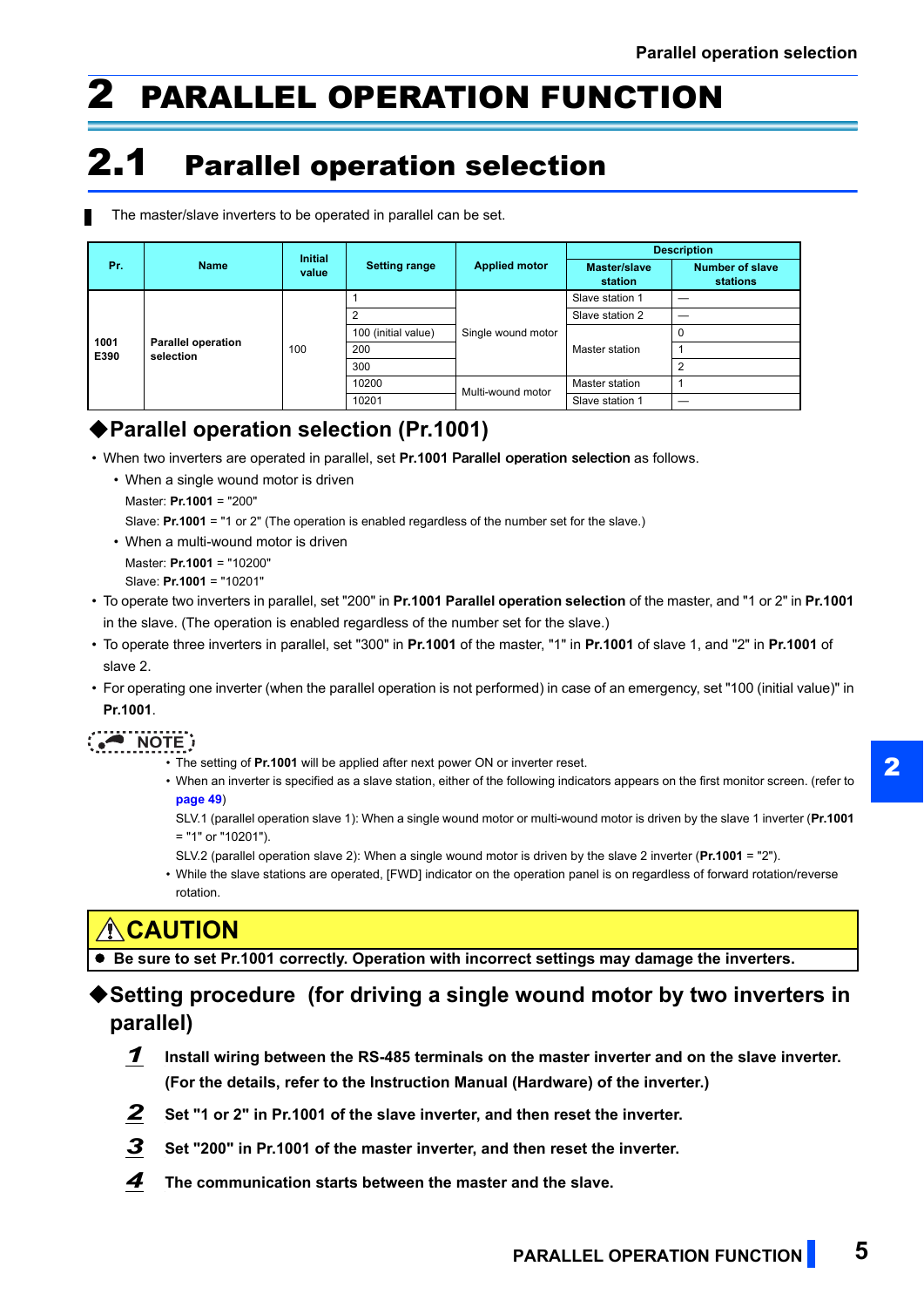## ◆ Setting procedure (for driving a single wound motor by three inverters in **parallel)**

- *1* **Install wiring between the RS-485 terminals on the master inverter and on the slave inverter. (For the details, refer to the Instruction Manual (Hardware) of the inverter.)**
- *2* **Set "1" in Pr.1001 of the slave 1 inverter, and then reset the inverter.**
- *3* **Set "2" in Pr.1001 of the slave 2 inverter, and then reset the inverter.**
- *4* **Set "300" in Pr.1001 of the master inverter, and then reset the inverter.**
- *5* **The communication starts between the master and the slave.**

**• • For operating three inverters in parallel, it is not important which order steps 2 and 3 are performed in.<br>● For operating three inverters in parallel, it is not important which order steps 2 and 3 are performed in.** 

## ◆ Setting procedure (for driving a multi-wound motor by two inverters in **parallel)**

- *1* **Install wiring between the RS-485 terminals on the master inverter and on the slave inverter. (For the details, refer to the Instruction Manual (Hardware) of the inverter.)**
- *2* **Set "10201" in Pr.1001 of the slave inverter, and then reset the inverter.**
- *3* **Set "10200" in Pr.1001 of the master inverter, and then reset the inverter.**
- *4* **The communication starts between the master and the slave.**

## **Precautions for parameter setting during the parallel operation**

- Set up the slave inverter first before the master inverter by the **Pr.1001** setting and the inverter reset. Otherwise, an error may occur in communication between the converter units.
- Before the parallel operation, set the same values between the master and the slave in **Pr.30, Pr.57, Pr.249, and Pr.261**. If the settings are not correct, the parallel operation will not be performed correctly.

## **Resetting the inverter during the parallel operation**

- When the RES signal of the master remains ON, the master keeps attempting to perform the inverter reset. However, the slave performs the inverter reset only once and does not keep attempting to perform the reset.
- For the inverter reset, reset the master inverter. The slave inverter will be reset simultaneously.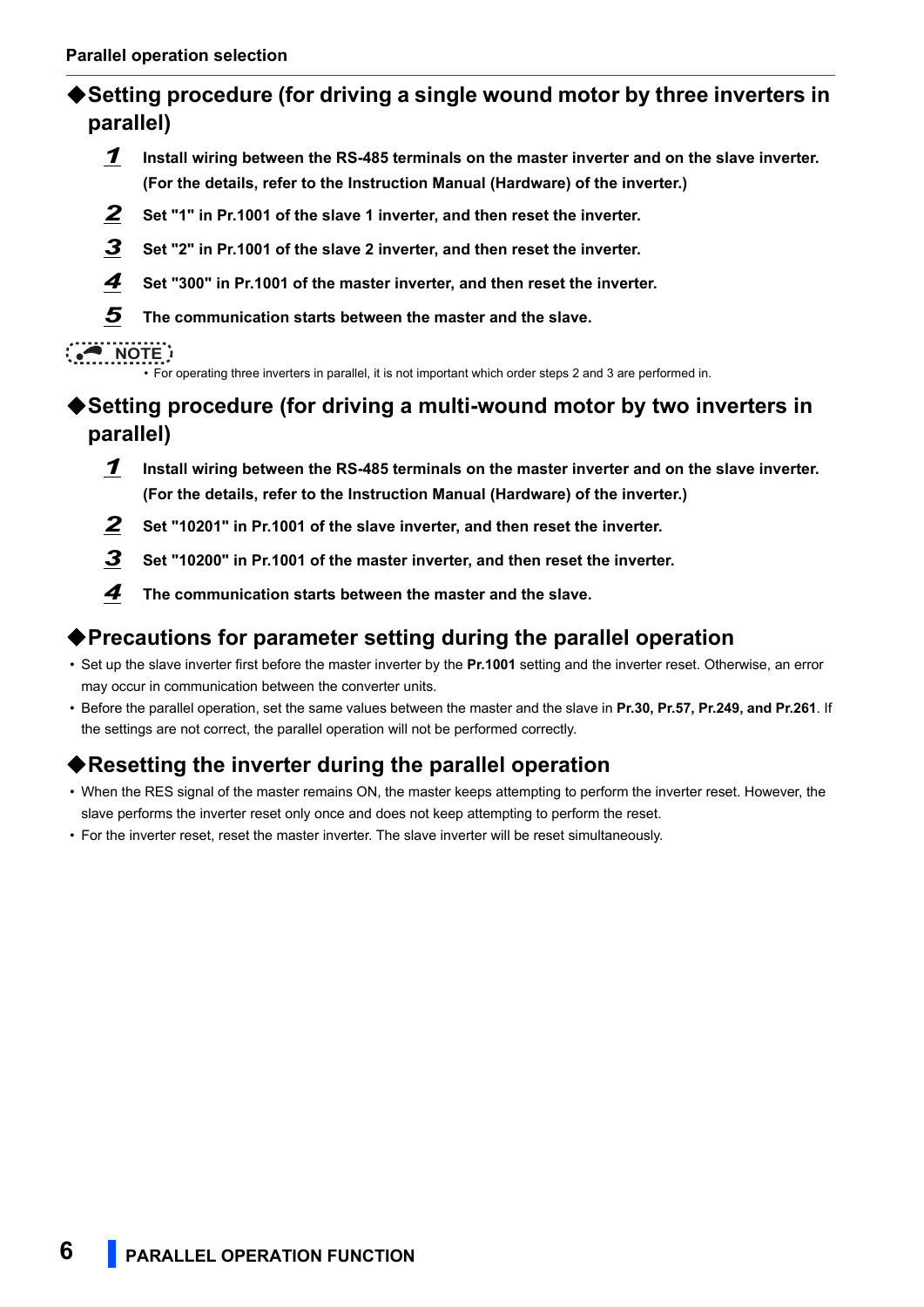# <span id="page-6-4"></span><span id="page-6-0"></span>2.2 Parallel operation communication check time (Pr.652)

| Pr.         | <b>Name</b>                                           | <b>Initial value</b> | <b>Setting range</b> | <b>Description</b>                                                                                                                                                                  |
|-------------|-------------------------------------------------------|----------------------|----------------------|-------------------------------------------------------------------------------------------------------------------------------------------------------------------------------------|
|             |                                                       |                      |                      | Parallel operation communication disabled                                                                                                                                           |
| 652<br>N092 | <b>Parallel operation</b><br>communication check time | l S                  | $0.1$ to 120 s       | Set the interval of the communication check<br>(signal loss detection) time.<br>If a no-communication state persists for the<br>permissible time or longer, the inverter will trip. |
|             |                                                       |                      | 9999                 | No communication check (signal loss detection)                                                                                                                                      |

- If the communication between the master and the slave is lost for a certain period, the inverter assumes it is in disconnection state and activates the protective function (E.SER) to shut off the output.
- If the communication for the time set in **Pr.652** is lost while the inverter is stopped, the signal loss detection is assumed and the protective function (E.SER) is activated.
- When the **Pr.652** setting is any of 0.1 to 120 s, the signal loss detection is made.
- When the **Pr.652** setting is "9999", the signal loss detection is not made.
- <span id="page-6-5"></span>• When the **Pr.652** setting is "0", the parallel operation communication is not possible.

# <span id="page-6-1"></span>2.3 Parallel operation ready (Y227) signal

- After the wiring of the RS-485 terminals and the setting of **Pr.1001** on all inverters are completed, communication between the inverters starts automatically and the inverters are prepared for the parallel operation. When the inverters are ready, the Parallel operation ready (Y227) signal turns ON.
- For the Y227 signal, set "227 (positive logic) or 327 (negative logic)" in any of **Pr.190 to Pr.196 (Output terminal function selection)** to assign the function to the output terminal.

**NOTE:**<br>Changing the terminal assignment using Pr.190 to Pr.196 (Output terminal function selection) may affect the other functions. Set parameters after confirming the function of each terminal.

# <span id="page-6-2"></span>2.4 Vector control of multi-wound motor

When a multi-wound motor is driven, Real sensorless vector control and Vector control are available. When the parallel operation is performed for a multi-wound motor under Real sensorless vector control or Vector control, sending a current command from the master station to the slave station via RS-485 communication and controlling the current in each station prevent a current reduction.

 • To perform the parallel operation for a multi-wound motor under Real sensorless vector control or Vector control, set the motor constant parameters in both the master station and the slave station as shown in the following table. The setting values are basically the same for the master station and the slave station.

| Pr. | <b>Name</b>                     | Setting <sub>*1</sub>                                                                                                                     |
|-----|---------------------------------|-------------------------------------------------------------------------------------------------------------------------------------------|
| 71  | <b>Applied motor</b>            | Set the same value for the master station and the slave stations according to<br>the motor used and the motor constant setting increment. |
| 82  | <b>Motor excitation current</b> | (Value of the equivalent circuit for one winding) $\times$ 2 (number of windings)                                                         |
| 90  | Motor constant (R1)             | (Value of the equivalent circuit for one winding) / 2 (number of windings)                                                                |
| 91  | Motor constant (R2)             | (Value of the equivalent circuit for one winding) / 2 (number of windings)                                                                |
| 92  | Motor constant (L1)             | (Value of the equivalent circuit for one winding) / 2 (number of windings)                                                                |
| 93  | Motor constant (L2)             | (Value of the equivalent circuit for one winding) / 2 (number of windings)                                                                |
| 94  | Motor constant (X)              | Value of the equivalent circuit for one winding                                                                                           |
| 859 | <b>Torque current</b>           | (Value of the equivalent circuit for one winding) $\times$ 2 (number of windings)                                                         |

Motor constant of the equivalent circuit when connecting a multi-wound motor with the single wound motor connection diagram.

<span id="page-6-3"></span> • When different motors are set as the first motor and the second motor and the operation is switched between them, the first motor must be driven under Real sensorless vector control or Vector control, and the second motor must be driven under V/ F control or Advanced magnetic flux vector control.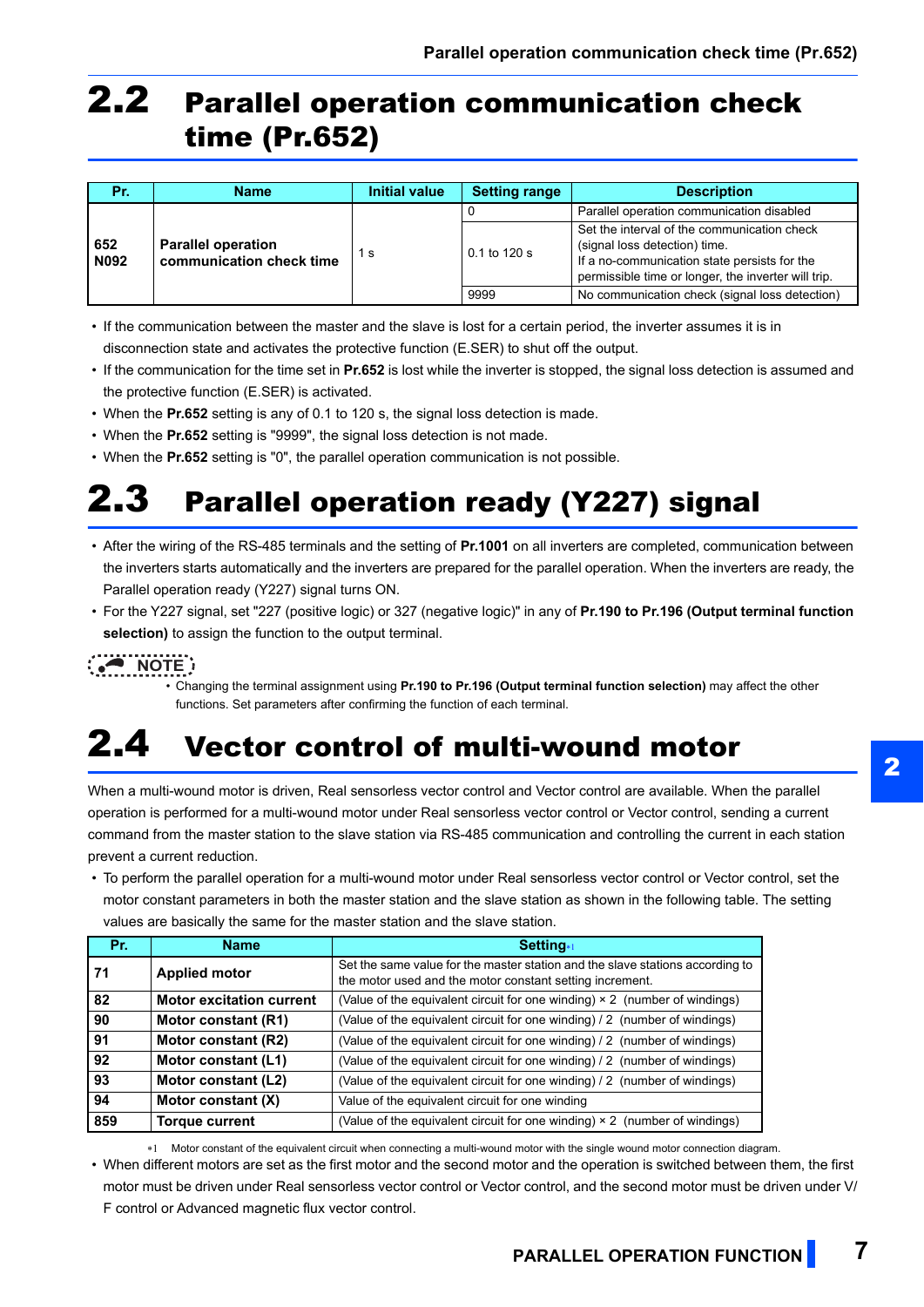• When a multi-wound motor is driven under Real sensorless vector control or Vector control, setting the following parameters is enabled for the slave station. For the parameter details, refer to the FR-A800 Instruction Manual (Detailed).

| Pr.  | <b>Name</b>                      | <b>Master station</b> *1 | <b>Slave station</b> <sup>*1</sup> |
|------|----------------------------------|--------------------------|------------------------------------|
| l 71 | <b>Applied motor</b>             | Λ                        | Δ                                  |
| 82   | <b>Motor excitation current</b>  | Ω                        | ⊏                                  |
| 90   | Motor constant (R1)              | ∩                        | П                                  |
| 91   | Motor constant (R2)              | ∩                        | □                                  |
| 92   | Motor constant (L1)              | Ω                        | □                                  |
| 93   | Motor constant (L2)              | Ω                        | П                                  |
| 94   | Motor constant (X)               | Ω                        | П                                  |
| 827  | <b>Torque detection filter 1</b> | ∩                        | П                                  |
| 859  | <b>Torque current</b>            |                          |                                    |

<span id="page-7-0"></span>\*1 O: All setting values are valid.

 $\Delta$ : Some setting values are invalid.

: Parameter setting is valid when the parallel operation is performed for a multi-wound motor under Real sensorless vector control or Vector control.

•••••••••••••<br>• When performing Vector control of multi-wound motor, always set the motor constant parameters in both the master station • and the slave station. Otherwise, increase in the output current, significant difference between the command setting and the actual rotation speed, or other problems may occur.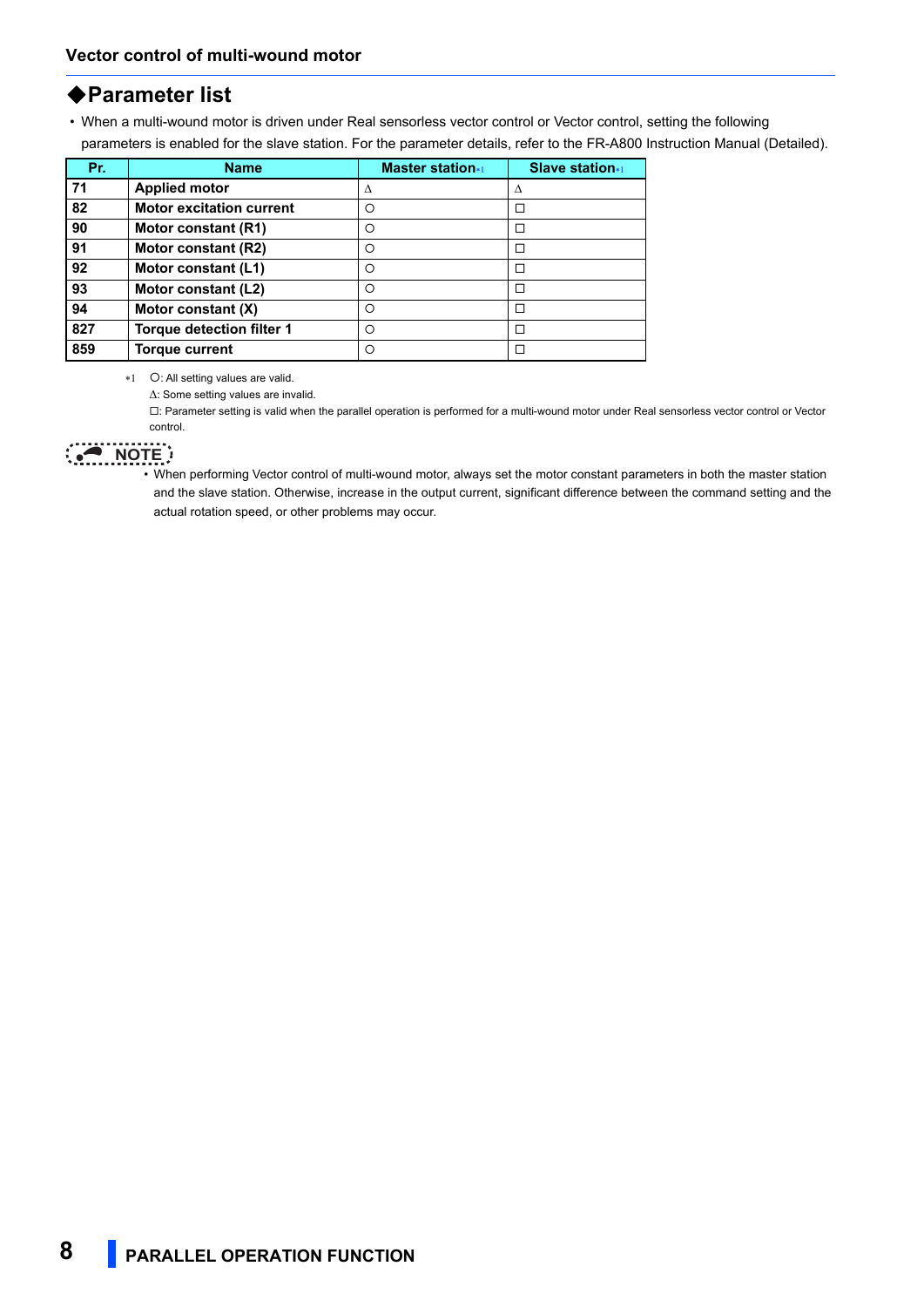# <span id="page-8-0"></span>2.5 Setting procedure for V/F control, Advanced magnetic flux vector control, and Real sensorless vector control

Configure settings under each control method as described in the applicable procedure.

## ◆ Setting procedure for V/F control

### *1* **Wire the RS-485 terminals of the inverters.**

(Refer to the FR-A802-P Instruction Manual (Hardware).)

- 
- *2* **Set Pr.1001 Parallel operation selection in each inverter as shown in the following table.**

| <b>Winding type</b>   |                            | <b>Station</b>  | Pr.1001 setting |
|-----------------------|----------------------------|-----------------|-----------------|
|                       | Two units in               | Master station  | 200             |
|                       | parallel                   | Slave station   | 1 or 2          |
| Single wound<br>motor |                            | Master station  | 300             |
|                       | Three units in<br>parallel | Slave station 1 |                 |
|                       |                            | Slave station 2 | 2               |
| Multi-wound motor     |                            | Master station  | 10200           |
|                       |                            | Slave station   | 10201           |

Set "0" (standard motor) or "1" (constant-torque motor) in **Pr.71 Applied motor**

- *3* **Set the motor to be used for the master station (Pr.71).** (Refer to the FR-A800 Instruction Manual (Detailed).)
- *4* **Set the overheat protection of the motor in the master station (Pr.9).**

(Refer to the FR-A800 Instruction Manual (Detailed).)

### *5* **Set the operation command in the master station.**

Select the start command and speed command. Check the **Pr.79** setting (refer to **[page 27](#page-26-2)**) and the availability of signals (refer to **[page 41](#page-40-1)**). For details, refer to the FR-A800 Instruction Manual (Detailed).

### *6* **Set the stall prevention operation level in the master station (Pr.22).**

(Refer to the FR-A800 Instruction Manual (Detailed).)

### *7* **Perform offline auto tuning in the master station (Pr.96).**

(Refer to the FR-A800 Instruction Manual (Detailed).) When **Pr.96** = "11", tuning is performed without the motor rotating.

### *8* **Test operation**

### $\left( \bullet \right)$  **NOTE**

Configure the following settings in the master station as required. For the parameters, refer to **[page 27](#page-26-2)**. For more details, refer to the FR-A800 Instruction Manual (Detailed).

- Selecting online auto tuning (**Pr.95**)
- Easy gain tuning (**Pr.819, Pr.880**)
- Adjusting the speed control gain manually (**Pr.820, Pr.821**)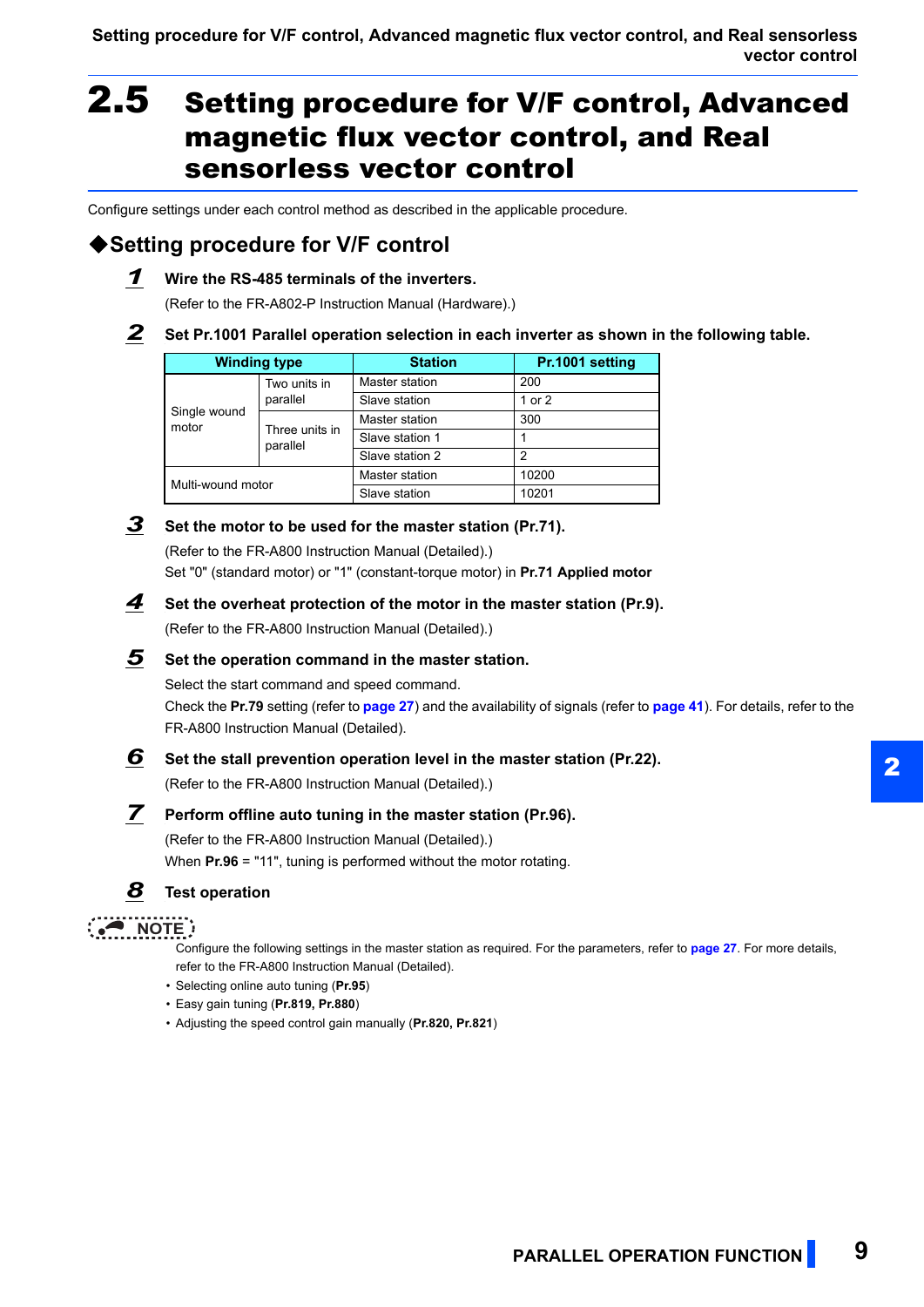### **Setting procedure for V/F control, Advanced magnetic flux vector control, and Real sensorless vector control**

## **Setting procedure for Advanced magnetic flux vector control**

### *1* **Wire the RS-485 terminals of the inverters.**

(Refer to the FR-A802-P Instruction Manual (Hardware).)

*2* **Set Pr.1001 Parallel operation selection in each inverter as shown in the following table.**

| <b>Winding type</b>   |                            | <b>Station</b>  | Pr.1001 setting |
|-----------------------|----------------------------|-----------------|-----------------|
|                       | Two units in               | Master station  | 200             |
|                       | parallel                   | Slave station   | 1 or 2          |
| Single wound<br>motor | Three units in<br>parallel | Master station  | 300             |
|                       |                            | Slave station 1 |                 |
|                       |                            | Slave station 2 | 2               |
| Multi-wound motor     |                            | Master station  | 10200           |
|                       |                            | Slave station   | 10201           |

## *3* **Set the motor to be used for the master station (Pr.71).**

(Refer to the FR-A800 Instruction Manual (Detailed).) Set "0" (standard motor) or "1" (constant-torque motor) in **Pr.71 Applied motor**

### *4* **Set the overheat protection of the motor in the master station (Pr.9).**

(Refer to the FR-A800 Instruction Manual (Detailed).)

- *5* **Set the motor capacity and number of motor poles in the master station (Pr.80, Pr.81).** (Refer to the FR-A800 Instruction Manual (Detailed).) V/F control is performed when the setting is "9999" (initial value).
- *6* **Set the rated motor voltage and the rated motor frequency in the master station (Pr.83, Pr.84).** (Refer to the FR-A800 Instruction Manual (Detailed).)

### *7* **Set the operation command in the master station.**

Select the start command and speed command.

Check the **Pr.79** setting (refer to **[page 27](#page-26-2)**) and the availability of signals (refer to **[page 41](#page-40-1)**). For details, refer to the FR-A800 Instruction Manual (Detailed).

*8* **Set the stall prevention operation level in the master station (Pr.22).**

(Refer to the FR-A800 Instruction Manual (Detailed).)

### *9* **Perform offline auto tuning in the master station (Pr.96).**

(Refer to the FR-A800 Instruction Manual (Detailed).) When **Pr.96** = "1", tuning is performed without the motor rotating.

## *10* **Test operation**

## **NOTE**

Configure the following settings in the master station as required. For the parameters, refer to **[page 27](#page-26-2)**. For more details, refer to the FR-A800 Instruction Manual (Detailed).

- Selecting online auto tuning (**Pr.95**)
- Easy gain tuning (**Pr.819, Pr.880**)
- Adjusting the speed control gain manually (**Pr.820, Pr.821**)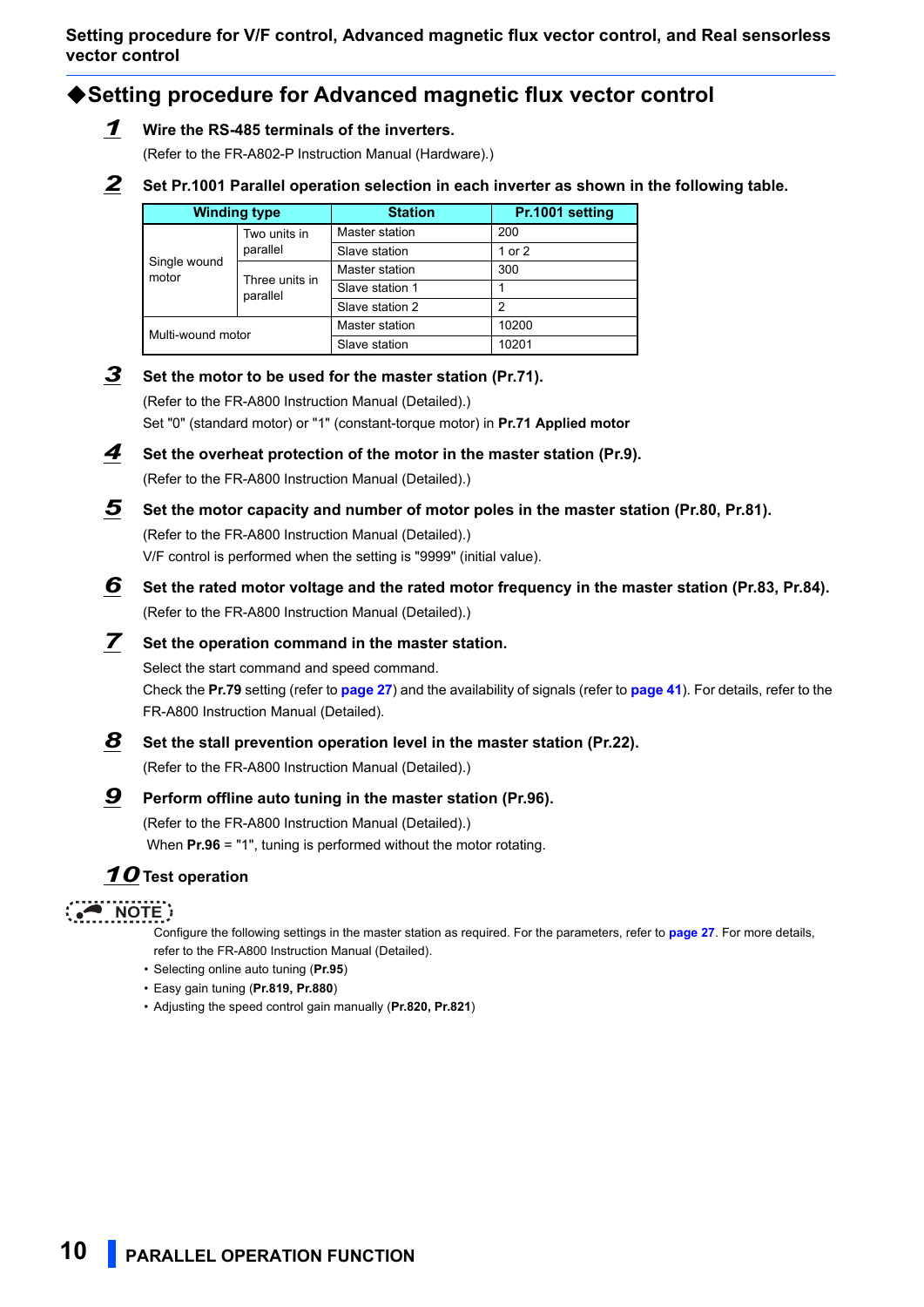## **Setting procedure for Real sensorless vector control**

### *1* **Wire the RS-485 terminals of the inverters.**

(Refer to the FR-A802-P Instruction Manual (Hardware).)

*2* **Set Pr.1001 Parallel operation selection in each inverter as shown in the following table.**

| <b>Winding type</b>   |                            | <b>Station</b>  | Pr.1001 setting |
|-----------------------|----------------------------|-----------------|-----------------|
|                       | Two units in               | Master station  | 200             |
| Single wound<br>motor | parallel                   | Slave station   | 1 or 2          |
|                       | Three units in<br>parallel | Master station  | 300             |
|                       |                            | Slave station 1 |                 |
|                       |                            | Slave station 2 | 2               |
| Multi-wound motor     |                            | Master station  | 10200           |
|                       |                            | Slave station   | 10201           |

### *3* **Set the motor to be used for the master station (Pr.71).**

(Refer to the FR-A800 Instruction Manual (Detailed).) Set "0" (standard motor) or "1" (constant-torque motor) in **Pr.71 Applied motor**

### *4* **Set the overheat protection of the motor in the master station (Pr.9).**

(Refer to the FR-A800 Instruction Manual (Detailed).)

*5* **Set the motor capacity and number of motor poles in the master station (Pr.80, Pr.81).** (Refer to the FR-A800 Instruction Manual (Detailed).)

V/F control is performed when the setting is "9999" (initial value).

*6* **Set the rated motor voltage and the rated motor frequency in the master station (Pr.83, Pr.84).** (Refer to the FR-A800 Instruction Manual (Detailed).)

### *7* **Select the control method for the master station (Pr.800).**

(Refer to the FR-A800 Instruction Manual (Detailed).) Select **Pr.800** = "10" (speed control) or "12" (speed/torque switchover) to enable speed control.

### *8* **Set the operation command in the master station.**

Select the start command and speed command.

Check the **Pr.79** setting (refer to **[page 27](#page-26-2)**) and the availability of signals (refer to **[page 41](#page-40-1)**). For details, refer to the FR-A800 Instruction Manual (Detailed).

### *9* **Set the torque limit level in the master station (Pr.22).**

(Refer to the FR-A800 Instruction Manual (Detailed).)

### *10* **Perform offline auto tuning in the master station (Pr.96).**

(Refer to the FR-A800 Instruction Manual (Detailed).) When **Pr.96** = "1", tuning is performed without the motor rotating.

### *11* **For a multi-wound motor, set the motor constant in the slave stations (not required for a single wound motor) (Pr.71, Pr.82, Pr.90, Pr.91, Pr.92, Pr.93, Pr.94, Pr.859).**

When a multi-wound motor is used under Real sensorless vector control , set the motor constant of the slave stations using the tuning result of the master station. For details on the motor constant setting, refer to the description of Vector control of multi-wound motor (on **[page 7](#page-6-2)**).

## *12* **Test operation**

**NOTE** Configure the following settings in the master station as required. For the parameters, refer to **[page 27](#page-26-2)**. For more details, refer to the FR-A800 Instruction Manual (Detailed).

- Selecting online auto tuning (**Pr.95**)
- Easy gain tuning (**Pr.819, Pr.880**)
- Adjusting the speed control gain manually (**Pr.820, Pr.821**)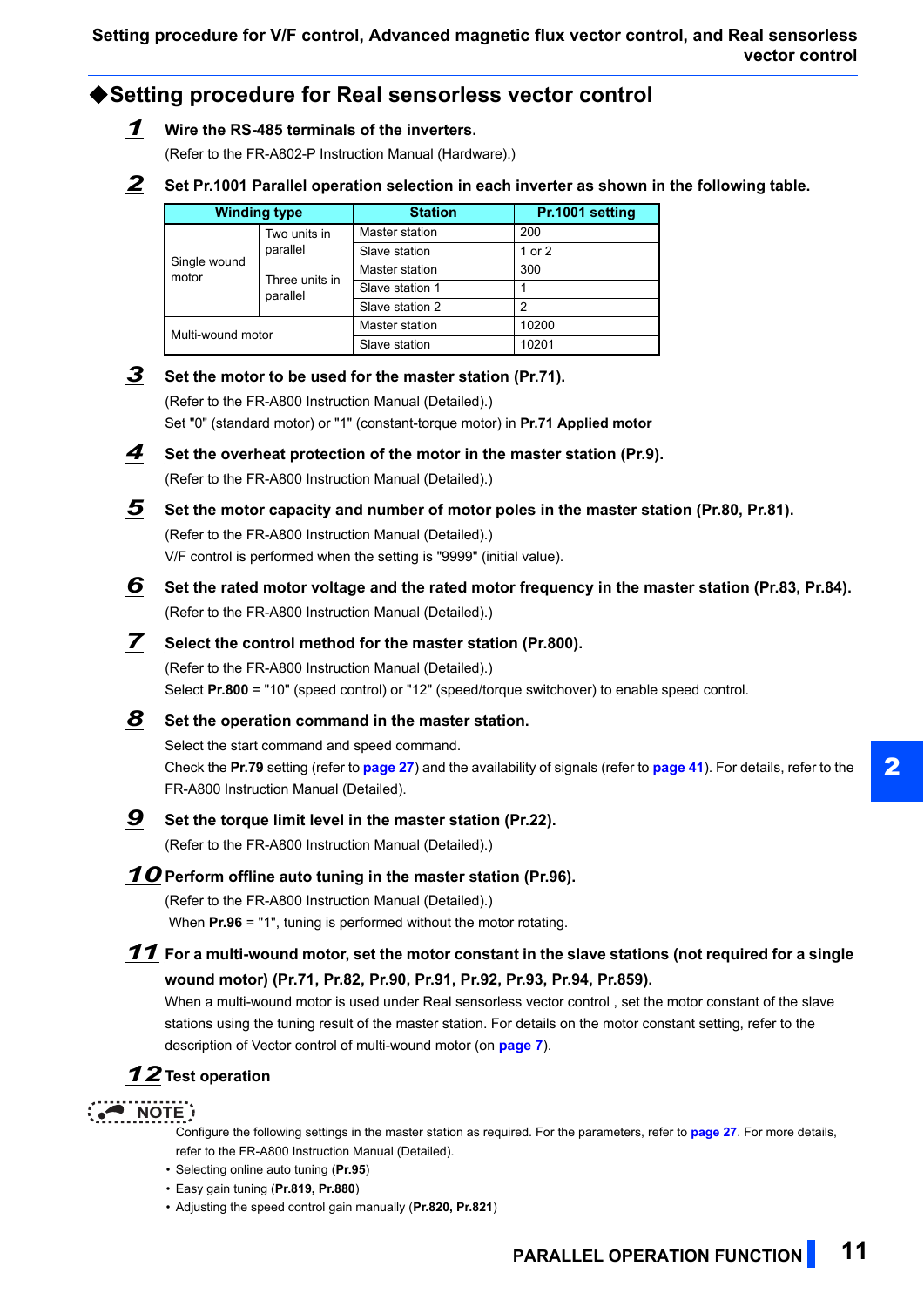# <span id="page-11-1"></span><span id="page-11-0"></span>2.6 Emergency drive

**This function is used in case of emergency such as a fire to forcibly continue inverter operation to drive a motor without This function is used in case of emergency such as a fire to forcibly continue inverter operation** activating protective functions even if the inverter detects a fault. Using this function may cause damage of the motor or the inverter because driving the motor is given the highest priority. Use this function for emergency operation only. When the inverter is damaged by a fault, the motor operation can be continued by switching to the commercial power supply operation. The emergency drive function is available only when the function is set in the master inverter. To enable the emergency drive function, the function must be set in both the master inverter and the master converter unit (FR-CC2-P). The emergency drive function is unavailable when any of the following conditions is satisfied.

• A value other than "10, 110, and 20" is set in Pr.800 or a value other than "10, 110, 20, and 9999" is set in Pr.451.

- The FR-A8NF or FR-A8NS is used.
- The brake sequence function is set.

| Pr.                       | <b>Name</b>                                                            | <b>Initial value</b> |       | <b>Setting range</b>                                                                                                                                                        | <b>Description</b>                                                                                                                                                                                                                              |  |
|---------------------------|------------------------------------------------------------------------|----------------------|-------|-----------------------------------------------------------------------------------------------------------------------------------------------------------------------------|-------------------------------------------------------------------------------------------------------------------------------------------------------------------------------------------------------------------------------------------------|--|
|                           |                                                                        | <b>FM</b>            | CA    |                                                                                                                                                                             |                                                                                                                                                                                                                                                 |  |
| 67<br>$H301_{*1}$         | Number of retries at<br>fault occurrence                               | 0                    |       | 0 to 10, 101 to<br>110                                                                                                                                                      | Select whether to output the Fault (ALM) signal during the<br>retry operation while the emergency drive operation is<br>performed.<br>0 to 10: The ALM signal is not output during retry.<br>101 to 110: The ALM signal is output during retry. |  |
| 69<br>H303*1              | <b>Retry count display</b><br>erase                                    | $\overline{0}$       |       | $\Omega$                                                                                                                                                                    | Setting "0" clears the retry success counter ("retry success"<br>means that the inverter successfully restarts).                                                                                                                                |  |
| 523<br>$H320_{*1}$        | <b>Emergency drive</b><br>mode selection                               | 9999                 |       | 100, 111, 112,<br>121, 122, 123,<br>124.<br>200, 211, 212,<br>221, 222, 223,<br>224,<br>300, 311, 312,<br>321, 322, 323,<br>324.<br>400, 411, 412,<br>421, 422, 423,<br>424 | Select the operation mode of the emergency drive.                                                                                                                                                                                               |  |
|                           |                                                                        |                      |       | 9999                                                                                                                                                                        | Emergency drive disabled.                                                                                                                                                                                                                       |  |
| 524                       |                                                                        | 9999                 |       | 0 to 590 Hz <sup>*3</sup>                                                                                                                                                   | Set the running frequency in the fixed frequency mode of the<br>emergency drive (when the fixed frequency mode is selected<br>in Pr.523)                                                                                                        |  |
| $H321**2$                 | <b>Emergency drive</b><br>running speed                                |                      |       | 0% to 100%*3                                                                                                                                                                | Set the PID set point in the PID control mode of the<br>emergency drive (when the PID control mode is selected in<br>Pr.523)                                                                                                                    |  |
|                           |                                                                        |                      |       | 9999*3                                                                                                                                                                      | Emergency drive disabled.                                                                                                                                                                                                                       |  |
| 515                       | <b>Emergency drive</b>                                                 |                      |       | 1 to 200                                                                                                                                                                    | Set the retry count during emergency drive operation.                                                                                                                                                                                           |  |
| H322*1                    | dedicated retry<br>count                                               | 1                    |       | 9999                                                                                                                                                                        | Without retry count excess (no restriction on the number of<br>retries).                                                                                                                                                                        |  |
| 1013<br>$H323*1$          | <b>Emergency drive</b><br>running speed after<br>retry reset           | 60 Hz                | 50 Hz | 0 to 590 Hz                                                                                                                                                                 | Set the frequency for operation after a retry when any of<br>E.CPU, E.1 to E.3, and E.5 to E.7 occurs during emergency<br>drive operation.                                                                                                      |  |
|                           | <b>Emergency drive</b>                                                 |                      |       | 0.1 to 600 s                                                                                                                                                                | Set the retry waiting time during emergency drive operation.                                                                                                                                                                                    |  |
| $H324*1$                  | 514<br>dedicated waiting<br>time                                       |                      |       | 9999                                                                                                                                                                        | Waiting time: 1 s                                                                                                                                                                                                                               |  |
| 136<br>A001 <sub>*1</sub> | <b>MC switchover</b><br>interlock time                                 | 1 s                  |       | 0 to 100 s                                                                                                                                                                  | Set the operation interlock time for MC2 and MC3.                                                                                                                                                                                               |  |
| 139<br>A004 <sub>*1</sub> | <b>Automatic</b><br>switchover<br>frequency from<br>inverter to bypass | 9999                 |       | 0 to 60 $Hz$                                                                                                                                                                | Set the frequency at which the inverter-driven operation is<br>switched over to the commercial power supply operation<br>when the condition for the electronic bypass is established<br>during emergency drive operation.                       |  |
|                           | operation                                                              |                      |       | 9999                                                                                                                                                                        | Electronic bypass during emergency drive is disabled.                                                                                                                                                                                           |  |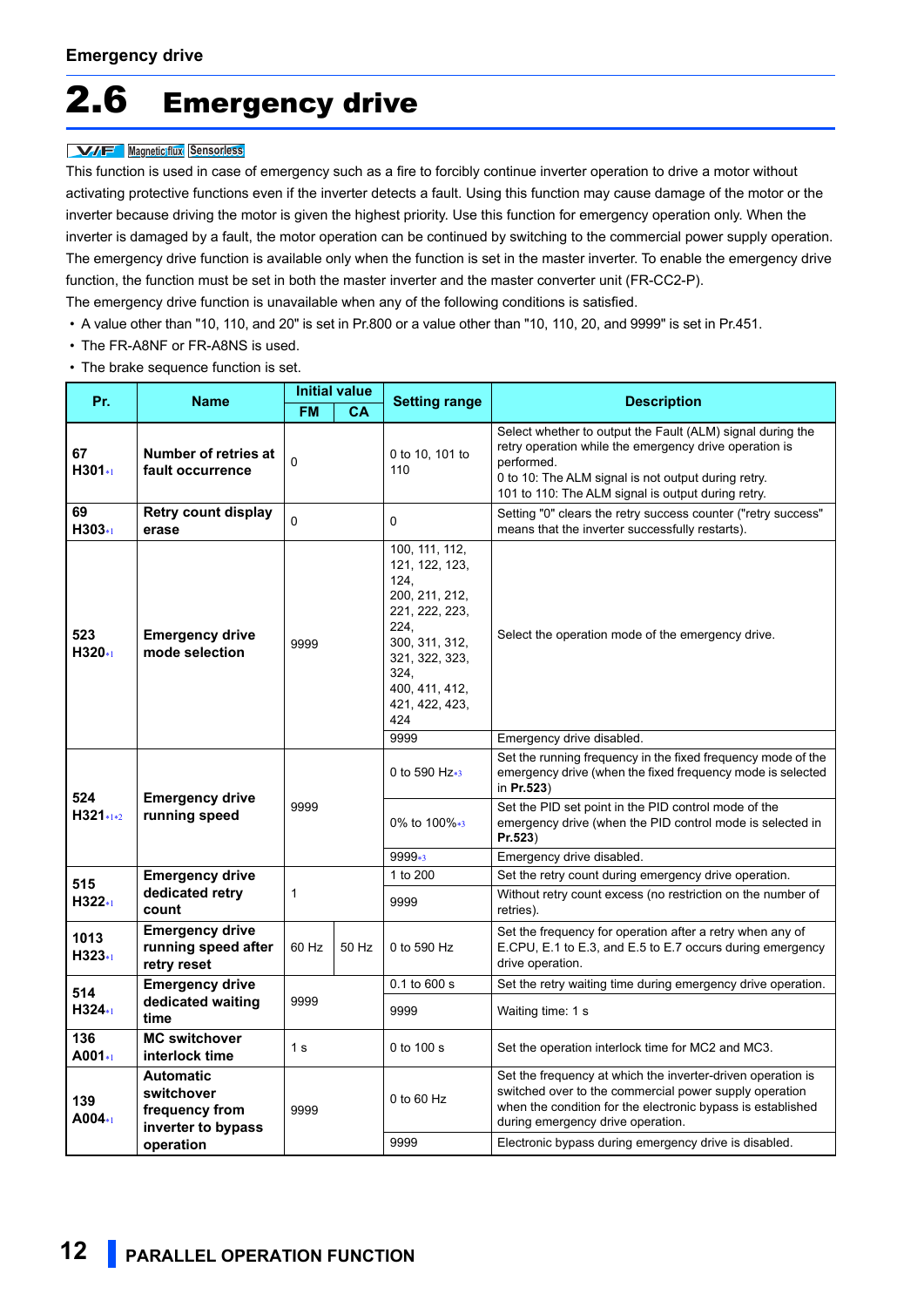### **Emergency drive**

| Pr.                           | <b>Name</b> | Initial value |    | <b>Setting range</b> | <b>Description</b>                                                                                                                    |  |
|-------------------------------|-------------|---------------|----|----------------------|---------------------------------------------------------------------------------------------------------------------------------------|--|
|                               |             | FM            | СA |                      |                                                                                                                                       |  |
| 57<br><b>Restart coasting</b> |             |               |    |                      | Coasting time differs according to the inverter capacity.<br>(Refer to the Instruction Manual (Detailed) of the FR-A800<br>inverter.) |  |
| A702 <sub>*4</sub><br>time    |             | 9999          |    | $0.1$ to 30 s        | Set the waiting time for the inverter to perform a restart after<br>restoring power due to an instantaneous power failure.            |  |
|                               |             |               |    | 9999                 | No restart                                                                                                                            |  |

<span id="page-12-0"></span>The function is available only when the parameter is set in the master inverter. Settings in the slave does not enable the function.

<span id="page-12-1"></span>Set **Pr.524** after setting **Pr.523**.

When **Pr.523** = "100, 200, 300, or 400", the emergency drive is activated regardless of the **Pr.524** setting.

<span id="page-12-3"></span><span id="page-12-2"></span>When setting **Pr.57**, set the same setting value in the master and the slave.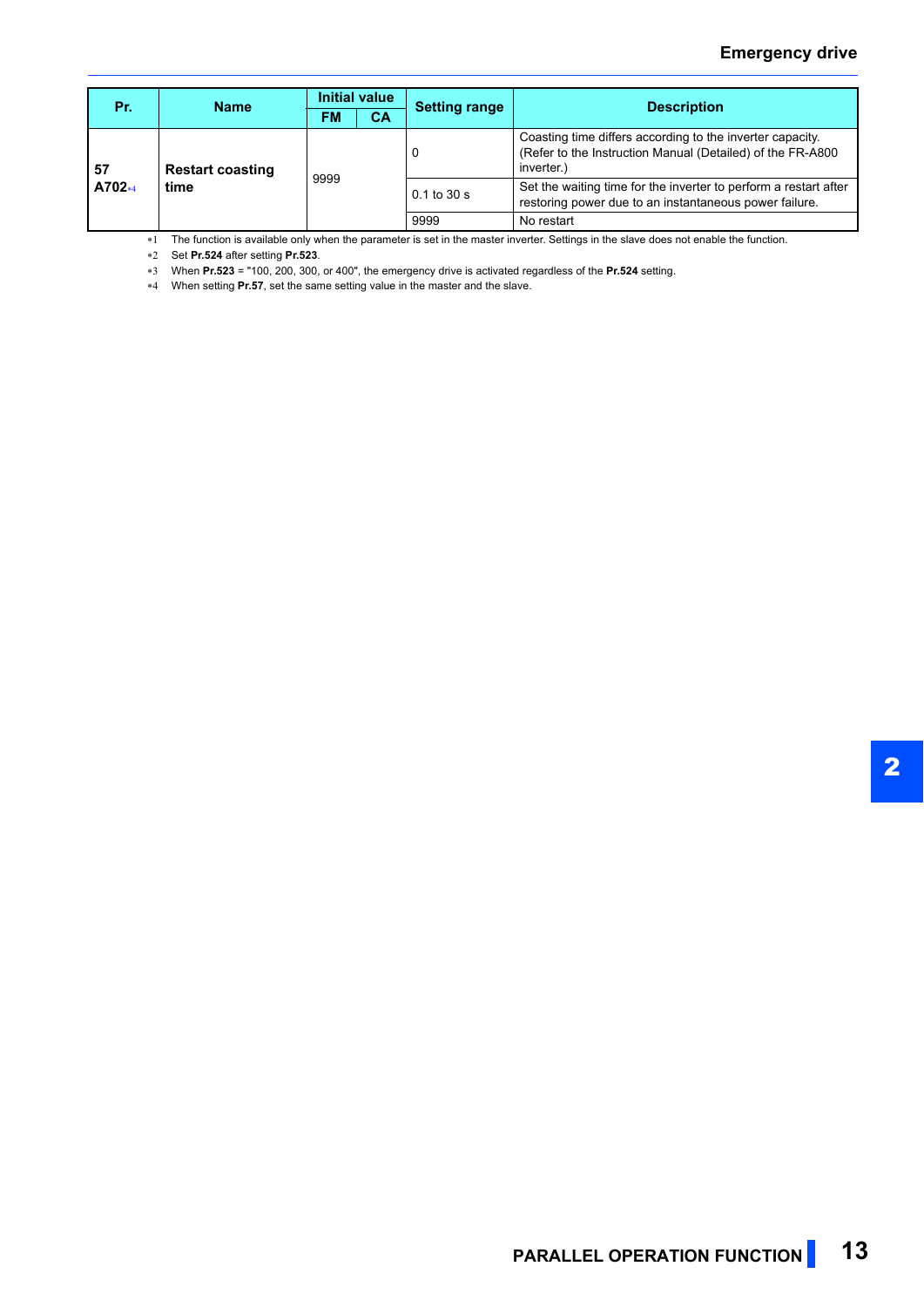## **Connection diagram**

The following diagram shows a connection example for emergency drive operation (in the commercial mode).

• Example for driving a single wound motor by two inverters in parallel.



\*1 Be careful of the rated specifications of the output terminals. The applied terminals differ by the settings of **Pr.190 to Pr.196 (Output terminal function selection)**.

| <b>Output terminal</b>                                                                      | <b>Rated specification</b>                         |
|---------------------------------------------------------------------------------------------|----------------------------------------------------|
| Open collector output of inverter<br>(RUN, SU, IPF, OL, FU)                                 | Permissible load:<br>24 VDC 0.1 A                  |
| Inverter relay output<br>(A1-C1, B1-C1, A2-C2, B2-C2)<br>Relay output option<br>$(FR-ABAR)$ | Contact capacity:<br>230 VAC 0.3 A<br>30 VDC 0.3 A |

- When connecting a DC power supply, insert a protective diode.
- When connecting an AC power supply, use relay output terminals of the inverter or contact output terminals of the relay output option (FR-A8AR).
- The applied terminals differ by the settings of **Pr.180 to Pr.189 (Input terminal function selection)**
- The applied terminals differ by the settings of **Pr.190 to Pr.196 and Pr.320 to Pr.322 (Output terminal function selection)**.

- **NOTE:**<br>
 Be sure to provide a mechanical interlock for MC2 and MC3.
	- Parameter settings for the emergency drive function are enabled in the master inverter only. Settings in the slave does not enable the function.
	- Settings in the master converter unit (FR-CC2-P) is also required to enable the emergency drive function.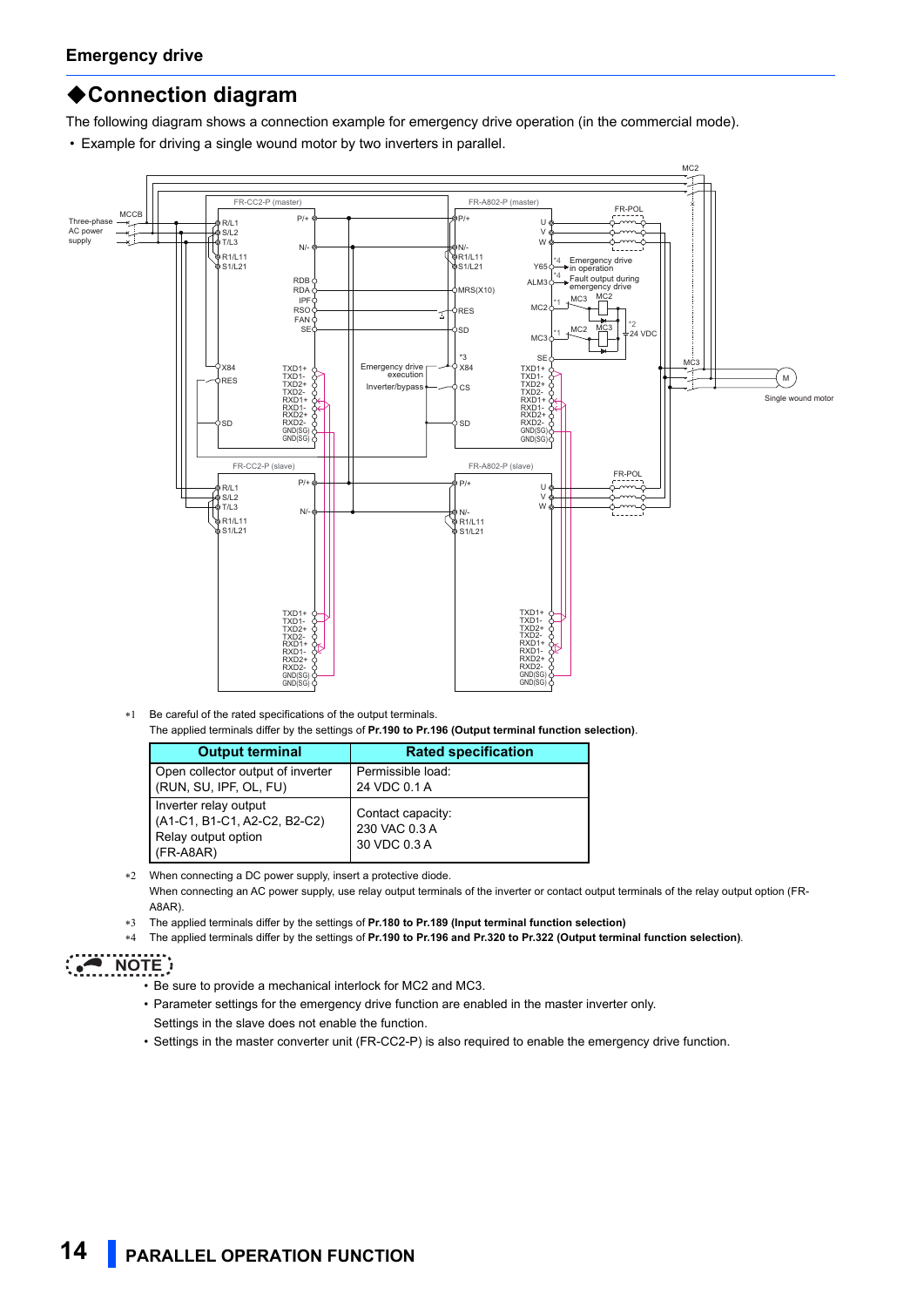## **Emergency drive execution sequence**

- When the X84 signal is ON for 3 seconds, the emergency drive is activated.
- The Y65 signal turns ON during emergency drive operation.
- "ED" appears on the operation panel during emergency drive operation.
- The ALM3 signal turns ON when a fault occurs during emergency drive operation.
- The following diagram shows the operation of the emergency drive function (in the retry / output shutoff mode or in the fixed frequency mode (**Pr.523** = "211")).



• The following diagram shows the operation of switching over to the commercial power supply operation during emergency drive operation by turning ON the CS signal (in the commercial mode or in the fixed frequency mode (**Pr.523** = "411")).



\*1 Input the CS signal via an external terminal.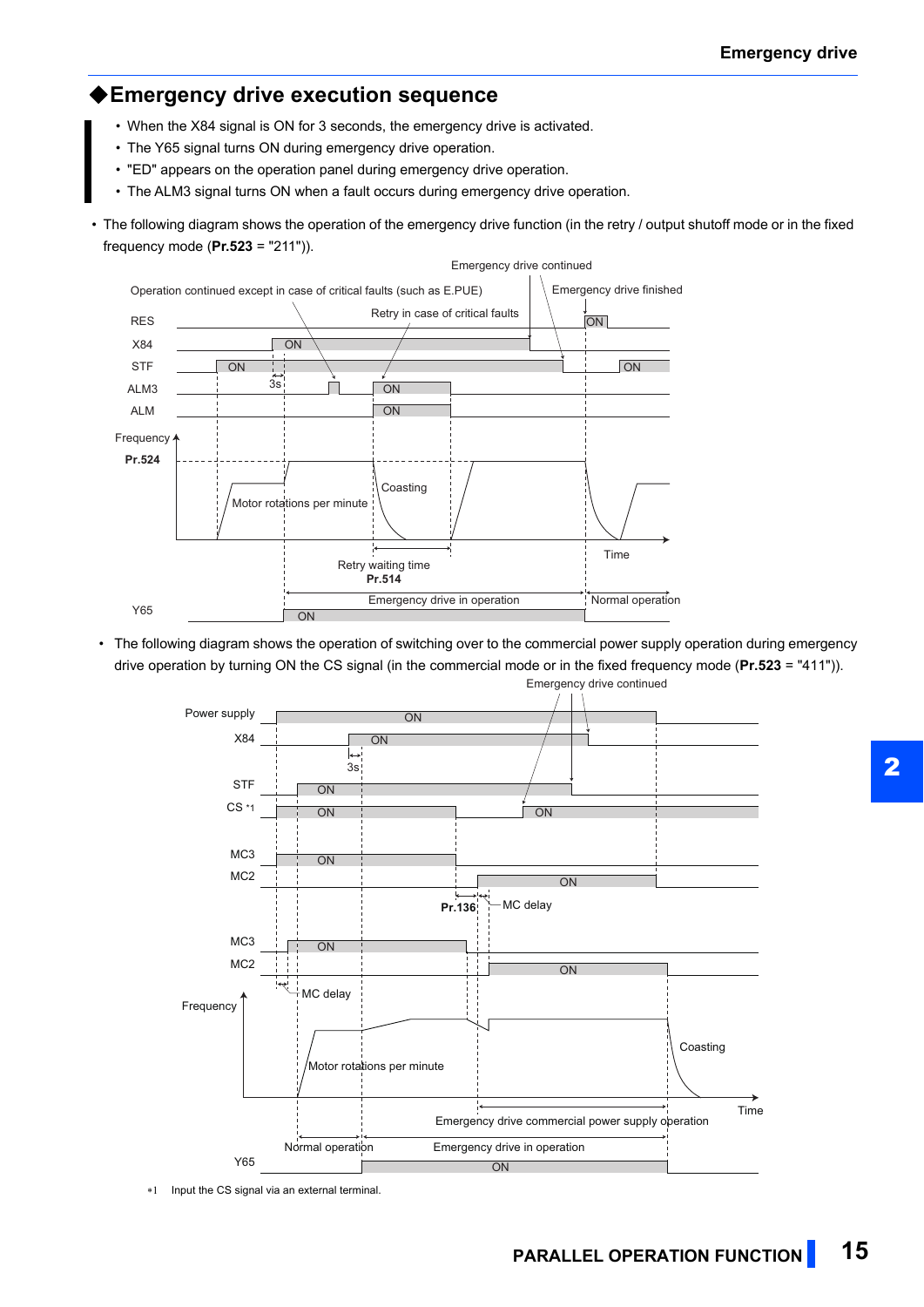## **Emergency drive operation selection (Pr.523, Pr.524)**

 • Use **Pr.523 Emergency drive mode selection** to select the emergency drive operation. Set a value in the hundreds place to select the operation when a valid protective function is activated (critical fault) during emergency drive. Set values in the ones and tens places to select the operation method.

| Pr.523 setting |                                                                                           | <b>Emergency drive operation mode</b>                    |                                                                                     | <b>Description</b>                                                                                                                                                                                                                                                                                                                                                                                                                                                       |  |  |
|----------------|-------------------------------------------------------------------------------------------|----------------------------------------------------------|-------------------------------------------------------------------------------------|--------------------------------------------------------------------------------------------------------------------------------------------------------------------------------------------------------------------------------------------------------------------------------------------------------------------------------------------------------------------------------------------------------------------------------------------------------------------------|--|--|
| $1$ [][]       | Output shutoff mode                                                                       |                                                          |                                                                                     | Output shutoff at a critical fault occurrence.                                                                                                                                                                                                                                                                                                                                                                                                                           |  |  |
| 200            |                                                                                           | Retry / output shutoff mode                              | Selecting                                                                           | Retry operation at a critical fault occurrence. (Output shutoff at<br>the occurrence of a fault for which retry is not permitted.)<br>The output is shut off when a critical fault for which retry is not<br>permitted occurs, or the retry count is exceeded.                                                                                                                                                                                                           |  |  |
| 3[             |                                                                                           | Retry / commercial mode                                  | operation when<br>a critical fault<br>occurs during<br>emergency<br>drive operation | Retry operation at a critical fault occurrence. (Electronic<br>bypass at the occurrence of a critical fault for which retry is not<br>permitted.)<br>The operation is switched over to the commercial power<br>supply operation when a critical fault for which retry is not<br>permitted occurs, or the retry count is exceeded. While Pr.515<br>= "9999", the operation is switched over to the commercial<br>power supply operation when the retry count reaches 200. |  |  |
| 400            | Commercial mode                                                                           |                                                          |                                                                                     | The operation is switched over to the commercial power<br>supply operation when a critical fault occurs.                                                                                                                                                                                                                                                                                                                                                                 |  |  |
| []00           | Normal operation                                                                          |                                                          |                                                                                     | The operation is performed with the same set frequency and<br>by the same starting command as those in the normal<br>operation.<br>Use this mode to avoid output shutoff due to a fault.                                                                                                                                                                                                                                                                                 |  |  |
| []11           | Fixed                                                                                     | Forward rotation                                         |                                                                                     | The operation is forcibly performed with the frequency set in                                                                                                                                                                                                                                                                                                                                                                                                            |  |  |
| []12           | frequency<br>mode                                                                         | Reverse rotation                                         | Selecting the<br>operation                                                          | Pr.524<br>Even when the motor is stopped, the operation is started by<br>the emergency drive operation.                                                                                                                                                                                                                                                                                                                                                                  |  |  |
| []21           |                                                                                           | Forward rotation                                         | method during                                                                       | The operation is performed under PID control using the Pr.524                                                                                                                                                                                                                                                                                                                                                                                                            |  |  |
| []22           |                                                                                           | Reverse rotation                                         | emergency<br>drive operation                                                        | setting as a set point. The measured values are input in the<br>method set in Pr.128.                                                                                                                                                                                                                                                                                                                                                                                    |  |  |
| $\P$ 23        | <b>PID</b><br>Forward rotation<br>(Second PID measured<br>control<br>value input)<br>mode |                                                          |                                                                                     | The operation is performed under PID control using the Pr.524<br>setting as a set point. The measured values are input in the                                                                                                                                                                                                                                                                                                                                            |  |  |
| $\P$ 24        |                                                                                           | Reverse rotation<br>(Second PID measured<br>value input) |                                                                                     | method set in Pr.753.                                                                                                                                                                                                                                                                                                                                                                                                                                                    |  |  |
| 9999           | Emergency drive disabled.                                                                 |                                                          |                                                                                     |                                                                                                                                                                                                                                                                                                                                                                                                                                                                          |  |  |

**NOTE** • When the emergency drive is activated in the fixed frequency mode or in the PID control mode, the operation is automatically switched from the PU operation mode or External/PU combined operation mode to the External operation mode.

## <span id="page-15-0"></span>◆ Retry operation during emergency drive (Pr.515, Pr.514)

- Set the retry operation during emergency drive operation. Use **Pr.515 Emergency drive dedicated retry count** to set the retry count, and use Pr.514 Emergency drive dedicated waiting time to set the retry waiting time.
- The ALM signal output conditions depend on the **Pr.67 Number of retries at fault occurrence** setting.
- For the protective functions (critical faults) for which a retry is performed during emergency drive operation, refer to **[page](#page-17-0)**

### **[18](#page-17-0)** .

**■ • The inverter output is shut off when the Inverter operation enable signals in the converter unit (FR-CC2-P) are in not ready<br>● The inverter output is shut off when the Inverter operation enable signals in the convert** state (the RDA signal is OFF and the RDB signal is ON) during emergency drive.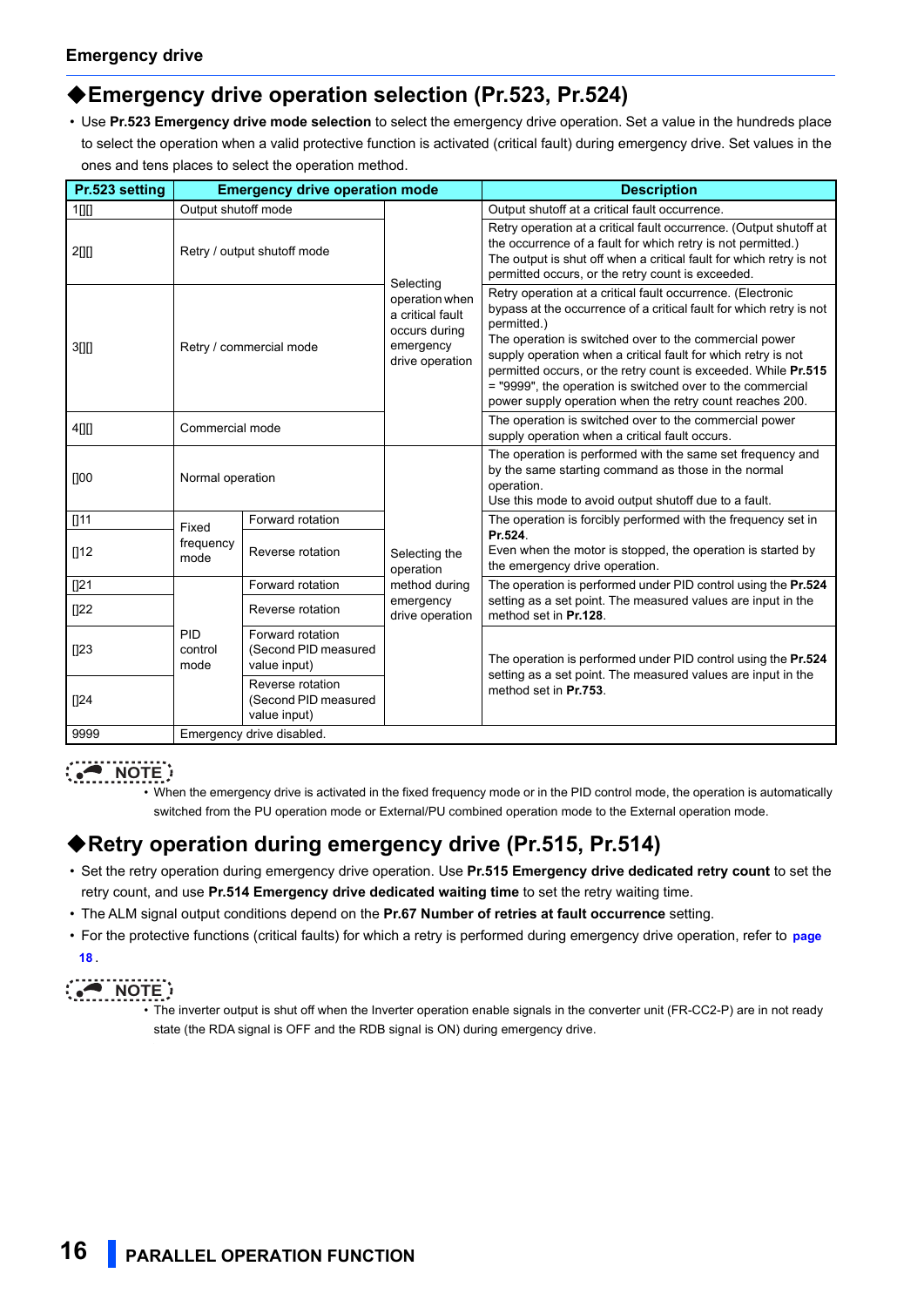## **Electronic bypass during emergency drive (Pr.136, Pr.139, Pr.57)**

• For selecting the commercial mode (**Pr.523** = "3[][], 4[][]"), setting is required as follows.

Set **Pr.136 MC switchover interlock time** and **Pr.139 Automatic switchover frequency from inverter to bypass operation** and assign MC2 and MC3 signals to output terminals.

When the CS signal is assigned to an input terminal, set **Pr.57 Restart coasting time** ≠ "9999" and input the CS signal through the terminal. (In the initial setting, the CS signal is assigned to the terminal CS.)

 • During emergency drive operation, the operation is switched over to the commercial power supply operation when any of the following conditions is satisfied.

CS signal turns OFF.

A critical fault for which retry is not permitted occurs while **Pr.523**="3[][]".

A critical fault occurs while **Pr.523** = "4[][]".

- While the motor is driven by the inverter during emergency drive operation, if a condition for electronic bypass is satisfied, the output frequency is accelerated/decelerated to the **Pr.139** setting. When the frequency reaches the set frequency, the operation is switched over to the commercial power supply operation. (The operation is immediately switched over to the commercial power supply operation during output shutoff due to a critical fault occurrence.)
- If the parameter for electronic bypass is not set while the commercial mode is set (**Pr.523** = "3[][], 4[][]"), the operation is not switched over to the commercial power supply operation even when a condition for switchover is satisfied, and the output is shut off.
- To assign the MC2 and MC3 signals to output terminals, use any two of **Pr.190 to Pr.196 (Output terminal function selection)** and set "18 (positive logic)" for the MC2 signal and set "19 (positive logic)" for the MC3 signal.
- Operation of magnetic contactor (MC2, MC3)

| <b>Magnetic</b> |                                           | <b>Operation</b>                            |                           |  |  |
|-----------------|-------------------------------------------|---------------------------------------------|---------------------------|--|--|
| contactor       | <b>Installation location</b>              | During commercial power<br>supply operation | During inverter operation |  |  |
| MC <sub>2</sub> | Between power supply and motor            | Shorted                                     | Open                      |  |  |
| MC <sub>3</sub> | Between inverter output side and<br>motor | Open                                        | Shorted                   |  |  |

• The input signals are as shown below.

| <b>Signal</b> | <b>Function</b>           | <b>Operation</b>                                          | <b>MC operation</b> <sup>8</sup> |                 |  |
|---------------|---------------------------|-----------------------------------------------------------|----------------------------------|-----------------|--|
|               |                           |                                                           | MC <sub>2</sub>                  | MC <sub>3</sub> |  |
|               |                           | ON: Inverter operation*1                                  | $\boldsymbol{\mathsf{x}}$        |                 |  |
| <b>CS</b>     | Inverter/bypass           | OFF: Emergency drive commercial power<br>supply operation | $\circ$                          | $\times$        |  |
| X84           | Emergency drive operation | ON: Emergency drive operation                             |                                  |                 |  |
|               |                           | OFF: Normal operation*2                                   | $\boldsymbol{\mathsf{x}}$        | O               |  |
| <b>RES</b>    | Operation status reset    | ON: Reset                                                 | $\boldsymbol{\mathsf{x}}$        | No change       |  |
|               |                           | OFF: Normal operation                                     |                                  |                 |  |

<span id="page-16-0"></span>\*1 If the signal is turned ON after switchover to the emergency drive commercial power supply operation, the operation will not be returned to the inverter-driven operation.

<span id="page-16-1"></span>\*2 If the signal is turned OFF during the emergency drive operation, the operation will not be returned to normal.

<span id="page-16-2"></span>MC operation is as shown below.

| <b>Notation</b> | <b>MC</b> operation                                                                                     |  |  |  |  |  |
|-----------------|---------------------------------------------------------------------------------------------------------|--|--|--|--|--|
|                 | ON                                                                                                      |  |  |  |  |  |
|                 | <b>OFF</b>                                                                                              |  |  |  |  |  |
|                 | During inverter operation: MC2-OFF, MC3-ON<br>During commercial power supply operation: MC2-ON, MC3-OFF |  |  |  |  |  |
| No change       | The operation status before changing the signal state to ON or OFF is held.                             |  |  |  |  |  |

**• • During electronic bypass operation while the electronic bypass sequence is enabled (Pr.135 = "1"), the emergency drive • During electronic bypass operation while the electronic bypass sequence is enabled (Pr.135 = "1"** function is not available.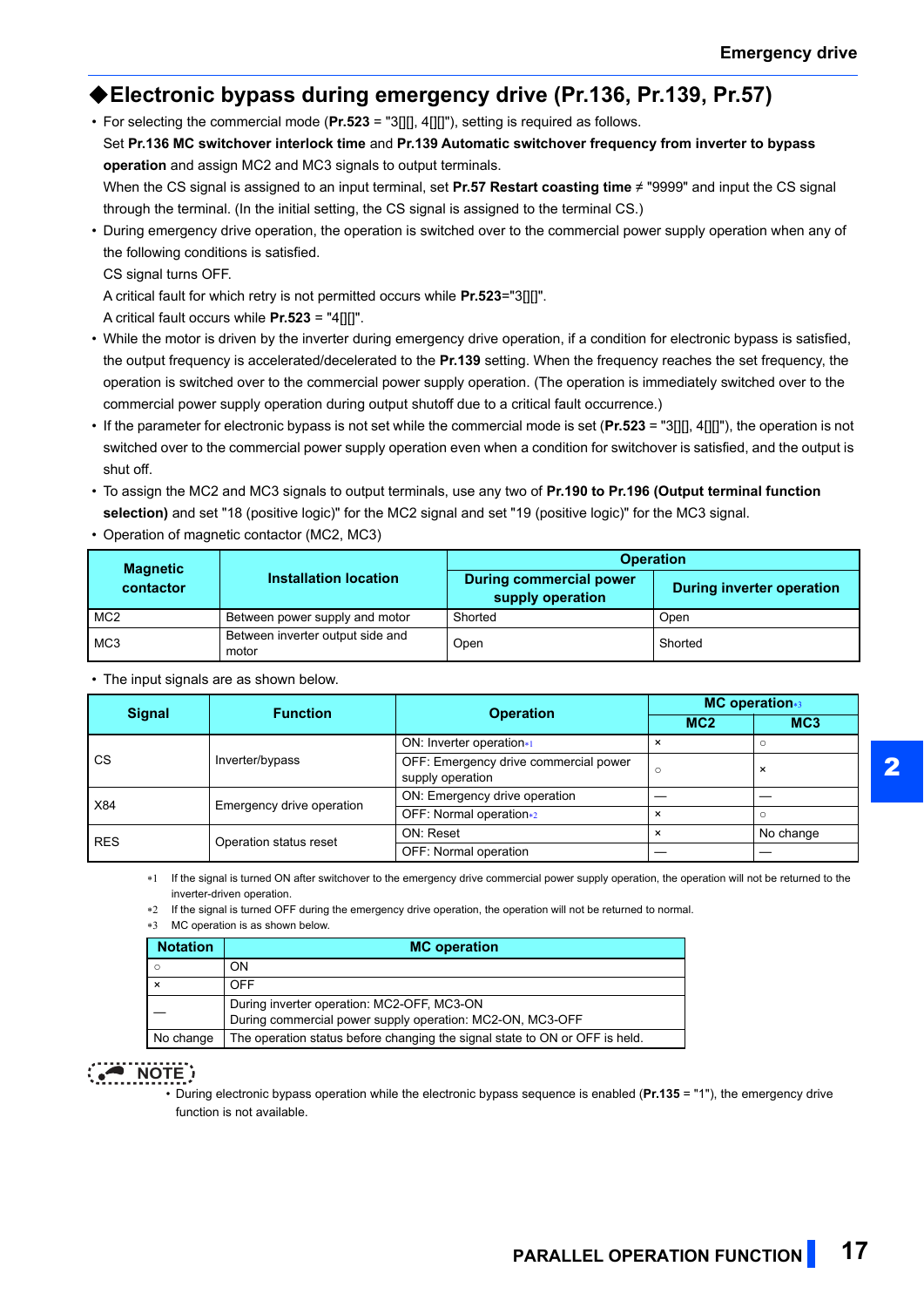## **PID control during emergency drive operation**

- During emergency drive operation in the PID control mode, the operation is performed under PID control using the **Pr.524** setting as a set point. Input the measured values in the method set in **Pr.128** or **Pr.753**.
- When the PID control mode is selected for emergency drive, the PID action during emergency drive operation is as follows depending on the PID control setting.

|                                                                 | <b>PID control action</b>                   |                                |                                    |  |  |  |  |
|-----------------------------------------------------------------|---------------------------------------------|--------------------------------|------------------------------------|--|--|--|--|
| <b>Item</b>                                                     | Set point / measured value<br>input setting | <b>Deviation input setting</b> | <b>Without PID control setting</b> |  |  |  |  |
| Measured value input selection<br>(Pr.128, Pr.753)              | Held                                        | Terminal 4 input               | Terminal 4 input                   |  |  |  |  |
| Forward action / reverse action<br>selection (Pr.128, Pr.753)   | Held                                        | Held                           | Reverse action                     |  |  |  |  |
| Proportional band (Pr.129,<br>Pr.756)                           | Held                                        | Held                           | 100% (initial value)               |  |  |  |  |
| Integral time (Pr.130, Pr.757)                                  | Held                                        | Held                           | 1 s (initial setting)              |  |  |  |  |
| Differential time (Pr.134, Pr.758)                              | Held                                        | Held                           | Not used (initial setting)         |  |  |  |  |
| Applied to the frequency /<br>calculation only (Pr.128, Pr.753) | Applied to the frequency                    | Applied to the frequency       | Applied to the frequency           |  |  |  |  |
| Dancer control                                                  | Disabled                                    | <b>Disabled</b>                | <b>Disabled</b>                    |  |  |  |  |
| Other PID-related settings                                      | Held                                        | Held                           | Held                               |  |  |  |  |

 • While the "retry" (**Pr.523** = "22[], 32[]") is selected in the PID control mode, if a retry occurs at an occurrence of E.CPU, E.1 to E.3, or E.5 to E.7 during emergency drive operation, the operation is performed not under PID control but with the fixed frequency.

Use **Pr.1013 Emergency drive running speed after retry reset** to set the fixed frequency.

**NOTE:**<br>• For details on the PID control, refer to the FR-A800 Instruction Manual (Detailed).

## <span id="page-17-0"></span>**Operation of protective functions during emergency drive**

• Operation of protective functions during emergency drive is as follows.

| <b>Protective</b><br>function | <b>Operation during</b><br>emergency drive | <b>Protective</b><br>function | <b>Operation during</b><br>emergency drive | <b>Protective</b><br>function | <b>Operation during</b><br>emergency drive |
|-------------------------------|--------------------------------------------|-------------------------------|--------------------------------------------|-------------------------------|--------------------------------------------|
| E.OC1                         | Retry                                      | E.OP <sub>2</sub>             | The function is disabled.                  | E.SAF                         | $Retry_{*1}$                               |
| E.OC <sub>2</sub>             | Retry                                      | E.OP3                         | The function is disabled.                  | E.PBT                         | $Retrv*1$                                  |
| E.OC3                         | Retry                                      | E.16                          | The function is disabled.                  | E.OS                          | The function is disabled.                  |
| E.OCT                         | Retry                                      | E.17                          | The function is disabled.                  | E.OSD                         | The function is disabled.                  |
| E.OV1                         | Retry                                      | E.18                          | The function is disabled.                  | E.ECT                         | The function is disabled.                  |
| E.OV <sub>2</sub>             | Retry                                      | E.19                          | The function is disabled.                  | E.OD                          | The function is disabled.                  |
| E.OV3                         | Retry                                      | E.20                          | The function is disabled.                  | E.ECA                         | The function is disabled.                  |
| E.OVT                         | Retry                                      | E.PA1                         | Retry / output shutoff*2                   | E.MB1 to<br>E.MB7             | The function is disabled.                  |
| E.THT                         | Retry                                      | E.PA2                         | Retry / output shutoff*2                   | E.EP                          | The function is disabled.                  |
| E.THM                         | Retry                                      | E.PE                          | Output shutoff                             | E.LCI                         | The function is disabled.                  |
| E.FIN                         | Retry                                      | E.PUE                         | The function is disabled.                  | E.PCH                         | The function is disabled.                  |
| E.OLT                         | Retry                                      | E.RET                         | Output shutoff                             | E.PID                         | The function is disabled.                  |
| E.SOT                         | Retry                                      | E.PE2                         | Output shutoff                             | E.1                           | $Retry_{*3}$                               |
| E.BE                          | $Retry_{*1}$                               | E.CPU                         | Retry                                      | E.2                           | $Retry_{*3}$                               |
| E.GF                          | Retry                                      | E.CTE                         | The function is disabled.                  | E.3                           | $Retrv*3$                                  |
| E.LF                          | The function is disabled.                  | E.P24                         | The function is disabled.                  | E.5                           | $Retry_{*3}$                               |
| E.OHT                         | Retry                                      | E.CDO                         | Retry                                      | E.6                           | $Retrv*1*3$                                |
| E.PTC                         | Retry                                      | E.SER                         | Retry <sub>*4</sub>                        | E.7                           | $Retry*1*3$                                |
| E.OPT                         | The function is disabled.                  | E.AIE                         | The function is disabled.                  | E.11                          | The function is disabled.                  |
| E.OP1                         | The function is disabled.                  | E.USB                         | The function is disabled.                  | E.13                          | Output shutoff                             |

<span id="page-17-2"></span> While the switchover to the commercial power supply operation during emergency drive operation is enabled, when the same protective function is activated twice consecutively, the retry is attempted up to twice.

<span id="page-17-3"></span>The output is shut off when one of the faults to shut off the output shown in the table occurs in a slave.

<span id="page-17-1"></span> In normal operation (**Pr.523** = "200 or 300"), the start signal is turned OFF at the same time the retry function resets the protective function. Input the start signal again to resume the operation.

<span id="page-17-4"></span>The output is shut off when the protection function is activated in the slave inverter.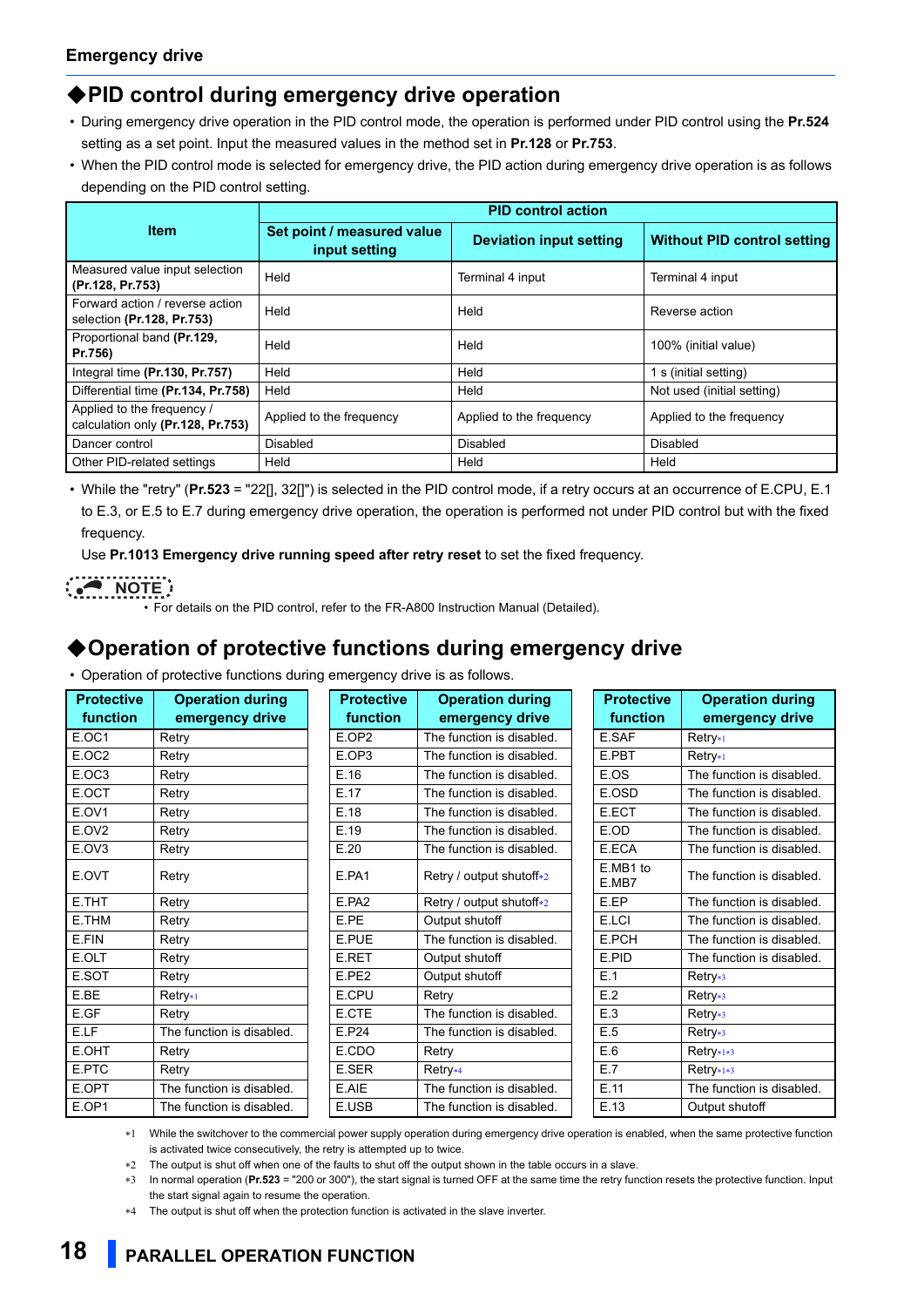• The fault output during emergency drive operation is as follows.

|               | Pr.190 to Pr.196 setting                                    |     |                                                                                                                                                                                                                                                                                                                                                             |  |
|---------------|-------------------------------------------------------------|-----|-------------------------------------------------------------------------------------------------------------------------------------------------------------------------------------------------------------------------------------------------------------------------------------------------------------------------------------------------------------|--|
| <b>Signal</b> | <b>Positive</b><br><b>Negative</b><br><b>logic</b><br>logic |     | <b>Description</b>                                                                                                                                                                                                                                                                                                                                          |  |
| ALM           | 99                                                          | 199 | Turns ON at the occurrence of a fault that causes the above-mentioned "retry" or "output<br>shutoff" during emergency drive operation. Use Pr.67 Number of retries at fault<br>occurrence to select whether to output the Fault (ALM) signal during the retry operation.<br>In the initial setting, "0" is set (the ALM signal is not output during retry). |  |
| ALM3          | 66                                                          | 166 | Output when a fault occurs during emergency drive operation.<br>During emergency drive operation, if a fault that does not activate any protective function<br>occurs, the signal turns ON for 3 seconds and then turns OFF.                                                                                                                                |  |

## **Input signal operation**

- During emergency drive operation in the fixed frequency mode or in the PID control mode, input signals unrelated to the emergency drive become invalid with some exceptions.
- The following table shows functions of the signals that do not become invalid during emergency drive operation in the fixed frequency mode or in the PID control mode.

| Input signal<br>status | <b>Fixed frequency mode</b> | <b>PID control mode</b>                                    |
|------------------------|-----------------------------|------------------------------------------------------------|
| Valid                  | OH, X10, TRG, TRC, X51, RES | OH, X10, TRG, TRC, X51, RES                                |
| Held                   | RT, X9, X17, X18, SQ, X84   | RT, X9, X16, X17, X18, SQ, X64,<br>X65, X66, X67, X79, X84 |
| Always-ON              |                             | X14, X77, X78, X80                                         |

 • The X84 signal input is valid either through the external terminal or via network regardless of the **Pr.338** and **Pr.339** settings (Selection of control source in Network operation mode).

 • Except for the following signals, input signals to the slave during emergency drive operation are fixed to OFF. CS, OH, X14, X16, TRG, TRC, SQ, X51, RES, X64, X65, X66, X72, X73, X79, X80

## **Emergency drive status monitor**

- Set "68" in **Pr.52, Pr.774 to Pr.776, Pr.992** to monitor the status of the emergency drive on the operation panel.
- Description of the status monitor

| <b>Operation</b>    |                                                       | <b>Description</b>                                                                                                     |                                                                                                  |  |  |  |
|---------------------|-------------------------------------------------------|------------------------------------------------------------------------------------------------------------------------|--------------------------------------------------------------------------------------------------|--|--|--|
| panel<br>indication | <b>Emergency drive</b><br>setting                     | <b>Emergency drive operating status</b>                                                                                |                                                                                                  |  |  |  |
| 0                   | Emergency drive function<br>setting is not available. |                                                                                                                        |                                                                                                  |  |  |  |
|                     |                                                       | During normal operation                                                                                                |                                                                                                  |  |  |  |
| $\overline{2}$      |                                                       |                                                                                                                        | Operating properly                                                                               |  |  |  |
| 3                   | Electronic bypass during                              |                                                                                                                        | A certain alarm is occurring. $*2$                                                               |  |  |  |
| 4                   | emergency drive operation<br>is disabled.             | Emergency drive in operation                                                                                           | A critical fault is occurring. The operation is being<br>continued by the retry.                 |  |  |  |
| 5                   |                                                       |                                                                                                                        | A critical fault is occurring. The continuous operation<br>is not allowed due to output shutoff. |  |  |  |
| 11                  |                                                       | During normal operation                                                                                                |                                                                                                  |  |  |  |
| 12                  |                                                       |                                                                                                                        | Operating properly                                                                               |  |  |  |
| 13                  |                                                       |                                                                                                                        | A certain alarm is occurring.*2                                                                  |  |  |  |
| 14                  | Electronic bypass during                              | Emergency drive in operation                                                                                           | A critical fault is occurring. The operation is being<br>continued by the retry.                 |  |  |  |
| 15                  | emergency drive operation<br>is enabled.              |                                                                                                                        | A critical fault is occurring. The continuous operation<br>is not allowed due to output shutoff. |  |  |  |
| $2[]*1$             |                                                       | Electronic bypass is started during emergency drive (during acceleration/deceleration to<br>the switchover frequency). |                                                                                                  |  |  |  |
| $3[]*1$             |                                                       |                                                                                                                        | During electronic bypass during emergency drive (waiting during the interlock time).             |  |  |  |
| $4[]*1$             |                                                       | During commercial power supply operation during emergency drive                                                        |                                                                                                  |  |  |  |

<span id="page-18-0"></span>The first digit remains the same as the previous numerical value (fault condition).

<span id="page-18-1"></span>"A certain alarm" means a protective function disabled during emergency drive shown in the tables on **[page 18](#page-17-0)** .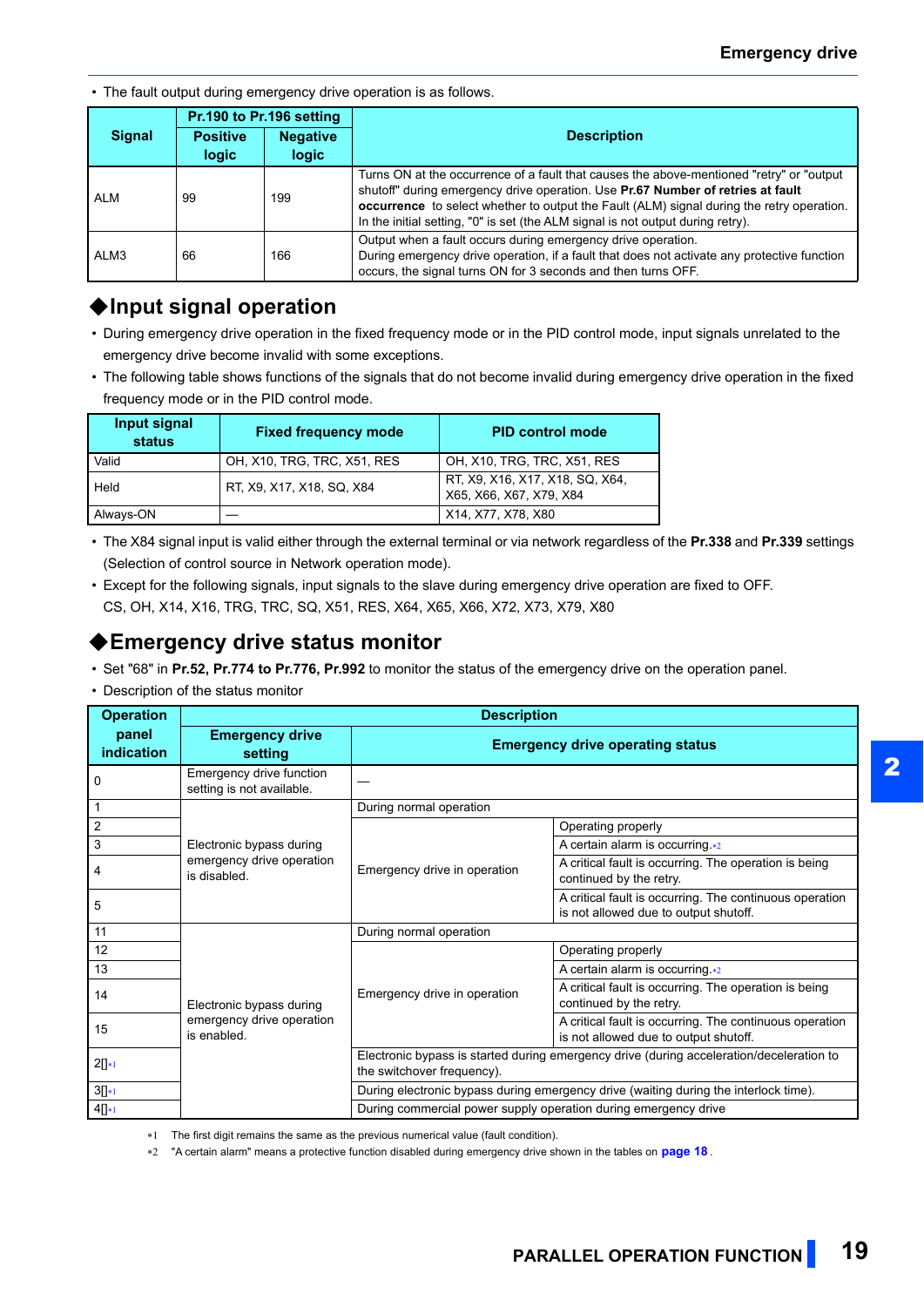### **Emergency drive**

- **NOTE** • When the "retry" (**Pr.523** = "2[][], 3[][]") is selected, it is recommended to use the automatic restart after instantaneous power failure function at the same time.
	- Parameter setting is not available during emergency drive operation.
	- To return to the normal operation during emergency drive operation, do the following. (The operation will not be returned to normal only by turning OFF the X84 signal.) Reset the inverter, or turn OFF and ON the power supply.

Clear a fault by turning ON the X51 signal while the sequence function is enabled (when the protective function is activated).

 • When the emergency drive operation in the fixed frequency mode or PID control mode is switched to normal by clearing a fault by turning ON the X51 signal while the sequence function is enabled, the "Emergency drive in operation" status is retained.

For example, when the PU/External combined operation mode is selected, the operation is fixed at External operation mode during emergency drive operation. To return the operation to the one performed before emergency drive operation, **Pr.79** must be set again or an inverter reset is required.

• The operation is switched over to the commercial power supply operation in case of the following during emergency drive operation while the commercial mode or the retry / commercial mode is selected.

• 24 V external power supply operation, power failure status or operation with the power supplied through R1/S1, undervoltage

# **CAUTION**

 **When the emergency drive function is enabled, the operation is continued or the retry operation (automatic reset and restart) is repeated even if a fault occurs, which may damage or burn the inverter, the converter unit, or the motor. Before restarting the normal operation after the operation using this function, make sure that the inverter, the converter unit, and the motor have no fault. Any damage of the inverter, the converter unit, or the motor caused by using the emergency drive function is not covered by the warranty even within the guarantee period.**

## **Automatic parameter setting (Pr.999)**

A parameter related to the emergency drive function is added to the list of the parameters which are changed automatically when **Pr.999 Automatic parameter setting** = "20 or 21" shown in the FR-A800 Instruction Manual (Detailed). Refer to the following table.

| Pr.       | <b>Name</b>                                                       | <b>Initial value</b> |                | $Pr.999 = "21"$ | $Pr.999 = "20"$ |
|-----------|-------------------------------------------------------------------|----------------------|----------------|-----------------|-----------------|
|           |                                                                   | <b>FM type</b>       | <b>CA type</b> |                 |                 |
| 3         | <b>Base frequency</b>                                             | 60Hz                 | $50$ Hz        | 60Hz            | 50Hz            |
| 4         | Multi-speed setting (high speed)                                  | 60Hz                 | 50Hz           | 60Hz            | 50Hz            |
| 20        | Acceleration/deceleration<br>reference frequency                  | 60Hz                 | 50Hz           | 60Hz            | 50Hz            |
| 37        | Speed display                                                     | $\Omega$             |                | $\Omega$        |                 |
| 55        | Frequency monitoring reference                                    | 60Hz                 | 50Hz           | 60Hz            | 50Hz            |
| 66        | <b>Stall prevention operation</b><br>reduction starting frequency | 60Hz                 | $50$ Hz        | 60Hz            | 50Hz            |
| 116       | Third output frequency detection                                  | 60Hz                 | 50Hz           | 60Hz            | 50Hz            |
| 125 (903) | Terminal 2 frequency setting gain<br>frequency                    | 60Hz                 | 50Hz           | 60Hz            | 50Hz            |
| 126 (905) | Terminal 4 frequency setting gain<br>frequency                    | 60Hz                 | 50Hz           | 60Hz            | 50Hz            |
| 263       | <b>Subtraction starting frequency</b>                             | 60Hz                 | 50Hz           | 60Hz            | 50Hz            |
| 266       | Power failure deceleration time<br>switchover frequency           | 60Hz                 | 50Hz           | 60Hz            | $50$ Hz         |
| 386       | Frequency for maximum input<br>pulse                              | 60Hz                 | 50Hz           | 60Hz            | 50Hz            |
| 505       | <b>Speed setting reference</b>                                    | 60Hz                 | 50Hz           | 60Hz            | 50Hz            |
| 808       | Forward rotation speed limit/<br>speed limit                      | 60Hz                 | 50Hz           | 60Hz            | 50Hz            |
| C14 (918) | Terminal 1 gain frequency (speed)                                 | 60Hz                 | 50Hz           | 60Hz            | 50Hz            |
| 1013      | <b>Emergency drive running speed</b><br>after retry reset         | 60Hz                 | 50Hz           | 60Hz            | 50Hz            |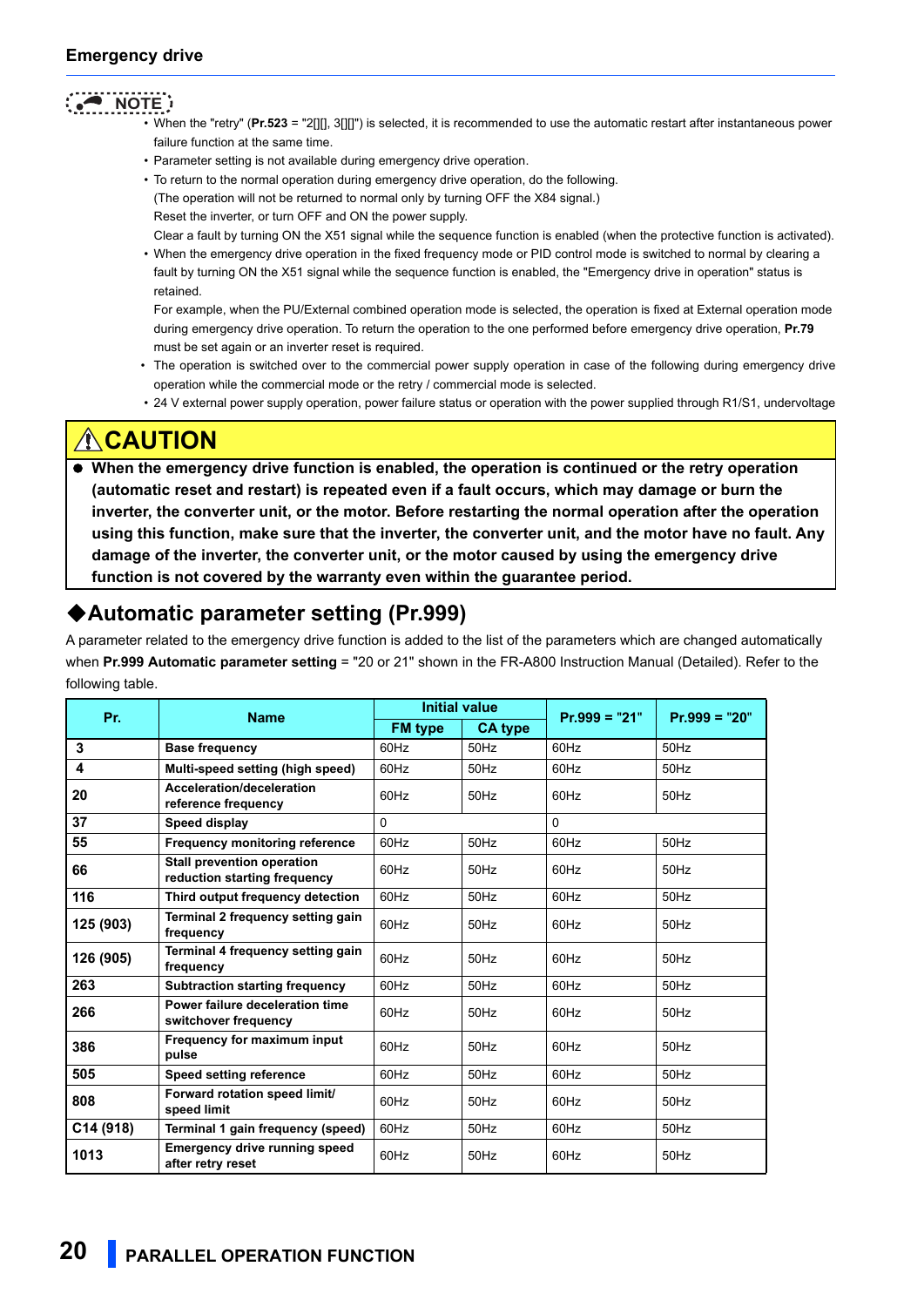# <span id="page-20-0"></span>3 SUPPLEMENTARY EXPLANATION TO THE FR-A800 INSTRUCTION MANUAL (DETAILED)

Refer to descriptions in this chapter for relevant sections in the FR-A800 Instruction Manual (Detailed) on the CD-ROM enclosed with the product.

# <span id="page-20-1"></span>3.1 Torque current command limit (torque limit)

FR-A800 Instruction Manual (Detailed): 5.3.4 Setting the torque limit level

The following is the descriptions for "Changing the torque characteristic of the constant-power range (**Pr.803**)".

| Pr.                                                                                  | <b>Name</b>               | <b>Initial</b><br>value | <b>Setting</b><br>range                                                                    | <b>Description</b>                                                                                                                                                         |                                                                                     |
|--------------------------------------------------------------------------------------|---------------------------|-------------------------|--------------------------------------------------------------------------------------------|----------------------------------------------------------------------------------------------------------------------------------------------------------------------------|-------------------------------------------------------------------------------------|
| 801                                                                                  |                           |                         | 0 to 400%                                                                                  | Set the torque current limit level.                                                                                                                                        |                                                                                     |
| H704                                                                                 | <b>Output limit level</b> | 9999                    | 9999                                                                                       | The torque limit setting value is used for limiting the torque<br>current level.                                                                                           |                                                                                     |
|                                                                                      |                           |                         | 0                                                                                          | The torque rises in the low-<br>speed range.                                                                                                                               | The motor power output is<br>limited to be constant in the<br>constant power range. |
| <b>Constant output</b><br>803<br>range torque<br>G210<br>characteristic<br>selection | 0                         | 1                       | The torque is kept constant in<br>the low-speed range.                                     | The torque is limited to be<br>constant in the constant power<br>range.                                                                                                    |                                                                                     |
|                                                                                      |                           | 2                       | The torque is kept constant in<br>the low-speed range. (The<br>torque current is limited.) | The torque is limited to be<br>constant in the constant power<br>range unless the output limit<br>of the torque current is<br>reached. (The torque current<br>is limited.) |                                                                                     |
|                                                                                      |                           |                         | 10                                                                                         | The torque is kept constant in<br>the low-speed range.                                                                                                                     | The motor power output is<br>limited to be constant in the<br>constant power range. |
|                                                                                      |                           | 11                      | The torque rises in the low-<br>speed range.                                               | The torque is limited to be<br>constant in the constant power<br>range.                                                                                                    |                                                                                     |

## **Changing the torque characteristic in the constant power output range (Pr.803)**

- Under Real sensorless vector control or Vector control, the torque characteristic can be changed between in the low-speed range and in the constant power range.
- Use **Pr.85 Excitation current break point** to change the low-speed range, and use **Pr.86 Excitation current low speed scaling factor** to change the torque in the low-speed range. When **Pr.85** = "9999 (initial value)", a predetermined frequency is used, and when **Pr.86** = "9999 (initial value)", a predetermined scaling factor is used. (Refer to the description of the excitation current low-speed scaling factor in the Instruction Manual (Detailed).)

| Pr.803 setting    | Torque characteristic in low-                                         | Torque characteristic in constant power range |                     |  |
|-------------------|-----------------------------------------------------------------------|-----------------------------------------------|---------------------|--|
|                   | speed range                                                           | <b>Torque characteristic</b>                  | <b>Output limit</b> |  |
| 0 (initial value) | The torque changes according to<br>the scaling factor set in Pr.86.*1 | Constant motor output                         |                     |  |
|                   | Constant torque                                                       | Constant torque                               | Without             |  |
| $\cdot$ 2         | Constant torque                                                       | Constant torque                               | With                |  |
| 10                | Constant torque                                                       | Constant motor output                         |                     |  |
| 11                | The torque changes according to<br>the scaling factor set in Pr.86.*1 | Constant torque                               | Without             |  |

<span id="page-20-2"></span> This is applicable only under Real sensorless vector control. The upper limit of the torque at 0 Hz is determined by multiplying the torque limit in the constant-torque range by the scaling factor set in **Pr.86**.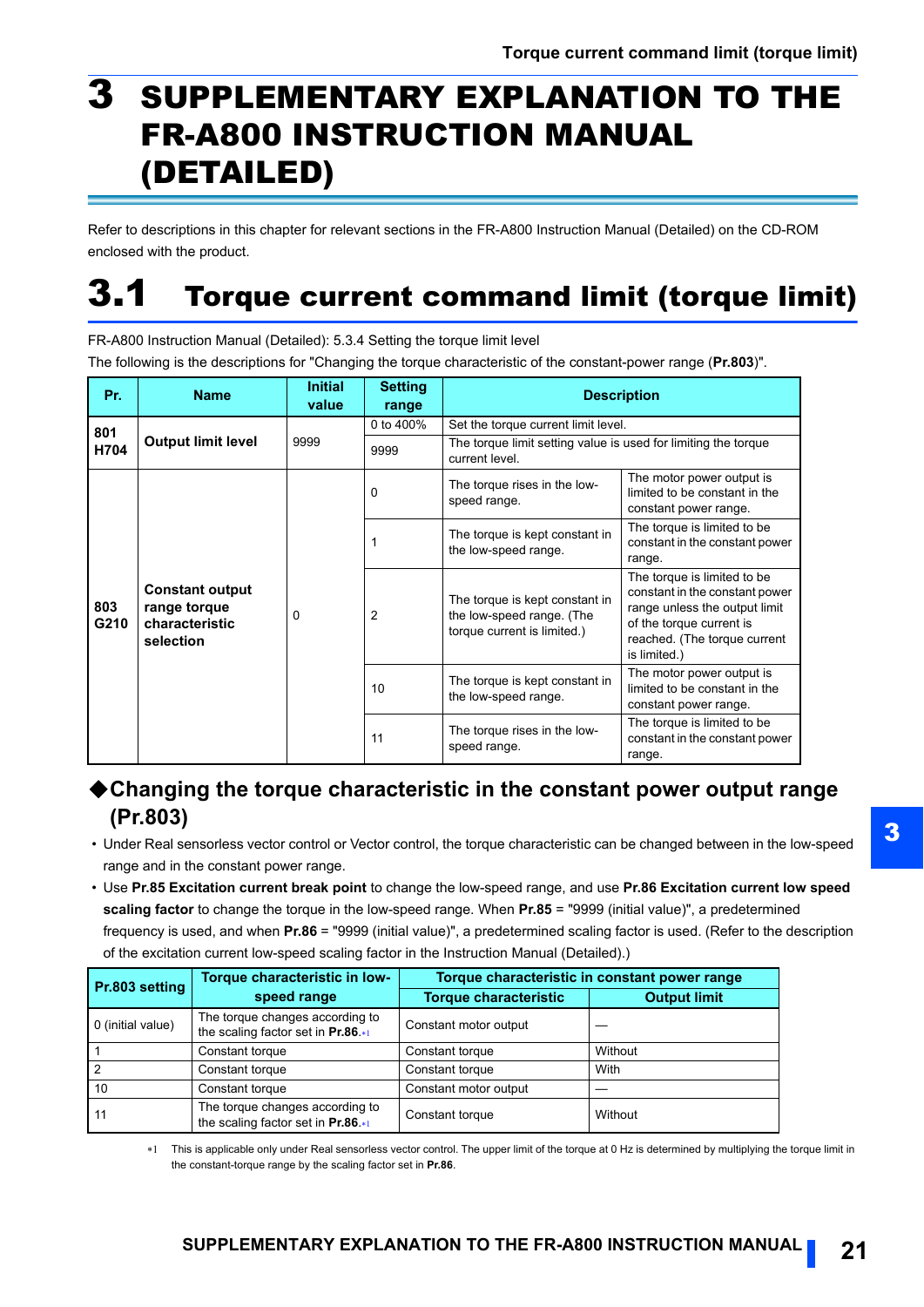### **Torque current command limit (torque command)**

• To avoid overload or overcurrent of the inverter or motor, use **Pr.801 Output limit level** to limit the torque current.



**NOTE** • When the torque limit setting value **(Pr.22, Pr.812 to Pr.817,** etc.) is less than the value set in **Pr.801**, the **Pr.801** setting is used for limiting the torque current.

# <span id="page-21-0"></span>3.2 Torque current command limit (torque command)

FR-A800 Instruction Manual (Detailed): 5.4.4 Torque command The following is the descriptions for "Changing the torque characteristic of the constant-power range (**Pr.803)**".

| Pr.                                 | <b>Name</b>                            | <b>Initial</b><br>value | <b>Setting</b><br>range                                                                                                    |                                                                                  | <b>Description</b>             |
|-------------------------------------|----------------------------------------|-------------------------|----------------------------------------------------------------------------------------------------------------------------|----------------------------------------------------------------------------------|--------------------------------|
| 801                                 |                                        |                         | 0 to 400%                                                                                                                  | Set the torque current limit level.                                              |                                |
| H704                                | <b>Output limit level</b><br>9999      |                         | 9999                                                                                                                       | The torque limit setting value is used for limiting the torque<br>current level. |                                |
|                                     |                                        | 0, 10                   | Constant motor output<br>command                                                                                           |                                                                                  |                                |
| 803                                 | <b>Constant output</b><br>range torque |                         | 1, 11                                                                                                                      | Constant torque command                                                          | Set the torque in the constant |
| G210<br>characteristic<br>selection | 0                                      | 2                       | The torque is constant unless<br>the output limit of the torque<br>current is reached. (The<br>torque current is limited.) | power range.                                                                     |                                |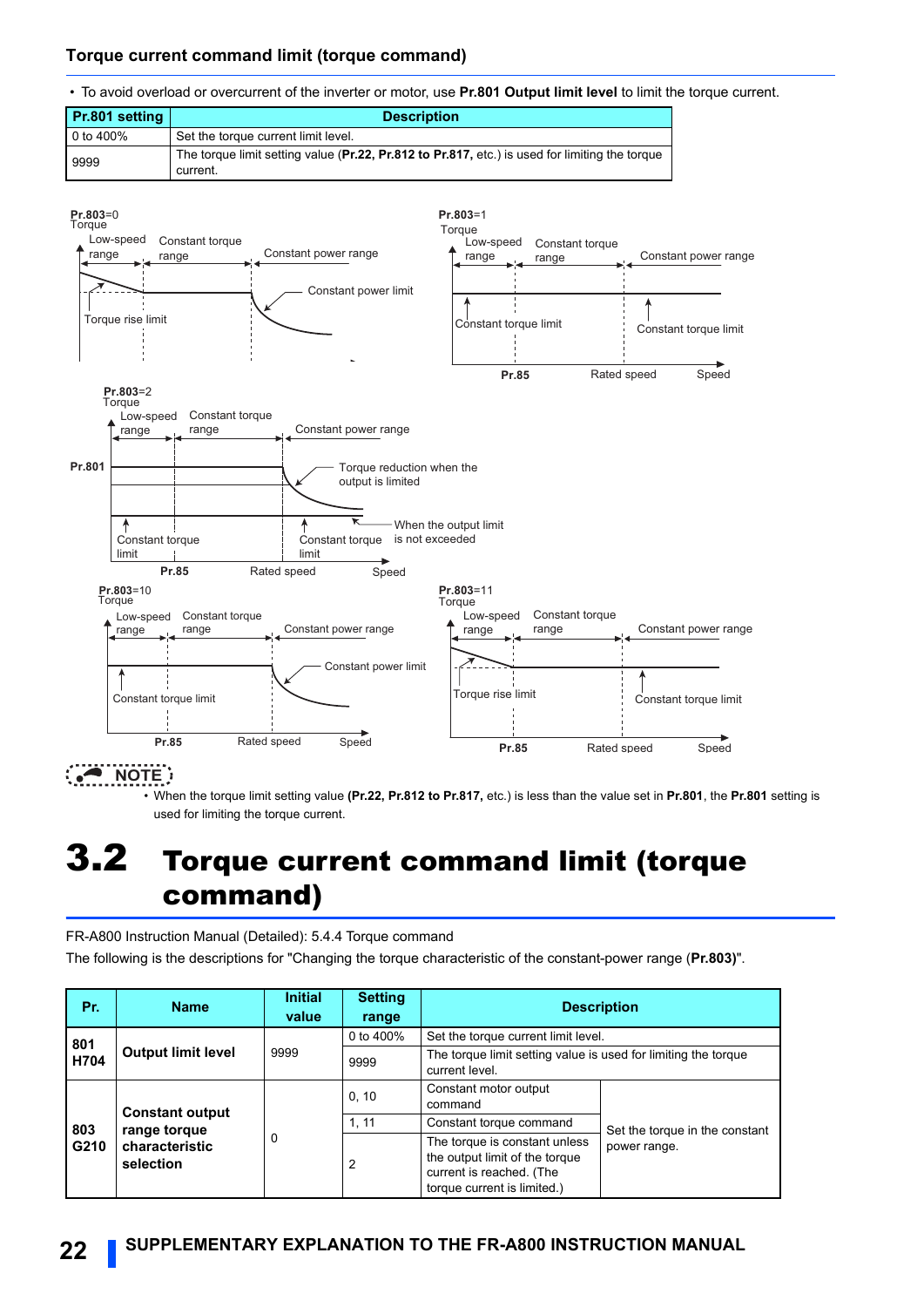## **Changing the torque characteristic in the constant power output range (Pr.803)**

- Due to the characteristics of motors, the torque is reduced when the speed exceeds the rated speed. To keep the torque constant at the speed more than the rated speed, set "1 or 11" in **Pr.803 Constant output range torque characteristic selection**.
- During torque control, the torque is kept constant in the low-speed range regardless of the **Pr.803** setting. However, When "2" is set in **Pr.803** under Real sensorless vector control, the torque may not be kept constant in the low-speed range.

| Pr.803 setting        | Torque characteristic in constant power range |                     |  |  |
|-----------------------|-----------------------------------------------|---------------------|--|--|
|                       | <b>Torque characteristic</b>                  | <b>Output limit</b> |  |  |
| 0 (initial value), 10 | Constant motor output                         |                     |  |  |
| 1.11                  | Constant torque                               | Without             |  |  |
|                       | Constant torque                               | With                |  |  |

 • To avoid overload or overcurrent of the inverter or motor, use **Pr.801 Output limit level** to limit the torque current in the constant power range.

| Pr.801 setting | <b>Description</b>                                                                                         |
|----------------|------------------------------------------------------------------------------------------------------------|
| 0 to 400%      | Set the torque current limit level.                                                                        |
| 9999           | The torque limit setting value (Pr.22, Pr.812 to Pr.817, etc.) is used for limiting the<br>torque current. |

Torque **Pr.803** = 0, 1, 10, 11



3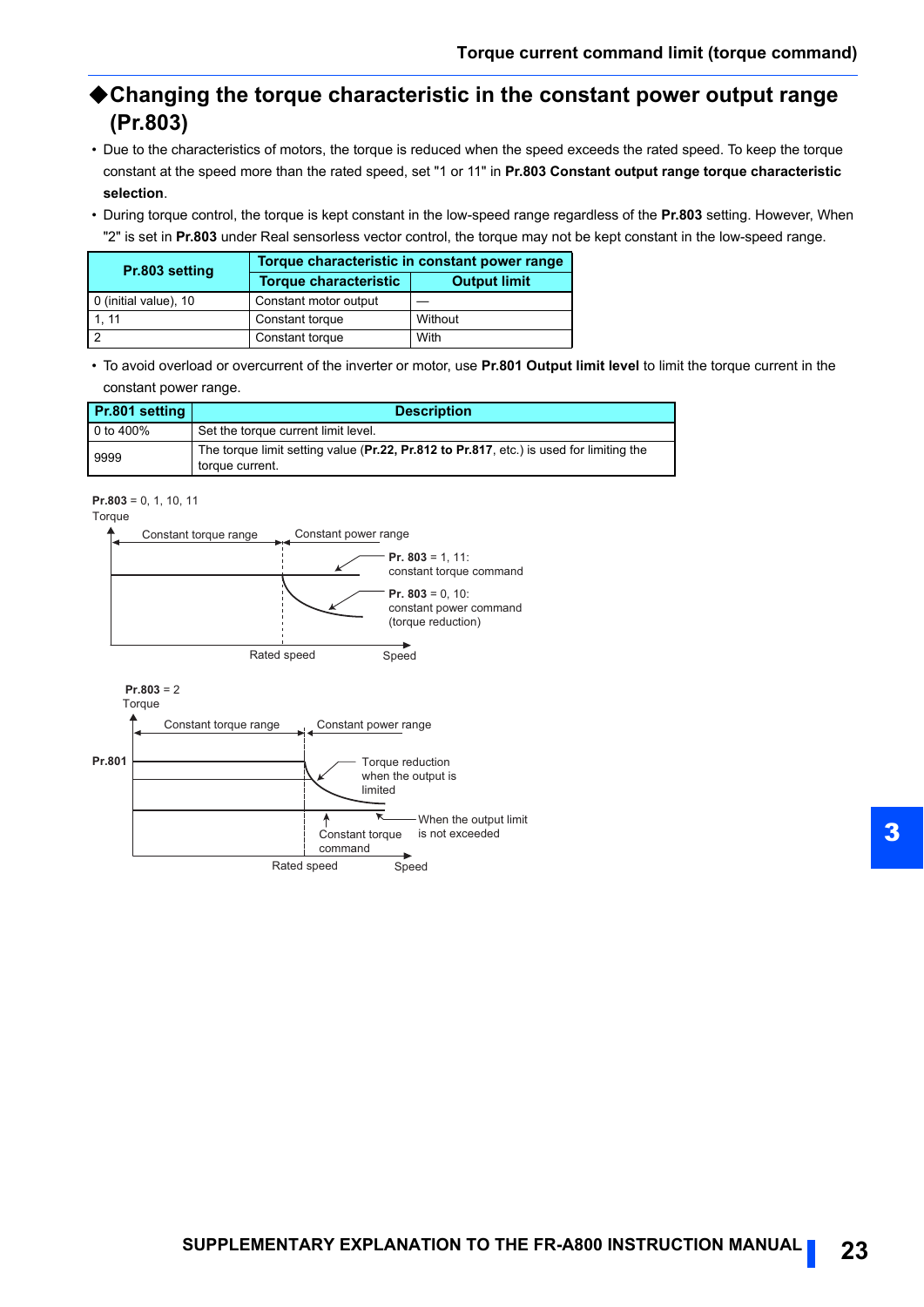# <span id="page-23-0"></span>4 PLUG-IN OPTIONS

# <span id="page-23-1"></span>4.1 Motor thermistor interface (FR-A8AZ) supported

When using the vector inverter motor equipped with a thermistor (SF-V5RU [][][][][] T/A), the inverter can receive feedback (detected temperature) from the motor-side thermistor. The feedback is used to reduce the fluctuation of output torque. The detected motor temperature can be output as an output signal (Y55 signal) or be displayed on the monitor. For more details, refer to the FR-A8AZ Instruction Manual.

**Pr. Pr. group Name Master Slave 326 G062** Motor temperature feedback reference only only only on the Second Second Second Second Second Second Second Second Second Second Second Second Second Second Second Second Second Second Second Second Second Seco **407 T620** Motor temperature detection filter  $\vert \circ \vert \circ \vert$ **408 H023** Motor thermistor selection **ONEX SOLUTE:** Note of No **750 M061** Motor temperature detection level ○ ○ ○ **751 M046** Reference motor temperature **○** ○ ○ **C29(925)** H041 Motor temperature detection  $\begin{array}{c|c}\n\text{ivloop term,} \\
\text{calibration (analog input)}\n\end{array}$ 

• The availability of the related parameters for the master and the slave is as follows

• The availability of the Y55 signal for the master and the slave is as follows

|                          | <b>Setting</b>           |                       |                                |               |              |
|--------------------------|--------------------------|-----------------------|--------------------------------|---------------|--------------|
| <b>Positive</b><br>logic | <b>Negative</b><br>logic | <b>Signal</b><br>name | <b>Function</b>                | <b>Master</b> | <b>Slave</b> |
| 55                       | 155                      | Y55                   | Motor temperature<br>detection | $\circ$       | $\circ$      |

• The availability of the motor temperature monitor for the master and the slave is as follows.

**Pr.52, Pr.54, Pr.158, Pr.774 to Pr.776, Pr.992, and Pr.1027 to Pr.1034** are available to set the monitor item.

| <b>Parameter setting for</b><br>monitor item | <b>Monitor item</b> | <b>Master</b> | <b>Slave</b> |
|----------------------------------------------|---------------------|---------------|--------------|
| 46                                           | Motor temperature   |               |              |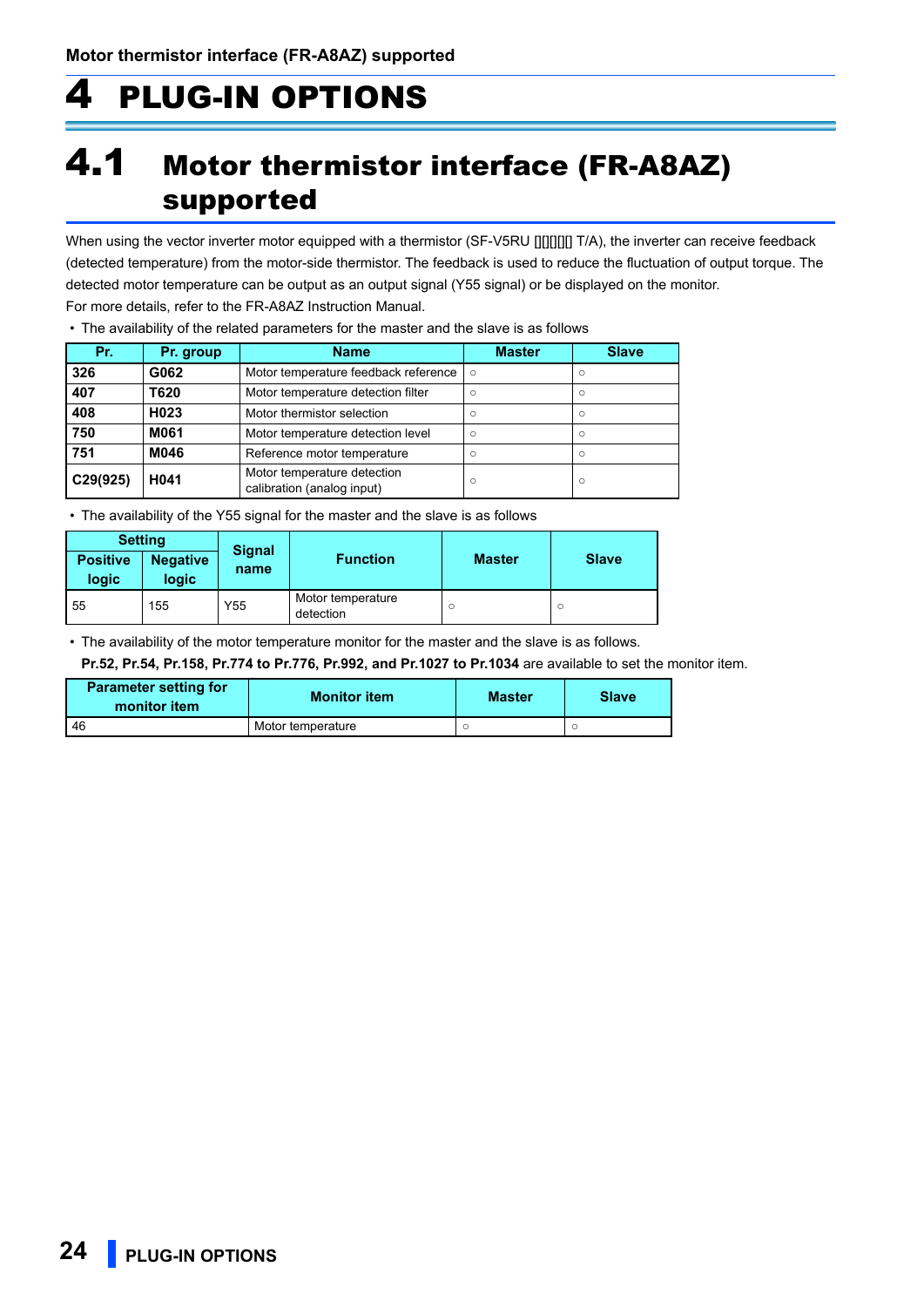# <span id="page-24-2"></span><span id="page-24-0"></span>4.2 PPO TYPE SUPPORT SPECIFICATION

The setting value "11" for **Pr.1110 PROFIBUS format selection** is available.

The format can be selected from among PRO types when the plug-in option FR-A8NP is used.

## **PROFIBUS profiles**

- The option unit operates as a "slave of the PROFIBUS DP master" or a "controller equivalent to PROFIBUS DP master class 1 on an RS-485 network".
- The PROFIBUS profile (data buffer) can be selected from among six different types, "PPO type1" to "PPO type5", and "A5NP". (For the module type "A5NP" profile, refer to the FR-A8NP Instruction Manual.)
- Module type is changed with the slave module setting. For details, refer to the instruction manual of the Network Master Configuration Software. The configuration of PPO type is as follows.

### **Setting the PROFIBUS format (Pr.1110)**

- For the FR-A800 series, set the PROFIBUS format in the **Pr.1110 PROFIBUS format selection**.
- Set **Pr.1110** = "1" to extend the PPO type 2 and PPO type 5 PROFIBUS profile formats. Then, commands and monitor items can be assigned to Word 8 to Word 10 in PPO type 2, and Word 8 to Word 14 in PPO type 5. (The format is not extended for PPO type 1, PPO type 3, and PPO type 4.)
- Set **Pr.1110** = "11" to prioritize commands (HSW, STW, ECW and REF1 to 7) in extended format. (Communication processing time (the time in which the inverter is busy with the request) does not change.)

| Pr.  | Name                             | Initial value | <b>Setting range</b> | <b>Function</b> |
|------|----------------------------------|---------------|----------------------|-----------------|
| 1110 | <b>PROFIBUS format selection</b> |               |                      | Standard format |
| N290 |                                  |               | -11                  | Extended format |

 For **Pr.1110** = "11", the function is enabled by combining the FR-A842-P or FR-A872-P inverter (manufactured in November 2020 or later) with the FR-A8NP plug-in option (manufactured in March 2018 or later).

### <span id="page-24-1"></span>**SERIAL number check**

- The FR-A8NP, for which the setting value "11" for **Pr.1110 PROFIBUS format selection** is available, can be used for the inverter models listed below with the following SERIAL number or later. Check the SERIAL number indicated on the inverter rating plate or package. For the location of the rating plate, refer to the Instruction Manual (Hardware) of the inverter.
- Rating plate example

|                         | <b>ELECTRIC</b><br>INPUT | <b>MODEL FR-A842-400K-1-P</b><br>∶xxxxx | <b>INVERTER</b> | <b>PASSED</b> |
|-------------------------|--------------------------|-----------------------------------------|-----------------|---------------|
|                         | <b>OUTPUT</b>            | ∶XXXXX                                  |                 |               |
| <b>SERIAL</b><br>number |                          | SERIAL XXXXXXXXX                        |                 |               |
| Country<br>of origin    |                          | MADE in XXXXX                           |                 |               |
|                         |                          |                                         |                 |               |

Г Symbol Year Month Control number

**SERIAL** 

The SERIAL consists of one symbol, two characters indicating the production year and month, and six characters indicating the control number.

The last digit of the production year is indicated as the Year, and the Month is indicated by 1 to 9, X (October), Y (November), or Z (December).

• Inverters supporting the **Pr.1110 PROFIBUS format selection** setting value "11"

| <b>Model</b>                         | <b>Country of origin</b><br>indication | <b>SERIAL number</b>      |
|--------------------------------------|----------------------------------------|---------------------------|
| FR-A842-09620(400K) to 12120(500K)-P | MADE in Japan                          | $\Box$ $0 \lor$ $0000000$ |
| FR-A872-05690(450K) to 07150(560K)-P | MADE in China                          |                           |

4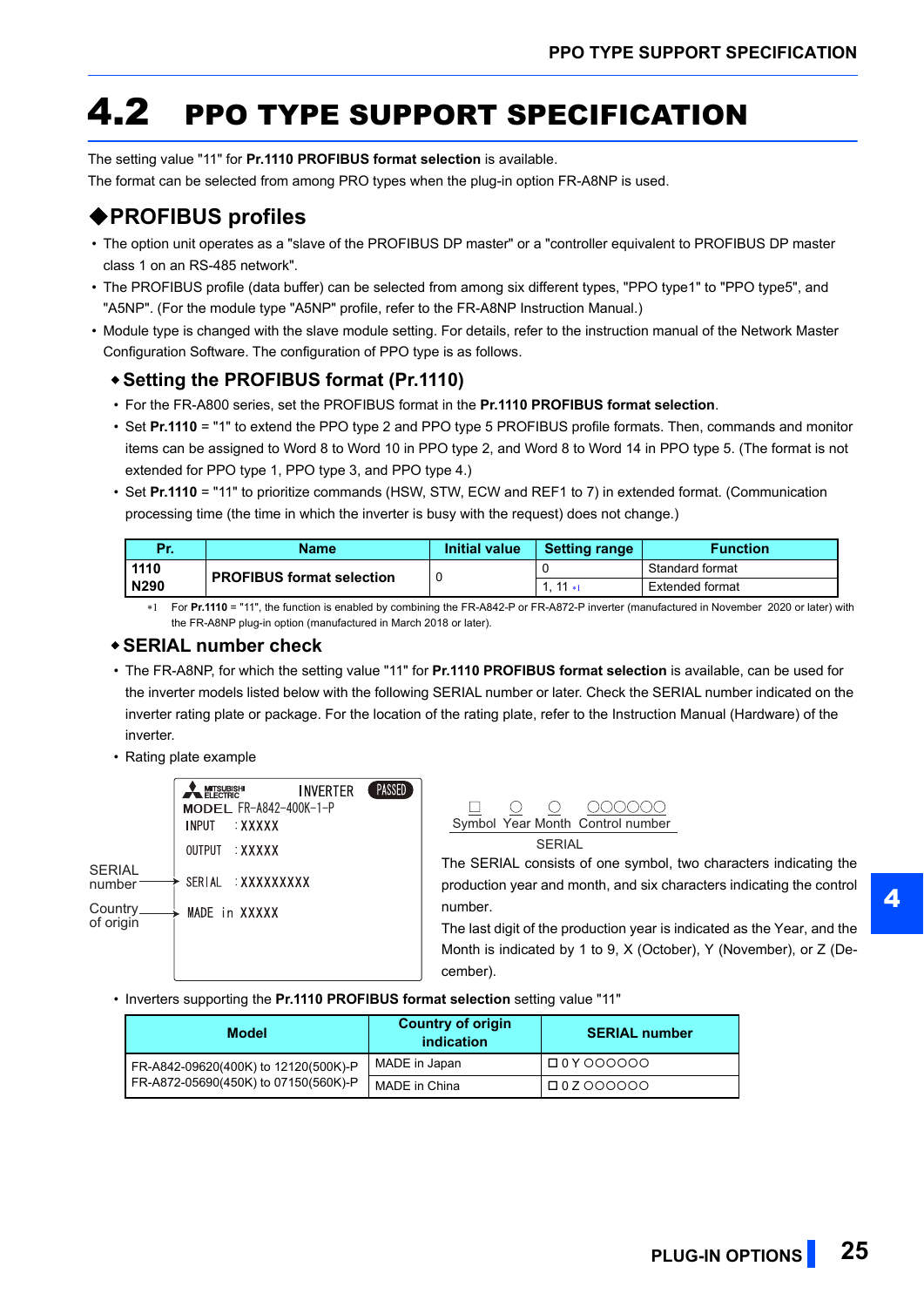- **NOTE** • As shown in the following table, the availability of communication methods and function depends on a SERIAL number combination of the applied inverter and FR-A8NP. Check the circuit board of the FR-A8NP for its SERIAL number.
	- Availability of communication methods
	- For the inverter manufactured in Japan

| <b>SERIAL number of</b> | SERIAL number of the FR-A800 series inverter (FR-A842-P/FR-A872-P) |                                                                                                       |  |  |  |  |  |  |
|-------------------------|--------------------------------------------------------------------|-------------------------------------------------------------------------------------------------------|--|--|--|--|--|--|
| the FR-A8NP             | □ 0 X 000000 or earlier                                            | □ 0 Y OOOOOO or later                                                                                 |  |  |  |  |  |  |
| □ 82000 or earlier      | <b>Pr.1110</b> = $"0$ , 1" valid.                                  | <b>Pr.1110</b> = "0, 1" valid.<br>Setting $Pr.1110 = "11"$ is the same as<br>setting $Pr.1110 = "1".$ |  |  |  |  |  |  |
| □ 83000 or later        |                                                                    | <b>Pr.1110</b> = $"0$ , 1 or 11" valid.                                                               |  |  |  |  |  |  |

For the inverter manufactured in China

| <b>SERIAL number of</b> | SERIAL number of the FR-A800 series inverter (FR-A842-P/FR-A872-P) |                                                                                                           |  |  |  |  |  |  |
|-------------------------|--------------------------------------------------------------------|-----------------------------------------------------------------------------------------------------------|--|--|--|--|--|--|
| the FR-A8NP             | DOY 000000 or earlier                                              | □ 0 Z OOOOOO or later                                                                                     |  |  |  |  |  |  |
| □ 82000 or earlier      | <b>Pr.1110</b> = $"0$ , 1" valid.                                  | <b>Pr.1110</b> = $"0$ , 1" valid.<br>Setting $Pr.1110 = "11"$ is the same as<br>setting $Pr.1110 = "1"$ . |  |  |  |  |  |  |
| □ 83000 or later        |                                                                    | <b>Pr.1110</b> = $"0$ , 1 or 11" valid.                                                                   |  |  |  |  |  |  |

• SERIAL number example of the FR-A8NP

8 3

Symbol Year Month Control number

The SERIAL consists of one symbol, two characters indicating the production year and month,

and three characters indicating the control number.

The last digit of the production year is indicated as the Year, and the Month is indicated by 1 to 9,

X (October), Y (November), or Z (December).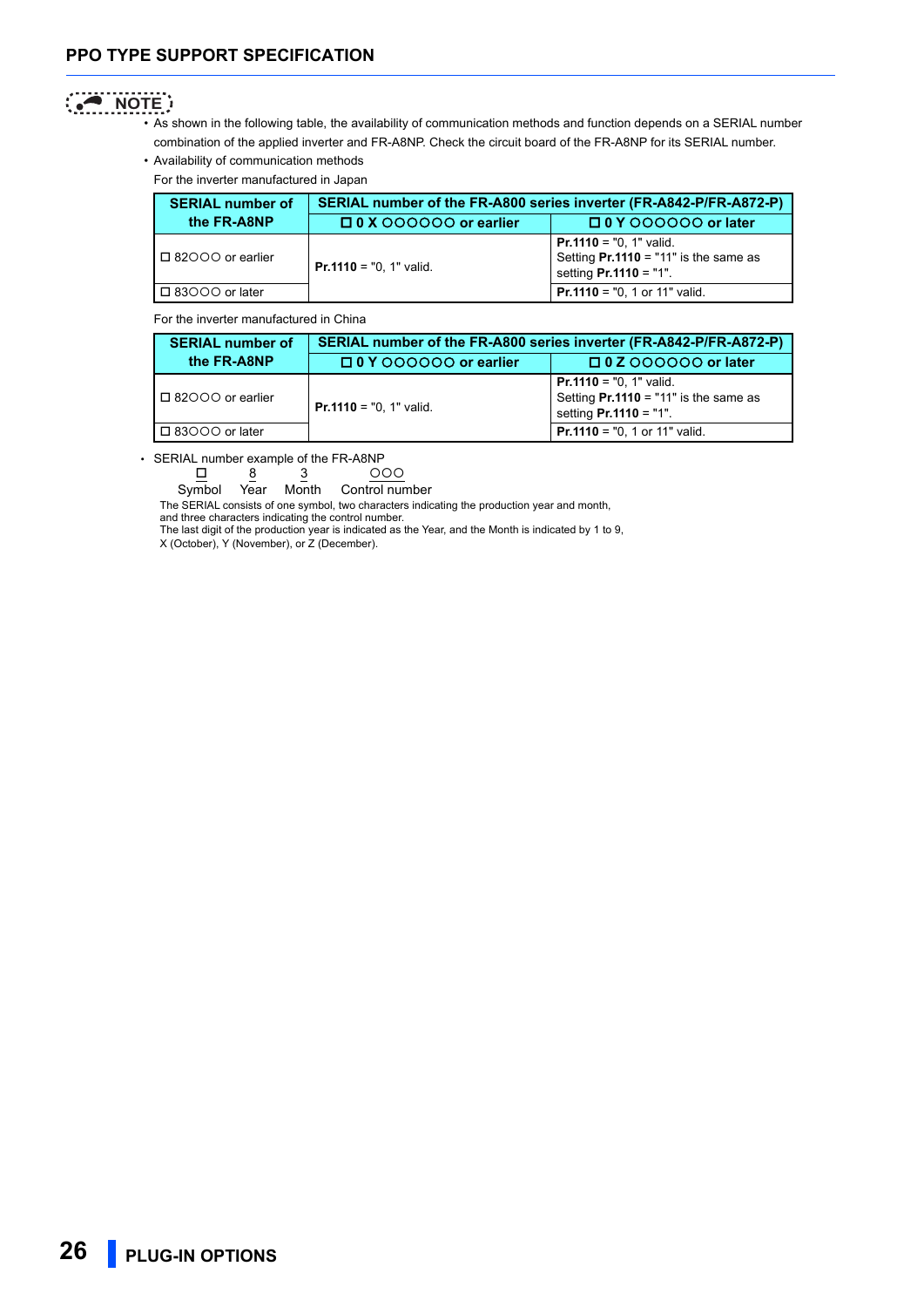# <span id="page-26-0"></span>5 PARAMETER

# <span id="page-26-2"></span><span id="page-26-1"></span>5.1 Parameter list

The following is the list of parameters of the FR-A802-P (including the availability for the master and the slave).

 $\circ$  indicates that all the settings are valid.  $\Delta$  indicates that some settings are invalid.  $\times$  indicates that all the settings are invalid.  $\square$  indicates that setting is valid under certain conditions.

The parameter marked with any of the following is available when the corresponding option is installed.

FR-A8AP, FR-A8TP, FR-A8AR, FR-A8AX, FR-A8AY, FR-A8AZ, FR-A8NC, FR-A8NCE,

FR-A8ND, FR-A8AL, FR-A8NP, FR-A8NS, FR-A8NF

| Pr.<br><b>Slave</b><br><b>Name</b><br><b>Master</b><br>to<br>page<br>page<br><b>Multi-speed setting</b><br>$\circ$<br>27<br>O<br>$\times$<br>$^*1$<br>0<br><b>Torque boost</b><br>$*1$<br>$\times$<br>(speed 7)<br>$\circ$<br>1<br><b>Maximum frequency</b><br>$\times$<br>$*1$<br>Multi-speed input<br>$\circ$<br>28<br>$\times$<br>$^*1$<br>2<br>O<br><b>Minimum frequency</b><br>$\times$<br>$*1$<br>compensation selection<br>$\circ$<br>3<br><b>Base frequency</b><br>$\times$<br>$*1$<br>Acceleration/<br><b>Multi-speed setting</b><br>29<br>O<br>deceleration pattern<br>$\times$<br>$*1$<br>$\circ$<br>4<br>$\times$<br>$*1$<br>(high speed)<br>selection<br><b>Multi-speed setting</b><br><b>Regenerative function</b><br>5<br>O<br>$\times$<br>$*1$<br>$\circ$<br>30<br>O<br>*1<br>(middle speed)<br>selection<br>Multi-speed setting (low<br>O<br>31<br>Frequency jump 1A<br>$\times$<br>$^*1$<br>O<br>6<br>$\times$<br>$*1$<br>speed)<br>O<br>32<br>Frequency jump 1B<br>$\times$<br>$*1$<br><b>Acceleration time</b><br>O<br>7<br>$\times$<br>$*1$<br>O<br>33<br>Frequency jump 2A<br>$\times$<br>$^*1$<br>$\circ$<br><b>Deceleration time</b><br>8<br>$\times$<br>$*1$<br>$\circ$<br>34<br>Frequency jump 2B<br>$\times$<br>$^*1$<br><b>Electronic thermal O/L</b><br>$\circ$<br>35<br>Frequency jump 3A<br>$\times$<br>$^*1$<br>9<br>O<br>$\times$<br>$*1$<br>relay<br>36<br>O<br>Frequency jump 3B<br>$\times$<br>$^*1$<br><b>DC</b> injection brake<br>O<br>O<br>Speed display<br>O<br>37<br>10<br>$^*1$<br>$\times$<br>$*1$<br>operation frequency<br>Up-to-frequency<br>$\circ$<br>DC injection brake<br>41<br>$\times$<br>$*1$<br>sensitivity<br>11<br>O<br>$\times$<br>$^*1$<br>operation time<br>Output frequency<br>$\circ$<br>42<br><b>DC</b> injection brake<br>$\times$<br>$*1$<br>detection<br>12<br>O<br>$\times$<br>$^*1$<br>operation voltage<br><b>Output frequency</b><br>O<br>13<br><b>Starting frequency</b><br>$\times$<br>$*1$<br>detection for reverse<br>43<br>O<br>$\times$<br>$*1$<br>Load pattern selection<br>O<br>14<br>$\times$<br>$*1$<br>rotation<br>$\overline{\circ}$<br>Jog frequency<br>15<br>$\times$<br>$*1$<br>Second acceleration/<br>$\circ$<br>44<br>$\times$<br>$^{\ast}1$<br>Jog acceleration/<br>deceleration time<br>16<br>O<br>$\times$<br>$*1$<br>deceleration time<br>Second deceleration<br>$\circ$<br>45<br>$\times$<br>*1<br>Ō<br><b>MRS</b> input selection<br>O<br>17<br>$*1$<br>time<br>High speed maximum<br>O<br>Second torque boost<br>$\times$<br>46<br>$^*1$<br>18<br>52<br>Δ<br>$\times$<br>frequency<br>Second V/F (base<br>$\bigcirc$<br>47<br>$\times$<br>*1<br><b>Base frequency voltage</b><br>O<br>19<br>$\times$<br>$*1$<br>frequency)<br>Acceleration/<br><b>Second stall prevention</b><br>O<br>48<br>$\times$<br>$*1$<br>deceleration reference<br>20<br>O<br>$*1$<br>$\times$<br>operation level<br>frequency<br><b>Second stall prevention</b><br>$\circ$<br>49<br>$\times$<br>$^*1$<br>Acceleration/<br>operation frequency<br>deceleration time<br>21<br>O<br>$\times$<br>*1<br><b>Second output</b><br>$\circ$<br>50<br>$\times$<br>*1<br>increments<br>frequency detection<br><b>Stall prevention</b><br><b>Second electronic</b><br>51<br>O<br>X<br>*1<br>operation level (Torque<br>22<br>O<br>$*1$<br>$\times$<br>thermal O/L relay<br>limit level)<br><b>Operation panel main</b><br>$\circ$<br>45<br>52<br>$\Delta$<br><b>Stall prevention</b><br>monitor selection<br>operation level<br><b>FM/CA terminal</b><br>23<br>O<br>$*1$<br>$\times$<br>$\bigcirc$<br>45<br>54<br>compensation factor at<br>Δ<br>function selection<br>double speed<br><b>Frequency monitoring</b><br>$\circ$<br>$\circ$<br>55<br><b>Multi-speed setting</b><br>$*1$<br>reference<br>24<br>O<br>$\times$<br>$*1$<br>(speed 4)<br><b>Current monitoring</b><br>$\circ$<br>$\circ$<br><b>Multi-speed setting</b><br>52<br>56<br>reference<br>$\circ$<br>25<br>$\times$<br>$*1$<br>(speed 5)<br>$\bigcirc$<br>$\bigcirc$<br><b>Restart coasting time</b><br>57<br>$^{\ast1}$<br><b>Multi-speed setting</b><br>26<br>$\circ$<br>$\times$<br>$\bigcirc$<br>$*1$<br><b>Restart cushion time</b><br>58<br>$\times$<br>$^{\ast}1$ |           |  | <b>Refer</b> |     |             |               |              | <b>Refer</b> |
|------------------------------------------------------------------------------------------------------------------------------------------------------------------------------------------------------------------------------------------------------------------------------------------------------------------------------------------------------------------------------------------------------------------------------------------------------------------------------------------------------------------------------------------------------------------------------------------------------------------------------------------------------------------------------------------------------------------------------------------------------------------------------------------------------------------------------------------------------------------------------------------------------------------------------------------------------------------------------------------------------------------------------------------------------------------------------------------------------------------------------------------------------------------------------------------------------------------------------------------------------------------------------------------------------------------------------------------------------------------------------------------------------------------------------------------------------------------------------------------------------------------------------------------------------------------------------------------------------------------------------------------------------------------------------------------------------------------------------------------------------------------------------------------------------------------------------------------------------------------------------------------------------------------------------------------------------------------------------------------------------------------------------------------------------------------------------------------------------------------------------------------------------------------------------------------------------------------------------------------------------------------------------------------------------------------------------------------------------------------------------------------------------------------------------------------------------------------------------------------------------------------------------------------------------------------------------------------------------------------------------------------------------------------------------------------------------------------------------------------------------------------------------------------------------------------------------------------------------------------------------------------------------------------------------------------------------------------------------------------------------------------------------------------------------------------------------------------------------------------------------------------------------------------------------------------------------------------------------------------------------------------------------------------------------------------------------------------------------------------------------------------------------------------------------------------------------------------------------------------------------------------------------------------------------------------------------------------------------------------------------------------------------------------------------------------------------------------------------------------------------------------------------------------------------------------------------------------------------------------------------------------------------------------------------------------------------------------------------------------------------------------------------------------------------------------------------------------------------------------------------------------------------------------------------------------------------|-----------|--|--------------|-----|-------------|---------------|--------------|--------------|
|                                                                                                                                                                                                                                                                                                                                                                                                                                                                                                                                                                                                                                                                                                                                                                                                                                                                                                                                                                                                                                                                                                                                                                                                                                                                                                                                                                                                                                                                                                                                                                                                                                                                                                                                                                                                                                                                                                                                                                                                                                                                                                                                                                                                                                                                                                                                                                                                                                                                                                                                                                                                                                                                                                                                                                                                                                                                                                                                                                                                                                                                                                                                                                                                                                                                                                                                                                                                                                                                                                                                                                                                                                                                                                                                                                                                                                                                                                                                                                                                                                                                                                                                                                                                      |           |  |              | Pr. | <b>Name</b> | <b>Master</b> | <b>Slave</b> | to           |
|                                                                                                                                                                                                                                                                                                                                                                                                                                                                                                                                                                                                                                                                                                                                                                                                                                                                                                                                                                                                                                                                                                                                                                                                                                                                                                                                                                                                                                                                                                                                                                                                                                                                                                                                                                                                                                                                                                                                                                                                                                                                                                                                                                                                                                                                                                                                                                                                                                                                                                                                                                                                                                                                                                                                                                                                                                                                                                                                                                                                                                                                                                                                                                                                                                                                                                                                                                                                                                                                                                                                                                                                                                                                                                                                                                                                                                                                                                                                                                                                                                                                                                                                                                                                      |           |  |              |     |             |               |              |              |
|                                                                                                                                                                                                                                                                                                                                                                                                                                                                                                                                                                                                                                                                                                                                                                                                                                                                                                                                                                                                                                                                                                                                                                                                                                                                                                                                                                                                                                                                                                                                                                                                                                                                                                                                                                                                                                                                                                                                                                                                                                                                                                                                                                                                                                                                                                                                                                                                                                                                                                                                                                                                                                                                                                                                                                                                                                                                                                                                                                                                                                                                                                                                                                                                                                                                                                                                                                                                                                                                                                                                                                                                                                                                                                                                                                                                                                                                                                                                                                                                                                                                                                                                                                                                      |           |  |              |     |             |               |              |              |
|                                                                                                                                                                                                                                                                                                                                                                                                                                                                                                                                                                                                                                                                                                                                                                                                                                                                                                                                                                                                                                                                                                                                                                                                                                                                                                                                                                                                                                                                                                                                                                                                                                                                                                                                                                                                                                                                                                                                                                                                                                                                                                                                                                                                                                                                                                                                                                                                                                                                                                                                                                                                                                                                                                                                                                                                                                                                                                                                                                                                                                                                                                                                                                                                                                                                                                                                                                                                                                                                                                                                                                                                                                                                                                                                                                                                                                                                                                                                                                                                                                                                                                                                                                                                      |           |  |              |     |             |               |              |              |
|                                                                                                                                                                                                                                                                                                                                                                                                                                                                                                                                                                                                                                                                                                                                                                                                                                                                                                                                                                                                                                                                                                                                                                                                                                                                                                                                                                                                                                                                                                                                                                                                                                                                                                                                                                                                                                                                                                                                                                                                                                                                                                                                                                                                                                                                                                                                                                                                                                                                                                                                                                                                                                                                                                                                                                                                                                                                                                                                                                                                                                                                                                                                                                                                                                                                                                                                                                                                                                                                                                                                                                                                                                                                                                                                                                                                                                                                                                                                                                                                                                                                                                                                                                                                      |           |  |              |     |             |               |              |              |
|                                                                                                                                                                                                                                                                                                                                                                                                                                                                                                                                                                                                                                                                                                                                                                                                                                                                                                                                                                                                                                                                                                                                                                                                                                                                                                                                                                                                                                                                                                                                                                                                                                                                                                                                                                                                                                                                                                                                                                                                                                                                                                                                                                                                                                                                                                                                                                                                                                                                                                                                                                                                                                                                                                                                                                                                                                                                                                                                                                                                                                                                                                                                                                                                                                                                                                                                                                                                                                                                                                                                                                                                                                                                                                                                                                                                                                                                                                                                                                                                                                                                                                                                                                                                      |           |  |              |     |             |               |              |              |
|                                                                                                                                                                                                                                                                                                                                                                                                                                                                                                                                                                                                                                                                                                                                                                                                                                                                                                                                                                                                                                                                                                                                                                                                                                                                                                                                                                                                                                                                                                                                                                                                                                                                                                                                                                                                                                                                                                                                                                                                                                                                                                                                                                                                                                                                                                                                                                                                                                                                                                                                                                                                                                                                                                                                                                                                                                                                                                                                                                                                                                                                                                                                                                                                                                                                                                                                                                                                                                                                                                                                                                                                                                                                                                                                                                                                                                                                                                                                                                                                                                                                                                                                                                                                      |           |  |              |     |             |               |              |              |
|                                                                                                                                                                                                                                                                                                                                                                                                                                                                                                                                                                                                                                                                                                                                                                                                                                                                                                                                                                                                                                                                                                                                                                                                                                                                                                                                                                                                                                                                                                                                                                                                                                                                                                                                                                                                                                                                                                                                                                                                                                                                                                                                                                                                                                                                                                                                                                                                                                                                                                                                                                                                                                                                                                                                                                                                                                                                                                                                                                                                                                                                                                                                                                                                                                                                                                                                                                                                                                                                                                                                                                                                                                                                                                                                                                                                                                                                                                                                                                                                                                                                                                                                                                                                      |           |  |              |     |             |               |              |              |
|                                                                                                                                                                                                                                                                                                                                                                                                                                                                                                                                                                                                                                                                                                                                                                                                                                                                                                                                                                                                                                                                                                                                                                                                                                                                                                                                                                                                                                                                                                                                                                                                                                                                                                                                                                                                                                                                                                                                                                                                                                                                                                                                                                                                                                                                                                                                                                                                                                                                                                                                                                                                                                                                                                                                                                                                                                                                                                                                                                                                                                                                                                                                                                                                                                                                                                                                                                                                                                                                                                                                                                                                                                                                                                                                                                                                                                                                                                                                                                                                                                                                                                                                                                                                      |           |  |              |     |             |               |              |              |
|                                                                                                                                                                                                                                                                                                                                                                                                                                                                                                                                                                                                                                                                                                                                                                                                                                                                                                                                                                                                                                                                                                                                                                                                                                                                                                                                                                                                                                                                                                                                                                                                                                                                                                                                                                                                                                                                                                                                                                                                                                                                                                                                                                                                                                                                                                                                                                                                                                                                                                                                                                                                                                                                                                                                                                                                                                                                                                                                                                                                                                                                                                                                                                                                                                                                                                                                                                                                                                                                                                                                                                                                                                                                                                                                                                                                                                                                                                                                                                                                                                                                                                                                                                                                      |           |  |              |     |             |               |              |              |
|                                                                                                                                                                                                                                                                                                                                                                                                                                                                                                                                                                                                                                                                                                                                                                                                                                                                                                                                                                                                                                                                                                                                                                                                                                                                                                                                                                                                                                                                                                                                                                                                                                                                                                                                                                                                                                                                                                                                                                                                                                                                                                                                                                                                                                                                                                                                                                                                                                                                                                                                                                                                                                                                                                                                                                                                                                                                                                                                                                                                                                                                                                                                                                                                                                                                                                                                                                                                                                                                                                                                                                                                                                                                                                                                                                                                                                                                                                                                                                                                                                                                                                                                                                                                      |           |  |              |     |             |               |              |              |
|                                                                                                                                                                                                                                                                                                                                                                                                                                                                                                                                                                                                                                                                                                                                                                                                                                                                                                                                                                                                                                                                                                                                                                                                                                                                                                                                                                                                                                                                                                                                                                                                                                                                                                                                                                                                                                                                                                                                                                                                                                                                                                                                                                                                                                                                                                                                                                                                                                                                                                                                                                                                                                                                                                                                                                                                                                                                                                                                                                                                                                                                                                                                                                                                                                                                                                                                                                                                                                                                                                                                                                                                                                                                                                                                                                                                                                                                                                                                                                                                                                                                                                                                                                                                      |           |  |              |     |             |               |              |              |
|                                                                                                                                                                                                                                                                                                                                                                                                                                                                                                                                                                                                                                                                                                                                                                                                                                                                                                                                                                                                                                                                                                                                                                                                                                                                                                                                                                                                                                                                                                                                                                                                                                                                                                                                                                                                                                                                                                                                                                                                                                                                                                                                                                                                                                                                                                                                                                                                                                                                                                                                                                                                                                                                                                                                                                                                                                                                                                                                                                                                                                                                                                                                                                                                                                                                                                                                                                                                                                                                                                                                                                                                                                                                                                                                                                                                                                                                                                                                                                                                                                                                                                                                                                                                      |           |  |              |     |             |               |              |              |
|                                                                                                                                                                                                                                                                                                                                                                                                                                                                                                                                                                                                                                                                                                                                                                                                                                                                                                                                                                                                                                                                                                                                                                                                                                                                                                                                                                                                                                                                                                                                                                                                                                                                                                                                                                                                                                                                                                                                                                                                                                                                                                                                                                                                                                                                                                                                                                                                                                                                                                                                                                                                                                                                                                                                                                                                                                                                                                                                                                                                                                                                                                                                                                                                                                                                                                                                                                                                                                                                                                                                                                                                                                                                                                                                                                                                                                                                                                                                                                                                                                                                                                                                                                                                      |           |  |              |     |             |               |              |              |
|                                                                                                                                                                                                                                                                                                                                                                                                                                                                                                                                                                                                                                                                                                                                                                                                                                                                                                                                                                                                                                                                                                                                                                                                                                                                                                                                                                                                                                                                                                                                                                                                                                                                                                                                                                                                                                                                                                                                                                                                                                                                                                                                                                                                                                                                                                                                                                                                                                                                                                                                                                                                                                                                                                                                                                                                                                                                                                                                                                                                                                                                                                                                                                                                                                                                                                                                                                                                                                                                                                                                                                                                                                                                                                                                                                                                                                                                                                                                                                                                                                                                                                                                                                                                      |           |  |              |     |             |               |              |              |
|                                                                                                                                                                                                                                                                                                                                                                                                                                                                                                                                                                                                                                                                                                                                                                                                                                                                                                                                                                                                                                                                                                                                                                                                                                                                                                                                                                                                                                                                                                                                                                                                                                                                                                                                                                                                                                                                                                                                                                                                                                                                                                                                                                                                                                                                                                                                                                                                                                                                                                                                                                                                                                                                                                                                                                                                                                                                                                                                                                                                                                                                                                                                                                                                                                                                                                                                                                                                                                                                                                                                                                                                                                                                                                                                                                                                                                                                                                                                                                                                                                                                                                                                                                                                      |           |  |              |     |             |               |              |              |
|                                                                                                                                                                                                                                                                                                                                                                                                                                                                                                                                                                                                                                                                                                                                                                                                                                                                                                                                                                                                                                                                                                                                                                                                                                                                                                                                                                                                                                                                                                                                                                                                                                                                                                                                                                                                                                                                                                                                                                                                                                                                                                                                                                                                                                                                                                                                                                                                                                                                                                                                                                                                                                                                                                                                                                                                                                                                                                                                                                                                                                                                                                                                                                                                                                                                                                                                                                                                                                                                                                                                                                                                                                                                                                                                                                                                                                                                                                                                                                                                                                                                                                                                                                                                      |           |  |              |     |             |               |              |              |
|                                                                                                                                                                                                                                                                                                                                                                                                                                                                                                                                                                                                                                                                                                                                                                                                                                                                                                                                                                                                                                                                                                                                                                                                                                                                                                                                                                                                                                                                                                                                                                                                                                                                                                                                                                                                                                                                                                                                                                                                                                                                                                                                                                                                                                                                                                                                                                                                                                                                                                                                                                                                                                                                                                                                                                                                                                                                                                                                                                                                                                                                                                                                                                                                                                                                                                                                                                                                                                                                                                                                                                                                                                                                                                                                                                                                                                                                                                                                                                                                                                                                                                                                                                                                      |           |  |              |     |             |               |              |              |
|                                                                                                                                                                                                                                                                                                                                                                                                                                                                                                                                                                                                                                                                                                                                                                                                                                                                                                                                                                                                                                                                                                                                                                                                                                                                                                                                                                                                                                                                                                                                                                                                                                                                                                                                                                                                                                                                                                                                                                                                                                                                                                                                                                                                                                                                                                                                                                                                                                                                                                                                                                                                                                                                                                                                                                                                                                                                                                                                                                                                                                                                                                                                                                                                                                                                                                                                                                                                                                                                                                                                                                                                                                                                                                                                                                                                                                                                                                                                                                                                                                                                                                                                                                                                      |           |  |              |     |             |               |              |              |
|                                                                                                                                                                                                                                                                                                                                                                                                                                                                                                                                                                                                                                                                                                                                                                                                                                                                                                                                                                                                                                                                                                                                                                                                                                                                                                                                                                                                                                                                                                                                                                                                                                                                                                                                                                                                                                                                                                                                                                                                                                                                                                                                                                                                                                                                                                                                                                                                                                                                                                                                                                                                                                                                                                                                                                                                                                                                                                                                                                                                                                                                                                                                                                                                                                                                                                                                                                                                                                                                                                                                                                                                                                                                                                                                                                                                                                                                                                                                                                                                                                                                                                                                                                                                      |           |  |              |     |             |               |              |              |
|                                                                                                                                                                                                                                                                                                                                                                                                                                                                                                                                                                                                                                                                                                                                                                                                                                                                                                                                                                                                                                                                                                                                                                                                                                                                                                                                                                                                                                                                                                                                                                                                                                                                                                                                                                                                                                                                                                                                                                                                                                                                                                                                                                                                                                                                                                                                                                                                                                                                                                                                                                                                                                                                                                                                                                                                                                                                                                                                                                                                                                                                                                                                                                                                                                                                                                                                                                                                                                                                                                                                                                                                                                                                                                                                                                                                                                                                                                                                                                                                                                                                                                                                                                                                      |           |  |              |     |             |               |              |              |
|                                                                                                                                                                                                                                                                                                                                                                                                                                                                                                                                                                                                                                                                                                                                                                                                                                                                                                                                                                                                                                                                                                                                                                                                                                                                                                                                                                                                                                                                                                                                                                                                                                                                                                                                                                                                                                                                                                                                                                                                                                                                                                                                                                                                                                                                                                                                                                                                                                                                                                                                                                                                                                                                                                                                                                                                                                                                                                                                                                                                                                                                                                                                                                                                                                                                                                                                                                                                                                                                                                                                                                                                                                                                                                                                                                                                                                                                                                                                                                                                                                                                                                                                                                                                      |           |  |              |     |             |               |              |              |
|                                                                                                                                                                                                                                                                                                                                                                                                                                                                                                                                                                                                                                                                                                                                                                                                                                                                                                                                                                                                                                                                                                                                                                                                                                                                                                                                                                                                                                                                                                                                                                                                                                                                                                                                                                                                                                                                                                                                                                                                                                                                                                                                                                                                                                                                                                                                                                                                                                                                                                                                                                                                                                                                                                                                                                                                                                                                                                                                                                                                                                                                                                                                                                                                                                                                                                                                                                                                                                                                                                                                                                                                                                                                                                                                                                                                                                                                                                                                                                                                                                                                                                                                                                                                      |           |  |              |     |             |               |              |              |
|                                                                                                                                                                                                                                                                                                                                                                                                                                                                                                                                                                                                                                                                                                                                                                                                                                                                                                                                                                                                                                                                                                                                                                                                                                                                                                                                                                                                                                                                                                                                                                                                                                                                                                                                                                                                                                                                                                                                                                                                                                                                                                                                                                                                                                                                                                                                                                                                                                                                                                                                                                                                                                                                                                                                                                                                                                                                                                                                                                                                                                                                                                                                                                                                                                                                                                                                                                                                                                                                                                                                                                                                                                                                                                                                                                                                                                                                                                                                                                                                                                                                                                                                                                                                      |           |  |              |     |             |               |              |              |
|                                                                                                                                                                                                                                                                                                                                                                                                                                                                                                                                                                                                                                                                                                                                                                                                                                                                                                                                                                                                                                                                                                                                                                                                                                                                                                                                                                                                                                                                                                                                                                                                                                                                                                                                                                                                                                                                                                                                                                                                                                                                                                                                                                                                                                                                                                                                                                                                                                                                                                                                                                                                                                                                                                                                                                                                                                                                                                                                                                                                                                                                                                                                                                                                                                                                                                                                                                                                                                                                                                                                                                                                                                                                                                                                                                                                                                                                                                                                                                                                                                                                                                                                                                                                      |           |  |              |     |             |               |              |              |
|                                                                                                                                                                                                                                                                                                                                                                                                                                                                                                                                                                                                                                                                                                                                                                                                                                                                                                                                                                                                                                                                                                                                                                                                                                                                                                                                                                                                                                                                                                                                                                                                                                                                                                                                                                                                                                                                                                                                                                                                                                                                                                                                                                                                                                                                                                                                                                                                                                                                                                                                                                                                                                                                                                                                                                                                                                                                                                                                                                                                                                                                                                                                                                                                                                                                                                                                                                                                                                                                                                                                                                                                                                                                                                                                                                                                                                                                                                                                                                                                                                                                                                                                                                                                      |           |  |              |     |             |               |              |              |
|                                                                                                                                                                                                                                                                                                                                                                                                                                                                                                                                                                                                                                                                                                                                                                                                                                                                                                                                                                                                                                                                                                                                                                                                                                                                                                                                                                                                                                                                                                                                                                                                                                                                                                                                                                                                                                                                                                                                                                                                                                                                                                                                                                                                                                                                                                                                                                                                                                                                                                                                                                                                                                                                                                                                                                                                                                                                                                                                                                                                                                                                                                                                                                                                                                                                                                                                                                                                                                                                                                                                                                                                                                                                                                                                                                                                                                                                                                                                                                                                                                                                                                                                                                                                      |           |  |              |     |             |               |              |              |
|                                                                                                                                                                                                                                                                                                                                                                                                                                                                                                                                                                                                                                                                                                                                                                                                                                                                                                                                                                                                                                                                                                                                                                                                                                                                                                                                                                                                                                                                                                                                                                                                                                                                                                                                                                                                                                                                                                                                                                                                                                                                                                                                                                                                                                                                                                                                                                                                                                                                                                                                                                                                                                                                                                                                                                                                                                                                                                                                                                                                                                                                                                                                                                                                                                                                                                                                                                                                                                                                                                                                                                                                                                                                                                                                                                                                                                                                                                                                                                                                                                                                                                                                                                                                      |           |  |              |     |             |               |              |              |
|                                                                                                                                                                                                                                                                                                                                                                                                                                                                                                                                                                                                                                                                                                                                                                                                                                                                                                                                                                                                                                                                                                                                                                                                                                                                                                                                                                                                                                                                                                                                                                                                                                                                                                                                                                                                                                                                                                                                                                                                                                                                                                                                                                                                                                                                                                                                                                                                                                                                                                                                                                                                                                                                                                                                                                                                                                                                                                                                                                                                                                                                                                                                                                                                                                                                                                                                                                                                                                                                                                                                                                                                                                                                                                                                                                                                                                                                                                                                                                                                                                                                                                                                                                                                      |           |  |              |     |             |               |              |              |
|                                                                                                                                                                                                                                                                                                                                                                                                                                                                                                                                                                                                                                                                                                                                                                                                                                                                                                                                                                                                                                                                                                                                                                                                                                                                                                                                                                                                                                                                                                                                                                                                                                                                                                                                                                                                                                                                                                                                                                                                                                                                                                                                                                                                                                                                                                                                                                                                                                                                                                                                                                                                                                                                                                                                                                                                                                                                                                                                                                                                                                                                                                                                                                                                                                                                                                                                                                                                                                                                                                                                                                                                                                                                                                                                                                                                                                                                                                                                                                                                                                                                                                                                                                                                      |           |  |              |     |             |               |              |              |
|                                                                                                                                                                                                                                                                                                                                                                                                                                                                                                                                                                                                                                                                                                                                                                                                                                                                                                                                                                                                                                                                                                                                                                                                                                                                                                                                                                                                                                                                                                                                                                                                                                                                                                                                                                                                                                                                                                                                                                                                                                                                                                                                                                                                                                                                                                                                                                                                                                                                                                                                                                                                                                                                                                                                                                                                                                                                                                                                                                                                                                                                                                                                                                                                                                                                                                                                                                                                                                                                                                                                                                                                                                                                                                                                                                                                                                                                                                                                                                                                                                                                                                                                                                                                      |           |  |              |     |             |               |              |              |
|                                                                                                                                                                                                                                                                                                                                                                                                                                                                                                                                                                                                                                                                                                                                                                                                                                                                                                                                                                                                                                                                                                                                                                                                                                                                                                                                                                                                                                                                                                                                                                                                                                                                                                                                                                                                                                                                                                                                                                                                                                                                                                                                                                                                                                                                                                                                                                                                                                                                                                                                                                                                                                                                                                                                                                                                                                                                                                                                                                                                                                                                                                                                                                                                                                                                                                                                                                                                                                                                                                                                                                                                                                                                                                                                                                                                                                                                                                                                                                                                                                                                                                                                                                                                      |           |  |              |     |             |               |              |              |
|                                                                                                                                                                                                                                                                                                                                                                                                                                                                                                                                                                                                                                                                                                                                                                                                                                                                                                                                                                                                                                                                                                                                                                                                                                                                                                                                                                                                                                                                                                                                                                                                                                                                                                                                                                                                                                                                                                                                                                                                                                                                                                                                                                                                                                                                                                                                                                                                                                                                                                                                                                                                                                                                                                                                                                                                                                                                                                                                                                                                                                                                                                                                                                                                                                                                                                                                                                                                                                                                                                                                                                                                                                                                                                                                                                                                                                                                                                                                                                                                                                                                                                                                                                                                      |           |  |              |     |             |               |              |              |
|                                                                                                                                                                                                                                                                                                                                                                                                                                                                                                                                                                                                                                                                                                                                                                                                                                                                                                                                                                                                                                                                                                                                                                                                                                                                                                                                                                                                                                                                                                                                                                                                                                                                                                                                                                                                                                                                                                                                                                                                                                                                                                                                                                                                                                                                                                                                                                                                                                                                                                                                                                                                                                                                                                                                                                                                                                                                                                                                                                                                                                                                                                                                                                                                                                                                                                                                                                                                                                                                                                                                                                                                                                                                                                                                                                                                                                                                                                                                                                                                                                                                                                                                                                                                      |           |  |              |     |             |               |              |              |
|                                                                                                                                                                                                                                                                                                                                                                                                                                                                                                                                                                                                                                                                                                                                                                                                                                                                                                                                                                                                                                                                                                                                                                                                                                                                                                                                                                                                                                                                                                                                                                                                                                                                                                                                                                                                                                                                                                                                                                                                                                                                                                                                                                                                                                                                                                                                                                                                                                                                                                                                                                                                                                                                                                                                                                                                                                                                                                                                                                                                                                                                                                                                                                                                                                                                                                                                                                                                                                                                                                                                                                                                                                                                                                                                                                                                                                                                                                                                                                                                                                                                                                                                                                                                      |           |  |              |     |             |               |              |              |
|                                                                                                                                                                                                                                                                                                                                                                                                                                                                                                                                                                                                                                                                                                                                                                                                                                                                                                                                                                                                                                                                                                                                                                                                                                                                                                                                                                                                                                                                                                                                                                                                                                                                                                                                                                                                                                                                                                                                                                                                                                                                                                                                                                                                                                                                                                                                                                                                                                                                                                                                                                                                                                                                                                                                                                                                                                                                                                                                                                                                                                                                                                                                                                                                                                                                                                                                                                                                                                                                                                                                                                                                                                                                                                                                                                                                                                                                                                                                                                                                                                                                                                                                                                                                      |           |  |              |     |             |               |              |              |
|                                                                                                                                                                                                                                                                                                                                                                                                                                                                                                                                                                                                                                                                                                                                                                                                                                                                                                                                                                                                                                                                                                                                                                                                                                                                                                                                                                                                                                                                                                                                                                                                                                                                                                                                                                                                                                                                                                                                                                                                                                                                                                                                                                                                                                                                                                                                                                                                                                                                                                                                                                                                                                                                                                                                                                                                                                                                                                                                                                                                                                                                                                                                                                                                                                                                                                                                                                                                                                                                                                                                                                                                                                                                                                                                                                                                                                                                                                                                                                                                                                                                                                                                                                                                      |           |  |              |     |             |               |              |              |
|                                                                                                                                                                                                                                                                                                                                                                                                                                                                                                                                                                                                                                                                                                                                                                                                                                                                                                                                                                                                                                                                                                                                                                                                                                                                                                                                                                                                                                                                                                                                                                                                                                                                                                                                                                                                                                                                                                                                                                                                                                                                                                                                                                                                                                                                                                                                                                                                                                                                                                                                                                                                                                                                                                                                                                                                                                                                                                                                                                                                                                                                                                                                                                                                                                                                                                                                                                                                                                                                                                                                                                                                                                                                                                                                                                                                                                                                                                                                                                                                                                                                                                                                                                                                      |           |  |              |     |             |               |              |              |
|                                                                                                                                                                                                                                                                                                                                                                                                                                                                                                                                                                                                                                                                                                                                                                                                                                                                                                                                                                                                                                                                                                                                                                                                                                                                                                                                                                                                                                                                                                                                                                                                                                                                                                                                                                                                                                                                                                                                                                                                                                                                                                                                                                                                                                                                                                                                                                                                                                                                                                                                                                                                                                                                                                                                                                                                                                                                                                                                                                                                                                                                                                                                                                                                                                                                                                                                                                                                                                                                                                                                                                                                                                                                                                                                                                                                                                                                                                                                                                                                                                                                                                                                                                                                      |           |  |              |     |             |               |              |              |
|                                                                                                                                                                                                                                                                                                                                                                                                                                                                                                                                                                                                                                                                                                                                                                                                                                                                                                                                                                                                                                                                                                                                                                                                                                                                                                                                                                                                                                                                                                                                                                                                                                                                                                                                                                                                                                                                                                                                                                                                                                                                                                                                                                                                                                                                                                                                                                                                                                                                                                                                                                                                                                                                                                                                                                                                                                                                                                                                                                                                                                                                                                                                                                                                                                                                                                                                                                                                                                                                                                                                                                                                                                                                                                                                                                                                                                                                                                                                                                                                                                                                                                                                                                                                      |           |  |              |     |             |               |              |              |
|                                                                                                                                                                                                                                                                                                                                                                                                                                                                                                                                                                                                                                                                                                                                                                                                                                                                                                                                                                                                                                                                                                                                                                                                                                                                                                                                                                                                                                                                                                                                                                                                                                                                                                                                                                                                                                                                                                                                                                                                                                                                                                                                                                                                                                                                                                                                                                                                                                                                                                                                                                                                                                                                                                                                                                                                                                                                                                                                                                                                                                                                                                                                                                                                                                                                                                                                                                                                                                                                                                                                                                                                                                                                                                                                                                                                                                                                                                                                                                                                                                                                                                                                                                                                      |           |  |              |     |             |               |              |              |
|                                                                                                                                                                                                                                                                                                                                                                                                                                                                                                                                                                                                                                                                                                                                                                                                                                                                                                                                                                                                                                                                                                                                                                                                                                                                                                                                                                                                                                                                                                                                                                                                                                                                                                                                                                                                                                                                                                                                                                                                                                                                                                                                                                                                                                                                                                                                                                                                                                                                                                                                                                                                                                                                                                                                                                                                                                                                                                                                                                                                                                                                                                                                                                                                                                                                                                                                                                                                                                                                                                                                                                                                                                                                                                                                                                                                                                                                                                                                                                                                                                                                                                                                                                                                      |           |  |              |     |             |               |              |              |
|                                                                                                                                                                                                                                                                                                                                                                                                                                                                                                                                                                                                                                                                                                                                                                                                                                                                                                                                                                                                                                                                                                                                                                                                                                                                                                                                                                                                                                                                                                                                                                                                                                                                                                                                                                                                                                                                                                                                                                                                                                                                                                                                                                                                                                                                                                                                                                                                                                                                                                                                                                                                                                                                                                                                                                                                                                                                                                                                                                                                                                                                                                                                                                                                                                                                                                                                                                                                                                                                                                                                                                                                                                                                                                                                                                                                                                                                                                                                                                                                                                                                                                                                                                                                      |           |  |              |     |             |               |              |              |
|                                                                                                                                                                                                                                                                                                                                                                                                                                                                                                                                                                                                                                                                                                                                                                                                                                                                                                                                                                                                                                                                                                                                                                                                                                                                                                                                                                                                                                                                                                                                                                                                                                                                                                                                                                                                                                                                                                                                                                                                                                                                                                                                                                                                                                                                                                                                                                                                                                                                                                                                                                                                                                                                                                                                                                                                                                                                                                                                                                                                                                                                                                                                                                                                                                                                                                                                                                                                                                                                                                                                                                                                                                                                                                                                                                                                                                                                                                                                                                                                                                                                                                                                                                                                      |           |  |              |     |             |               |              |              |
|                                                                                                                                                                                                                                                                                                                                                                                                                                                                                                                                                                                                                                                                                                                                                                                                                                                                                                                                                                                                                                                                                                                                                                                                                                                                                                                                                                                                                                                                                                                                                                                                                                                                                                                                                                                                                                                                                                                                                                                                                                                                                                                                                                                                                                                                                                                                                                                                                                                                                                                                                                                                                                                                                                                                                                                                                                                                                                                                                                                                                                                                                                                                                                                                                                                                                                                                                                                                                                                                                                                                                                                                                                                                                                                                                                                                                                                                                                                                                                                                                                                                                                                                                                                                      |           |  |              |     |             |               |              |              |
|                                                                                                                                                                                                                                                                                                                                                                                                                                                                                                                                                                                                                                                                                                                                                                                                                                                                                                                                                                                                                                                                                                                                                                                                                                                                                                                                                                                                                                                                                                                                                                                                                                                                                                                                                                                                                                                                                                                                                                                                                                                                                                                                                                                                                                                                                                                                                                                                                                                                                                                                                                                                                                                                                                                                                                                                                                                                                                                                                                                                                                                                                                                                                                                                                                                                                                                                                                                                                                                                                                                                                                                                                                                                                                                                                                                                                                                                                                                                                                                                                                                                                                                                                                                                      | (speed 6) |  |              |     |             |               |              |              |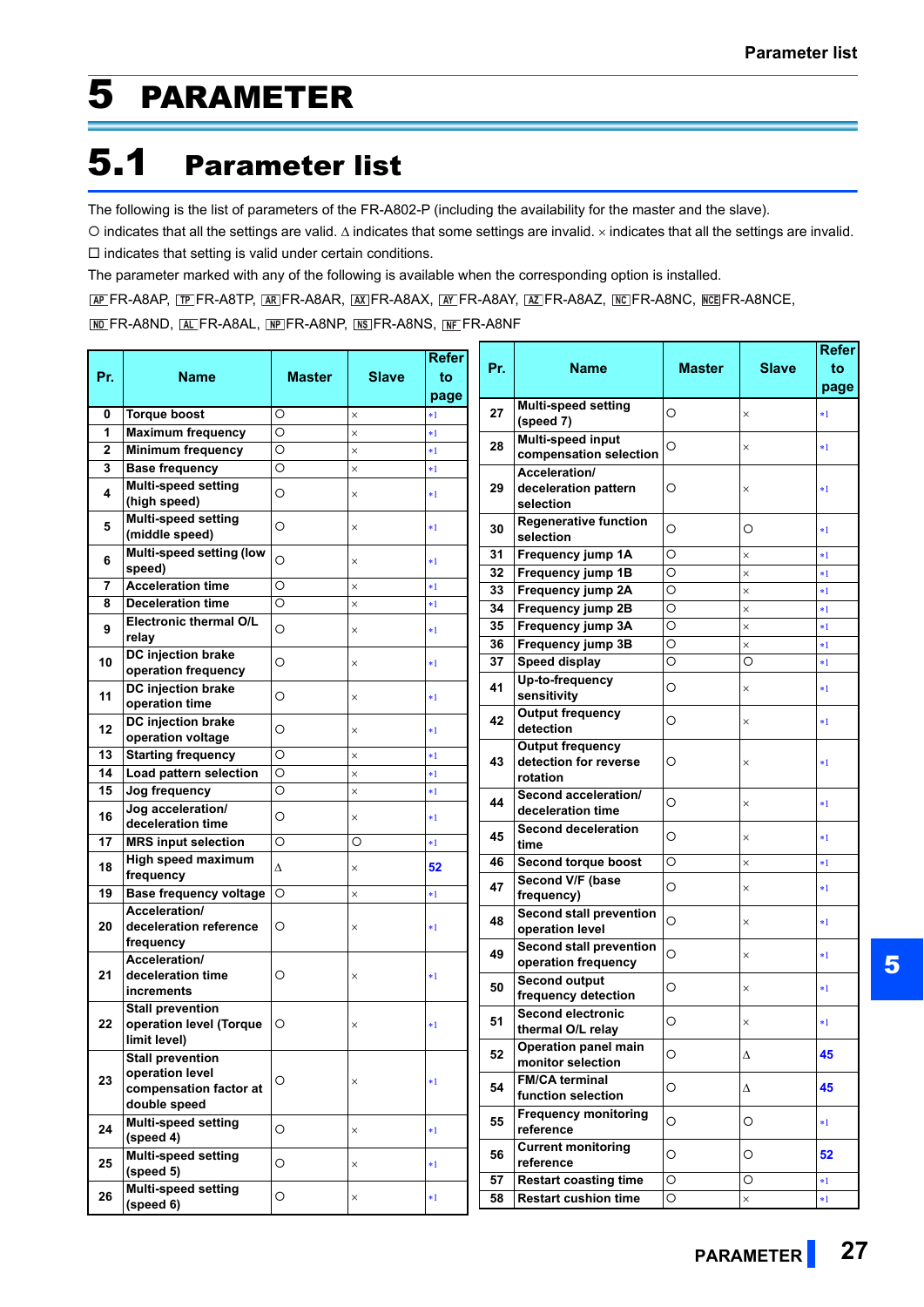| Pr. | Name                                                                         | Master   | Slave        | <b>Refer</b><br>to<br>page |             |
|-----|------------------------------------------------------------------------------|----------|--------------|----------------------------|-------------|
| 59  | <b>Remote function</b><br>selection                                          | $\Omega$ | $\times$     | $*1$                       |             |
| 60  | <b>Energy saving control</b><br>selection                                    | Δ        | $\times$     | 52                         |             |
| 61  | <b>Reference current</b>                                                     | O        | $\times$     | 52                         |             |
| 62  | Reference value at<br>acceleration                                           | O        | $\times$     | $*1$                       |             |
| 63  | Reference value at<br>deceleration                                           | O        | $\times$     | $*1$                       |             |
| 64  | <b>Starting frequency for</b><br>elevator mode                               | O        | $\times$     | $*1$                       |             |
| 65  | Parameter for manufacturer setting. Do not set.                              |          |              |                            |             |
| 66  | <b>Stall prevention</b><br>operation reduction<br>starting frequency         | O        | $\times$     | $*1$                       |             |
| 67  | <b>Number of retries at</b><br>fault occurrence                              | O        | $\times$     | $*3$                       |             |
| 68  | Parameter for manufacturer setting. Do not set.                              |          |              |                            |             |
| 69  | Retry count display<br>erase                                                 | O        | $\times$     | $*1$                       |             |
| 71  | <b>Applied motor</b>                                                         | Λ        | $\times$     | 52                         |             |
| 72  | Parameter for manufacturer setting. Do not set.                              |          |              |                            |             |
| 73  | Analog input selection                                                       | O        | $\circ$      | $*1$                       |             |
| 74  | Input filter time constant                                                   | Ο        | $\times$     | $*1$                       |             |
| 75  | <b>Reset selection/</b><br>disconnected PU<br>detection/PU stop<br>selection | O        | Δ            | 52                         |             |
| 76  | Fault code output<br>selection                                               | O        | O            | $*1$                       |             |
| 77  | <b>Parameter write selection</b>                                             | O        | О            | $*1$                       |             |
| 78  | <b>Reverse rotation</b><br>prevention selection                              | O        | $\times$     | $*1$                       |             |
| 79  | <b>Operation mode</b><br>selection                                           | O        | O            | $*1$                       |             |
| 80  | <b>Motor capacity</b>                                                        | O        | $\times$     | $*1$                       |             |
| 81  | Number of motor poles                                                        | O        | X            | $*1$                       |             |
| 82  | <b>Motor excitation current</b>                                              | $\circ$  | $\square$ *4 | $*1$                       |             |
| 83  | Rated motor voltage                                                          | $\circ$  | $\times$     | $*1$                       | 1           |
| 84  | <b>Rated motor frequency</b>                                                 | O        | ×            | $*1$                       |             |
| 85  | <b>Excitation current</b><br>refraction point                                | O        | ×            | $*1$                       | 1<br>1      |
| 86  | <b>Excitation current low</b><br>speed multiplying factor                    | O        | $\times$     | $*1$                       | 1           |
| 89  | Speed control gain<br>(Advanced magnetic<br>flux vector)                     | O        | ×            | $*1$                       | 1<br>1<br>1 |
| 90  | Motor constant (R1)                                                          | O        | $\n  4\n$    | $*1$                       | 1           |
| 91  | Motor constant (R2)                                                          | O        | $\square$ *4 | $*1$                       | 1           |
| 92  | Motor constant (L1)                                                          | O        | $\square$ *4 | $*1$                       | 1           |
| 93  | Motor constant (L2)                                                          | $\circ$  | $\square$ *4 | $*1$                       |             |
| 94  | Motor constant (X)                                                           | O        | $\square$ *4 | $*1$                       | 1           |
| 95  | Online auto tuning<br>selection                                              | O        | ×            | $*1$                       | 1           |
| 96  | Auto tuning setting/<br>status                                               | Δ        | $\times$     | 52                         |             |
| 100 | V/F1 (first frequency)                                                       | O        | ×            | $*1$                       |             |
| 101 | V/F1 (first frequency<br>voltage)                                            | O        | ×            | $*1$                       |             |
| 102 | V/F2 (second<br>frequency)                                                   | O        | $\times$     | $*1$                       |             |
| 103 | V/F2 (second frequency<br>voltage)                                           | O        | ×            | $*1$                       |             |
| 104 | V/F3 (third frequency)                                                       | O        | $\times$     | $*1$                       |             |

| Pr.        | <b>Name</b>                                                                   | <b>Master</b> | <b>Slave</b> | <b>Refer</b><br>to<br>page |
|------------|-------------------------------------------------------------------------------|---------------|--------------|----------------------------|
| 105        | V/F3 (third frequency<br>voltage)                                             | O             | $\times$     | $*1$                       |
| 106        | V/F4 (fourth frequency)                                                       | O             | ×            | *1                         |
| 107        | V/F4 (fourth frequency<br>voltage)                                            | O             | $\times$     | $*1$                       |
| 108        | V/F5 (fifth frequency)                                                        | O             | ×            | $*1$                       |
| 109        | V/F5 (fifth frequency                                                         | O             |              | $*1$                       |
|            | voltage)<br>Third acceleration/                                               |               | $\times$     |                            |
| 110        | deceleration time                                                             | O             | $\times$     | *1                         |
| 111        | <b>Third deceleration time</b>                                                | O             | $\times$     | $*1$                       |
| 112        | Third torque boost                                                            | O             | ×            | $*1$                       |
| 113        | Third V/F (base<br>frequency)                                                 | O             | $\times$     | $*1$                       |
| 114        | Third stall prevention<br>operation level                                     | O             | $\times$     | $*1$                       |
| 115        | <b>Third stall prevention</b><br>operation frequency                          | O             | $\times$     | $*1$                       |
| 116        | Third output frequency<br>detection                                           | O             | ×            | $*1$                       |
| 117        | <b>PU</b> communication<br>station number                                     | O             | O            | $*1$                       |
| 118        | <b>PU communication</b><br>speed                                              | O             | O            | $*1$                       |
| 119        | PU communication stop<br>bit length / data length                             | O             | O            | $*1$                       |
| 120        | <b>PU communication</b><br>parity check                                       | O             | O            | $*1$                       |
| 121        | <b>Number of PU</b><br>communication retries                                  | O             | O            | *1                         |
| 122        | <b>PU communication</b><br>check time interval                                | O             | O            | $*1$                       |
| 123        | <b>PU communication</b><br>waiting time setting                               | O             | O            | $*1$                       |
| 124        | <b>PU communication CR/</b><br><b>LF</b> selection                            | $\circ$       | O            | $*1$                       |
| 125        | <b>Terminal 2 frequency</b><br>setting gain frequency                         | Ō             | X            | $*1$                       |
| 126        | <b>Terminal 4 frequency</b><br>setting gain frequency                         | Ο             | ×            | $*1$                       |
| 127        | <b>PID control automatic</b><br>switchover frequency                          | O             | X            | $*1$                       |
| 128        | <b>PID action selection</b>                                                   | O             | Δ            | 52                         |
| 129        | PID proportional band                                                         | O             | O            | $*1$                       |
| 130        | PID integral time                                                             | O             | O            | $*1$                       |
| 131<br>132 | <b>PID</b> upper limit<br><b>PID lower limit</b>                              | O<br>O        | O<br>O       | $*1$                       |
| 133        | PID action set point                                                          | O             | O            | $*1$<br>*1                 |
| 134        | <b>PID differential time</b>                                                  | O             | O            | *1                         |
| 135        | <b>Electronic bypass</b>                                                      | O             | X            | $*1$                       |
| 136        | sequence selection<br><b>MC switchover</b>                                    | O             | ×            | $*1$                       |
| 137        | interlock time<br><b>Start waiting time</b>                                   | O             | X            | *1                         |
| 138        | <b>Bypass selection at a</b><br>fault                                         | O             | ×            | 52                         |
| 139        | <b>Automatic switchover</b><br>frequency from inverter<br>to bypass operation | О             | $\times$     | $*1$                       |
| 140        | <b>Backlash acceleration</b><br>stopping frequency                            | O             | $\times$     | $*1$                       |
| 141        | <b>Backlash acceleration</b><br>stopping time                                 | O             | ×            | $*1$                       |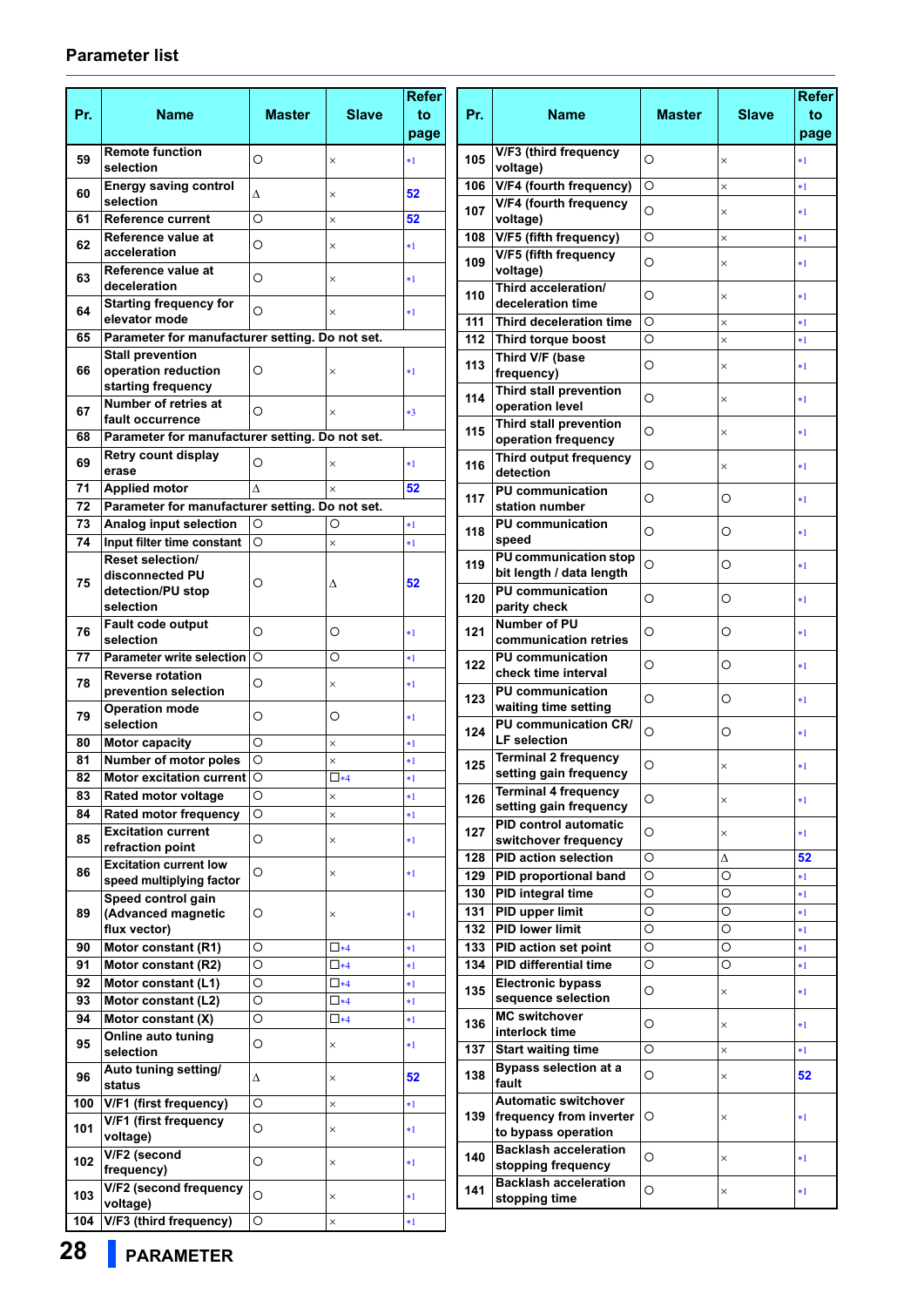| Pr.        | <b>Name</b>                                              | <b>Master</b>      | <b>Slave</b>  | <b>Refer</b><br>to<br>page | Pr. | <b>Name</b>                                                    | <b>Master</b> | <b>Slave</b> | <b>Refer</b><br>to<br>page |
|------------|----------------------------------------------------------|--------------------|---------------|----------------------------|-----|----------------------------------------------------------------|---------------|--------------|----------------------------|
| 142        | <b>Backlash deceleration</b><br>stopping frequency       | $\circ$            | $\times$      | $*1$                       | 179 | <b>STR terminal function</b><br>selection                      | O             | Δ            | 41                         |
| 143        | <b>Backlash deceleration</b><br>stopping time            | $\circ$            | $\times$      | $*1$                       | 180 | <b>RL</b> terminal function<br>selection                       | O             | Δ            | 41                         |
| 144        | Speed setting switchover O                               |                    | Ó             | $*1$                       | 181 | <b>RM</b> terminal function<br>selection                       | $\circ$       | Δ            | 41                         |
| 145        | PU display language<br>selection                         | $\circ$            | O             | $*1$                       | 182 | <b>RH</b> terminal function                                    | $\circ$       | Δ            | 41                         |
| 147        | Acceleration/<br>deceleration time                       | O                  | ×             | $*1$                       | 183 | selection<br><b>RT</b> terminal function                       | O             | Δ            | 41                         |
| 148        | switching frequency<br>Stall prevention level at         | $\circ$            | $\times$      | $*1$                       | 184 | selection<br><b>AU terminal function</b><br>selection          | O             | Δ            | 41                         |
| 149        | 0 V input<br>Stall prevention level at<br>10 V input     | $\circ$            | $\times$      | $*1$                       | 185 | <b>JOG</b> terminal function<br>selection                      | O             | Δ            | 41                         |
| 150        | <b>Output current</b><br>detection level                 | $\circ$            | $\times$      | 52                         | 186 | <b>CS terminal function</b><br>selection                       | $\circ$       | Δ            | 41                         |
| 151        | <b>Output current detection</b><br>signal delay time     | O                  | $\times$      | $*1$                       | 187 | <b>MRS</b> terminal function<br>selection                      | $\circ$       | Δ            | 41                         |
| 152        | Zero current detection<br>level                          | $\circ$            | $\times$      | 52                         | 188 | <b>STOP terminal function</b><br>selection                     | $\circ$       | Δ            | 41                         |
| 153        | Zero current detection<br>time                           | $\circ$            | $\times$      | $*1$                       | 189 | <b>RES</b> terminal function<br>selection                      | $\circ$       | Δ            | 41                         |
| 154        | <b>Voltage reduction</b><br>selection during stall       | O                  | ×             | $*1$                       | 190 | <b>RUN terminal function</b><br>selection                      | O             | Δ            | 43                         |
|            | prevention operation<br><b>RT</b> signal function        |                    |               |                            | 191 | <b>SU terminal function</b><br>selection                       | $\circ$       | Δ            | 43                         |
| 155        | validity condition<br>selection                          | O                  | ×             | $*1$                       | 192 | <b>IPF terminal function</b><br>selection                      | $\circ$       | Δ            | 43                         |
| 156        | <b>Stall prevention</b><br>operation selection           | $\circ$            | $\times$      | 52                         | 193 | <b>OL terminal function</b><br>selection                       | O             | Δ            | 43                         |
| 157        | OL signal output timer<br><b>AM terminal function</b>    | O                  | $\times$      | $*1$                       | 194 | <b>FU terminal function</b><br>selection                       | O             | Δ            | 43                         |
| 158        | selection<br><b>Automatic switchover</b>                 | $\circ$            | Δ             | 45                         | 195 | <b>ABC1</b> terminal function<br>selection                     | $\circ$       | Δ            | 43                         |
| 159        | frequency range from<br>bypass to inverter<br>operation  | $\circ$            | $\times$      | $*1$                       | 196 | <b>ABC2 terminal function</b><br>selection                     | $\circ$       | Δ            | 43                         |
| 160        | User group read<br>selection                             | O                  | O             | *1                         | 232 | <b>Multi-speed setting</b><br>(speed 8)                        | O             | $\times$     | $^*1$                      |
| 161        | Frequency setting/key                                    | O                  | Δ             | 52                         | 233 | <b>Multi-speed setting</b><br>(speed 9)                        | O             | $\times$     | $^{\ast1}$                 |
|            | lock operation selection<br>Automatic restart after      |                    |               |                            | 234 | <b>Multi-speed setting</b><br>(speed 10)                       | O             | $\times$     | $^{\ast1}$                 |
| 162        | instantaneous power<br>failure selection                 | Δ                  | $\times$      | 52                         | 235 | <b>Multi-speed setting</b><br>(speed 11)                       | $\circ$       | $\times$     | $*1$                       |
| 163        | First cushion time for<br>restart                        | $\circ$            | $\times$      | $*1$                       | 236 | <b>Multi-speed setting</b><br>(speed 12)                       | O             | $\times$     | * 1                        |
| 164        | <b>First cushion voltage</b><br>for restart              | $\circ$            | $\times$      | $*1$                       | 237 | <b>Multi-speed setting</b><br>(speed 13)                       | O             | $\times$     | *1                         |
| 165        | <b>Stall prevention</b><br>operation level for restart   | $\bigcirc$         | $\times$      | $*1$                       | 238 | <b>Multi-speed setting</b><br>(speed 14)                       | $\circ$       | $\times$     | $^{\ast}1$                 |
| 166        | <b>Output current detection</b><br>signal retention time | $\circ$            | $\times$      | $*1$                       | 239 | <b>Multi-speed setting</b><br>(speed 15)                       | O             | $\times$     | *1                         |
| 167        | <b>Output current detection</b><br>operation selection   | O                  | $\times$      | $*1$                       | 240 | <b>Soft-PWM</b> operation<br>selection                         | O             | $\times$     | $^{\ast}1$                 |
| 168<br>169 | Parameter for manufacturer setting. Do not set.          |                    |               |                            | 241 | Analog input display<br>unit switchover                        | $\circ$       | O            | $^{\ast}1$                 |
| 170<br>171 | Watt-hour meter clear<br><b>Operation hour meter</b>     | $\circ$<br>$\circ$ | $\times$<br>O | $*1$<br>$*1$               | 242 | <b>Terminal 1 added</b><br>compensation amount                 | O             | O            | $^{\ast}1$                 |
| 172        | clear<br>User group registered<br>display/batch clear    | $\circ$            | $\circ$       | *1                         | 243 | (terminal 2)<br><b>Terminal 1 added</b><br>compensation amount | O             | O            |                            |
| 173        | <b>User group registration</b>                           | $\circ$            | O             | $*1$                       |     | (terminal 4)                                                   |               |              | $^{\ast}1$                 |
| 174        | <b>User group clear</b>                                  | $\overline{\circ}$ | Ō             | $*1$                       | 244 | <b>Cooling fan operation</b><br>selection                      | O             | $\circ$      | $^*1$                      |
| 178        | <b>STF terminal function</b><br>selection                | $\circ$            | Δ             | 41                         | 245 | <b>Rated slip</b>                                              | O             | $\times$     | 52                         |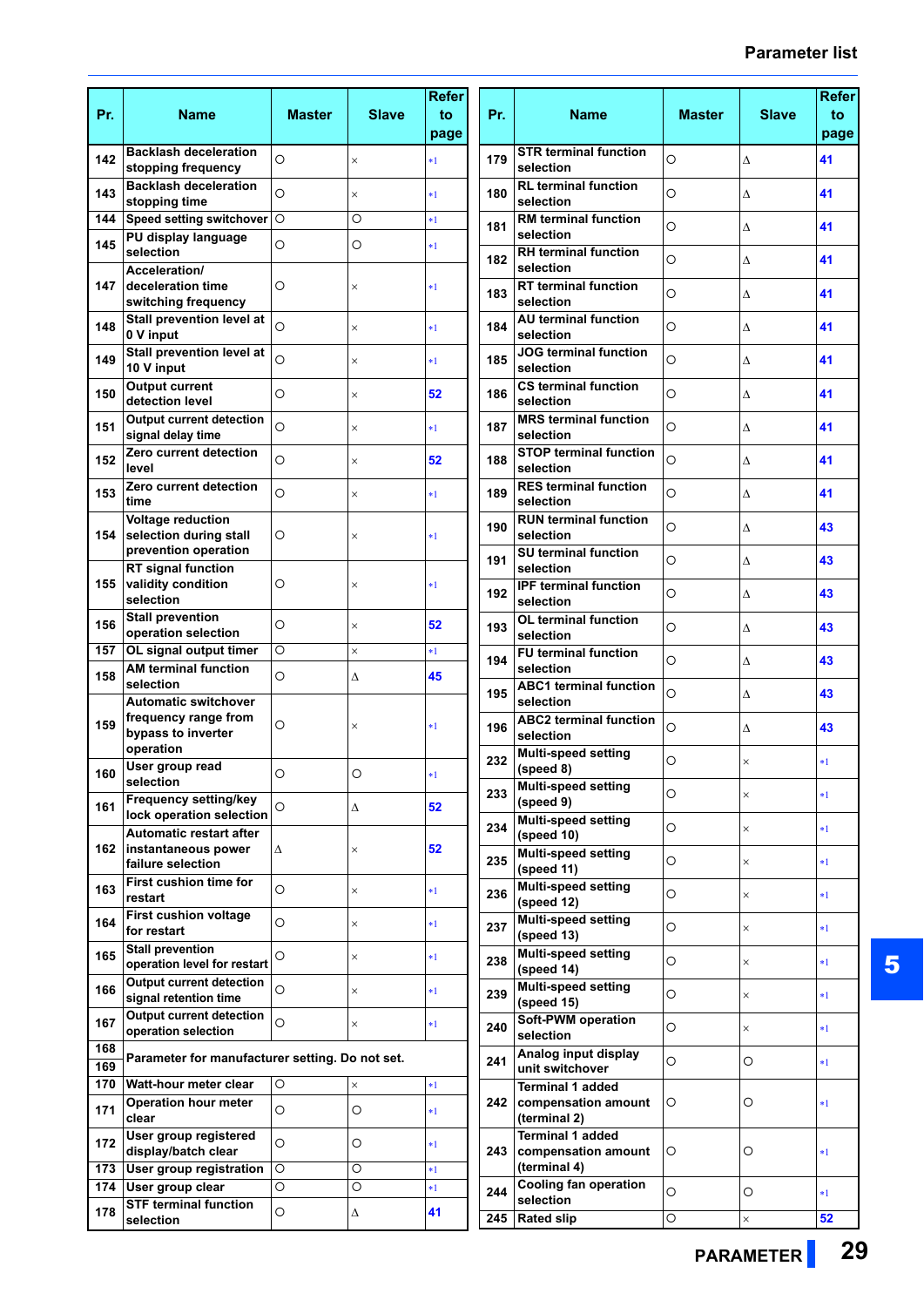| Pr. | <b>Name</b>                                                               | Master  | <b>Slave</b> | Refer<br>to | Pr.        | Name                                                                                       | Master       | <b>Slave</b>         | <b>Refer</b><br>to |
|-----|---------------------------------------------------------------------------|---------|--------------|-------------|------------|--------------------------------------------------------------------------------------------|--------------|----------------------|--------------------|
|     | <b>Slip compensation time</b>                                             |         |              | page        |            | <b>Deceleration detection</b>                                                              |              |                      | page               |
| 246 | constant                                                                  | O       | $\times$     | 52          | 284        | function selection                                                                         | O            | ×                    | $*1$               |
| 247 | Constant-power range<br>slip compensation<br>selection                    | O       | ×            | 52          | 285        | <b>Overspeed detection</b><br>frequency (Speed<br>deviation excess<br>detection frequency) | O            | $\times$             | $*1$               |
| 248 | Self power<br>management selection                                        | O       | $\times$     | 52          |            | 286 Droop gain                                                                             | O            | ×                    | $*1$               |
| 249 | Earth (ground) fault                                                      | O       | $\circ$      | $*1$        | 287        | Droop filter time                                                                          | O            | ×                    | *1                 |
| 250 | detection at start<br>Stop selection                                      | O       | $\times$     | $*1$        |            | constant<br><b>Droop function</b>                                                          |              |                      |                    |
| 251 | <b>Output phase loss</b>                                                  | O       | $\circ$      | $*1$        | 288        | activation selection                                                                       | O            | ×                    | $*1$               |
| 252 | protection selection<br><b>Override bias</b>                              | O       | $\times$     | $*1$        | 289        | Inverter output terminal<br>filter                                                         | $\circ$      | O                    | $*1$               |
|     | 253 Override gain                                                         | O       | $\times$     | $*1$        | 290        | Monitor negative output                                                                    | O            | O                    | $*1$               |
| 254 | Main circuit power OFF                                                    | O       | $\times$     | $*1$        |            | selection                                                                                  |              |                      |                    |
| 255 | waiting time<br>Life alarm status display                                 | O       | $\circ$      | $*1$        | 291        | Pulse train I/O selection<br>Automatic acceleration/                                       | $\circ$      | O                    | $*1$               |
| 257 | <b>Control circuit</b>                                                    | O       | O            | $*1$        | 292        | deceleration                                                                               | O            | ×                    | $*1$               |
|     | capacitor life display                                                    |         |              |             | 293        | Acceleration/<br>deceleration separate                                                     | O            | ×                    | *1                 |
|     | 260 Parameter for manufacturer setting. Do not set.<br>Power failure stop |         |              |             |            | selection                                                                                  |              |                      |                    |
| 261 | selection                                                                 | O       | O            | $*1$        | 294        | UV avoidance voltage<br>gain                                                               | $\circ$      | ×                    | $*1$               |
| 262 | Subtracted frequency at<br>deceleration start                             | $\circ$ | $\times$     | $*1$        |            | Frequency change                                                                           |              |                      |                    |
| 263 | Subtraction starting                                                      | $\circ$ | $\times$     |             | 295        | increment amount                                                                           | O            | O                    | $*1$               |
|     | frequency                                                                 |         |              | $*1$        | 296        | setting<br><b>Password lock level</b>                                                      | $\circ$      | O                    | $*1$               |
| 264 | <b>Power-failure</b><br>deceleration time 1                               | O       | $\times$     | *1          | 297        | Password lock/unlock                                                                       | $\circ$      | O                    | $*1$               |
| 265 | <b>Power-failure</b>                                                      | O       | ×            | $*1$        | 298        | Frequency search gain                                                                      | $\circ$      | $\times$             | $*1$               |
|     | deceleration time 2<br><b>Power failure</b>                               |         |              |             | 299        | <b>Rotation direction</b><br>detection selection at                                        | O            | ×                    | *1                 |
| 266 | deceleration time                                                         | O       | ×            | *1          |            | restarting                                                                                 |              |                      |                    |
|     | switchover frequency                                                      |         |              |             | 300        | <b>BCD input bias AX</b>                                                                   | $\circ$      | $\times$             | $*2$               |
| 267 | <b>Terminal 4 input</b><br>selection                                      | $\circ$ | O            | $*1$        | 301        | <b>BCD input gain [AX]</b>                                                                 | $\circ$      | $\times$             | $*2$               |
| 268 | <b>Monitor decimal digits</b>                                             | O       | O            | *1          | 302<br>303 | <b>BIN input bias AX</b>                                                                   | O<br>$\circ$ | $\times$<br>$\times$ | $*2$<br>$*2$       |
|     | selection<br>269 Parameter for manufacturer setting. Do not set.          |         |              |             |            | <b>BIN input gain AX</b><br>Digital input and analog                                       |              |                      |                    |
|     | Stop-on contact/load                                                      |         |              |             | 304        | input compensation<br>enable/disable                                                       | O            | $\times$             | *1                 |
| 270 | torque high-speed<br>frequency control                                    | O       | $\times$     | $*1$        |            | selection [AX]                                                                             |              |                      |                    |
|     | selection                                                                 |         |              |             | 305        | Read timing operation                                                                      | $\circ$      | $\times$             | $*1$               |
| 271 | <b>High-speed setting</b><br>maximum current                              | $\circ$ | $\times$     | 52          |            | selection [AX]<br>Analog output signal                                                     |              |                      |                    |
| 272 | Middle-speed setting                                                      | $\circ$ | $\times$     | 52          | 306        | selection <b>AY</b>                                                                        | $\circ$      | Δ                    | 45                 |
|     | minimum current<br><b>Current averaging</b>                               |         |              |             | 307        | Setting for zero analog                                                                    | O            | O                    | $*1$               |
| 273 | range                                                                     | O       | $\times$     | $*1$        |            | output <b>M</b>                                                                            |              |                      |                    |
| 274 | <b>Current averaging filter</b><br>time constant                          | O       | $\times$     | $*1$        | 308        | <b>Setting for maximum</b><br>analog output <b>AY</b>                                      | $\circ$      | O                    | $*1$               |
|     | Stop-on contact                                                           |         |              |             |            | Analog output signal                                                                       |              |                      |                    |
|     | 275 excitation current low-<br>speed multiplying factor                   | O       | ×            | *1          | 309        | voltage/current<br>switchover <b>AY</b>                                                    | O            | O                    | *1                 |
|     | 276 Parameter for manufacturer setting. Do not set.                       |         |              |             |            | Analog meter voltage                                                                       |              |                      |                    |
| 278 | Brake opening frequency O                                                 |         | ×            | $*1$        | 310        | output selection <b>AY</b>                                                                 | O            | Δ                    | 45                 |
| 279 | <b>Brake opening current</b><br><b>Brake opening current</b>              | $\circ$ | $\times$     | $*1$        | 311        | Setting for zero analog                                                                    | O            | O                    | $^{\ast}1$         |
| 280 | detection time                                                            | $\circ$ | $\times$     | *1          |            | meter voltage output AY<br>Setting for maximum                                             |              |                      |                    |
| 281 | <b>Brake operation time at</b><br>start                                   | O       | $\times$     | $*1$        | 312        | analog meter voltage<br>output <b>AY</b>                                                   | O            | O                    | $*1$               |
| 282 | <b>Brake operation</b>                                                    | $\circ$ | $\times$     | *1          |            | DO0 output selection                                                                       |              |                      |                    |
| 283 | frequency<br><b>Brake operation time at</b>                               | O       |              |             | 313        | AY NC NCE                                                                                  | O            | Δ                    | 43                 |
|     | stop                                                                      |         | $\times$     | *1          |            |                                                                                            |              |                      |                    |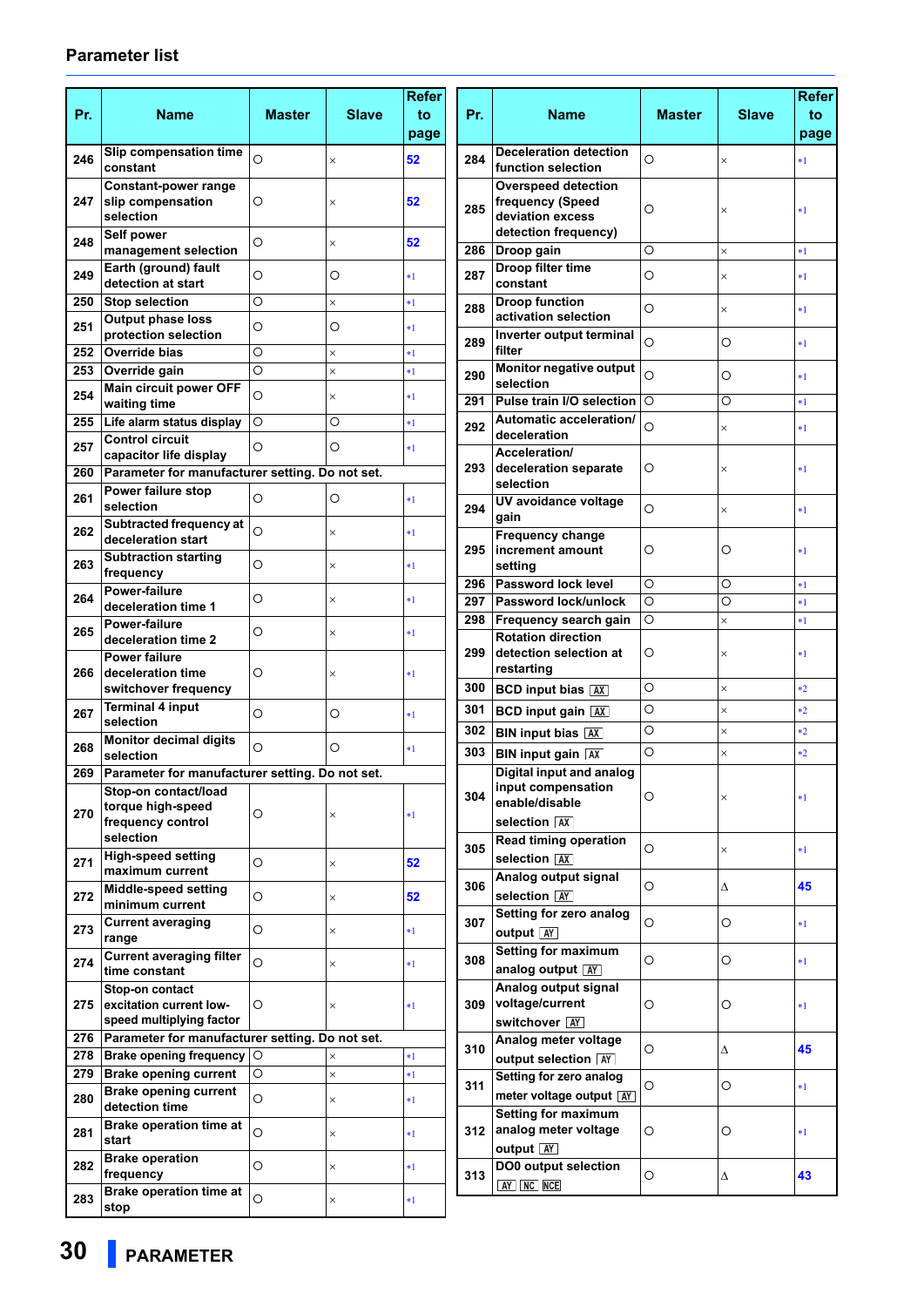| Pr.        | <b>Name</b>                                                                      | <b>Master</b> | <b>Slave</b>        | <b>Refer</b><br>to<br>page | Pr.        | <b>Name</b>                                                                   | <b>Master</b>         | <b>Slave</b> | <b>Refer</b><br>to<br>page |
|------------|----------------------------------------------------------------------------------|---------------|---------------------|----------------------------|------------|-------------------------------------------------------------------------------|-----------------------|--------------|----------------------------|
| 314        | DO1 output selection<br>AY NC NCE                                                | O             | Δ                   | 43                         | 355        | DC injection brake start<br>position <b>AP AL</b> TP                          | O                     | ×            | $*2$                       |
| 315        | DO2 output selection<br>AY NC NCE                                                | O             | Δ                   | 43                         | 356        | Internal stop position<br>command AP AL TP                                    | O                     | ×            | $*2$                       |
| 316        | DO3 output selection<br>AY                                                       | O             | Δ                   | 43                         | 357        | <b>Orientation in-position</b><br>ZONe AP AL TP                               | O                     | ×            | $*2$                       |
| 317        | DO4 output selection<br>AY                                                       | O             | Δ                   | 43                         | 358        | Servo torque selection<br>AP AL TP                                            | O                     | ×            | $*2$                       |
| 318        | DO5 output selection<br>AY                                                       | O             | Δ                   | 43                         | 359        | <b>Encoder rotation</b><br>direction <b>AP</b> AL                             | O                     | X            | *2                         |
| 319        | DO6 output selection<br>AY                                                       | O             | Δ                   | 43                         | 360        | 16-bit data selection<br>$AP$ $AL$ $TP$                                       | O                     | ×            | $\ast 2$                   |
| 320        | RA1 output selection<br>AR                                                       | O             | Δ                   | 43                         | 361        | <b>Position shift</b><br>AP AL TP                                             | O                     | ×            | $*2$                       |
| 321        | RA2 output selection<br>AR                                                       | O             | Δ                   | 43                         | 362        | <b>Orientation position</b><br>loop gain AP AL TP                             | O                     | $\times$     | *2                         |
| 322        | RA3 output selection<br>AR                                                       | O             | Δ                   | 43                         | 363        | <b>Completion signal output</b><br>delay time <b>AP</b> AL TP                 | O                     | X            | $*2$                       |
| 323        | AM0 0V adjustment AY<br>AM1 0mA adjustment                                       | $\circ$       | O                   | $*2$                       | 364        | Encoder stop check<br>time AP AL TP                                           | O                     | $\times$     | $*2$                       |
| 324        | AY<br>Motor temperature                                                          | $\circ$       | $\circ$             | $*2$                       | 365        | <b>Orientation limit</b><br>$AP$ $AL$ $TP$                                    | O                     | ×            | $*2$                       |
| 326        | feedback reference [AZ]<br>Digital input unit                                    | $\square*6$   | $\times$            | $*2$                       | 366        | <b>Recheck time</b><br>AP AL TP                                               | O                     | ×            | $*2$                       |
| 329<br>331 | selection AX                                                                     | O             | $\times$            | $*2$                       | 367        | Speed feedback range<br>AP AL TP                                              | O                     | ×            | $\ast 2$                   |
| 332<br>333 |                                                                                  |               |                     |                            | 368        | Feedback gain<br>$AP$ $AL$ $TP$                                               | O                     | ×            | *2                         |
| 334<br>335 | Parameter for manufacturer setting. Do not set.                                  |               |                     |                            | 369        | <b>Number of encoder</b><br>pulses AP AL                                      | O                     | ×            | $*2$                       |
| 336<br>337 |                                                                                  |               |                     |                            | 374        | <b>Overspeed detection</b><br>level                                           | $\circ$               | $\times$     | $^*1$                      |
| 338        | Communication<br>operation command<br>source                                     | O             | $\times$            | *1                         | 376        | <b>Encoder signal loss</b><br>detection enable/<br>disable selection<br>AP AL | O                     | ×            | $*2$                       |
| 339<br>340 | <b>Communication speed</b><br>command source<br><b>Communication startup</b>     | O<br>O        | $\times$<br>$\circ$ | $*1$                       | 379        | <b>SSCNET III(/H) rotation</b><br>direction selection NS                      | $\circ$               | ×            | $*2$                       |
| 341        | mode selection<br>Parameter for manufacturer setting. Do not set.                |               |                     | $*1$                       | 380        | Acceleration S-pattern 1 0                                                    |                       | $\times$     | $^*1$                      |
| 342        | Communication                                                                    | O             | $\circ$             | $*1$                       | 381        | Deceleration S-pattern 1   O                                                  |                       | $\times$     | $^*1$                      |
| 343        | <b>EEPROM write selection</b><br>Parameter for manufacturer setting. Do not set. |               |                     |                            | 382        | Acceleration S-pattern 2 O                                                    |                       | $\times$     | $*1$                       |
| 345        | <b>DeviceNet address ND</b>                                                      | O             | $\circ$             | $*2$                       | 383        | <b>Deceleration S-pattern 2</b><br>Input pulse division                       | $\circ$               | $\times$     | $^*1$                      |
| 346        | DeviceNet/ControlNet                                                             | O             | $\circ$             | $*2$                       | 384        | scaling factor<br>Frequency for zero                                          | $\circ$               | $\times$     | *1                         |
| 349        | baud rate ND<br><b>Communication reset</b><br>selection                          |               |                     |                            | 385        | input pulse<br><b>Frequency for</b>                                           | O                     | ×            | *1                         |
|            | NC NCE ND NP NS NF<br><b>Stop position command</b>                               | O             | O                   | $*2$                       | 386<br>393 | maximum input pulse<br><b>Orientation selection</b>                           | $\bigcirc$<br>$\circ$ | $\times$     | $^*1$                      |
| 350        | selection AP AL TP                                                               | O             | $\times$            | $*2$                       |            | AP AL TP<br><b>Number of machine</b>                                          |                       | ×            | $*2$                       |
| 351        | <b>Orientation speed</b><br>AP AL TP                                             | O             | $\times$            | $*2$                       | 394        | side gear teeth<br>AP AL TP                                                   | O                     | ×            | *2                         |
| 352        | Creep speed<br>AP AL TP                                                          | O             | $\times$            | $*2$                       | 395        | Number of motor side<br>gear teeth AP AL TP                                   | O                     | ×            | $*2$                       |
| 353        | Creep switchover<br>position AP AL TP                                            | O             | $\times$            | $*2$                       | 396        | Orientation speed gain<br>(P term) AP AL TP                                   | $\circ$               | ×            | $*2$                       |
| 354        | <b>Position loop switchover</b><br>position [AP] [AL] [TP]                       | O             | $\times$            | $*2$                       |            |                                                                               |                       |              |                            |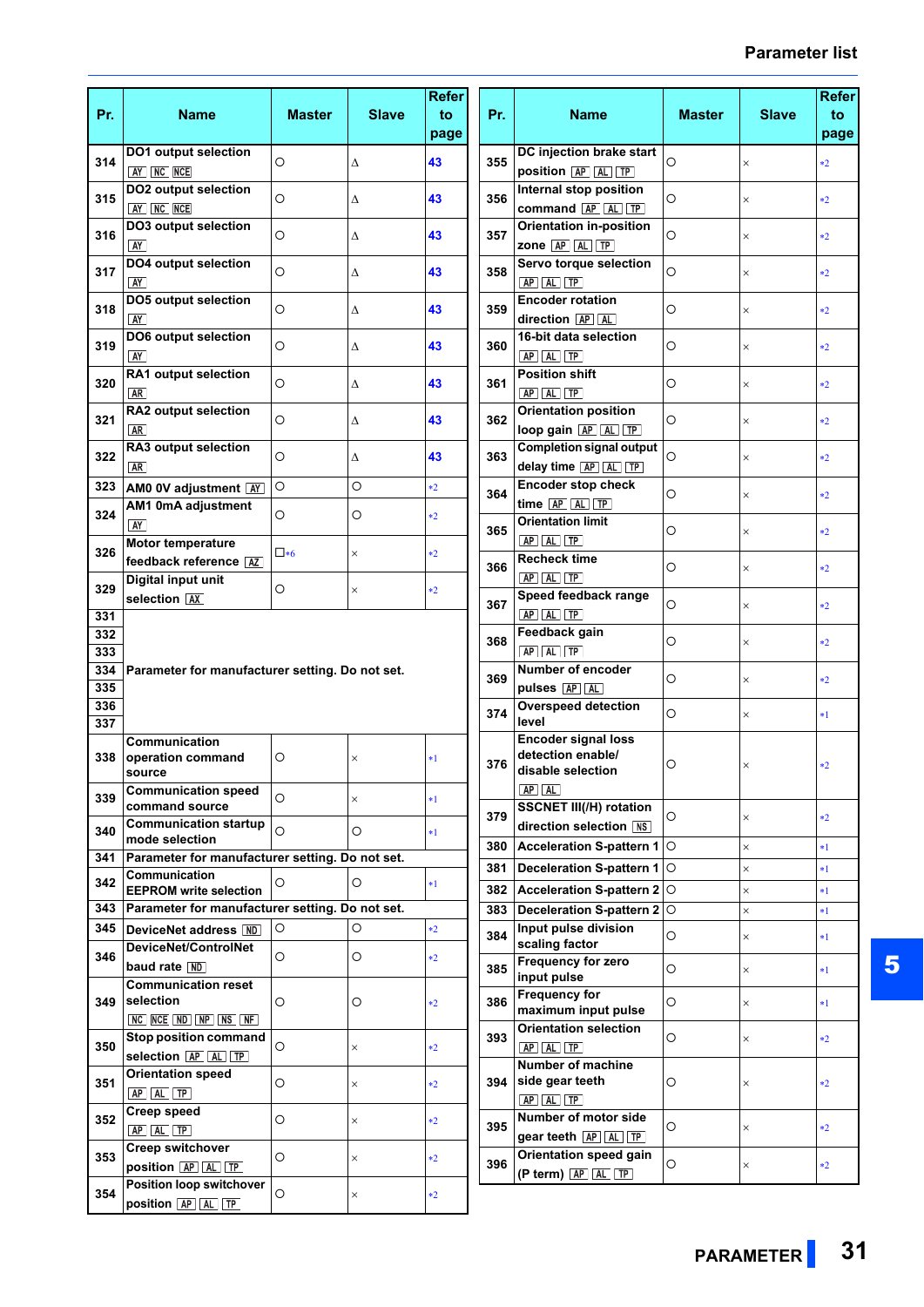| Pr. | <b>Name</b>                                             | <b>Master</b> | <b>Slave</b>  | <b>Refer</b><br>to<br>page | Pr. | <b>Name</b>                                     | <b>Master</b> | <b>Slave</b> | <b>Refer</b><br>to<br>page |
|-----|---------------------------------------------------------|---------------|---------------|----------------------------|-----|-------------------------------------------------|---------------|--------------|----------------------------|
|     | <b>Orientation speed</b>                                |               |               |                            | 448 | Digital torque command                          | O             |              |                            |
| 397 | integral time                                           | O             | ×             | $*2$                       |     | gain AX                                         |               | $\times$     | $*2$                       |
|     | $AP$ $AL$ $TP$                                          |               |               |                            | 449 | <b>SSCNET III(/H) input</b>                     | O             | $\times$     | $*2$                       |
| 398 | Orientation speed gain                                  | O             | ×             | $*2$                       |     | filter setting NS                               |               |              |                            |
|     | (D term) AP AL TP<br>Orientation deceleration           |               |               |                            | 450 | Second applied motor<br>Second motor control    | O             | $\times$     | 52                         |
| 399 | ratio <b>AP</b> AL <b>TP</b>                            | O             | ×             | $*2$                       | 451 | method selection                                | Δ             | $\times$     | 52                         |
|     | <b>High resolution analog</b>                           |               |               |                            | 453 | Second motor capacity                           | O             | $\times$     | $*1$                       |
| 406 | input selection [AZ]                                    | $\circ$       | ×             | $*2$                       | 454 | <b>Number of second</b>                         | O             | $\times$     | $*1$                       |
|     | <b>Motor temperature</b>                                |               |               |                            |     | motor poles                                     |               |              |                            |
| 407 | detection filter [AZ]                                   | $\square * 6$ | $\square * 6$ | $*2$                       | 455 | Second motor<br>excitation current              | O             | $\times$     | $*1$                       |
| 408 | <b>Motor thermistor</b>                                 | $\square * 6$ | $\square * 6$ | $*2$                       |     | <b>Rated second motor</b>                       |               |              |                            |
|     | selection   AZ                                          |               |               |                            | 456 | voltage                                         | O             | $\times$     | $*1$                       |
| 413 | <b>Encoder pulse division</b>                           | O             | ×             | $*2$                       | 457 | Rated second motor                              | O             | $\times$     | $*1$                       |
|     | ratio AL                                                |               |               |                            |     | frequency                                       |               |              |                            |
| 414 | <b>PLC</b> function operation<br>selection              | O             | O             | $*1$                       | 458 | <b>Second motor constant</b><br>(R1)            | $\circ$       | $\times$     | $*1$                       |
| 415 | Inverter operation lock<br>mode setting                 | $\circ$       | ×             | $*1$                       | 459 | <b>Second motor constant</b><br>(R2)            | O             | $\times$     | $*1$                       |
| 416 | <b>Pre-scale function</b><br>selection                  | $\circ$       | O             | $*1$                       | 460 | Second motor constant<br>(L1)                   | O             | $\times$     | *1                         |
| 417 | Pre-scale setting value                                 | $\circ$       | O             | $*1$                       | 461 | <b>Second motor constant</b>                    | O             | $\times$     | $*1$                       |
| 418 | <b>Extension output</b><br>terminal filter <b>AY</b> AR | O             | O             | $*2$                       | 462 | (L2)<br><b>Second motor constant</b>            | O             | $\times$     | $*1$                       |
| 419 | <b>Position command</b>                                 | O             | ×             | $*1$                       |     | (X)                                             |               |              |                            |
|     | source selection                                        |               |               |                            | 463 | Second motor auto<br>tuning setting/status      | O             | $\times$     | $*1$                       |
|     | <b>Command pulse</b><br>scaling factor                  |               |               |                            |     | <b>Digital position control</b>                 |               |              |                            |
| 420 | numerator (electronic                                   | O             | $\times$      | *1                         | 464 | sudden stop                                     | O             | $\times$     | *1                         |
|     | gear numerator)                                         |               |               |                            |     | deceleration time                               |               |              |                            |
|     | <b>Command pulse</b>                                    |               |               |                            | 465 | <b>First target position</b><br>lower 4 digits  | O             | $\times$     | $*1$                       |
| 421 | multiplication<br>denominator (electronic               | O             | $\times$      | $*1$                       |     | <b>First target position</b>                    |               |              |                            |
|     | gear denominator)                                       |               |               |                            | 466 | upper 4 digits                                  | O             | $\times$     | $*1$                       |
| 422 | Position control gain                                   | O             | $\times$      | $*1$                       | 467 | Second target position                          | O             | $\times$     | $*1$                       |
| 423 | <b>Position feed forward</b>                            | $\circ$       | ×             | *1                         |     | lower 4 digits<br><b>Second target position</b> |               |              |                            |
|     | gain<br>Position command                                |               |               |                            | 468 | upper 4 digits                                  | O             | $\times$     | $*1$                       |
| 424 | acceleration/                                           | O             |               | $*1$                       | 469 | Third target position                           | O             | $\times$     | *1                         |
|     | deceleration time                                       |               | ×             |                            |     | lower 4 digits                                  |               |              |                            |
|     | constant<br><b>Position feed forward</b>                |               |               |                            | 470 | Third target position<br>upper 4 digits         | O             | $\times$     | $*1$                       |
| 425 | command filter                                          | $\circ$       | ×             | *1                         |     | Fourth target position                          |               |              |                            |
|     | 426   In-position width                                 | O             | $\times$      | $*1$                       | 471 | lower 4 digits                                  | O             | $\times$     | $*1$                       |
| 427 | <b>Excessive level error</b>                            | $\bigcirc$    | $\times$      | $*1$                       | 472 | <b>Fourth target position</b>                   | O             | $\times$     | $*1$                       |
| 428 | <b>Command pulse</b><br>selection                       | $\circ$       | ×             | *1                         |     | upper 4 digits<br><b>Fifth target position</b>  |               |              |                            |
| 429 | <b>Clear signal selection</b>                           | $\circ$       | $\times$      | *1                         | 473 | lower 4 digits                                  | O             | $\times$     | $*1$                       |
|     | 430 Pulse monitor selection                             | $\circ$       | ×             | *1                         | 474 | <b>Fifth target position</b>                    | O             | $\times$     | $*1$                       |
|     | <b>Pulse train torque</b>                               |               |               |                            |     | upper 4 digits                                  |               |              |                            |
| 432 | command bias AL                                         | O             | ×             | $*2$                       | 475 | Sixth target position<br>lower 4 digits         | O             | $\times$     | $*1$                       |
| 433 | <b>Pulse train torque</b><br>command gain AL            | $\circ$       | ×             | $*2$                       | 476 | Sixth target position                           | O             | $\times$     | $*1$                       |
|     | Network number (CC-                                     |               |               |                            |     | upper 4 digits<br>Seventh target position       |               |              |                            |
| 434 | Link IE) NCE                                            | O             | O             | $*2$                       | 477 | lower 4 digits                                  | O             | $\times$     | $*1$                       |
| 435 | <b>Station number (CC-</b><br>Link IE) NCE              | O             | O             | $*2$                       | 478 | Seventh target position<br>upper 4 digits       | O             | $\times$     | $*1$                       |
| 446 | <b>Model position control</b><br>gain                   | $\circ$       | ×             | *1                         | 479 | <b>Eighth target position</b><br>lower 4 digits | O             | $\times$     | $*1$                       |
| 447 | Digital torque command<br>bias <b>AX</b>                | O             | ×             | $*2$                       | 480 | <b>Eighth target position</b><br>upper 4 digits | $\bigcirc$    | $\times$     | $*1$                       |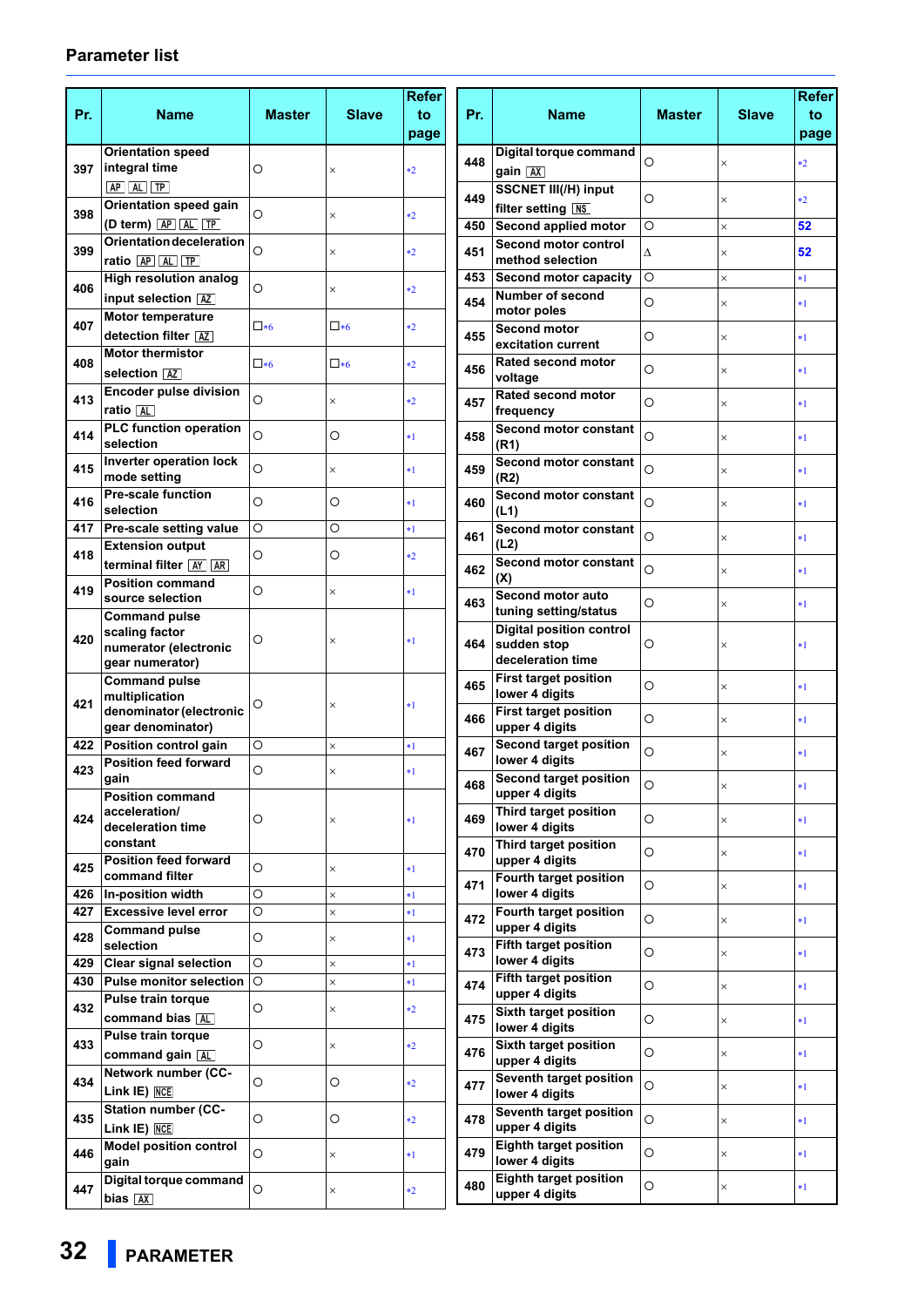| Pr.        | <b>Name</b>                                                       | Master       | <b>Slave</b> | <b>Refer</b><br>to<br>page | Pr.        | <b>Name</b>                                                                 | Master     | <b>Slave</b>  | <b>Refer</b><br>to<br>page |
|------------|-------------------------------------------------------------------|--------------|--------------|----------------------------|------------|-----------------------------------------------------------------------------|------------|---------------|----------------------------|
| 481        | Ninth target position<br>lower 4 digits                           | O            | $\times$     | *1                         | 523        | <b>Emergency drive mode</b><br>selection                                    | O          | X             | 12                         |
| 482        | Ninth target position<br>upper 4 digits                           | O            | $\times$     | *1                         | 524        | <b>Emergency drive</b><br>running speed                                     | O          | $\times$      | 12                         |
| 483        | <b>Tenth target position</b><br>lower 4 digits                    | O            | $\times$     | *1                         | 539        | Parameter for manufacturer setting. Do not set.<br><b>Frequency command</b> |            |               |                            |
| 484        | <b>Tenth target position</b><br>upper 4 digits                    | $\circ$      | $\times$     | *1                         | 541        | sign selection<br>NC NCE NP                                                 | O          | $\times$      | $*2$                       |
| 485        | <b>Eleventh target position</b><br>lower 4 digits                 | O            | $\times$     | *1                         | 542        | <b>Communication station</b><br>number (CC-Link) NC                         | O          | O             | $*2$                       |
| 486        | <b>Eleventh target position</b><br>upper 4 digits                 | O            | $\times$     | *1                         | 543        | <b>Baud rate selection</b><br>$(CC-Link)$ $NC$                              | O          | O             | $*2$                       |
| 487        | <b>Twelfth target position</b><br>lower 4 digits                  | O            | $\times$     | *1                         | 544        | <b>CC-Link extended</b><br>setting NC                                       | O          | O             | $*2$                       |
| 488        | <b>Twelfth target position</b><br>upper 4 digits                  | $\circ$      | $\times$     | *1                         | 547        | <b>USB communication</b><br>station number                                  | O          | O             | *1                         |
| 489        | <b>Thirteenth target</b><br>position lower 4 digits               | O            | $\times$     | *1                         | 548        | <b>USB communication</b><br>check time interval                             | O          | O             | *1                         |
| 490        | <b>Thirteenth target</b><br>position upper 4 digits               | O            | $\times$     | *1                         | 549        | Parameter for manufacturer setting. Do not set.                             |            |               |                            |
| 491        | <b>Fourteenth target</b><br>position lower 4 digits               | O            | $\times$     | *1                         | 550        | PU mode operation                                                           |            |               |                            |
| 492        | <b>Fourteenth target</b><br>position upper 4 digits               | O            | $\times$     | *1                         | 551        | command source<br>selection                                                 | Δ          | $\times$      | 52                         |
| 493        | <b>Fifteenth target position</b><br>lower 4 digits                | O            | $\times$     | *1                         | 552<br>553 | Frequency jump range<br><b>PID deviation limit</b>                          | O<br>O     | $\times$<br>Ō | $*1$<br>*1                 |
| 494        | <b>Fifteenth target position</b><br>upper 4 digits                | O            | $\times$     | *1                         | 554        | PID signal operation<br>selection                                           | $\circ$    | O             | *1                         |
| 495        | <b>Remote output selection</b>                                    | $\circ$      | O            | $*1$                       | 555        | <b>Current average time</b>                                                 | O          | $\times$      | $*1$                       |
| 496        | Remote output data 1                                              | $\circ$      | O            | $*1$                       | 556        | Data output mask time                                                       | Ō          | $\times$      | *1                         |
| 497<br>498 | Remote output data 2<br><b>PLC function flash</b><br>memory clear | $\circ$<br>O | O<br>O       | $*1$<br>*1                 | 557        | <b>Current average value</b><br>monitor signal output<br>reference current  | O          | $\times$      | *1                         |
| 499        | <b>SSCNET III(/H)</b><br>operation selection [NS]                 | O            | $\times$     | $\ast 2$                   | 560        | <b>Second frequency</b><br>search gain                                      | O          | $\times$      | *1                         |
| 500        | <b>Communication error</b><br>execution waiting time              | O            | O            | *2                         | 561        | <b>PTC</b> thermistor<br>protection level                                   | O          | O             | $*1$                       |
|            | NC NCE ND NP NS NF<br><b>Communication error</b>                  |              |              |                            | 563        | <b>Energization time</b><br>carrying-over times                             | O          | О             | ٠ı                         |
| 501        | occurrence count display $\overline{\circ}$<br>NC NCE ND NP NS NF |              | O            | $*2$                       | 564        | <b>Operating time</b><br>carrying-over times                                | $\circ$    | O             | $*1$                       |
| 502        | Stop mode selection at<br>communication error                     | $\Delta$     | $\times$     | 52                         | 565        | <b>Second motor excitation</b><br>current break point                       | $\circ$    | $\times$      | $*1$                       |
| 503        | Maintenance timer 1                                               | $\circ$      | O            | $^*1$                      | 566        | <b>Second motor</b><br>excitation current low-                              | O          | $\times$      | $*1$                       |
| 504        | <b>Maintenance timer 1</b><br>warning output set time             | O            | $\circ$      | $*1$                       | 569        | speed scaling factor<br>Second motor speed                                  | $\circ$    | $\times$      | $*1$                       |
| 505        | Speed setting reference<br><b>Emergency drive</b>                 | $\circ$      | O            | $^*1$                      | 570        | control gain<br><b>Multiple rating setting</b>                              | Δ          | Δ             | 52                         |
| 514        | dedicated retry waiting<br>time                                   | O            | $\times$     | 12                         | 571        | Holding time at a start                                                     | $\circ$    | $\times$      | $*1$                       |
| 515        | <b>Emergency drive</b><br>dedicated retry count                   | O            | $\times$     | 12                         | 573        | 4 mA input check<br>selection                                               | $\circ$    | $\times$      | $*1$                       |
| 516        | S-pattern time at a start<br>of acceleration                      | $\circ$      | $\times$     | $^*1$                      | 574        | Second motor online<br>auto tuning                                          | O          | $\times$      | $*1$                       |
| 517        | S-pattern time at a<br>completion of                              | O            | ×            | *1                         | 575        | Output interruption<br>detection time                                       | O          | $\times$      | $*1$                       |
|            | acceleration<br>S-pattern time at a start                         |              |              |                            | 576        | <b>Output interruption</b><br>detection level                               | O          | $\times$      | $*1$                       |
| 518        | of deceleration<br>S-pattern time at a                            | O            | $\times$     | $^*1$                      | 577        | <b>Output interruption</b><br>cancel level                                  | $\circ$    | $\times$      | $*1$                       |
| 519        | completion of<br>deceleration                                     | O            | $\times$     | $^*1$                      | 592        | <b>Traverse function</b><br>selection                                       | $\circ$    | $\times$      | $*1$                       |
| 522        | Output stop frequency                                             | $\circ$      | $\times$     | *1                         | 593        | Maximum amplitude<br>amount                                                 | $\bigcirc$ | ×             | $*1$                       |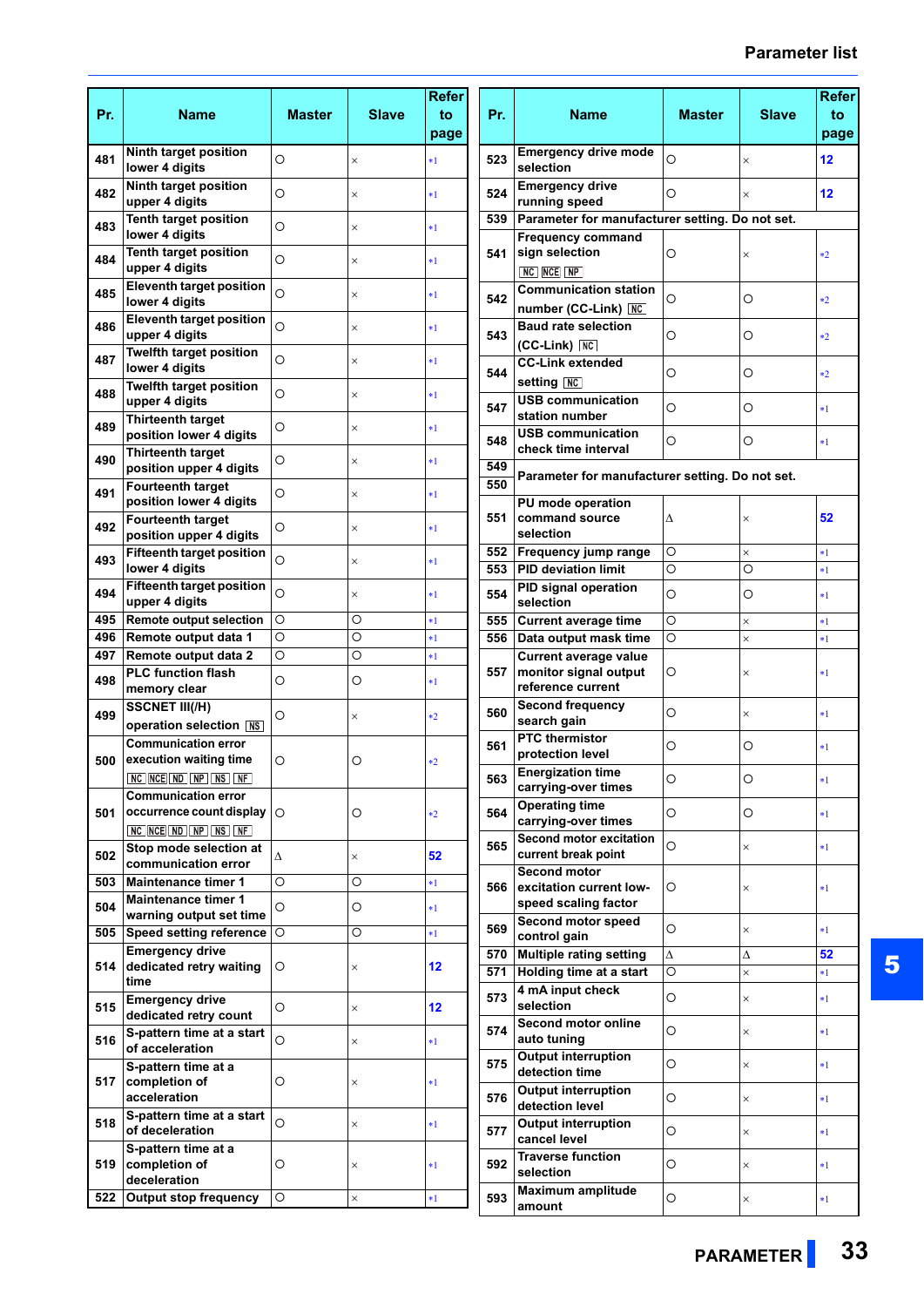| Pr. | Name                                                | Master     | <b>Slave</b> | Refer<br>to | Pr.        | Name                                                         | Master  | <b>Slave</b> | <b>Refer</b><br>to |
|-----|-----------------------------------------------------|------------|--------------|-------------|------------|--------------------------------------------------------------|---------|--------------|--------------------|
|     |                                                     |            |              | page        |            |                                                              |         |              | page               |
| 594 | <b>Amplitude</b><br>compensation amount             | O          | $\times$     | $*1$        | 645        | Second brake operation<br>time at start                      | $\circ$ | ×            | $*1$               |
|     | during deceleration<br><b>Amplitude</b>             |            |              |             | 646        | Second brake operation<br>frequency                          | O       | ×            | *1                 |
| 595 | compensation amount<br>during acceleration          | O          | ×            | *1          | 647        | Second brake operation<br>time at stop                       | O       | ×            | $*1$               |
| 596 | <b>Amplitude acceleration</b><br>time               | $\circ$    | $\times$     | *1          | 648        | <b>Second deceleration</b><br>detection function             |         |              |                    |
| 597 | <b>Amplitude deceleration</b>                       | O          | $\times$     | *1          |            | selection                                                    | O       | ×            | *1                 |
| 598 | time<br><b>Undervoltage level</b>                   | O          | $\circ$      | $*1$        | 650        | Second brake opening<br>current selection                    | $\circ$ | ×            | $*1$               |
| 599 | X10 terminal input<br>selection                     | O          | $\times$     | $*1$        | 651        | Second brake operation<br>frequency selection                | O       | ×            | *1                 |
| 600 | <b>First free thermal</b>                           | O          | $\times$     | $*1$        | 652        | <b>Parallel operation</b><br>communication check             | O       | O            | 7                  |
| 601 | reduction frequency 1<br>First free thermal         | O          | $\times$     | $*1$        |            | time                                                         |         |              |                    |
|     | reduction ratio 1<br><b>First free thermal</b>      |            |              |             | 653        | <b>Speed smoothing</b><br>control                            | $\circ$ | $\times$     | $*1$               |
| 602 | reduction frequency 2<br><b>First free thermal</b>  | O          | $\times$     | $*1$        | 654        | Speed smoothing cutoff<br>frequency                          | O       | ×            | $*1$               |
| 603 | reduction ratio 2                                   | $\circ$    | $\times$     | $*1$        | 655        | Analog remote output                                         | O       | O            | $*1$               |
| 604 | <b>First free thermal</b><br>reduction frequency 3  | O          | $\times$     | *1          | 656        | selection<br>Analog remote output 1                          | $\circ$ | O            | $*1$               |
|     | Power failure stop                                  |            |              |             | 657        | Analog remote output 2                                       | $\circ$ | O            | $*1$               |
| 606 | external signal input<br>selection                  | O          | ×            | *1          | 658        | Analog remote output 3                                       | O       | O            | $*1$               |
|     | Motor permissible load                              | O          |              |             | 659        | Analog remote output 4<br><b>Increased magnetic</b>          | $\circ$ | O            | $*1$               |
| 607 | level<br>Second motor                               |            | $\times$     | $*1$        | 660        | excitation deceleration                                      | O       | ×            | $*1$               |
| 608 | permissible load level                              | O          | $\times$     | $*1$        | 661        | operation selection<br><b>Magnetic excitation</b>            | O       | ×            | $*1$               |
| 609 | PID set point/deviation<br>input selection          | $\circ$    | O            | $*1$        |            | increase rate<br>Increased magnetic                          |         |              |                    |
| 610 | PID measured value<br>input selection               | O          | O            | $*1$        | 662        | excitation current level                                     | O       | ×            | $*1$               |
| 611 | Acceleration time at a<br>restart                   | O          | $\times$     | $*1$        | 663        | <b>Control circuit</b><br>temperature signal<br>output level | O       | O            | $*1$               |
| 617 | <b>Reverse rotation</b><br>excitation current low-  | O          | $\times$     | *1          | 665        | <b>Regeneration avoidance</b><br>frequency gain              | O       | $\times$     | *1                 |
|     | speed scaling factor<br>Cumulative pulse clear      |            |              |             | 668        | Power failure stop<br>frequency gain                         | $\circ$ | ×            | $*1$               |
| 635 | signal selection<br>$AP$ $AL$ $TP$                  | O          | $\times$     | $*2$        | 673<br>674 | Parameter for manufacturer setting. Do not set.              |         |              |                    |
|     | <b>Cumulative pulse</b>                             |            |              |             | 679        | Second droop gain                                            | O       | $\times$     | $*1$               |
| 636 | division scaling factor<br>$AP$ $AL$ $TP$           | O          | $\times$     | $*2$        | 680        | Second droop filter time<br>constant                         | $\circ$ | $\times$     | $*1$               |
|     | Control terminal option-<br><b>Cumulative pulse</b> |            |              |             | 681        | Second droop function<br>activation selection                | $\circ$ | ×            | $*1$               |
| 637 | division scaling factor<br>$AP$ $AL$ $TP$           | O          | $\times$     | $*2$        | 682        | Second droop break<br>point gain                             | $\circ$ | ×            | $*1$               |
| 638 | <b>Cumulative pulse</b><br>storage <b>AP AL</b> TP  | $\circ$    | $\times$     | $*2$        | 683        | Second droop break<br>point torque                           | $\circ$ | $\times$     | $*1$               |
| 639 | <b>Brake opening current</b><br>selection           | O          | $\times$     | $*1$        | 684        | Tuning data unit<br>switchover                               | O       | O            | *1                 |
| 640 | <b>Brake operation</b>                              | $\circ$    | $\times$     | *1          | 686        | <b>Maintenance timer 2</b>                                   | $\circ$ | O            | $*1$               |
|     | frequency selection<br>Second brake sequence        |            |              |             | 687        | <b>Maintenance timer 2</b><br>warning output set time        | O       | O            | $*1$               |
| 641 | operation selection                                 | O          | $\times$     | $*1$        | 688        | <b>Maintenance timer 3</b>                                   | O       | $\circ$      | $*1$               |
| 642 | Second brake opening<br>frequency                   | O          | $\times$     | $*1$        | 689        | <b>Maintenance timer 3</b><br>warning output set time        | O       | O            | *1                 |
| 643 | Second brake opening<br>current                     | $\circ$    | $\times$     | $*1$        | 690        | Deceleration check time O<br>Second free thermal             |         | $\times$     | $*1$               |
| 644 | Second brake opening<br>current detection time      | $\bigcirc$ | $\times$     | *1          | 692        | reduction frequency 1<br>Second free thermal                 | O       | $\times$     | $^{\ast1}$         |
|     |                                                     |            |              |             | 693        | reduction ratio 1                                            | O       | ×            | *1                 |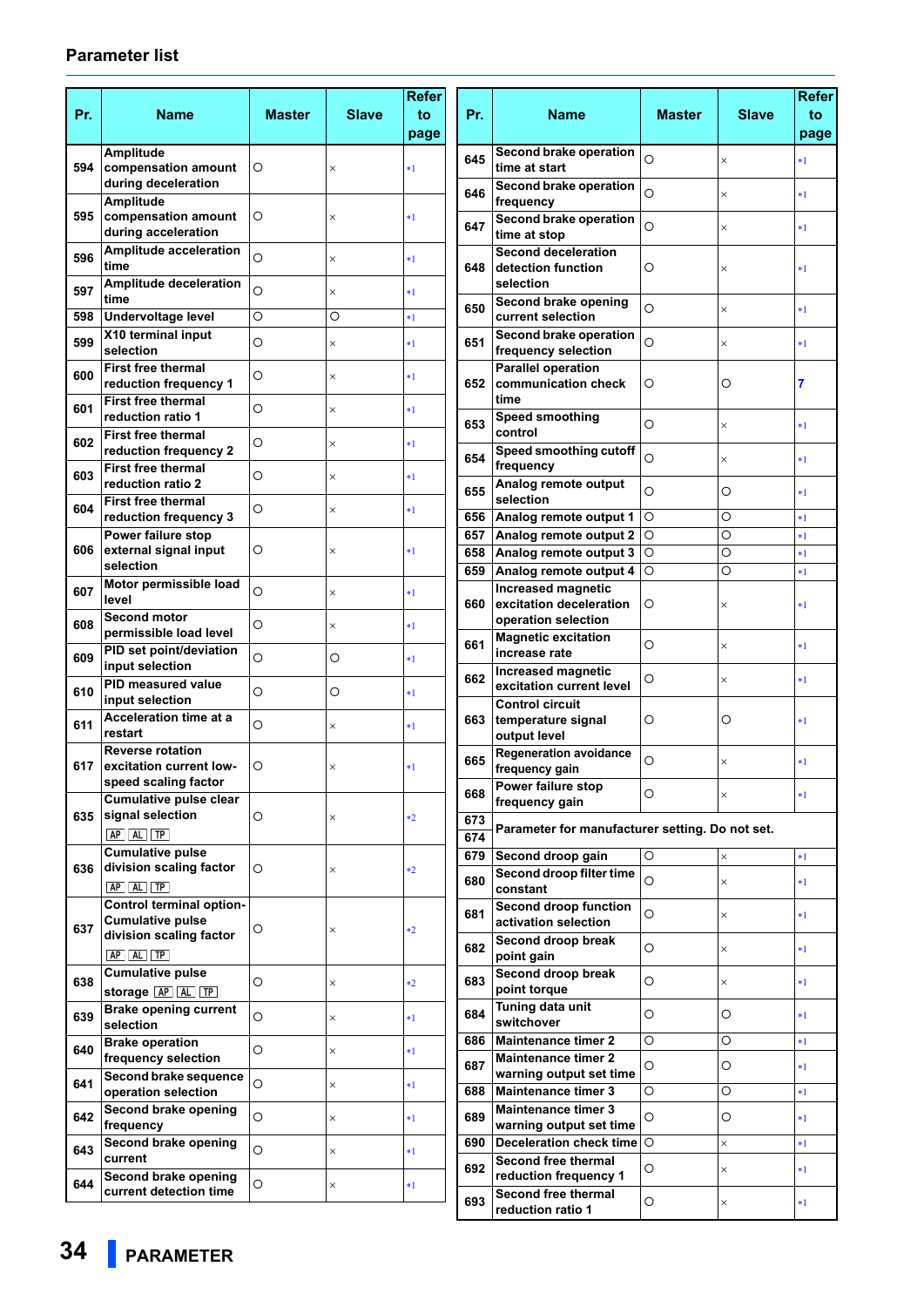|            |                                                                    |               |               | Refer      |            |                                                                    |               |              | <b>Refer</b> |
|------------|--------------------------------------------------------------------|---------------|---------------|------------|------------|--------------------------------------------------------------------|---------------|--------------|--------------|
| Pr.        | <b>Name</b>                                                        | Master        | <b>Slave</b>  | to<br>page | Pr.        | <b>Name</b>                                                        | <b>Master</b> | <b>Slave</b> | to<br>page   |
| 694        | <b>Second free thermal</b><br>reduction frequency 2                | O             | $\times$      | *1         | 774        | <b>Operation panel</b><br>monitor selection 1                      | O             | $\times$     | 45           |
| 695        | <b>Second free thermal</b><br>reduction ratio 2                    | O             | X             | *1         | 775        | <b>Operation panel</b><br>monitor selection 2                      | O             | Δ            | 45           |
| 696        | Second free thermal<br>reduction frequency 3                       | O             | ×             | *1         | 776        | <b>Operation panel</b><br>monitor selection 3                      | O             | Δ            | 45           |
| 699<br>702 | Input terminal filter                                              | O             | O             | *1         | 777        | 4 mA input fault<br>operation frequency                            | O             | $\times$     | $*1$         |
| 706        | Parameter for manufacturer setting. Do not set.                    |               |               |            | 778        | 4 mA input check filter                                            | O             | $\times$     | $*1$         |
| 707<br>711 | Motor inertia (integer)                                            | O             | $\times$      | $*1$       | 779        | <b>Operation frequency</b><br>during communication                 | Δ             | ×            | 52           |
| 712        | Parameter for manufacturer setting. Do not set.                    |               |               |            | 788        | error                                                              |               |              |              |
| 717<br>721 |                                                                    |               |               |            | 791        | Parameter for manufacturer setting. Do not set.                    |               |              |              |
| 724        | Motor inertia (exponent) $\circ$                                   |               | $\times$      | $*1$       | 792        |                                                                    |               |              |              |
| 725<br>738 |                                                                    |               |               |            | 799        | <b>Pulse increment setting</b><br>for output power                 | O             | $\times$     | $*1$         |
| 739        |                                                                    |               |               |            | 800        | Control method selection $ \Delta $                                |               | $\times$     | 52           |
| 740        | Parameter for manufacturer setting. Do not set.                    |               |               |            | 802        | <b>Pre-excitation selection</b>                                    | $\circ$       | $\times$     | $*1$         |
| 741<br>742 |                                                                    |               |               |            | 803        | <b>Constant power range</b><br>torque characteristic<br>selection  | O             | X            | $*1$         |
| 743<br>744 | Second motor inertia                                               | O             | $\times$      | *1         | 804        | <b>Torque command</b><br>source selection                          | $\circ$       | $\times$     | $*1$         |
| 745        | (integer)<br>Second motor inertia                                  | $\circ$       | $\times$      | *1         | 805        | <b>Torque command value</b><br>(RAM)                               | $\circ$       | $\times$     | $*1$         |
| 746        | (exponent)<br>Parameter for manufacturer setting. Do not set.      |               |               |            | 806        | <b>Torque command value</b><br>(RAM, EEPROM)                       | $\circ$       | ×            | $*1$         |
| 747        |                                                                    |               |               |            | 807        | <b>Speed limit selection</b>                                       | O             | $\times$     | $*1$         |
| 750        | <b>Motor temperature</b><br>detection level AZ                     | $\square * 6$ | $\square * 6$ | $\ast 2$   | 808        | <b>Forward rotation speed</b><br>limit/speed limit                 | $\circ$       | $\times$     | $*1$         |
| 751        | Reference motor<br>temperature AZ                                  | $\n  •6\n$    | $\square * 6$ | $*2$       | 809        | <b>Reverse rotation speed</b><br>limit/reverse-side speed<br>limit | O             | $\times$     | $*1$         |
| 753        | <b>Second PID action</b><br>selection                              | O             | Δ             | 52         | 810        | <b>Torque limit input</b><br>method selection                      | $\circ$       | ×            | $*1$         |
|            | <b>Second PID control</b><br>754 automatic switchover<br>frequency | O             | ×             | *1         | 811        | Set resolution<br>switchover                                       | O             | Ο            | $*1$         |
| 755        | <b>Second PID action set</b><br>point                              | O             | O             | *1         | 812        | <b>Torque limit level</b><br>(regeneration)                        | $\circ$       | ×            | $*1$         |
| 756        | <b>Second PID</b><br>proportional band                             | O             | $\circ$       | $^*1$      | 813        | Torque limit level (3rd<br>quadrant)                               | $\circ$       | $\times$     | $*1$         |
| 757        | <b>Second PID integral</b><br>time                                 | O             | O             | *1         | 814        | Torque limit level (4th<br>quadrant)                               | $\circ$       | $\times$     | $*1$         |
| 758        | <b>Second PID differential</b>                                     | O             | O             | *1         | 815        | <b>Torque limit level 2</b>                                        | $\circ$       | $\times$     | $*1$         |
| 759        | time<br><b>PID unit selection</b>                                  | O             | O             | $^*1$      | 816        | <b>Torque limit level</b><br>during acceleration                   | O             | $\times$     | $*1$         |
| 760        | Pre-charge fault<br>selection                                      | O             | ×             | *1         | 817        | <b>Torque limit level</b><br>during deceleration                   | O             | $\times$     | $*1$         |
| 761        | Pre-charge ending level                                            | $\circ$       | $\times$      | $*1$       | 818        | Easy gain tuning                                                   | O             | ×            | $*1$         |
| 762        | Pre-charge ending time                                             | O             | $\times$      | *1         |            | response level setting                                             |               |              |              |
| 763        | Pre-charge upper<br>detection level                                | $\circ$       | $\times$      | *1         | 819        | Easy gain tuning<br>selection                                      | O             | $\times$     | $*1$         |
| 764        | Pre-charge time limit                                              | O             | $\times$      | $^*1$      | 820        | Speed control P gain 1                                             | O             | $\times$     | $*1$         |
| 765        | Second pre-charge fault<br>selection                               | $\circ$       | $\times$      | *1         | 821        | Speed control integral<br>time 1                                   | $\circ$       | ×            | $*1$         |
| 766        | Second pre-charge<br>ending level                                  | $\circ$       | ×             | *1         | 822<br>823 | Speed setting filter 1<br>Speed detection filter 1                 | $\circ$<br>O  | $\times$     | $*1$         |
| 767        | Second pre-charge<br>ending time                                   | O             | $\times$      | *1         |            | AP AL TP<br>Torque control P gain 1                                |               | ×            | $*2$         |
| 768        | Second pre-charge<br>upper detection level                         | O             | ×             | *1         | 824        | (current loop<br>proportional gain)                                | O             | $\times$     | $^*1$        |
| 769        | Second pre-charge time<br>limit                                    | O             | $\times$      | *1         |            |                                                                    |               |              |              |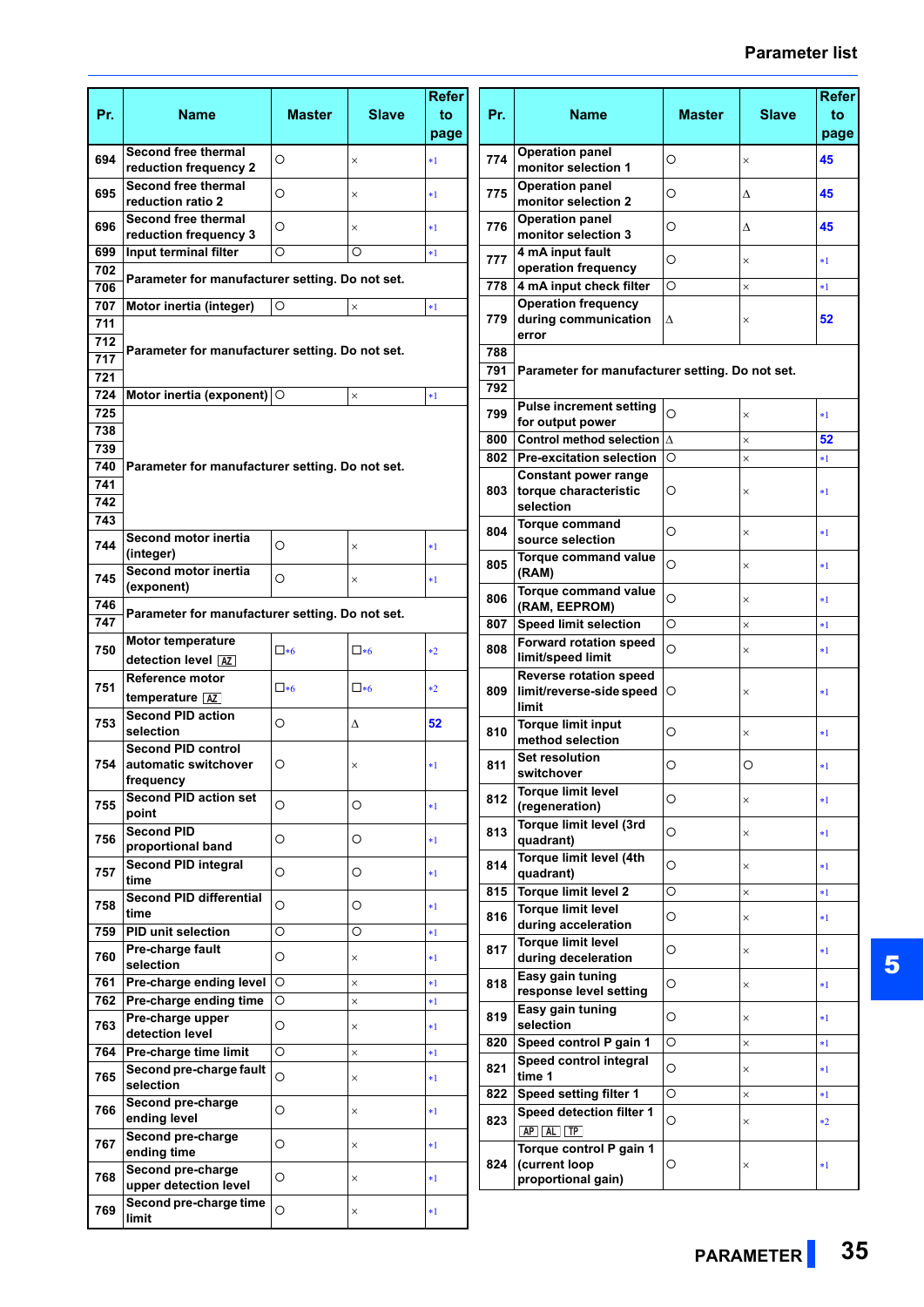| Pr. | <b>Name</b>                                                       | Master  | <b>Slave</b>  | <b>Refer</b><br>to<br>page | Pr.                   | <b>Name</b>                                                                  | Master  | <b>Slave</b>         | <b>Refer</b><br>to<br>page |
|-----|-------------------------------------------------------------------|---------|---------------|----------------------------|-----------------------|------------------------------------------------------------------------------|---------|----------------------|----------------------------|
| 825 | Torque control integral<br>time 1 (current loop<br>integral time) | O       | ×             | $*1$                       | 863                   | <b>Control terminal option-</b><br><b>Encoder pulse division</b><br>ratio TP | O       | $\times$             | $*2$                       |
| 826 | Torque setting filter 1                                           | O       | ×             | $*1$                       | 864                   | <b>Torque detection</b>                                                      | $\circ$ | $\times$             | $*1$                       |
| 827 | Torque detection filter 1                                         | $\circ$ | $\square$ *5  | $*1$                       | 865                   | Low speed detection                                                          | O       | $\times$             | $*1$                       |
| 828 | Model speed control<br>gain                                       | O       | ×             | $*1$                       | 866                   | <b>Torque monitoring</b><br>reference                                        | O       | $\times$             | $*1$                       |
| 829 | Number of machine end                                             | O       | $\times$      | $*2$                       | 867                   | <b>AM output filter</b>                                                      | O       | O                    | $*1$                       |
| 830 | encoder pulses AL<br>Speed control P gain 2                       | O       | $\times$      | $*1$                       | 868                   | <b>Terminal 1 function</b><br>assignment                                     | O       | O                    | $*1$                       |
| 831 | Speed control integral                                            | O       |               |                            | 869                   | <b>Current output filter</b>                                                 | O       | O                    | $*1$                       |
| 832 | time <sub>2</sub><br><b>Speed setting filter 2</b>                | O       | ×<br>$\times$ | $*1$<br>$*1$               | 870                   | <b>Speed detection</b><br>hysteresis                                         | O       | $\times$             | $*1$                       |
|     | Speed detection filter 2                                          |         |               |                            | 873                   | Speed limit AP AL TP                                                         | O       | $\times$             | $*2$                       |
| 833 | AP AL TP                                                          | O       | $\times$      | $*1$                       | 874                   | <b>OLT level setting</b>                                                     | O       | $\times$             | *1                         |
| 834 | Torque control P gain 2                                           | O       | $\times$      | $*1$                       | 875                   | <b>Fault definition</b>                                                      | O       | $\times$             | *1                         |
| 835 | Torque control integral<br>time 2                                 | Ō       | ×             | $*1$                       | 876                   | Thermal protector input                                                      | O       | O                    | $*2$                       |
| 836 | Torque setting filter 2                                           | O       | $\times$      | $*1$                       |                       | $\boxed{TP}$<br>Speed feed forward                                           |         |                      |                            |
|     | 837 Torque detection filter 2<br><b>DA1</b> terminal function     | O       | $\times$      | *1                         | 877                   | control/model adaptive<br>speed control selection                            | О       | $\times$             | *1                         |
| 838 | selection AZ                                                      | O       | Δ             | 45                         | 878                   | Speed feed forward<br>filter                                                 | $\circ$ | $\times$             | $*1$                       |
| 839 | DA1 output filter AZ                                              | $\circ$ | O             | $*2$                       |                       | Speed feed forward                                                           |         |                      |                            |
| 840 | <b>Torque bias selection</b>                                      | $\Box$  | ×             | $*1$                       | 879                   | torque limit                                                                 | O       | $\times$             | *1                         |
| 841 | Torque bias 1                                                     | O       | $\times$      | $*1$                       | 880                   | Load inertia ratio                                                           | O       | $\times$             | $*1$                       |
| 842 | Torque bias 2                                                     | O       | $\times$      | $*1$                       |                       | Speed feed forward                                                           |         |                      |                            |
| 843 | Torque bias 3                                                     | Ō       | $\times$      | $*1$                       | 881                   | gain                                                                         | O       | $\times$             | *1                         |
| 844 | <b>Torque bias filter</b>                                         | Ō       | $\times$      | $*1$                       |                       | Regeneration                                                                 |         |                      |                            |
| 845 | Torque bias operation<br>time                                     | O       | $\times$      | $*1$                       | 882                   | avoidance operation<br>selection                                             | O       | $\times$             | *1                         |
| 846 | <b>Torque bias balance</b><br>compensation                        | O       | $\times$      | $*1$                       | 883                   | <b>Regeneration avoidance</b><br>operation level                             | O       | $\times$             | $*1$                       |
| 847 | Fall-time torque bias<br>terminal 1 bias                          | $\circ$ | $\times$      | $*1$                       | 884                   | <b>Regeneration avoidance</b><br>at deceleration detection                   | $\circ$ | ×                    | *1                         |
| 848 | Fall-time torque bias<br>terminal 1 gain                          | O       | $\times$      | $*1$                       |                       | sensitivity<br><b>Regeneration avoidance</b>                                 |         |                      |                            |
| 849 | Analog input offset<br>adjustment                                 | O       | $\times$      | $*1$                       | 885                   | compensation frequency   O<br>limit value                                    |         | $\times$             | *1                         |
| 850 | <b>Brake operation</b><br>selection                               | O       | $\times$      | $*1$                       | 886                   | Regeneration<br>avoidance voltage gain                                       | O       | $\times$             | $^{\ast}1$                 |
|     | Control terminal option-                                          |         |               |                            | 888                   | Free parameter 1                                                             | O       | O                    | $*1$                       |
| 851 | Number of encoder                                                 | O       | X             | $*2$                       | 889                   | Free parameter 2                                                             | O       | O                    | $*1$                       |
|     | pulses TP<br>Control terminal option-<br><b>Encoder rotation</b>  |         |               |                            | 891                   | <b>Cumulative power</b><br>monitor digit shifted<br>times                    | O       | O                    | *1                         |
| 852 | direction [TP]                                                    | O       | ×             | $*2$                       | 892                   | <b>Load factor</b>                                                           | $\circ$ | $\times$             | $*1$                       |
| 853 | <b>Speed deviation time</b><br>AP AL TP                           | $\circ$ | ×             | $*2$                       |                       | <b>Energy saving monitor</b><br>893   reference (motor                       | O       | $\times$             | $^{\ast}1$                 |
| 854 | <b>Excitation ratio</b>                                           | O       | $\times$      | $*1$                       |                       | capacity)                                                                    |         |                      |                            |
|     | Control terminal option-<br><b>Signal loss detection</b>          |         |               |                            | 894                   | <b>Control selection</b><br>during commercial                                | O       | $\times$             | $^{\ast}1$                 |
| 855 | enable/disable                                                    | O       | ×             | $*2$                       |                       | power-supply operation<br>Power saving rate                                  |         |                      |                            |
| 857 | selection [TP]<br>DA1-0V adjustment AZ                            | $\circ$ | O             | $*2$                       | 895<br>896            | reference value<br>Power unit cost                                           | O<br>O  | $\times$<br>$\times$ | $^{\ast}1$<br>$*1$         |
| 858 | <b>Terminal 4 function</b><br>assignment                          | $\circ$ | O             | $*1$                       | 897                   | Power saving monitor<br>average time                                         | $\circ$ | $\times$             | $*1$                       |
| 859 | <b>Torque current</b>                                             | O       | $\square$ *4  | $*1$                       |                       | Power saving cumulative                                                      |         |                      |                            |
| 860 | Second motor torque<br>current                                    | $\circ$ | $\times$      | $*1$                       | 898                   | monitor clear<br><b>Operation time rate</b>                                  | O       | $\times$             | *1                         |
| 862 | <b>Encoder option</b><br>selection AP AL TP                       | O       | X             | $*2$                       | 899<br>C <sub>0</sub> | (estimated value)<br><b>FM/CA terminal</b>                                   | O       | $\times$             | *1                         |
|     |                                                                   |         |               |                            |                       | (900) calibration                                                            | O       | O                    | $^{\ast}1$                 |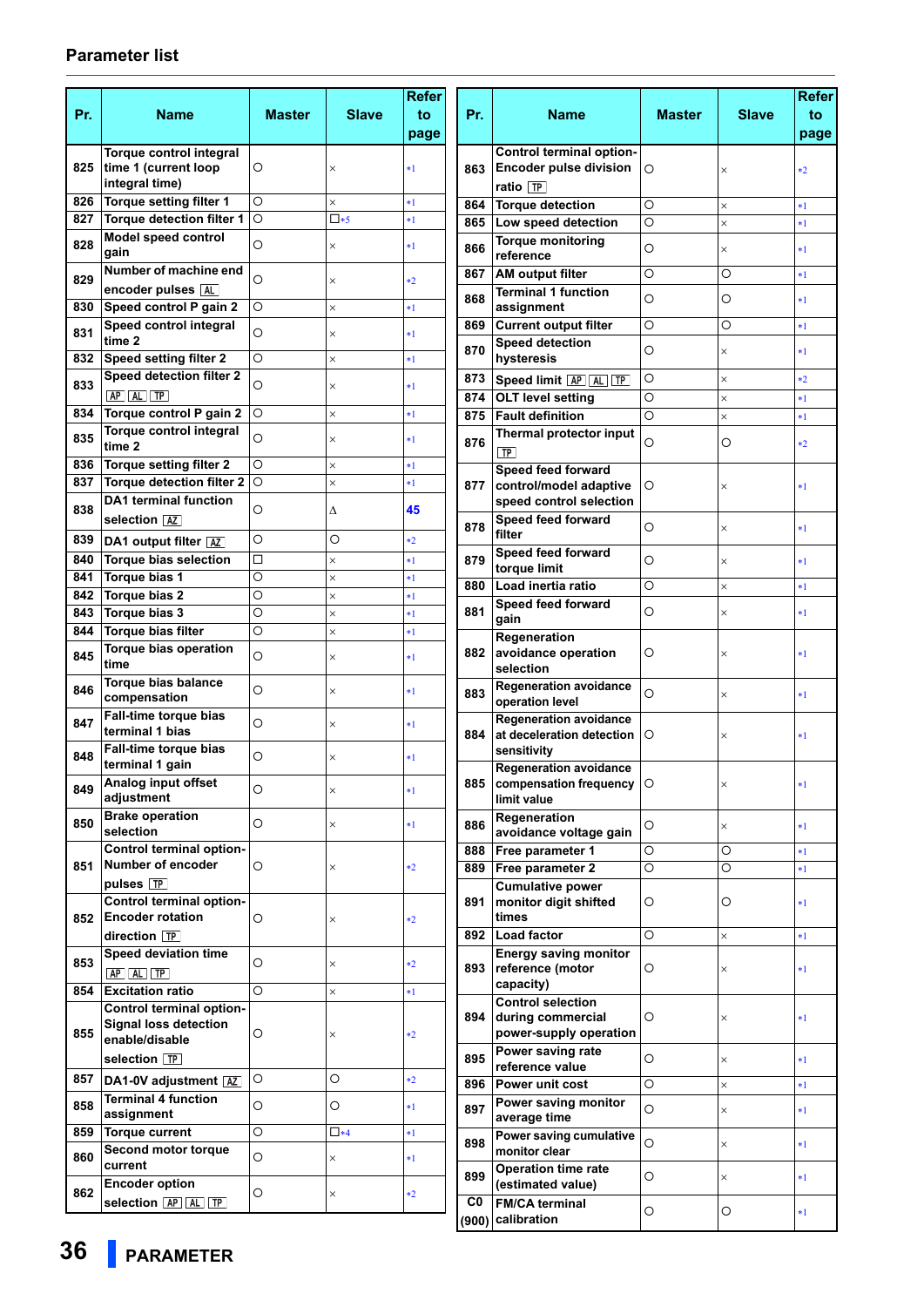| Pr.                       | <b>Name</b>                                                                | Master      | <b>Slave</b>         | <b>Refer</b><br>to<br>page | Pr.                      | <b>Name</b>                                                                         | Master       | <b>Slave</b>         | <b>Refer</b><br>to<br>page |
|---------------------------|----------------------------------------------------------------------------|-------------|----------------------|----------------------------|--------------------------|-------------------------------------------------------------------------------------|--------------|----------------------|----------------------------|
| C1<br>(901)               | <b>AM terminal calibration</b>                                             | $\circ$     | O                    | *1                         | C <sub>10</sub><br>(931) | <b>Current output gain</b><br>signal                                                | O            | O                    | $*1$                       |
| C <sub>2</sub><br>(902)   | <b>Terminal 2 frequency</b><br>setting bias frequency                      | O           | X                    | *1                         | C <sub>11</sub><br>(931) | <b>Current output gain</b><br>current                                               | O            | O                    | $*1$                       |
| C3<br>(902)               | <b>Terminal 2 frequency</b><br>setting bias                                | O           | O                    | *1                         | C38<br>(932)             | Terminal 4 bias<br>command (torque/                                                 | O            | ×                    | *1                         |
| 125<br>(903)              | <b>Terminal 2 frequency</b><br>setting gain frequency                      | O           | ×                    | *1                         | C39<br>(932)             | magnetic flux)<br>Terminal 4 bias (torque/<br>magnetic flux)                        | O            | $\times$             | $*1$                       |
| C4<br>(903)<br>C5         | <b>Terminal 2 frequency</b><br>setting gain<br><b>Terminal 4 frequency</b> | O           | O                    | *1                         | C40<br>(933)             | <b>Terminal 4 gain</b><br>command (torque/                                          | O            | $\times$             | *1                         |
| (904)<br>C6               | setting bias frequency                                                     | O           | ×                    | *1                         | C41                      | magnetic flux)<br>Terminal 4 gain (torque/                                          | O            | $\times$             | *1                         |
| 126                       | <b>Terminal 4 frequency</b><br>(904) setting bias                          | O           | O                    | *1                         | C42                      | (933) magnetic flux)<br>PID display bias                                            | O            | O                    | $*1$                       |
| C7                        | <b>Terminal 4 frequency</b><br>(905) setting gain frequency                | O           | $\times$             | *1                         | C43                      | (934) coefficient<br>PID display bias analog                                        | O            | O                    | *1                         |
| (905)<br>C <sub>12</sub>  | <b>Terminal 4 frequency</b><br>setting gain<br><b>Terminal 1 bias</b>      | O           | O                    | *1                         | (934)<br>C44             | value<br>PID display gain                                                           | O            | O                    | *1                         |
| (917)<br>C <sub>13</sub>  | frequency (speed)                                                          | O           | $\times$             | *1                         | (935)<br>C45<br>(935)    | coefficient<br>PID display gain analog<br>value                                     | O            | O                    | $*1$                       |
| (917)<br>C14              | Terminal 1 bias (speed)<br><b>Terminal 1 gain</b>                          | O<br>O      | $\times$             | *1                         | 977                      | Input voltage mode<br>selection                                                     | O            | $\times$             | *1                         |
| (918)<br>C <sub>15</sub>  | frequency (speed)<br>Terminal 1 gain (speed)                               | O           | $\times$<br>$\times$ | *1<br>*1                   | 989                      | Parameter copy alarm<br>release                                                     | O            | O                    | *1                         |
| (918)<br>C16              | <b>Terminal 1 bias</b>                                                     |             |                      |                            | 990<br>991               | PU buzzer control<br><b>PU contrast adjustment</b>                                  | O<br>O       | O<br>O               | $*1$<br>*1                 |
| (919)<br>C17              | command (torque/<br>magnetic flux)<br>Terminal 1 bias (torque/             | O           | $\times$             | *1                         | 992                      | <b>Operation panel setting</b><br>dial push monitor<br>selection                    | O            | Δ                    | 45                         |
|                           | (919) magnetic flux)<br><b>Terminal 1 gain</b>                             | O           | $\times$             | *1                         | 994                      | Droop break point gain<br>Droop break point                                         | O            | $\times$             | $*1$                       |
| C <sub>18</sub><br>(920)  | command (torque/<br>magnetic flux)                                         | O           | $\times$             | *1                         | 995<br>997               | torque<br><b>Fault initiation</b>                                                   | O<br>O       | $\times$<br>O        | *1<br>$*1$                 |
|                           | C19 Terminal 1 gain (torque/<br>(920) magnetic flux)                       | O           | $\times$             | *1                         | 998                      | Parameter for manufacturer setting. Do not set.<br>Automatic parameter              |              |                      |                            |
| C <sub>29</sub><br>(925)  | Motor temperature<br>detection calibration                                 | $\square*6$ | $\square * 6$        | $*2$                       | 999                      | setting<br>1000 Direct setting selection                                            | $\circ$<br>O | $\circ$<br>O         | *1<br>$*1$                 |
| C30                       | (analog input) $\sqrt{AZ}$<br><b>Terminal 6 bias</b>                       | O           | $\times$             | $*2$                       | 1001                     | <b>Parallel operation</b><br>selection                                              | O            | $\circ$              | 5                          |
| C31                       | (926) <sup> </sup> frequency (speed) <u>AZ</u><br>Terminal 6 bias (speed)  |             |                      |                            |                          | 1002 Parameter for manufacturer setting. Do not set.<br>1003 Notch filter frequency | O            | $\times$             | * 1                        |
| $(926)$ $\overline{AZ}$   | C32 Terminal 6 gain                                                        | O           | $\times$             | $*2$                       |                          | 1004 Notch filter depth<br>1005 Notch filter width                                  | $\circ$<br>O | $\times$<br>$\times$ | $*1$<br>$*1$               |
| C33                       | (927) frequency (speed) <b>AZ</b><br>Terminal 6 gain (speed)               | O           | $\times$             | $*2$                       |                          | 1006 Clock (year)<br>1007 Clock (month, day)                                        | O<br>O       | O<br>O               | $*1$<br>$*1$               |
| (927)                     | $\sqrt{AZ}$<br>C34 Terminal 6 bias                                         | O           | $\times$             | $*2$                       |                          | 1008 Clock (hour, minute)<br><b>Emergency drive</b>                                 | O            | O                    | $*1$                       |
|                           | (928) command (torque) [AZ]<br>C35 Terminal 6 bias (torque)                | O           | $\times$             | $\ast 2$                   |                          | 1013 running speed after<br>retry reset<br>Integral stop selection                  | O            | $\times$             | $12 \,$                    |
| $(928)$ $\sqrt{2}$<br>C36 | <b>Terminal 6 gain</b>                                                     | O           | $\times$             | $*2$                       | 1015                     | at limited frequency<br><b>PTC</b> thermistor                                       | $\circ$      | O                    | *1                         |
|                           | (929) command (torque) [AZ]<br>C37 Terminal 6 gain (torque)                | O           | ×                    | $*2$                       | 1016<br>1018             | protection detection time<br>Monitor with sign                                      | O<br>$\circ$ | O<br>O               | *1<br>$*1$                 |
| $(929)$ $\sqrt{2}$<br>C8  | <b>Current output bias</b>                                                 | O           | ×                    | $*2$                       |                          | selection<br>Analog meter voltage<br>1019 minus output selection                    | O            | O                    | $*2$                       |
| C9                        | $(930)$ signal<br><b>Current output bias</b>                               | O           | O                    | $^*1$                      |                          | AY<br><b>Trace operation</b>                                                        |              |                      |                            |
|                           | $(930)$ current                                                            | O           | O                    | *1                         | 1020                     | selection                                                                           | O            | O                    | $*1$                       |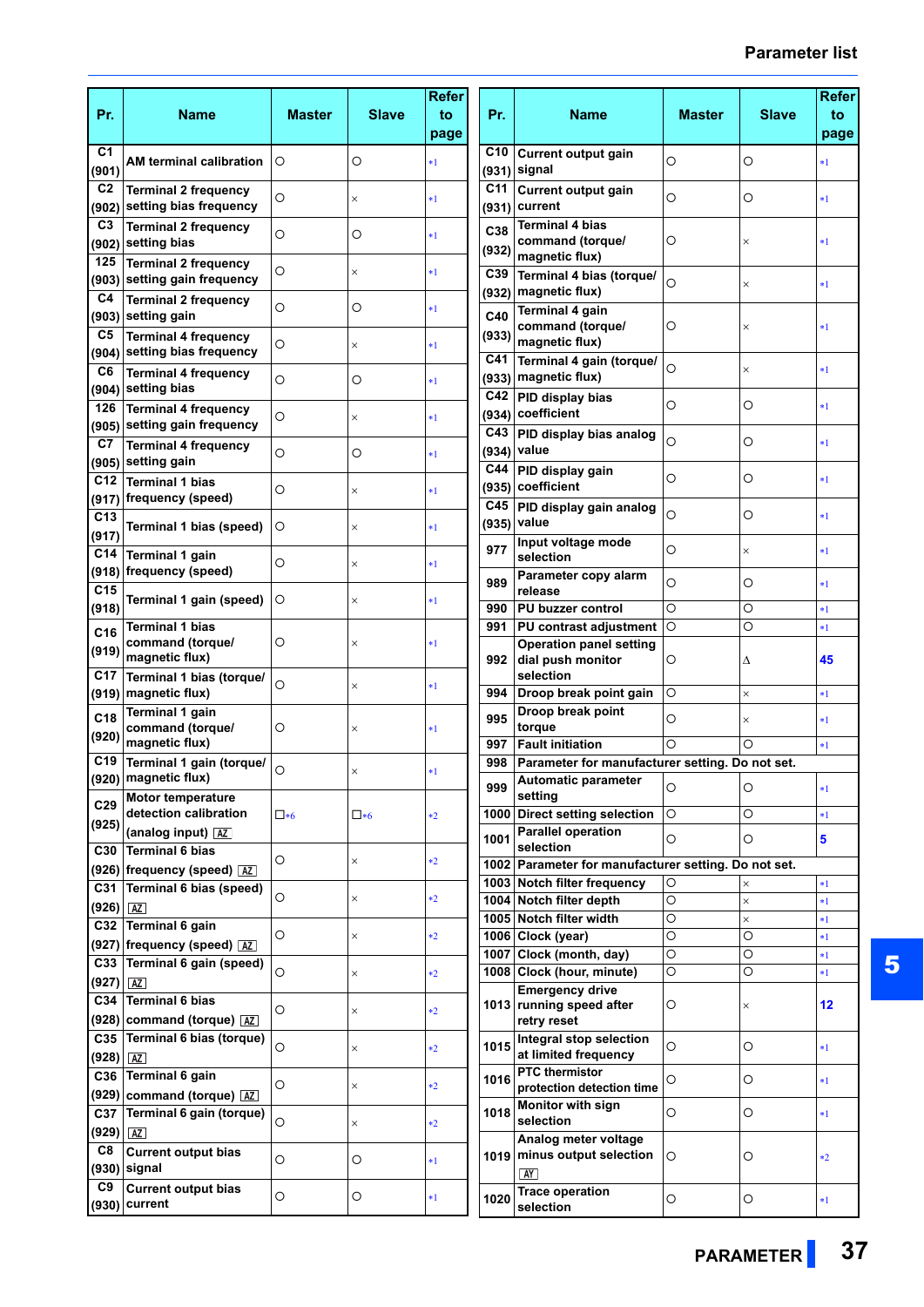|      |                                                           |               |                 | <b>Refer</b> |      |                                                                           |               |              | <b>Refer</b> |
|------|-----------------------------------------------------------|---------------|-----------------|--------------|------|---------------------------------------------------------------------------|---------------|--------------|--------------|
| Pr.  | <b>Name</b>                                               | <b>Master</b> | <b>Slave</b>    | to.<br>page  | Pr.  | <b>Name</b>                                                               | <b>Master</b> | <b>Slave</b> | to<br>page   |
| 1021 | l Trace mode selection                                    | O             | O               | $*1$         | 1103 | <b>Deceleration time at</b>                                               | O             | ×            | $*1$         |
| 1022 | <b>Sampling cycle</b>                                     | $\circ$       | $\circ$         | $*1$         |      | emergency stop                                                            |               |              |              |
| 1023 | Number of analog<br>channels                              | $\circ$       | O               | $*1$         | 1107 | 1106 Torque monitor filter<br><b>Running speed monitor</b>                | O<br>$\circ$  | ×<br>×       | $*1$<br>$*1$ |
|      | 1024 Sampling auto start                                  | $\circ$       | O               | $*1$         |      | filter                                                                    |               |              |              |
|      | 1025 Trigger mode selection                               | O             | O               | $*1$         | 1108 | <b>Excitation current</b>                                                 | O             | O            | $*1$         |
| 1026 | <b>Number of sampling</b><br>before trigger               | $\circ$       | O               | $*1$         |      | monitor filter<br><b>PROFIBUS</b>                                         |               |              |              |
| 1027 | Analog source<br>selection (1ch)                          | O             | O               | 45           | 1109 | communication<br>command source                                           | O             | ×            | $*2$         |
| 1028 | Analog source<br>selection (2ch)                          | O             | O               | 45           |      | selection NP<br><b>PROFIBUS format</b>                                    |               |              |              |
| 1029 | Analog source<br>selection (3ch)                          | O             | O               | 45           | 1110 | selection NP<br><b>Speed limit method</b>                                 | O             | O            | $*2$         |
| 1030 | Analog source<br>selection (4ch)                          | O             | O               | 45           | 1113 | selection<br><b>Torque command</b>                                        | $\circ$       | ×            | *1           |
| 1031 | Analog source<br>selection (5ch)                          | O             | O               | 45           | 1114 | reverse selection                                                         | O             | ×            | *1           |
| 1032 | Analog source<br>selection (6ch)                          | O             | O               | 45           | 1115 | Speed control integral<br>term clear time                                 | O             | ×            | $*1$         |
| 1033 | Analog source<br>selection (7ch)                          | O             | O               | 45           |      | <b>Constant output range</b><br>1116 speed control P gain<br>compensation | O             | ×            | *1           |
| 1034 | Analog source<br>selection (8ch)                          | O             | O               | 45           | 1117 | Speed control P gain 1<br>(per-unit system)                               | O             | ×            | *1           |
|      | 1035 Analog trigger channel                               | O             | O               | $*1$         | 1118 | Speed control P gain 2                                                    | $\circ$       | ×            | *1           |
| 1036 | Analog trigger<br>operation selection                     | O             | O               | *1           | 1119 | (per-unit system)<br>Model speed control                                  | O             | $\times$     | $*1$         |
|      | 1037 Analog trigger level                                 | O             | O               | $*1$         |      | gain (per-unit system)                                                    |               |              |              |
| 1038 | <b>Digital source selection</b><br>(1ch)                  | O             | O               | $*1$         | 1121 | Per-unit speed control<br>reference frequency                             | O             | ×            | *1           |
| 1039 | <b>Digital source selection</b><br>(2ch)                  | Ō             | O               | $*1$         | 1134 | PID upper limit<br>manipulated value                                      | $\circ$       | ×            | $*1$         |
| 1040 | <b>Digital source selection</b><br>(3ch)                  | O             | O               | $*1$         | 1135 | <b>PID lower limit</b><br>manipulated value                               | O             | ×            | *1           |
| 1041 | <b>Digital source selection</b><br>(4ch)                  | O             | O               | $*1$         | 1136 | Second PID display<br>bias coefficient                                    | $\circ$       | $\bigcirc$   | $*1$         |
| 1042 | <b>Digital source selection</b><br>(5ch)                  | Ó             | $\circ$         | $*1$         | 1137 | <b>Second PID display</b><br>bias analog value                            | O             | O            | $*1$         |
| 1043 | <b>Digital source selection</b><br>(6ch)                  | O             | O               | $*1$         | 1138 | <b>Second PID display</b><br>gain coefficient                             | O             | O            | *1           |
| 1044 | <b>Digital source selection</b><br>(7ch)                  | $\circ$       | $\bigcirc$      | $*1$         | 1139 | <b>Second PID display</b><br>gain analog value                            | O             | $\bigcirc$   | $^{\ast}1$   |
| 1045 | <b>Digital source selection</b><br>(8ch)                  | $\circ$       | $\circ$         | $*1$         | 1140 | Second PID set point/<br>deviation input selection                        | $\circ$       | O            | $^{\ast}1$   |
|      | 1046 Digital trigger channel<br>Digital trigger operation | O             | $\bigcirc$      | *1           | 1141 | <b>Second PID measured</b><br>value input selection                       | $\circ$       | O            | *1           |
| 1047 | selection<br>1048 Display-off waiting time                | O<br>$\circ$  | O<br>$\bigcirc$ | *1<br>*1     | 1142 | Second PID unit<br>selection                                              | O             | O            | *1           |
|      | 1049 USB host reset                                       | $\circ$       | $\circ$         | $*1$         |      | 1143 Second PID upper limit                                               | O             | O            | $*1$         |
|      | DC brake judgment time                                    |               |                 |              |      | 1144 Second PID lower limit                                               | O             | O            | *1           |
|      | 1072 for vibration control<br>operation                   | O             | ×               | *1           | 1145 | <b>Second PID deviation</b><br>limit                                      | $\circ$       | O            | *1           |
| 1073 | <b>Vibration control</b><br>operation selection           | $\circ$       | $\times$        | $*1$         | 1146 | <b>Second PID signal</b><br>operation selection                           | O             | O            | *1           |
| 1074 | <b>Vibration suppression</b><br>frequency                 | $\circ$       | $\times$        | *1           |      | Second output<br>1147 interruption detection                              | O             | ×            | *1           |
| 1075 | <b>Vibration suppression</b><br>depth                     | $\circ$       | $\times$        | *1           |      | time<br>Second output                                                     |               |              |              |
| 1076 | <b>Vibration suppression</b><br>width                     | O             | $\times$        | *1           |      | 1148 interruption detection<br>level                                      | O             | ×            | *1           |
|      | 1077 Rope length                                          | $\circ$       | $\times$        | $*1$         | 1149 | <b>Second output</b><br>interruption cancel                               | O             | ×            | *1           |
|      | 1078 Trolley weight                                       | O             | $\times$        | *1           |      | level                                                                     |               |              |              |
|      | 1079 Load weight                                          | $\circ$       | $\times$        | *1           |      | 1150 User parameters 1                                                    | $\circ$       | $\bigcirc$   | $*1$         |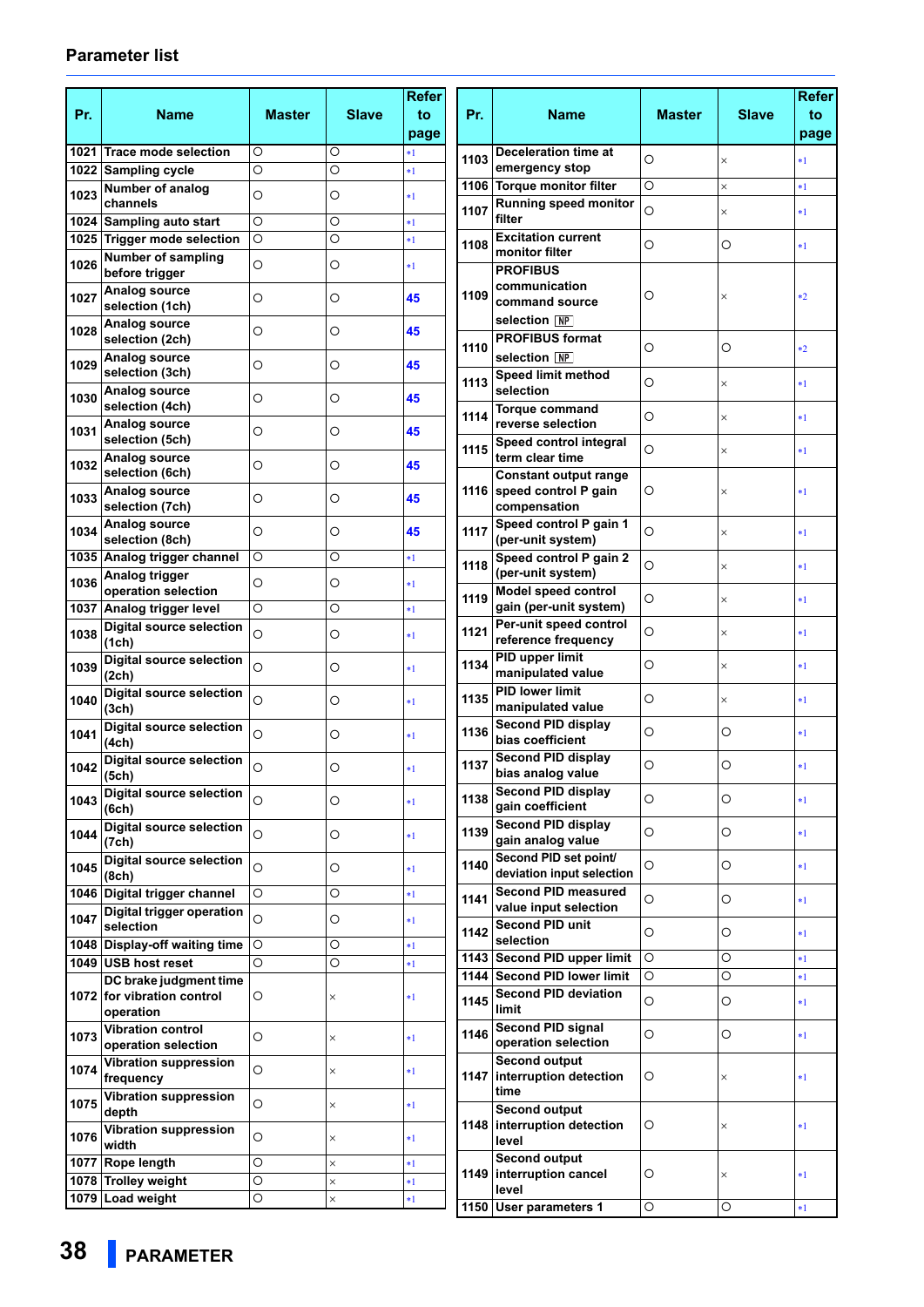| Pr.          | <b>Name</b>                                            | Master       | <b>Slave</b>        | Refer<br>to<br>page | Pr.  | <b>Name</b>                                     | Master  | <b>Slave</b> | Refer<br>to<br>page |
|--------------|--------------------------------------------------------|--------------|---------------------|---------------------|------|-------------------------------------------------|---------|--------------|---------------------|
| 1151         | User parameters 2                                      | O            | O                   | $*1$                | 1226 | <b>Second positioning</b>                       |         |              |                     |
| 1152         | <b>User parameters 3</b>                               | O            | O                   | $*1$                |      | acceleration time                               | O       | $\times$     | $^*1$               |
| 1153         | <b>User parameters 4</b>                               | O            | O                   | $*1$                | 1227 | <b>Second positioning</b>                       | O       | $\times$     | *1                  |
| 1154         | User parameters 5                                      | O            | O                   | $^*1$               |      | deceleration time<br><b>Second positioning</b>  |         |              |                     |
| 1155         | User parameters 6                                      | O            | O<br>O              | *1                  | 1228 | dwell time                                      | O       | $\times$     | *1                  |
| 1156         | <b>User parameters 7</b><br>1157 User parameters 8     | O<br>O       | O                   | *1<br>$*1$          | 1229 | <b>Second positioning</b>                       | O       | $\times$     | *1                  |
| 1158         | <b>User parameters 9</b>                               | O            | O                   | $*1$                |      | sub-function                                    |         |              |                     |
|              | 1159 User parameters 10                                | O            | O                   | *1                  | 1230 | <b>Third positioning</b><br>acceleration time   | O       | $\times$     | $*1$                |
|              | 1160 User parameters 11                                | O            | O                   | *1                  |      | <b>Third positioning</b>                        |         |              |                     |
|              | 1161 User parameters 12                                | O            | O                   | *1                  | 1231 | deceleration time                               | O       | $\times$     | *1                  |
|              | 1162 User parameters 13                                | O            | O                   | $*1$                | 1232 | Third positioning dwell                         | O       | $\times$     | *1                  |
|              | 1163 User parameters 14<br>1164 User parameters 15     | O<br>Ō       | O<br>O              | $^*1$               |      | time                                            |         |              |                     |
|              | 1165 User parameters 16                                | Ō            | O                   | $*1$<br>$*1$        | 1233 | Third positioning sub-<br>function              | O       | $\times$     | $^*1$               |
| 1166         | <b>User parameters 17</b>                              | O            | O                   | *1                  |      | <b>Fourth positioning</b>                       |         |              |                     |
| 1167         | <b>User parameters 18</b>                              | O            | O                   | $*1$                | 1234 | acceleration time                               | O       | $\times$     | *1                  |
| 1168         | <b>User parameters 19</b>                              | O            | O                   | *1                  | 1235 | <b>Fourth positioning</b>                       | O       | $\times$     | $*1$                |
| 1169         | <b>User parameters 20</b>                              | O            | O                   | $*1$                |      | deceleration time<br>Fourth positioning         |         |              |                     |
| 1170         | <b>User parameters 21</b>                              | Ō            | O                   | $*1$                | 1236 | dwell time                                      | O       | $\times$     | $^*1$               |
|              | 1171 User parameters 22                                | Ō<br>O       | O                   | $*1$                | 1237 | Fourth positioning sub-                         | $\circ$ |              |                     |
|              | 1172 User parameters 23<br>1173 User parameters 24     | O            | O<br>O              | *1<br>$*1$          |      | function                                        |         | $\times$     | *1                  |
|              | 1174 User parameters 25                                | O            | O                   | $*1$                | 1238 | <b>Fifth positioning</b><br>acceleration time   | O       | $\times$     | *1                  |
| 1175         | <b>User parameters 26</b>                              | O            | O                   | $*1$                |      | <b>Fifth positioning</b>                        |         |              |                     |
|              | 1176 User parameters 27                                | Ō            | O                   | $*1$                | 1239 | deceleration time                               | O       | $\times$     | *1                  |
| 1177         | <b>User parameters 28</b>                              | O            | O                   | $*1$                | 1240 | Fifth positioning dwell                         | $\circ$ | $\times$     | *1                  |
| 1178         | User parameters 29                                     | O            | O                   | $^*1$               |      | time                                            |         |              |                     |
| 1179<br>1180 | <b>User parameters 30</b><br><b>User parameters 31</b> | O<br>O       | O<br>O              | *1                  | 1241 | Fifth positioning sub-<br>function              | O       | $\times$     | *1                  |
| 1181         | <b>User parameters 32</b>                              | O            | O                   | *1<br>$*1$          |      | <b>Sixth positioning</b>                        |         |              |                     |
| 1182         | <b>User parameters 33</b>                              | Ō            | O                   | $*1$                | 1242 | acceleration time                               | O       | $\times$     | $^*1$               |
|              | 1183 User parameters 34                                | Ō            | O                   | $*1$                | 1243 | Sixth positioning                               | O       | $\times$     | $^*1$               |
|              | 1184 User parameters 35                                | O            | O                   | *1                  |      | deceleration time<br>Sixth positioning dwell    |         |              |                     |
|              | 1185 User parameters 36                                | O            | Ō                   | *1                  | 1244 | time                                            | O       | $\times$     | *1                  |
|              | 1186 User parameters 37                                | $\circ$<br>O | $\overline{O}$<br>O |                     | 1245 | Sixth positioning sub-                          | $\circ$ |              |                     |
|              | 1187 User parameters 38<br>1188 User parameters 39     | $\circ$      | O                   | *1<br>$*1$          |      | function                                        |         | $\times$     | $^*1$               |
|              | 1189 User parameters 40                                | O            | O                   | $*1$                | 1246 | <b>Seventh positioning</b><br>acceleration time | $\circ$ | $\times$     | *1                  |
|              | 1190 User parameters 41                                | O            | O                   | *1                  |      | <b>Seventh positioning</b>                      |         |              |                     |
| 1191         | <b>User parameters 42</b>                              | O            | O                   | $^{\ast}1$          | 1247 | deceleration time                               | O       | $\times$     | $^*1$               |
|              | 1192 User parameters 43                                | O            | $\overline{\circ}$  | $*1$                | 1248 | <b>Seventh positioning</b>                      | O       | $\times$     | $^*1$               |
|              | 1193 User parameters 44                                | O            | $\circ$             | $*1$                |      | dwell time                                      |         |              |                     |
|              | 1194 User parameters 45<br>1195 User parameters 46     | O<br>O       | O<br>O              | $*1$<br>$^{\ast}1$  | 1249 | <b>Seventh positioning</b><br>sub-function      | O       | $\times$     | $^*1$               |
|              | 1196 User parameters 47                                | O            | O                   | $^{\ast}1$          |      | <b>Eighth positioning</b>                       |         |              |                     |
|              | 1197 User parameters 48                                | O            | O                   | $^{\ast}1$          | 1250 | acceleration time                               | $\circ$ | $\times$     | $^*1$               |
|              | 1198 User parameters 49                                | $\circ$      | O                   | $^{\ast}1$          | 1251 | <b>Eighth positioning</b>                       | O       | $\times$     | *1                  |
|              | 1199 User parameters 50                                | O            | O                   | $^{\ast}1$          |      | deceleration time<br><b>Eighth positioning</b>  |         |              |                     |
| 1220         | <b>Target position/speed</b>                           | $\circ$      | $\times$            | $*1$                | 1252 | dwell time                                      | $\circ$ | $\times$     | *1                  |
| 1221         | selection<br><b>Start command edge</b>                 | O            | $\times$            | $*1$                | 1253 | Eighth positioning sub-<br>function             | O       | $\times$     | $^*1$               |
| 1222         | detection selection<br><b>First positioning</b>        | O            | $\times$            | * 1                 | 1254 | <b>Ninth positioning</b><br>acceleration time   | O       | $\times$     | $*1$                |
|              | acceleration time<br><b>First positioning</b>          |              |                     |                     | 1255 | <b>Ninth positioning</b>                        | O       | $\times$     | *1                  |
| 1223         | deceleration time                                      | O            | ×                   | *1                  |      | deceleration time<br>Ninth positioning dwell    | $\circ$ |              |                     |
| 1224         | <b>First positioning dwell</b><br>time                 | O            | $\times$            | $*1$                | 1256 | time<br>Ninth positioning sub-                  |         | $\times$     | $^*1$               |
| 1225         | First positioning sub-<br>function                     | $\circ$      | X                   | $*1$                | 1257 | function                                        | $\circ$ | $\times$     | *1                  |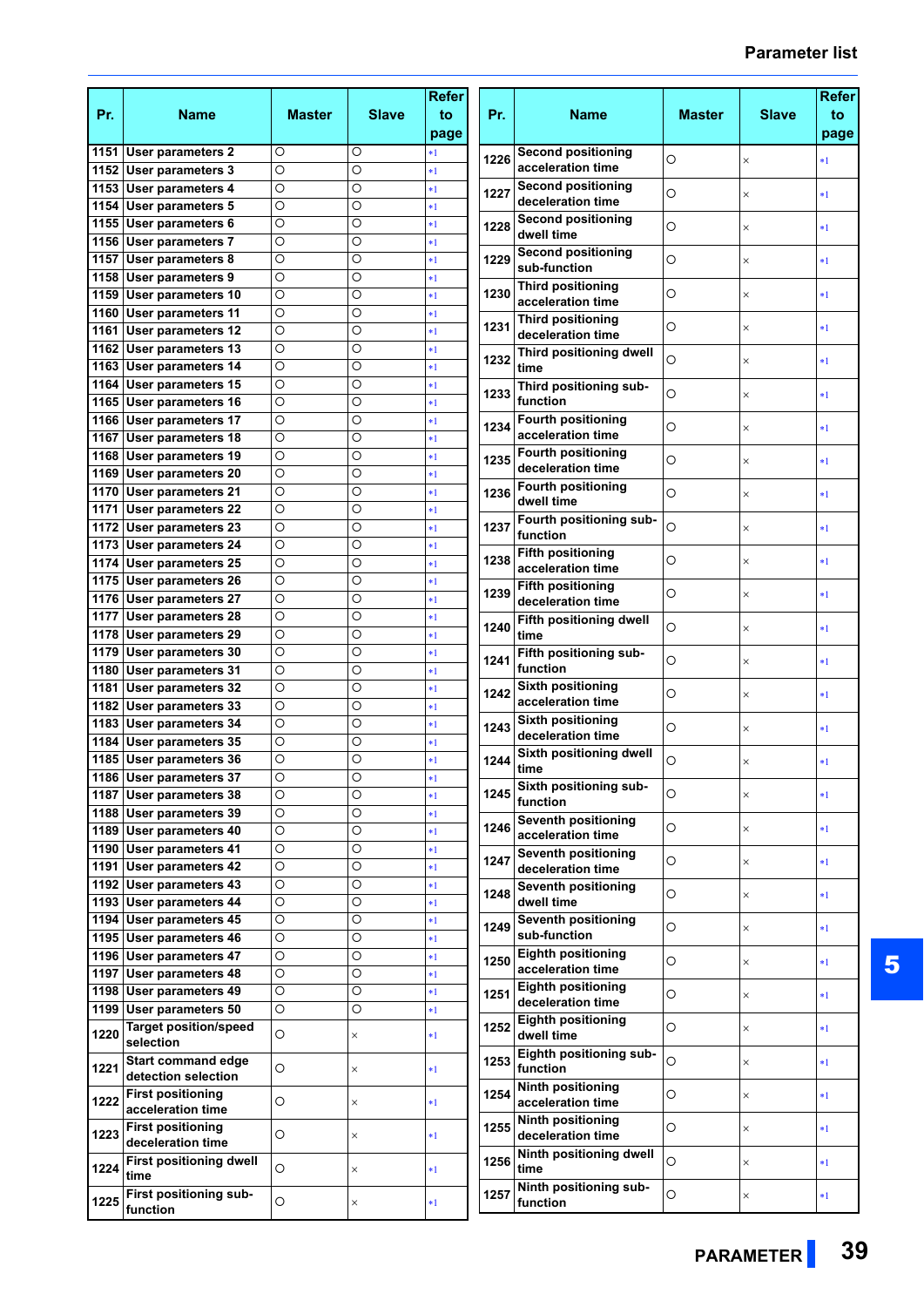| Pr.  | Name                                                               | <b>Master</b> | Slave    | <b>Refer</b><br>to<br>page |
|------|--------------------------------------------------------------------|---------------|----------|----------------------------|
| 1258 | <b>Tenth positioning</b><br>acceleration time                      | О             | $\times$ | $*1$                       |
| 1259 | <b>Tenth positioning</b><br>deceleration time                      | O             | $\times$ | *1                         |
| 1260 | Tenth positioning dwell<br>time                                    | O             | $\times$ | $*1$                       |
| 1261 | Tenth positioning sub-<br>function                                 | O             | $\times$ | $*1$                       |
| 1262 | <b>Eleventh positioning</b><br>acceleration time                   | O             | $\times$ | *1                         |
| 1263 | <b>Eleventh positioning</b><br>deceleration time                   | O             | ×        | $*1$                       |
| 1264 | <b>Eleventh positioning</b><br>dwell time                          | О             | $\times$ | $*1$                       |
| 1265 | <b>Eleventh positioning</b><br>sub-function                        | О             | $\times$ | *1                         |
| 1266 | <b>Twelfth positioning</b><br>acceleration time                    | O             | $\times$ | $*1$                       |
| 1267 | <b>Twelfth positioning</b><br>deceleration time                    | O             | $\times$ | $*1$                       |
| 1268 | <b>Twelfth positioning</b><br>dwell time                           | O             | $\times$ | *1                         |
| 1269 | Twelfth positioning sub-<br>function                               | O             | $\times$ | $*1$                       |
| 1270 | <b>Thirteenth positioning</b><br>acceleration time                 | О             | $\times$ | *1                         |
| 1271 | <b>Thirteenth positioning</b><br>deceleration time                 | O             | $\times$ | $*1$                       |
| 1272 | <b>Thirteenth positioning</b><br>dwell time                        | O             | ×        | $*1$                       |
| 1273 | <b>Thirteenth positioning</b><br>sub-function                      | O             | $\times$ | $*1$                       |
| 1274 | <b>Fourteenth positioning</b><br>acceleration time                 | O             | $\times$ | *1                         |
| 1275 | <b>Fourteenth positioning</b><br>deceleration time                 | O             | $\times$ | $*1$                       |
| 1276 | <b>Fourteenth positioning</b><br>dwell time                        | O             | $\times$ | $*1$                       |
| 1277 | <b>Fourteenth positioning</b><br>sub-function                      | O             | X        | $*1$                       |
| 1278 | <b>Fifteenth positioning</b><br>acceleration time                  | O             | ×        | $*1$                       |
| 1279 | <b>Fifteenth positioning</b><br>deceleration time                  | O             | ×        | $*1$                       |
| 1280 | <b>Fifteenth positioning</b><br>dwell time                         | O             | ×        | $*1$                       |
| 1281 | <b>Fifteenth positioning</b><br>sub-function                       | O             | $\times$ | $*1$                       |
| 1282 | Home position return<br>method selection                           | O             | ×        | $*1$                       |
| 1283 | Home position return<br>speed                                      | O             | $\times$ | *1                         |
| 1284 | Home position return<br>creep speed                                | O             | ×        | $*1$                       |
| 1285 | Home position shift<br>amount lower 4 digits                       | O             | $\times$ | $*1$                       |
| 1286 | Home position shift<br>amount upper 4 digits                       | O             | $\times$ | $*1$                       |
| 1287 | <b>Travel distance after</b><br>proximity dog ON lower<br>4 digits | O             | ×        | $*1$                       |
| 1288 | <b>Travel distance after</b><br>proximity dog ON<br>upper 4 digits | O             | ×        | $*1$                       |

| Pr.  | <b>Name</b>                                          | <b>Master</b> | <b>Slave</b> | <b>Refer</b><br>to<br>page |
|------|------------------------------------------------------|---------------|--------------|----------------------------|
| 1289 | Home position return<br>stopper torque               | $\Omega$      | $\times$     | *1                         |
| 1290 | Home position return<br>stopper waiting time         | О             | $\times$     | *1                         |
| 1292 | <b>Position control</b><br>terminal input selection  | O             | $\times$     | *1                         |
| 1293 | Roll feeding mode<br>selection                       | O             | $\times$     | *1                         |
| 1294 | <b>Position detection</b><br>lower 4 digits          | $\Omega$      | $\times$     | *1                         |
| 1295 | <b>Position detection</b><br>upper 4 digits          | O             | $\times$     | *1                         |
| 1296 | <b>Position detection</b><br>selection               | Ω             | $\times$     | *1                         |
| 1297 | <b>Position detection</b><br>hysteresis width        | O             | $\times$     | $*1$                       |
| 1298 | Second position control<br>gain                      | O             | $\times$     | *1                         |
| 1299 | <b>Second pre-excitation</b><br>selection            | $\Omega$      | $\times$     | *1                         |
| 1387 | <b>Power monitoring</b><br>reference                 | $\Omega$      | $\circ$      | 47                         |
| 1410 | <b>Starting times lower 4</b><br>digits              | O             | $\times$     | *1                         |
| 1411 | <b>Starting times upper 4</b><br>digits              | $\Omega$      | $\times$     | $*1$                       |
| 1412 |                                                      |               |              |                            |
|      | 1413 Parameter for manufacturer setting. Do not set. |               |              |                            |
| 1499 |                                                      |               |              |                            |

<span id="page-39-0"></span> For details, refer to the Instruction Manual (Detailed) of the FR-A800 inverter.

- <span id="page-39-3"></span> For details, refer to the Instruction Manual of the plug-in option.
- <span id="page-39-1"></span> The parameter details differ from the A800 standard model. Refer to **[page 16](#page-15-0)** .
- <span id="page-39-2"></span> Parameter setting is valid when a multi-wound motor is driven.
- <span id="page-39-5"></span> Parameter setting is valid when a multi-wound motor is driven under Real sensorless vector control or Vector control.
- <span id="page-39-4"></span> Parameter setting is valid when the FR-A8AZ is installed and a motor with thermistor equivalent to the Vector control dedicated motor with thermistor (SF-V5RU [][][][][] T/A) is driven.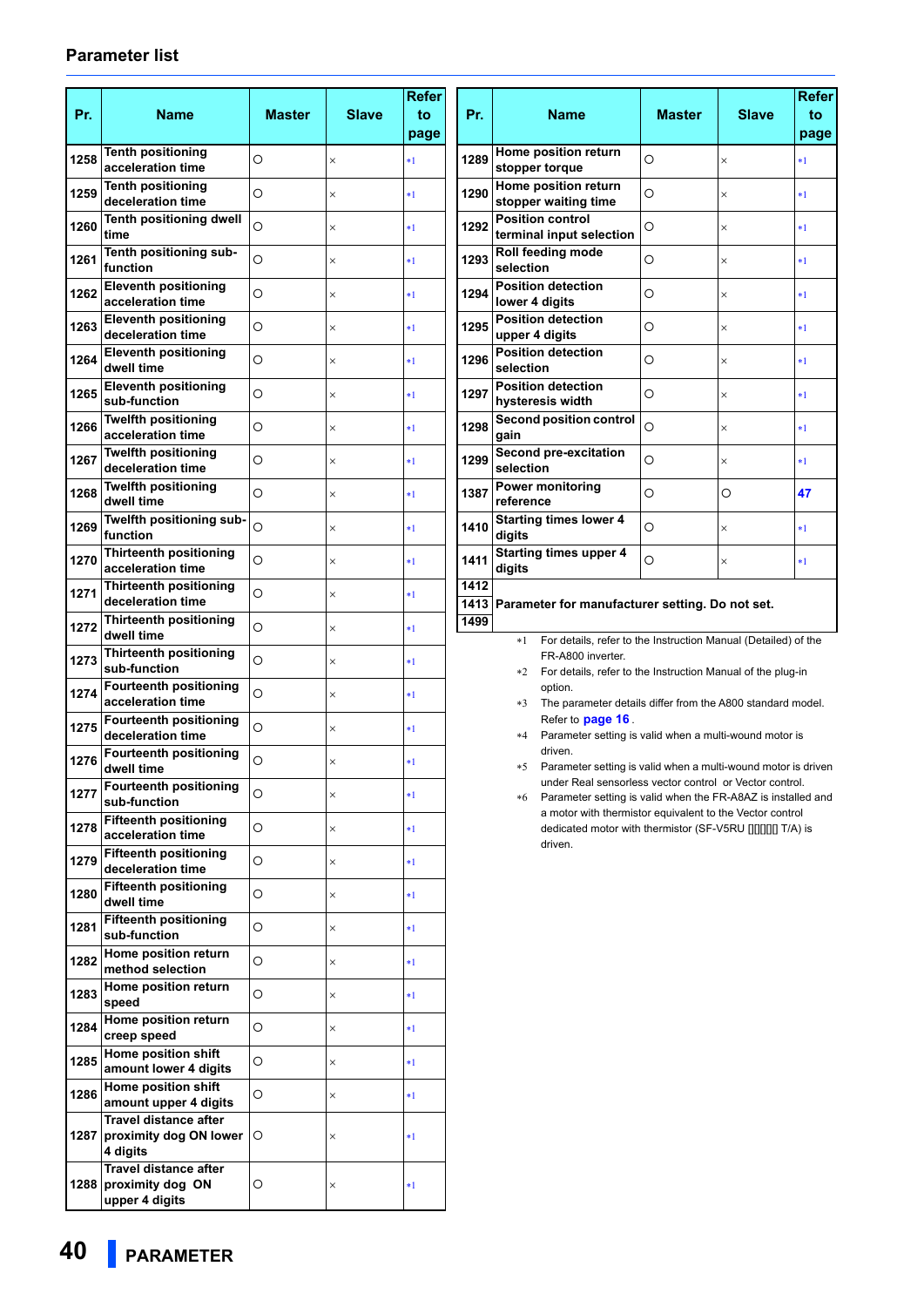# <span id="page-40-1"></span><span id="page-40-0"></span>5.2 Input signal list

The following is the list of input signals of the FR-A802-P (including the availability for the master and the slave during the parallel operation).

 $O$  indicates that the signal is valid.  $\times$  indicates that the signal is invalid.

Use **Pr.178 to Pr.189 (Input terminal function selection)** to set the functions assigned to the input terminals.

For the details of the input signals, refer to the Instruction Manual (Detailed) of the FR-A800 inverter.

| <b>Setting</b> | <b>Signal</b><br>name | <b>Function</b>                                                                                                   | Master  | <b>Slave</b> |
|----------------|-----------------------|-------------------------------------------------------------------------------------------------------------------|---------|--------------|
| $\mathbf 0$    | <b>RL</b>             | Low-speed operation command                                                                                       | O       | $\times$     |
| $\mathbf{1}$   | <b>RM</b>             | Middle-speed operation command                                                                                    | $\circ$ | $\times$     |
| 2              | <b>RH</b>             | High-speed operation command                                                                                      | $\circ$ | $\times$     |
| 3              | <b>RT</b>             | Second function selection                                                                                         | $\circ$ | $\times$     |
| $\overline{4}$ | <b>AU</b>             | Terminal 4 input selection                                                                                        | $\circ$ | O            |
| 5              | <b>JOG</b>            | Jog operation selection                                                                                           | O       | $\times$     |
| $6*1$          | СS                    | Selection of automatic restart after instantaneous power failure / flying start, or<br>Electronic bypass function | O       | O            |
| 7              | OH                    | External thermal relay input                                                                                      | $\circ$ | O            |
| 8              | <b>REX</b>            | 15-speed selection (Combination with multi-speeds of RL, RM, and RH)                                              | $\circ$ | $\times$     |
| 9              | X9                    | Third function selection                                                                                          | $\circ$ | $\times$     |
| 10             | X10                   | Inverter run enable (FR-CC2 connection)                                                                           | $\circ$ | $\times$     |
| 11             | X <sub>11</sub>       | FR-CC2 connection, instantaneous power failure detection                                                          | $\circ$ | O            |
| 12             | X12                   | PU operation external interlock                                                                                   | $\circ$ | O            |
| 13             | X <sub>13</sub>       | External DC injection brake operation start                                                                       | $\circ$ | $\times$     |
| 14             | X14                   | PID control valid                                                                                                 | O       | O            |
| 15             | <b>BRI</b>            | Brake opening completion                                                                                          | O       | $\times$     |
| 16             | X16                   | PU/External operation switchover (External operation with X16-ON)                                                 | $\circ$ | O            |
| 17             | X <sub>17</sub>       | Load pattern selection forward/reverse rotation boost (For constant-torque with X17-<br>ON)                       | $\circ$ | $\times$     |
| 18             | X18                   | V/F switchover (V/F control with X18-ON)                                                                          | $\circ$ | $\times$     |
| 19             | X19                   | Load torque high-speed frequency                                                                                  | $\circ$ | $\times$     |
| 20             | X20                   | S-pattern acceleration/deceleration C switchover                                                                  | $\circ$ | $\times$     |
| 22             | X22                   | Orientation command                                                                                               | $\circ$ | $\times$     |
| 23             | <b>LX</b>             | Pre-excitation/servo ON                                                                                           | $\circ$ | $\times$     |
| 24             | <b>MRS</b>            | Output stop                                                                                                       | $\circ$ | O            |
| 25             | <b>STP</b><br>(STOP)  | Start self-holding selection                                                                                      | O       | $\times$     |
| 26             | <b>MC</b>             | Control mode switchover                                                                                           | $\circ$ | $\times$     |
| 27             | <b>TL</b>             | Torque limit selection                                                                                            | $\circ$ | $\times$     |
| 28             | X28                   | Start-time tuning start external input                                                                            | $\circ$ | $\times$     |
| 37             | X37                   | Traverse function selection                                                                                       | $\circ$ | $\times$     |
| 42             | X42                   | Torque bias selection 1                                                                                           | $\circ$ | $\times$     |
| 43             | X43                   | Torque bias selection 2                                                                                           | $\circ$ | $\times$     |
| 44             | X44                   | P/PI control switchover (P control with X44-ON)                                                                   | O       | $\times$     |
| 45             | BRI <sub>2</sub>      | Second brake sequence open completion                                                                             | $\circ$ | $\times$     |
| 46             | <b>TRG</b>            | Trace trigger input                                                                                               | $\circ$ | $\circ$      |
| 47             | <b>TRC</b>            | Trace sampling start/end                                                                                          | O       | O            |
| 48             | X48                   | Power failure stop external                                                                                       | O       | $\times$     |
| 50             | SQ                    | Sequence start                                                                                                    | O       | O            |
| 51             | X51                   | Fault clear                                                                                                       | O       | O            |
| 52             | X52                   | Cumulative pulse monitor clear                                                                                    | O       | $\times$     |
| 53             | X53                   | Cumulative pulse monitor clear (control terminal option)                                                          | O       | $\times$     |
| 57             | <b>JOGF</b>           | JOG forward rotation command                                                                                      | O       | $\times$     |
| 58             | <b>JOGR</b>           | JOG reverse rotation command                                                                                      | O       | $\times$     |
| 59             | <b>CLRN</b>           | NET position pulse clear                                                                                          | O       | $\times$     |
| 60             | <b>STF</b>            | Forward rotation command (Assignable to the STF terminal (Pr.178) only)                                           | O       | $\times$     |
| 61             | <b>STR</b>            | Reverse rotation command (Assignable to the STR terminal (Pr.179) only)                                           | $\circ$ | $\times$     |
| 62             | <b>RES</b>            | Inverter reset                                                                                                    | O       | $\circ$      |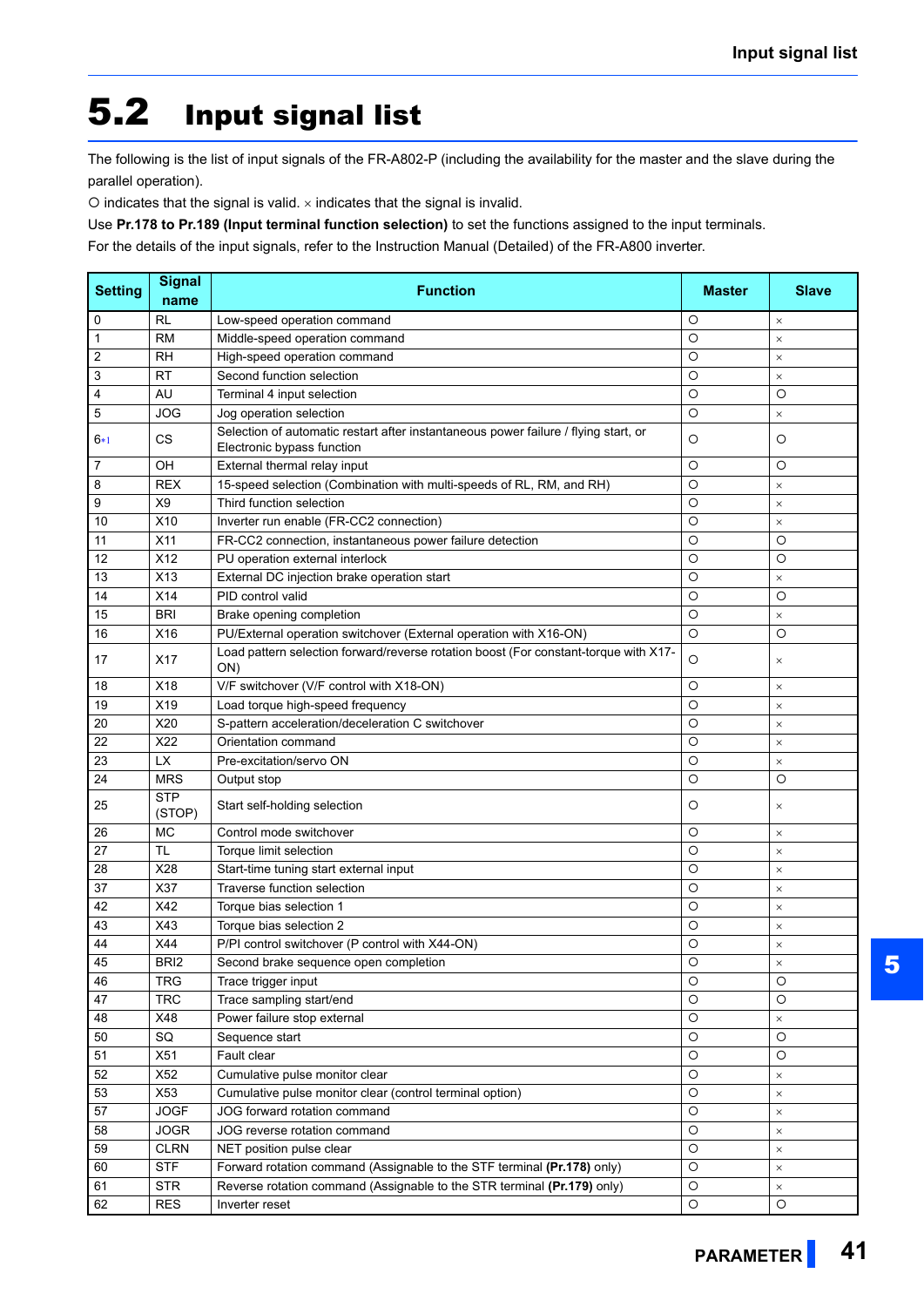## **Input signal list**

| <b>Setting</b> | <b>Signal</b><br>name | <b>Function</b>                                                           | <b>Master</b> | <b>Slave</b> |
|----------------|-----------------------|---------------------------------------------------------------------------|---------------|--------------|
| 64             | X64                   | PID forward/reverse action switchover                                     | $\circ$       | $\circ$      |
| 65             | X65                   | PU/NET operation switchover (PU operation with X65-ON)                    | $\circ$       | $\circ$      |
| 66             | X66                   | External/NET operation switchover (NET operation with X66-ON)             | $\circ$       | O            |
| 67             | X67                   | Command source switchover (Command by Pr.338, Pr.339 enabled with X67-ON) | $\circ$       | $\times$     |
| 68             | <b>NP</b>             | Simple position pulse train sign                                          | $\circ$       | $\times$     |
| 69             | <b>CLR</b>            | Simple position droop pulse clear                                         | $\circ$       | $\times$     |
| 72             | X72                   | PID integral value reset                                                  | $\circ$       | $\circ$      |
| 73             | X73                   | Second PID P control switchover                                           | $\circ$       | $\circ$      |
| 74             | X74                   | Magnetic flux decay output shutoff                                        | $\circ$       | $\times$     |
| 76             | X76                   | Proximity dog                                                             | $\circ$       | $\times$     |
| 77             | <b>X77</b>            | Pre-charge end command                                                    | $\circ$       | $\times$     |
| 78             | X78                   | Second pre-charge end command                                             | $\circ$       | $\times$     |
| 79             | X79                   | Second PID forward/reverse action switchover                              | $\circ$       | $\circ$      |
| 80             | X80                   | Second PID control valid terminal                                         | $\circ$       | $\circ$      |
| 84             | X84                   | Emergency drive operation                                                 | $\circ$       | $\times$     |
| 85             | X85                   | SSCNET III(/H) communication disabled                                     | $\circ$       | $\times$     |
| 87             | X87                   | Sudden stop                                                               | $\circ$       | $\times$     |
| 88             | <b>LSP</b>            | Upper stroke limit                                                        | $\circ$       | $\times$     |
| 89             | <b>LSN</b>            | Lower stroke limit                                                        | $\circ$       | $\times$     |
| 92             | X92                   | Emergency stop                                                            | $\circ$       | $\times$     |
| 93             | X93                   | Torque limit selection                                                    | $\circ$       | $\times$     |
| 94             | X94                   | Control signal input for main circuit power supply MC                     | $\circ$       | $\times$     |
| 95             | X95                   | Converter unit fault input                                                | O             | $\times$     |
| 96             | X96                   | Converter unit fault (E.OHT, E.CPU) input                                 | $\circ$       | $\times$     |
| 9999           |                       | (No function)                                                             | $\circ$       | O            |

<span id="page-41-0"></span> To enable the automatic restart after instantaneous power failure function, the settings for **Pr.57** and terminal CS must be the same between the master and the slave.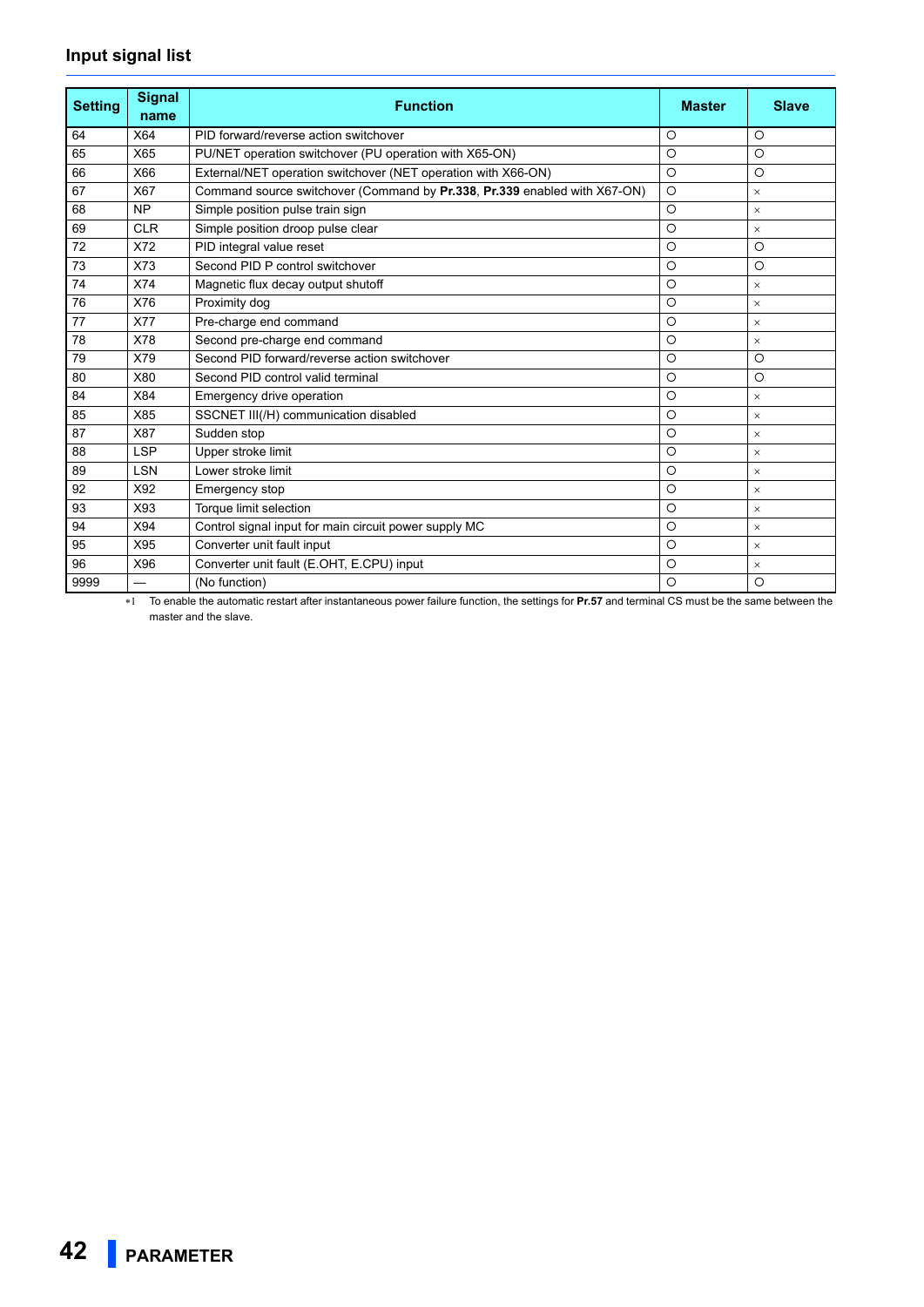# <span id="page-42-1"></span><span id="page-42-0"></span>5.3 Output signal list

The following is the list of output signals of the FR-A802-P (including the availability for the master and the slave during the parallel operation).

O indicates that the signal is valid.  $\times$  indicates that the signal is invalid.  $\Box$  indicates that the signal is valid under certain conditions.

Use **Pr.190 to Pr.196 (Output terminal function selection)** to set the functions assigned to the output terminals.

For the details of the output signals, refer to the Instruction Manual (Detailed) of the FR-A800 inverter.

| <b>Setting</b>  |                 |                 |                                                    |               |              |
|-----------------|-----------------|-----------------|----------------------------------------------------|---------------|--------------|
| <b>Positive</b> | <b>Negative</b> | <b>Signal</b>   | <b>Function</b>                                    | <b>Master</b> | <b>Slave</b> |
| logic           | logic           | name            |                                                    |               |              |
| 0               | 100             | RUN             | Inverter running                                   | O             | $O*1$        |
| $\vert$ 1       | 101             | SU              | Up to frequency                                    | O             | ×            |
| $\overline{3}$  | 103             | OL              | Overload warning                                   | O             | ×            |
| $\overline{4}$  | 104             | <b>FU</b>       | Output frequency detection                         | O             | $\times$     |
| 5               | 105             | FU <sub>2</sub> | Second output frequency detection                  | O             | ×            |
| $6\phantom{1}6$ | 106             | FU3             | Third output frequency detection                   | O             | ×            |
| 8               | 108             | THP             | Electronic thermal O/L relay pre-alarm             | O             | O            |
| 10              | 110             | PU              | PU operation mode                                  | O             | O            |
| 11              | 111             | <b>RY</b>       | Inverter operation ready                           | $O*2$         | $O*2$        |
| 12              | 112             | Y12             | Output current detection                           | O             | ×            |
| 13              | 113             | Y13             | Zero current detection                             | O             | ×            |
| 14              | 114             | <b>FDN</b>      | PID lower limit                                    | O             | O            |
| 15              | 115             | <b>FUP</b>      | PID upper limit                                    | O             | O            |
| 16              | 116             | <b>RL</b>       | PID forward/reverse rotation output                | O             | ×            |
| 17              |                 | MC <sub>1</sub> | Electronic bypass MC1                              | O             | ×            |
| 18              |                 | MC <sub>2</sub> | Electronic bypass MC2                              | O             | ×            |
| 19              |                 | MC <sub>3</sub> | Electronic bypass MC3                              | O             | ×            |
| 20              | 120             | <b>BOF</b>      | Brake opening request                              | O             | ×            |
| 22              | 122             | BOF2            | Second brake opening request                       | O             | ×            |
| 25              | 125             | FAN             | Fan fault output                                   | O             | O            |
| 26              | 126             | <b>FIN</b>      | Heat sink overheat pre-alarm                       | O             | O            |
| 27              | 127             | ORA             | Orientation complete                               | O             | ×            |
| 28              | 128             | <b>ORM</b>      | Orientation fault                                  | O             | ×            |
| 30              | 130             | Y30             | Forward rotation output                            | O             | ×            |
| 31              | 131             | Y31             | Reverse rotation output                            | O             | ×            |
| 32              | 132             | Y32             | Regenerative status output                         | O             | ×            |
| 33              | 133             | RY <sub>2</sub> | Operation ready 2                                  | O             | ×            |
| 34              | 134             | LS              | Low speed detection                                | O             | ×            |
| 35              | 135             | TU              | Torque detection                                   | O             | ×            |
| 36              | 136             | Y36             | In-position                                        | O             | ×            |
| 38              | 138             | <b>MEND</b>     | Travel completed                                   | O             | ×            |
| 39              | 139             | Y39             | Start time tuning completion                       | O             | ×            |
| 40              | 140             | Y40             | Trace status                                       | O             | O            |
| 41              | 141             | <b>FB</b>       | Speed detection                                    | O             | ×            |
| 42              | 142             | FB <sub>2</sub> | Second speed detection                             | $\circ$       | ×            |
| 43              | 143             | FB <sub>3</sub> | Third speed detection                              | $\bigcirc$    | ×            |
| 44              | 144             | RUN2            | Inverter running 2                                 | $\circ$       | $\times$     |
| 45              | 145             | RUN3            | Inverter running and start command is ON           | O             | ×            |
| 46              | 146             | Y46             | During deceleration at occurrence of power failure | O             | $\times$     |
| 47              | 147             | PID             | During PID control activated                       | O             | $\circ$      |
| 48              | 148             | Y48             | PID deviation limit                                | O             | O            |
| 49              | 149             | Y49             | During pre-charge operation                        | O             | ×            |
| 50              | 150             | Y50             | During second pre-charge operation                 | O             | ×            |
| 51              | 151             | Y51             | Pre-charge time over                               | O             | $\times$     |
| 52              | 152             | Y52             | Second pre-charge time over                        | $\circ$       | $\times$     |
| 53              | 153             | Y53             | Pre-charge level over                              | O             | ×            |
|                 |                 |                 |                                                    |               |              |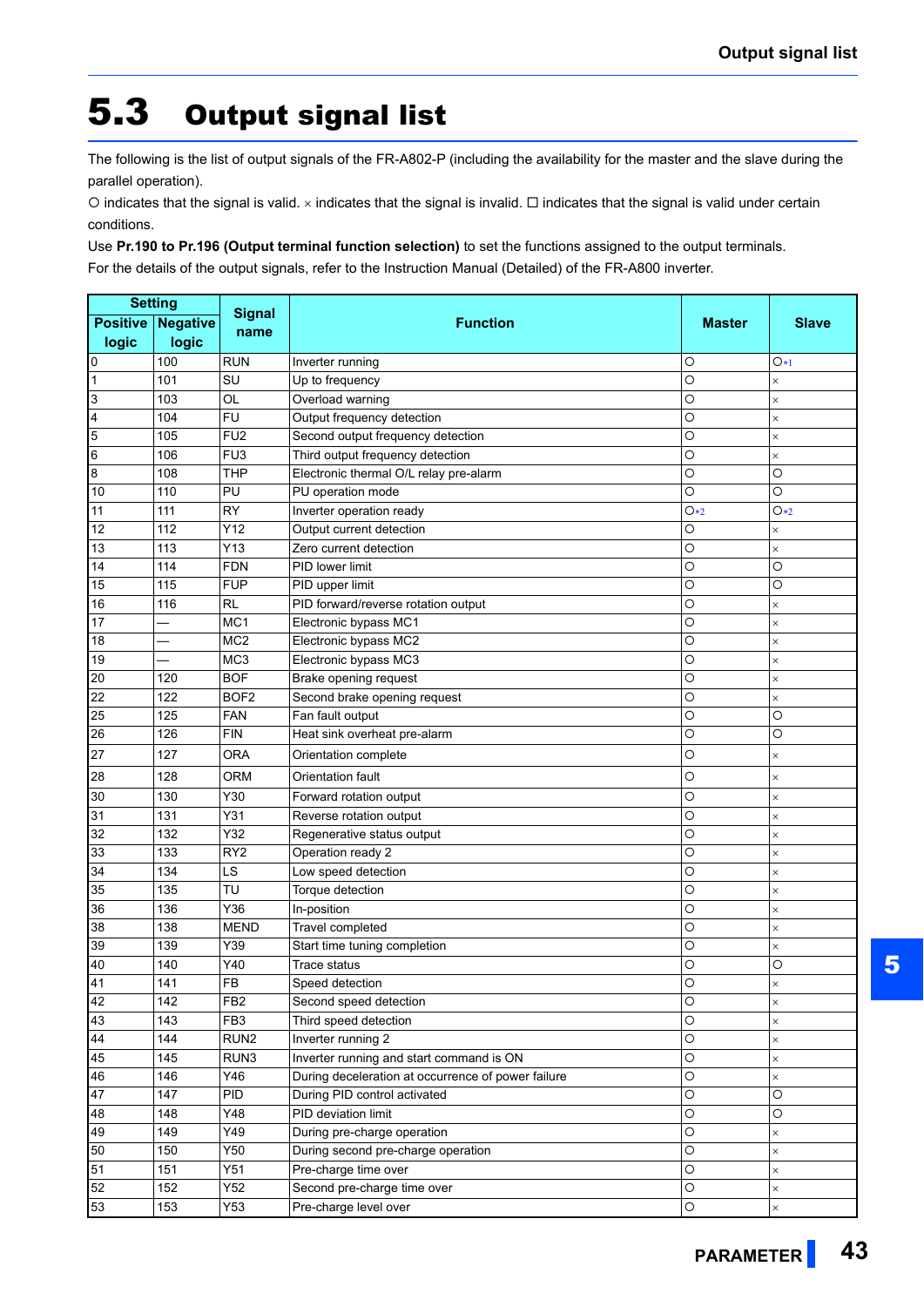### **Output signal list**

| <b>Setting</b>  |                 | <b>Signal</b>    |                                                       |               |              |
|-----------------|-----------------|------------------|-------------------------------------------------------|---------------|--------------|
| <b>Positive</b> | <b>Negative</b> | name             | <b>Function</b>                                       | <b>Master</b> | <b>Slave</b> |
| logic           | logic           |                  |                                                       |               |              |
| 54              | 154             | Y54              | Second pre-charge level over                          | O             | $\times$     |
| 55              | 155             | Y55              | Motor temperature detection                           | $\square$ *4  | $\square$ *4 |
| 56              | 156             | ZA               | Home position return failure                          | $\circ$       | X            |
| 57              | 157             |                  | Signal for manufacturer check. Do not set.            |               |              |
| 60              | 160             | <b>FP</b>        | Position detection level                              | O             | ×            |
| 61              | 161             | PBSY             | During position command operation                     | O             | $\times$     |
| 63              | 163             | ZΡ               | Home position return completed                        | $\circ$       | ×            |
| 64              | 164             | Y64              | During retry                                          | O             | $\times$     |
| 65              | 165             | Y65              | Emergency drive in operation                          | $\circ$       | O            |
| 66              | 166             | ALM3             | Fault output during emergency drive                   | O             | O            |
| 67              | 167             | Y67              | Power failed                                          | $\circ$       | O            |
| 68              | 168             | EV               | 24 V external power supply operation                  | O             | O            |
| 70              | 170             | <b>SLEEP</b>     | PID output interruption                               | $\circ$       | $\times$     |
| 79              | 179             | Y79              | Pulse train output of output power                    | O             | $\times$     |
| 80              | 180             | <b>SAFE</b>      | Safety monitor output                                 | O             | O            |
| 84              | 184             | <b>RDY</b>       | Position control preparation ready                    | O             | $\times$     |
| 86              | 186             | Y86              | Control circuit capacitor life (For Pr.313 to Pr.322) | O             | O            |
| 88              | 188             | Y88              | Cooling fan life (For <b>Pr.313 to Pr.322</b> )       | O             | O            |
| 90              | 190             | Y90              | Life alarm                                            | O             | O            |
| 91              | 191             | Y91              | Fault output 3 (power-OFF signal)                     | O             | O            |
| 92              | 192             | Y92              | Energy saving average value updated timing            | O             | ×            |
| 93              | 193             | Y93              | Current average monitor                               | O             | $\times$     |
| 94              | 194             | ALM2             | Fault output 2                                        | O             | O            |
| 95              | 195             | Y95              | Maintenance timer                                     | O             | O            |
| 96              | 196             | <b>REM</b>       | Remote output                                         | O             | O            |
| 97              | 197             | <b>ER</b>        | Alarm output 2                                        | O             | O            |
| 98              | 198             | LF               | Alarm                                                 | O             | O            |
| 99              | 199             | <b>ALM</b>       | Fault                                                 | $\circ$       | $O*3$        |
| 200             | 300             | FDN <sub>2</sub> | Second PID lower limit                                | $\circ$       | O            |
| 201             | 301             | FUP <sub>2</sub> | Second PID upper limit                                | $\circ$       | O            |
| 202             | 302             | RL <sub>2</sub>  | Second PID forward/reverse rotation output            | O             | ×            |
| 203             | 303             | PID <sub>2</sub> | Second During PID control activated                   | $\circ$       | $\circ$      |
| 204             | 304             | SLEEP2           | During second PID output shutoff                      | O             | $\times$     |
| 205             | 305             | Y205             | Second PID deviation limit                            | $\circ$       | $\circ$      |
| 206             | 306             | Y206             | Cooling fan operation command                         | O             | O            |
| 207             | 307             | Y207             | Control circuit temperature                           | $\circ$       | $\circ$      |
| 208             | 308             | PS               | PU stopped                                            | $\circ$       | O            |
| 227             | 327             | Y227             | Parallel operation ready (refer to page 7)            | O             | O            |
| 9999            |                 |                  | (No function)                                         | O             | O            |

<span id="page-43-1"></span>\*1 In the slave, the signal is OFF during operation and ON during stop.

<span id="page-43-0"></span> The signal is OFF when **Pr.1001 Parallel operation selection** ≠ "100" and the Y227 signal is OFF. When the signal is OFF in the slave, it is also OFF in the master.

<span id="page-43-3"></span>The signal is output during emergency drive operation, and a fault output is provided during the retry operation regardless of **Pr.67** setting.

<span id="page-43-2"></span> Parameter setting is valid when the FR-A8AZ is installed and a motor with thermistor equivalent to the Vector control dedicated motor with thermistor (SF-V5RU [[[[[[]]] T/A) is driven.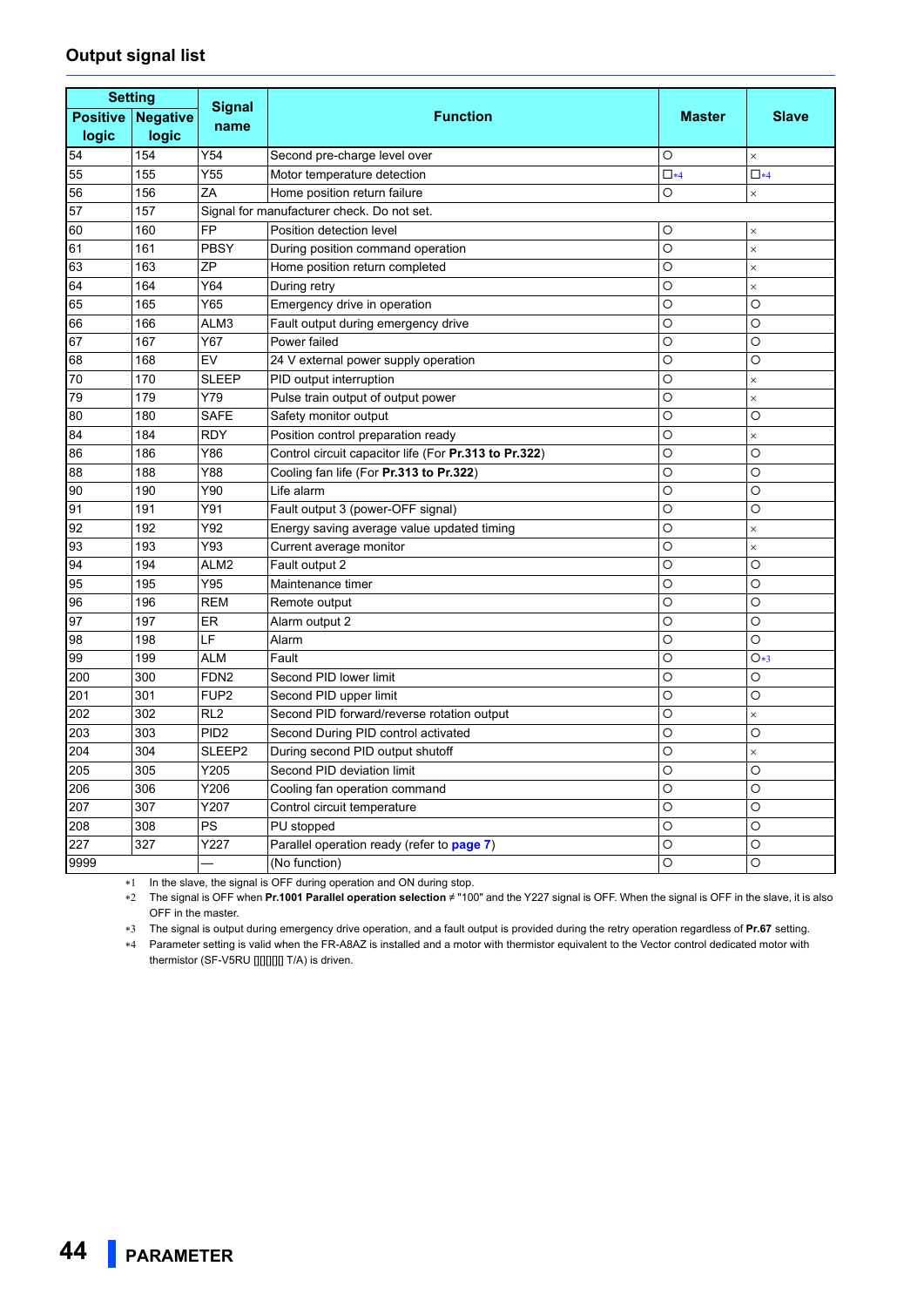# <span id="page-44-1"></span><span id="page-44-0"></span>5.4 List of monitor items

The following is the list of monitor items of the FR-A802-P (including the availability for the master and the slave during the parallel operation).

O indicates that the monitor item is valid in the same way as the FR-A802.  $\Delta$  indicates that the monitor item is valid in the different way from the FR-A802. × indicates that the monitor item is invalid ("0" is displayed). □ indicates that the monitor item is valid under certain conditions.

**Pr.52**, **Pr.54**, **Pr.158**, **Pr.774 to Pr.776**, **Pr.992**, and **Pr.1027 to Pr.1034** are available to set the monitor item.

For the details of each parameter and each monitor item, refer to the FR-A800 Instruction Manual (Detailed).

| <b>Parameter setting for</b> | <b>Monitor item*1</b>                                                  | <b>Master</b>      | <b>Slave</b>       |  |
|------------------------------|------------------------------------------------------------------------|--------------------|--------------------|--|
| monitor item                 |                                                                        |                    |                    |  |
| 1                            | Output frequency/speed*2                                               | O                  | $\times$           |  |
| 2                            | Output current                                                         | $\Delta * 3$       | $\circ$            |  |
| 3                            | Output voltage                                                         | O                  | $\times$           |  |
|                              | Fault display                                                          | O                  | $\circ$            |  |
| 5                            | Frequency setting value/speed setting*2                                | O                  | $\times$           |  |
| 6                            | Running speed                                                          | $\circ$            | $\times$           |  |
| $\overline{7}$               | Motor torque                                                           | $\circ$            | $\times$           |  |
| 8                            | Converter output voltage                                               | O                  | O                  |  |
| 10                           | Electronic thermal O/L relay load factor                               | $\circ$            | O                  |  |
| 11                           | Output current peak value                                              | $\Delta * 4$       | O                  |  |
| $\overline{12}$              | Converter output voltage peak value                                    | O                  | $\circ$            |  |
| 13                           | Input power*5                                                          | $\Delta * 6$       | $\times$           |  |
| 14                           | Output power*5                                                         | $\Delta * 7$       | $\times$           |  |
| 17                           | Load meter                                                             | O                  | $\times$           |  |
| 18                           | Motor excitation current                                               | $\circ$            | $\times$           |  |
| 19                           | Position pulse                                                         | O                  | $\times$           |  |
| 20                           | Cumulative energization time                                           | $\circ$            | $\circ$            |  |
| $\overline{21}$              | Reference voltage output                                               | $\circ$            | $\circ$            |  |
| 22                           | Orientation status                                                     | $\circ$            | $\times$           |  |
| $\overline{23}$              | Actual operation time                                                  | $\circ$            | O                  |  |
| $\overline{24}$              | Motor load factor                                                      | $\Delta * 8$       | O                  |  |
| $\overline{25}$              | Cumulative power                                                       | $\Delta * 9$       | ×                  |  |
| 26                           | Position command                                                       | O                  | $\times$           |  |
| $\overline{27}$              | Position command (upper digits)                                        | $\circ$            | $\times$           |  |
| 28                           | Current position                                                       | $\circ$            | $\times$           |  |
| 29                           | Current position (upper digits)                                        | $\circ$            | $\times$           |  |
| 30                           | Droop pulse                                                            | $\circ$            | $\times$           |  |
| 31                           | Droop pulse (upper digits)                                             | O                  | $\times$           |  |
| 32                           | Torque command                                                         | Δ                  | $\times$           |  |
| 33                           | Torque current command                                                 | $\circ$            | $\times$           |  |
| 34                           | Motor output                                                           | $\circ$            | $\times$           |  |
| 35                           | Feedback pulse                                                         | $\circ$            | $\times$           |  |
| 36                           | Torque monitor (power driving/regenerative driving polarity switching) | $\circ$            | $\times$           |  |
| $\overline{38}$              | <b>Trace status</b>                                                    | $\circ$            | $\circ$            |  |
| 39                           | SSCNET III(/H) communication status                                    | $\circ$            | $\times$           |  |
| 40                           | PLC function user monitor 1                                            | $\circ$            | $\circ$            |  |
| 41                           | PLC function user monitor 2                                            | $\circ$            | $\overline{\circ}$ |  |
| 42                           | PLC function user monitor 3                                            | $\circ$            | $\circ$            |  |
| 43                           | For manufacturer check. Do not set.                                    |                    |                    |  |
| 44                           | Station number (PU)                                                    | $\circ$            | $\overline{O}$     |  |
| 45                           | Station number (CC-Link)                                               | $\circ$            | $\circ$            |  |
| 46                           | Motor temperature                                                      | $\square$ *12      | $\square$ *12      |  |
| 50                           | Energy saving effect*10                                                | $\circ$            |                    |  |
|                              |                                                                        |                    | $\times$           |  |
| 51                           | Cumulative energy saving                                               | $\circ$            | $\times$           |  |
| 52                           | PID set point                                                          | $\circ$            | O                  |  |
| 53                           | PID measured value                                                     | $\circ$            | $\circ$            |  |
| 54                           | PID deviation                                                          | $\circ$            | $\circ$            |  |
| 55                           | Input terminal status                                                  | $\circ$            | $\circ$            |  |
|                              | Output terminal status                                                 | $\overline{\circ}$ | $\overline{\circ}$ |  |
| 56                           | Option input terminal status                                           | $\circ$            | $\circ$            |  |
| 57                           | Option output terminal status                                          | $\circ$            | $\circ$            |  |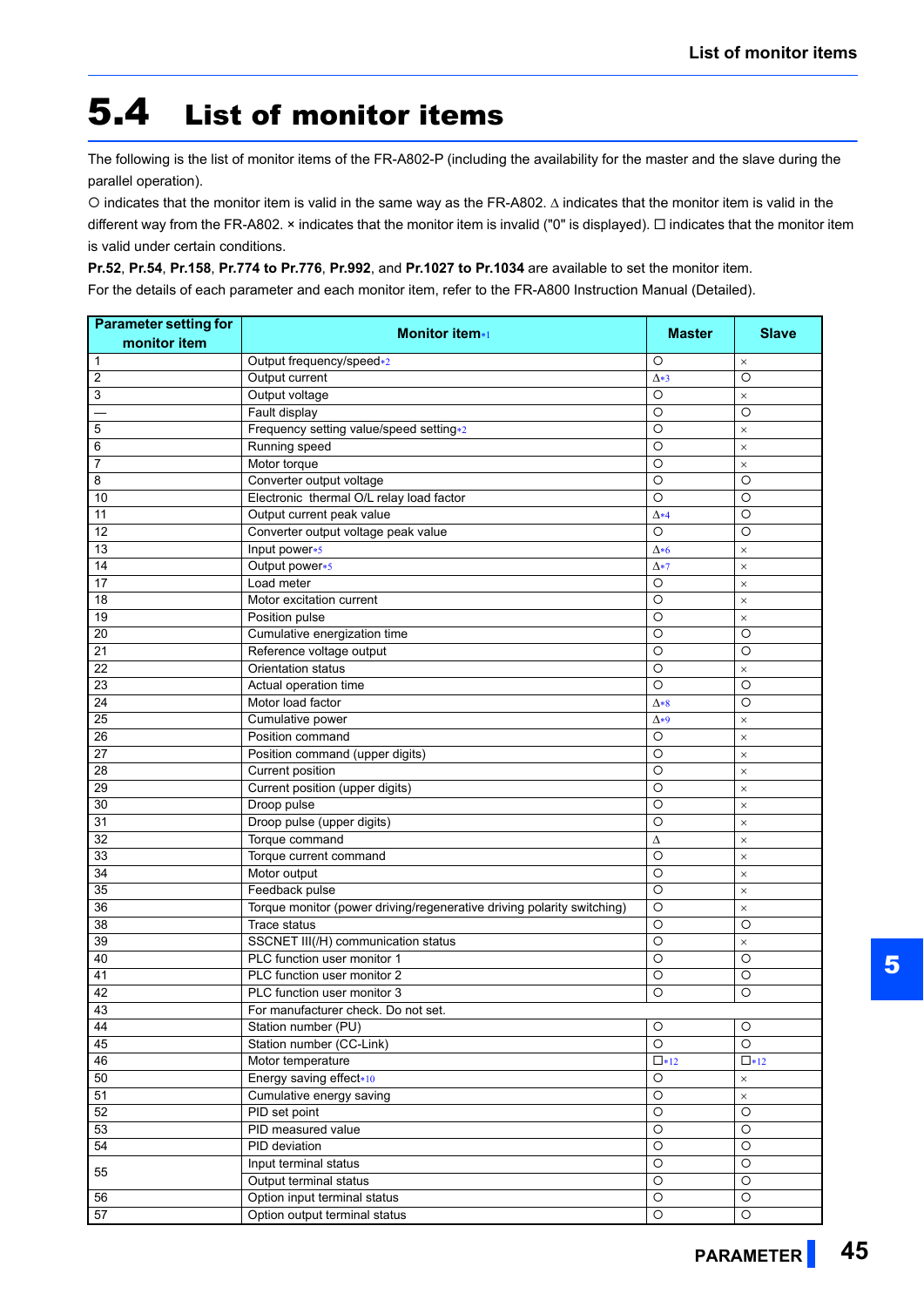### **List of monitor items**

| <b>Parameter setting for</b> |                                                           |                |              |
|------------------------------|-----------------------------------------------------------|----------------|--------------|
| monitor item                 | <b>Monitor item*1</b>                                     | <b>Master</b>  | <b>Slave</b> |
|                              | Option input terminal status 1 (for communication)        | O              | O            |
|                              | Option input terminal status 2 (for communication)        | $\circ$        | O            |
|                              | Option output terminal status (for communication)         | $\circ$        | O            |
| 61                           | Motor thermal load factor                                 | $\circ$        | $\times$     |
| 62                           | Inverter thermal load factor                              | $\circ$        | $\circ$      |
| 64                           | PTC thermistor resistance                                 | $\circ$        | O            |
| 67                           | PID measured value 2                                      | $\circ$        | O            |
| 68                           | Emergency drive status                                    | $\circ$        | $\times$     |
| $\overline{71}$              | Cumulative pulse                                          | $\overline{O}$ | $\times$     |
| $\overline{72}$              | Cumulative pulse overflow times                           | $\circ$        | $\times$     |
| 73                           | Cumulative pulse (control terminal option)                | $\circ$        | $\times$     |
| $\overline{74}$              | Cumulative pulse overflow times (control terminal option) | O              | $\times$     |
|                              | 32-bit cumulative power (lower 16 bits)                   | $\Delta * 9$   | $\times$     |
|                              | 32-bit cumulative power (upper 16 bits)                   | $\Delta * 9$   | $\times$     |
|                              | 32-bit cumulative power (lower 16 bits)                   |                |              |
| —                            |                                                           | $\Delta * 9$   | $\times$     |
|                              | 32-bit cumulative power (upper 16 bits)                   | $\Delta * 9$   | $\times$     |
| 87                           | Remote output value 1                                     | $\circ$        | O            |
| 88                           | Remote output value 2                                     | $\circ$        | O            |
| 89                           | Remote output value 3                                     | $\circ$        | O            |
| 90                           | Remote output value 4                                     | $\overline{O}$ | $\circ$      |
| 91                           | PID manipulated variable                                  | $\circ$        | $\circ$      |
| 92                           | Second PID set point                                      | $\circ$        | $\circ$      |
| 93                           | Second PID measured value                                 | $\circ$        | O            |
| 94                           | Second PID deviation                                      | $\circ$        | O            |
| 95                           | Second PID measured value 2                               | $\circ$        | O            |
| 96                           | Second PID manipulated variable                           | $\overline{O}$ | $\circ$      |
| 97                           | Dancer main speed setting                                 | $\circ$        | $\times$     |
| 98                           | Control circuit temperature                               | $\circ$        | O            |
| 201                          | *Output frequency                                         | $\circ$        | $\times$     |
| 202                          | *U Phase Output Current                                   | $\Delta$ *11   | $\circ$      |
| 203                          | *V Phase Output Current                                   | $\Delta$ *11   | O            |
| 204                          | *W Phase Output Current                                   | $\Delta$ *11   | $\circ$      |
| 205                          | *Converter Output Voltage                                 | $\circ$        | $\circ$      |
| 206                          | *Output Current (all three phases)                        | $\Delta$ *11   | O            |
| 207                          | *Excitation Current (A)                                   | $\Delta$ *11   | $\times$     |
| 208                          | *Torque Current (A)                                       | $\Delta$ *11   | $\times$     |
| 209                          | Terminal 2                                                | O              | O            |
| 210                          | Terminal 4                                                | $\overline{O}$ | O            |
| 211                          | Terminal 1                                                | O              | O            |
| 212                          | *Excitation Current (%)                                   | $\circ$        | $\times$     |
| 213                          | *Torque Current (%)                                       | $\circ$        | $\times$     |
| 222                          | Position command                                          | $\overline{O}$ | $\times$     |
| 223                          | Position command (upper digits)                           | $\circ$        | $\times$     |
| 224                          | Current position                                          | $\overline{O}$ | $\times$     |
| 225                          | Current position (upper digits)                           | $\overline{O}$ | $\times$     |
| 226                          | Droop pulse                                               | $\circ$        | $\times$     |
| $\overline{227}$             | Droop pulse (upper digits)                                | $\circ$        | $\times$     |
| 230                          | *Output Frequency (signed)                                | $\circ$        | $\times$     |
| 231                          | *Motor Speed (signed)                                     | $\circ$        | $\times$     |
| 232                          | *Speed Command (signed)                                   | $\overline{O}$ | $\times$     |
| 235                          | *Torque Command                                           | $\overline{O}$ | $\times$     |
| 236                          | *Motor Torque                                             | $\circ$        | $\times$     |
| 237                          | *Excitation Current Command                               | $\circ$        | $\times$     |
| 238                          | *Torque Current Command                                   | $\circ$        | $\times$     |

<span id="page-45-0"></span>\*1 "\*" shows a monitored item with a high-speed sampling cycle.

<span id="page-45-2"></span><span id="page-45-1"></span>\*2 The speed is not displayed on a monitoring device connected to terminal FM/CA or AM.<br>\*3 The total output current from the master and slaves is displayed.

The total output current from the master and slaves is displayed.

<span id="page-45-3"></span>\*4 The total of the output current peak value of the master and slaves is displayed.<br>\*5 The full scale output via terminal FM/CA or AM for monitoring is twice as large as

<span id="page-45-4"></span>The full scale output via terminal FM/CA or AM for monitoring is twice as large as the total rated power of the master and slaves.

<span id="page-45-6"></span><span id="page-45-5"></span>The total input power to the master and slaves is displayed.

The total output power from the master and slaves is displayed.

Monitored value = Monitored output current / (Inverter rated current × Number of the inverters in parallel) × 100%

<span id="page-45-7"></span>The total cumulative power value of the master and slaves is displayed.

<span id="page-45-11"></span><span id="page-45-9"></span><span id="page-45-8"></span>The full scale output via terminal FM/CA or AM for monitoring is the total capacity of the master and slaves.

\*11 The value is displayed in 1 A increments.

<span id="page-45-10"></span> Parameter setting is valid when the FR-A8AZ is installed and a motor with thermistor equivalent to the Vector control dedicated motor with thermistor (SF-V5RU [][][][][] T/A) is driven.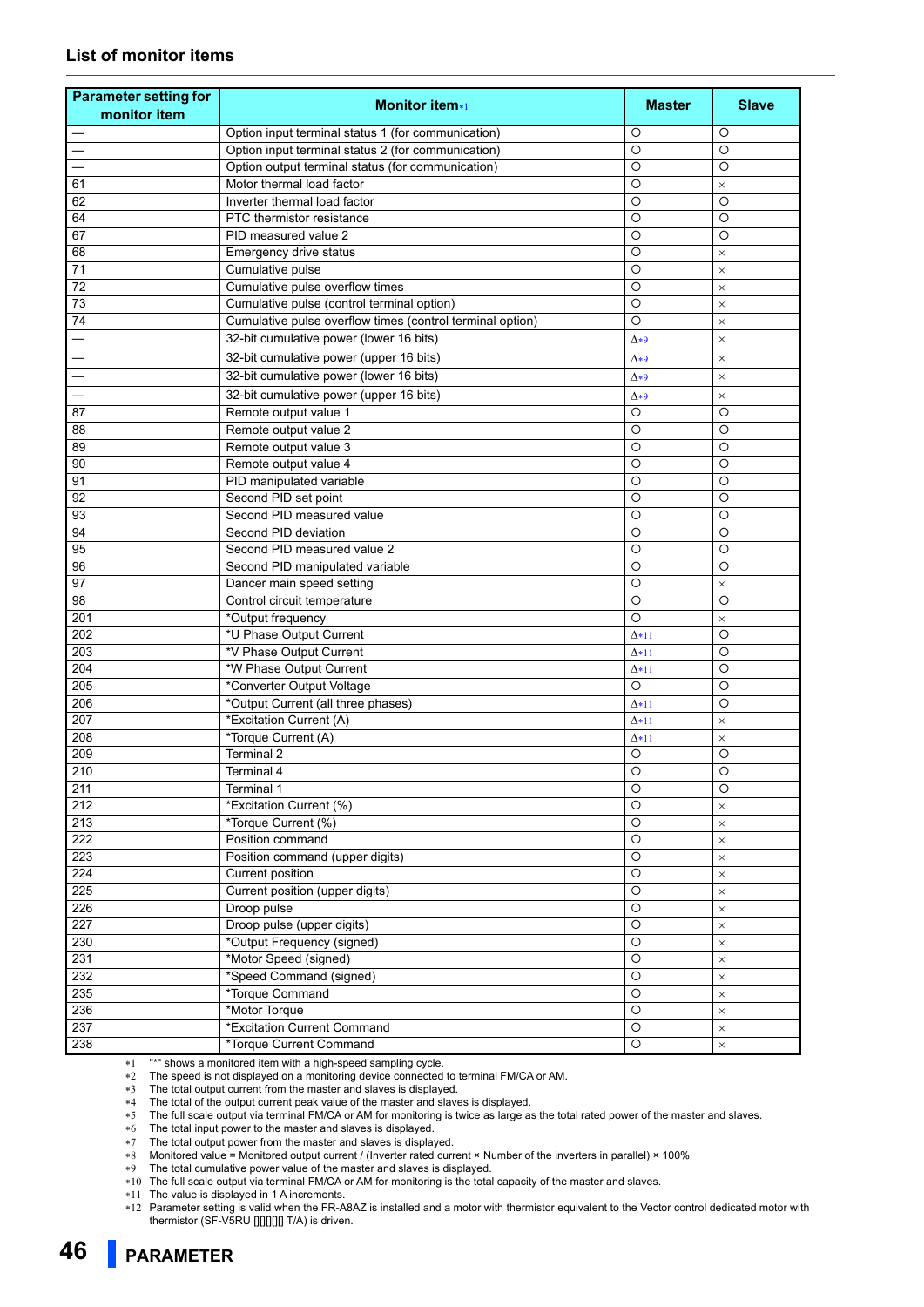## <span id="page-46-0"></span>**Power monitoring reference**

Output power

Energy saving effect **Pr.1387**

**Pr.1387** can be used to set the full-scale value when the monitor values of the following items are output through terminal FM, CA, or AM.

| Pr.                                 | Pr. group | <b>Name</b>                | <b>Setting</b><br>range | <b>Minimum</b><br>setting<br><b>increments</b> | <b>Initial value</b>       | <b>Master</b> | <b>Slave</b> |
|-------------------------------------|-----------|----------------------------|-------------------------|------------------------------------------------|----------------------------|---------------|--------------|
| 1387                                | M047      | Power monitoring reference | 0 to 3000 kW            | $0.1$ kW                                       | Inverter rated<br>capacity | $\circ$       | $\circ$      |
| <b>Monitor</b>                      |           | <b>Full-scale value</b>    |                         |                                                |                            |               |              |
| Input power<br>$\sim$ $\sim$ $\sim$ |           | Pr.1387×2                  |                         |                                                |                            |               |              |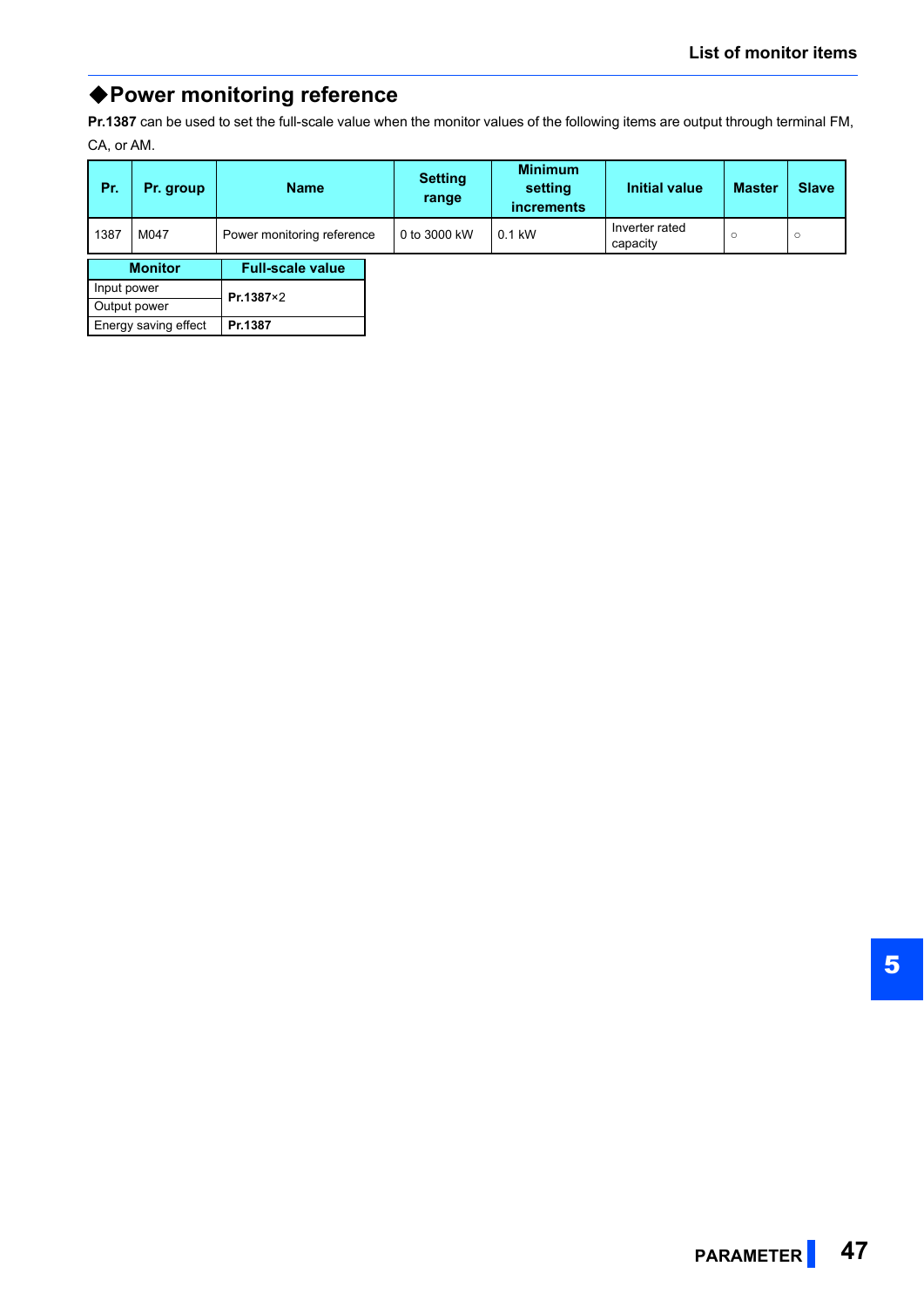# <span id="page-47-0"></span>6 PROTECTIVE FUNCTIONS

# <span id="page-47-1"></span>6.1 Causes and corrective actions

## ◆ Fault

When a protective function is activated, the inverter output is shut off and a fault signal is output.

| <b>Operation panel</b><br>indication | E.OCT                                                                                                                                                                                                                                                                                    |                                                                                                                                                                                                  | E. OCF | FR-LU08<br>indication | E.OCT                                                                                                                |  |  |
|--------------------------------------|------------------------------------------------------------------------------------------------------------------------------------------------------------------------------------------------------------------------------------------------------------------------------------------|--------------------------------------------------------------------------------------------------------------------------------------------------------------------------------------------------|--------|-----------------------|----------------------------------------------------------------------------------------------------------------------|--|--|
| <b>Name</b>                          |                                                                                                                                                                                                                                                                                          | Overcurrent trip (Data code: 19 (H13))*1                                                                                                                                                         |        |                       |                                                                                                                      |  |  |
| <b>Description</b>                   |                                                                                                                                                                                                                                                                                          |                                                                                                                                                                                                  |        |                       | The output from a slave inverter in parallel operation is shut off if the input current exceeds the specified level. |  |  |
| <b>Check point</b>                   |                                                                                                                                                                                                                                                                                          | • Check for sudden load change.<br>• Check for a short-circuit in the output circuit.<br>• Check that the wiring is performed correctly.<br>. Check that any power supply failure did not occur. |        |                       |                                                                                                                      |  |  |
| <b>Corrective action</b>             | • Keep the load stable.<br>. Check the wiring to make sure that output short circuit does not occur.<br>• Check the wiring.<br>• Check the power supply.                                                                                                                                 |                                                                                                                                                                                                  |        |                       |                                                                                                                      |  |  |
| <b>Operation panel</b><br>indication | FR-LU08<br>E. OKT<br><b>E.OVT</b><br><b>E.OVT</b><br>indication                                                                                                                                                                                                                          |                                                                                                                                                                                                  |        |                       |                                                                                                                      |  |  |
| <b>Name</b>                          | Overvoltage trip (Data code: 35 (H23))*1                                                                                                                                                                                                                                                 |                                                                                                                                                                                                  |        |                       |                                                                                                                      |  |  |
| <b>Description</b>                   | If the DC voltage at the main circuit in a slave inverter in parallel operation reaches or exceeds the specified<br>value, the protective circuit is activated to stop the inverter output. The circuit may also be activated by a<br>surge voltage produced in the power supply system. |                                                                                                                                                                                                  |        |                       |                                                                                                                      |  |  |
| <b>Check point</b>                   | . Check for sudden load change and excessive regeneration.<br>. Check that any power supply failure did not occur.                                                                                                                                                                       |                                                                                                                                                                                                  |        |                       |                                                                                                                      |  |  |
| <b>Corrective action</b>             | • Keep the load stable.<br>• Check the power supply.                                                                                                                                                                                                                                     |                                                                                                                                                                                                  |        |                       |                                                                                                                      |  |  |
| <b>Operation panel</b><br>indication | E.PA1                                                                                                                                                                                                                                                                                    |                                                                                                                                                                                                  |        | FR-LU08<br>indication | E.PA1                                                                                                                |  |  |
| <b>Name</b>                          | Parallel operation slave 1 fault (Data code: 169 (HA9))*1                                                                                                                                                                                                                                |                                                                                                                                                                                                  |        |                       |                                                                                                                      |  |  |
| <b>Description</b>                   | Appears on the master inverter when a fault occurs in the slave 1 inverter during the parallel operation.<br>Appears on the master inverter even when the RS-485 terminals are incorrectly connected.                                                                                    |                                                                                                                                                                                                  |        |                       |                                                                                                                      |  |  |
| <b>Check point</b>                   | . Check if any protective function is activated in the salve 1.<br>• Check the RS-485 terminal wiring.                                                                                                                                                                                   |                                                                                                                                                                                                  |        |                       |                                                                                                                      |  |  |
| <b>Corrective action</b>             | . Remove the fault in the slave 1.<br>. Perform correct wiring of the RS-485 terminals.                                                                                                                                                                                                  |                                                                                                                                                                                                  |        |                       |                                                                                                                      |  |  |
| <b>Operation panel</b>               | F.PA2                                                                                                                                                                                                                                                                                    |                                                                                                                                                                                                  | 夏夏夏    | FR-LU08               | F.PA2                                                                                                                |  |  |

| <b>Operation panel</b><br><i>indication</i> | E.PA <sub>2</sub>                                                                                                                                                                                     |  | PAZ | FR-LU08<br>indication | E.PA <sub>2</sub> |  |
|---------------------------------------------|-------------------------------------------------------------------------------------------------------------------------------------------------------------------------------------------------------|--|-----|-----------------------|-------------------|--|
| <b>Name</b>                                 | Parallel operation slave 2 fault (Data code: 170 (HAA))*1                                                                                                                                             |  |     |                       |                   |  |
| <b>Description</b>                          | Appears on the master inverter when a fault occurs in the slave 2 inverter during the parallel operation.<br>Appears on the master inverter even when the RS-485 terminals are incorrectly connected. |  |     |                       |                   |  |
| <b>Check point</b>                          | • Check if any protective function is activated in the salve 2.<br>• Check the RS-485 terminal wiring.                                                                                                |  |     |                       |                   |  |
| <b>Corrective action</b>                    | . Remove the fault in the slave 2.<br>• Perform correct wiring of the RS-485 terminals.                                                                                                               |  |     |                       |                   |  |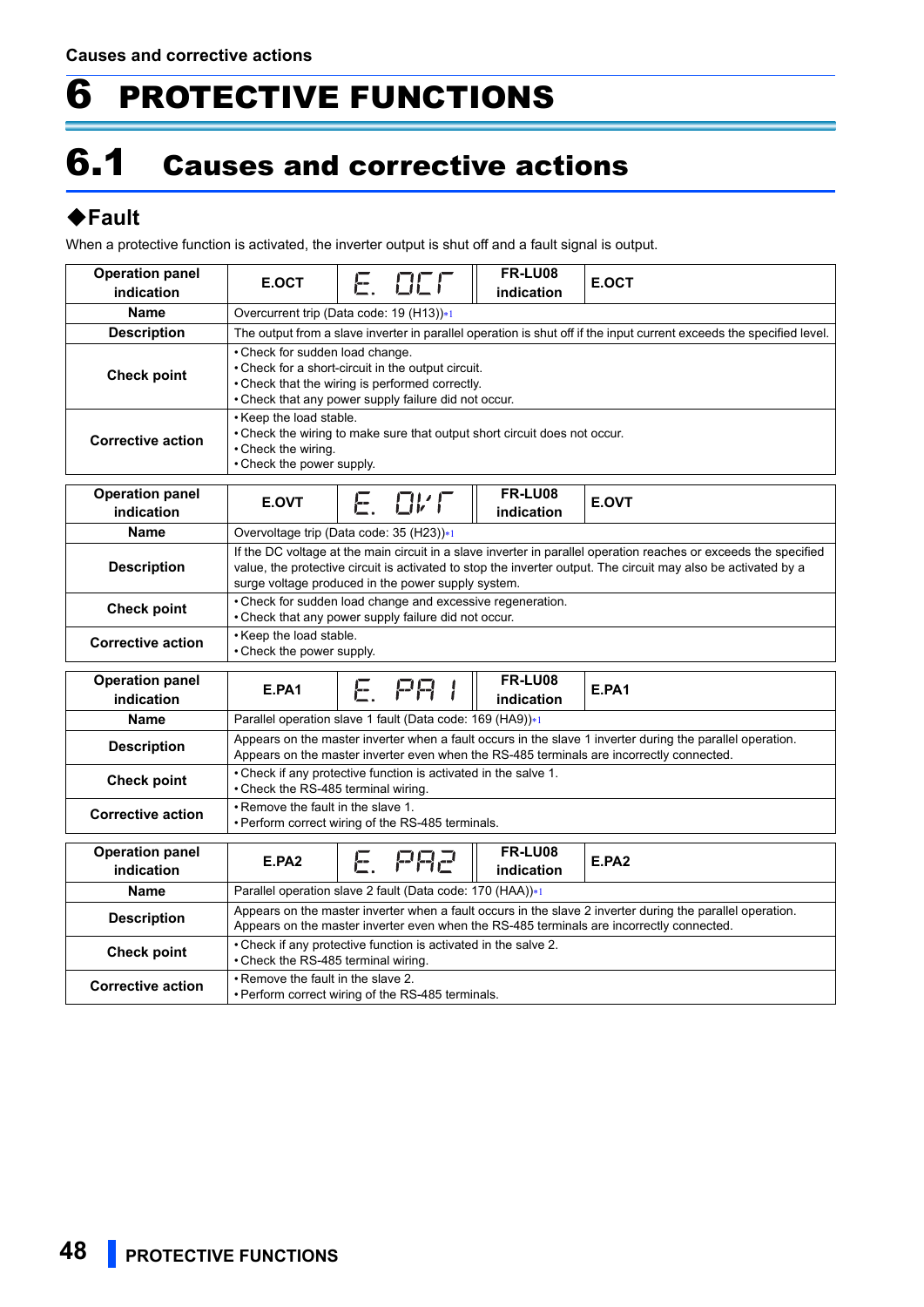| <b>Operation panel</b><br>indication | <b>E.SER</b>                                                                                                                                                                                                                                                                                                     |  | SER | FR-LU08<br>indication | <b>Communication fault</b> |  |
|--------------------------------------|------------------------------------------------------------------------------------------------------------------------------------------------------------------------------------------------------------------------------------------------------------------------------------------------------------------|--|-----|-----------------------|----------------------------|--|
| <b>Name</b>                          | Communication fault (inverter) (Data code: 198 (HC6))*1                                                                                                                                                                                                                                                          |  |     |                       |                            |  |
| <b>Description</b>                   | A faulty wiring of the RS-485 terminals stops the inverter output. The inverter output is shut off if<br>communication has been cut off for the time set in Pr.652 Parallel operation communication check time<br>while the inverter is stopped.                                                                 |  |     |                       |                            |  |
| <b>Check point</b>                   | • Check the RS-485 terminal wiring.<br>• Check that the time set in Pr.652 is appropriate.<br>• Check for excessive noise around the inverter.                                                                                                                                                                   |  |     |                       |                            |  |
| <b>Corrective action</b>             | • Perform correct wiring of the RS-485 terminals.<br>• Set the time set in Pr.652 longer.<br>• Take measures against noises if there are devices producing excess electrical noises around the inverter.<br>If the situation does not improve after taking the above measure, contact your sales representative. |  |     |                       |                            |  |

 The data code is used for checking the fault via communication or for setting **Pr.997 Fault initiation**. (Refer to the Instruction Manual (Detailed) of the FR-A800 inverter.)

# <span id="page-48-1"></span>**Warning**

Output is not shut off when a protective function is activated.

| <b>Operation panel</b><br>indication | ED                                                                                    | 5-- 5-7                      | FR-LU08<br>indication | ED |  |  |  |
|--------------------------------------|---------------------------------------------------------------------------------------|------------------------------|-----------------------|----|--|--|--|
| <b>Name</b>                          |                                                                                       | Emergency drive in operation |                       |    |  |  |  |
| <b>Description</b>                   | Appears during emergency drive operation.                                             |                              |                       |    |  |  |  |
| <b>Check point</b>                   | . Emergency drive operation is performed by turning ON the X84 signal.                |                              |                       |    |  |  |  |
| <b>Corrective action</b>             | • The display is cleared when the emergency drive operation ends. (Refer to page 12.) |                              |                       |    |  |  |  |

## <span id="page-48-0"></span>◆ Others

The faults history and the operation status of the inverter are displayed. It is not a fault indication.

| <b>Operation panel</b><br>indication | E.0                                                                                                                                        | ŀ-      |  | FR-LU08<br>indication | No Alarm |  |
|--------------------------------------|--------------------------------------------------------------------------------------------------------------------------------------------|---------|--|-----------------------|----------|--|
| <b>Name</b>                          | No fault history                                                                                                                           |         |  |                       |          |  |
| <b>Description</b>                   | Appears when no fault records are stored. (Appears when the fault history is cleared after the protective<br>function has been activated.) |         |  |                       |          |  |
| <b>Operation panel</b><br>indication | <b>SLV.1</b>                                                                                                                               | $SLV$ : |  |                       |          |  |
| <b>Name</b>                          | Parallel operation slave 1                                                                                                                 |         |  |                       |          |  |
| <b>Description</b>                   | Appears on the first monitor screen of the slave 1 inverter (Pr.1001 Parallel operation selection = "1 or<br>$10201$ ").                   |         |  |                       |          |  |
| <b>Operation panel</b><br>indication | SLV <sub>.2</sub>                                                                                                                          | 도로 보근   |  |                       |          |  |
| <b>Name</b>                          | Parallel operation slave 2                                                                                                                 |         |  |                       |          |  |
| <b>Description</b>                   | Appears on the first monitor screen of the slave 2 inverter (Pr.1001 Parallel operation selection $=$ "2").                                |         |  |                       |          |  |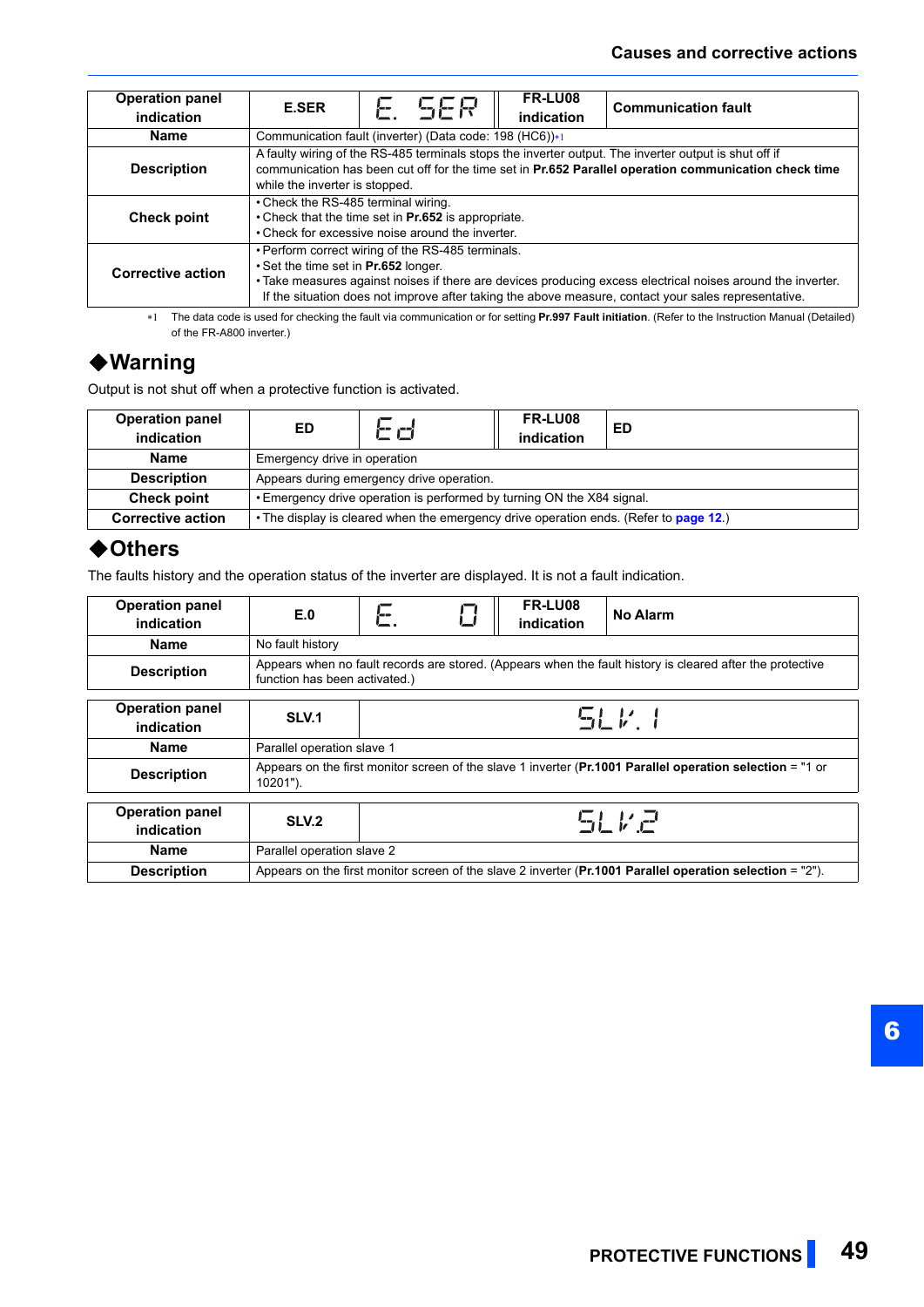# <span id="page-49-0"></span>7 SPECIFICATIONS

# <span id="page-49-1"></span>7.1 Common specifications

|                               | <b>Control method</b>                                                                                       |                                           | Soft-PWM control, PWM control (selectable among V/F control, Advanced magnetic flux vector control, Real sensorless<br>vector control), and vector control*1                                                                                                                                                                                                                                                                                                                                                                                                                                                                                                                                                                                                                                                                                                                                                                                                                                                                                                                                                                                                                                                          |  |  |  |  |  |
|-------------------------------|-------------------------------------------------------------------------------------------------------------|-------------------------------------------|-----------------------------------------------------------------------------------------------------------------------------------------------------------------------------------------------------------------------------------------------------------------------------------------------------------------------------------------------------------------------------------------------------------------------------------------------------------------------------------------------------------------------------------------------------------------------------------------------------------------------------------------------------------------------------------------------------------------------------------------------------------------------------------------------------------------------------------------------------------------------------------------------------------------------------------------------------------------------------------------------------------------------------------------------------------------------------------------------------------------------------------------------------------------------------------------------------------------------|--|--|--|--|--|
|                               |                                                                                                             | <b>Output frequency range</b>             | 0.2 to 120 Hz                                                                                                                                                                                                                                                                                                                                                                                                                                                                                                                                                                                                                                                                                                                                                                                                                                                                                                                                                                                                                                                                                                                                                                                                         |  |  |  |  |  |
|                               | <b>Frequency</b><br>setting                                                                                 | Analog input                              | 0.015 Hz/60 Hz (terminal 2, 4: 0 to 10 V/12 bits)<br>0.03 Hz/60 Hz (0 to 5 V/11 bits or 0 to 20 mA/approx. 11 bits for terminals 2 and 4, 0 to $\pm$ 10 V/12 bits for terminal 1)<br>0.06 Hz/60 Hz (0 to $\pm$ 5 V/11 bits for terminal 1)                                                                                                                                                                                                                                                                                                                                                                                                                                                                                                                                                                                                                                                                                                                                                                                                                                                                                                                                                                            |  |  |  |  |  |
|                               | resolution                                                                                                  | <b>Digital input</b>                      | $0.01$ Hz                                                                                                                                                                                                                                                                                                                                                                                                                                                                                                                                                                                                                                                                                                                                                                                                                                                                                                                                                                                                                                                                                                                                                                                                             |  |  |  |  |  |
| <b>Control specifications</b> | <b>Frequency</b>                                                                                            | <b>Analog input</b>                       | Within $\pm$ 0.2% of the max. output frequency (25°C $\pm$ 10°C)                                                                                                                                                                                                                                                                                                                                                                                                                                                                                                                                                                                                                                                                                                                                                                                                                                                                                                                                                                                                                                                                                                                                                      |  |  |  |  |  |
|                               | accuracy<br><b>Digital input</b>                                                                            |                                           | Within 0.01% of the set output frequency                                                                                                                                                                                                                                                                                                                                                                                                                                                                                                                                                                                                                                                                                                                                                                                                                                                                                                                                                                                                                                                                                                                                                                              |  |  |  |  |  |
|                               | <b>Voltage/frequency</b><br>characteristics                                                                 |                                           | Base frequency can be set from 0 to 120 Hz. Constant-torque/variable-torque pattern or adjustable 5 points V/F can be<br>selected.                                                                                                                                                                                                                                                                                                                                                                                                                                                                                                                                                                                                                                                                                                                                                                                                                                                                                                                                                                                                                                                                                    |  |  |  |  |  |
|                               | <b>Starting torque</b>                                                                                      |                                           | LD rating: 150% 0.3 Hz, ND rating: 200%*2 0.3 Hz (under Real sensorless vector control or vector control*1)                                                                                                                                                                                                                                                                                                                                                                                                                                                                                                                                                                                                                                                                                                                                                                                                                                                                                                                                                                                                                                                                                                           |  |  |  |  |  |
|                               | <b>Torque boost</b>                                                                                         |                                           | Manual torque boost                                                                                                                                                                                                                                                                                                                                                                                                                                                                                                                                                                                                                                                                                                                                                                                                                                                                                                                                                                                                                                                                                                                                                                                                   |  |  |  |  |  |
|                               | time setting                                                                                                | Acceleration/deceleration                 | 0 to 3600 s (acceleration and deceleration can be set individually), linear or S-pattern acceleration/deceleration mode,<br>backlash countermeasures acceleration/deceleration can be selected.                                                                                                                                                                                                                                                                                                                                                                                                                                                                                                                                                                                                                                                                                                                                                                                                                                                                                                                                                                                                                       |  |  |  |  |  |
|                               | <b>DC</b> injection brake<br>(induction motor)                                                              |                                           | Operation frequency (0 to 120 Hz), operation time (0 to 10 s), operation voltage (0 to 30%) variable                                                                                                                                                                                                                                                                                                                                                                                                                                                                                                                                                                                                                                                                                                                                                                                                                                                                                                                                                                                                                                                                                                                  |  |  |  |  |  |
|                               | level                                                                                                       | <b>Stall prevention operation</b>         | Activation range of stall prevention operation (LD rating: 0 to 150%, ND rating: 0 to 220%). Whether to use the stall<br>prevention or not can be selected. (V/F control, Advanced magnetic flux vector control)                                                                                                                                                                                                                                                                                                                                                                                                                                                                                                                                                                                                                                                                                                                                                                                                                                                                                                                                                                                                      |  |  |  |  |  |
|                               | <b>Torque limit level</b>                                                                                   |                                           | Torque limit value can be set (0 to 400% variable). (Real sensorless vector control, vector control*1)                                                                                                                                                                                                                                                                                                                                                                                                                                                                                                                                                                                                                                                                                                                                                                                                                                                                                                                                                                                                                                                                                                                |  |  |  |  |  |
|                               | <b>Frequency</b><br>setting                                                                                 | <b>Analog input</b>                       | Terminals 2 and 4: 0 to 10 V, 0 to 5 V, 4 to 20 mA (0 to 20 mA) are available.<br>Terminal 1: -10 to +10 V, -5 to 5 V are available.                                                                                                                                                                                                                                                                                                                                                                                                                                                                                                                                                                                                                                                                                                                                                                                                                                                                                                                                                                                                                                                                                  |  |  |  |  |  |
|                               | signal                                                                                                      | <b>Digital input</b>                      | Input using the setting dial of the operation panel or parameter unit<br>Four-digit BCD or 16-bit binary (when used with option FR-A8AX)                                                                                                                                                                                                                                                                                                                                                                                                                                                                                                                                                                                                                                                                                                                                                                                                                                                                                                                                                                                                                                                                              |  |  |  |  |  |
|                               | <b>Start signal</b>                                                                                         |                                           | Forward and reverse rotation or start signal automatic self-holding input (3-wire input) can be selected.                                                                                                                                                                                                                                                                                                                                                                                                                                                                                                                                                                                                                                                                                                                                                                                                                                                                                                                                                                                                                                                                                                             |  |  |  |  |  |
|                               | Input signals (twelve<br>terminals)                                                                         |                                           | Low-speed operation command, Middle-speed operation command, High-speed operation command, Second function<br>selection, Terminal 4 input selection, Jog operation selection, Selection of automatic restart after instantaneous power<br>failure, flying start, Output stop, Start self-holding selection, Forward rotation command, Reverse rotation command,<br>Inverter reset<br>The input signal can be changed using Pr.178 to Pr.189 (Input terminal function selection).                                                                                                                                                                                                                                                                                                                                                                                                                                                                                                                                                                                                                                                                                                                                      |  |  |  |  |  |
|                               | <b>Pulse train input</b>                                                                                    |                                           | 100k pulses/s                                                                                                                                                                                                                                                                                                                                                                                                                                                                                                                                                                                                                                                                                                                                                                                                                                                                                                                                                                                                                                                                                                                                                                                                         |  |  |  |  |  |
| Operation specifications      | <b>Operational functions</b>                                                                                |                                           | Maximum and minimum frequency settings, multi-speed operation, acceleration/deceleration pattern, thermal protection,<br>DC injection brake, starting frequency, JOG operation, output stop (MRS), stall prevention, regeneration avoidance,<br>increased magnetic excitation deceleration, frequency jump, rotation display, automatic restart after instantaneous power<br>failure, electronic bypass sequence, remote setting, automatic acceleration/deceleration, forward/reverse rotation<br>prevention, operation mode selection, slip compensation, droop control, load torque high-speed frequency control, speed<br>smoothing control, traverse, applied motor selection, gain tuning, RS-485 communication, PID control, PID pre-charge<br>function, easy dancer control, cooling fan operation selection, stop selection (deceleration stop/coasting), stop-on-contact<br>control, PLC function, life diagnosis, maintenance timer, current average monitor, multiple rating, orientation control*1,<br>speed control, torque control, position control, pre-excitation, torque limit, test run, 24 V power supply input for control<br>circuit, safety stop function, vibration control, Emergency drive |  |  |  |  |  |
|                               | <b>Output signal</b><br>Open collector output (five<br>terminals)<br><b>Relay output (two</b><br>terminals) |                                           | Inverter running, Up to frequency, Overload warning, Output frequency detection, Fault<br>The output signal can be changed using Pr.190 to Pr.196 (Output terminal function selection).<br>Fault codes of the inverter can be output (4 bits) from the open collector.                                                                                                                                                                                                                                                                                                                                                                                                                                                                                                                                                                                                                                                                                                                                                                                                                                                                                                                                                |  |  |  |  |  |
|                               |                                                                                                             | <b>Pulse train output</b>                 | 50k pulses/s                                                                                                                                                                                                                                                                                                                                                                                                                                                                                                                                                                                                                                                                                                                                                                                                                                                                                                                                                                                                                                                                                                                                                                                                          |  |  |  |  |  |
|                               |                                                                                                             | <b>Pulse train</b><br>output (FM<br>type) | Max. 2.4 kHz: one terminal (output frequency)<br>The monitor item can be changed using Pr.54 FM/CA terminal function selection.                                                                                                                                                                                                                                                                                                                                                                                                                                                                                                                                                                                                                                                                                                                                                                                                                                                                                                                                                                                                                                                                                       |  |  |  |  |  |
| Indication                    | For meter                                                                                                   | <b>Current</b><br>output<br>(CA type)     | Max. 20 mADC: one terminal (output current)<br>The monitor item can be changed using Pr.54 FM/CA terminal function selection.                                                                                                                                                                                                                                                                                                                                                                                                                                                                                                                                                                                                                                                                                                                                                                                                                                                                                                                                                                                                                                                                                         |  |  |  |  |  |
|                               |                                                                                                             | <b>Voltage</b><br>output                  | Max. 10 VDC: one terminal (output voltage)<br>The monitor item can be changed using Pr.158 AM terminal function selection.                                                                                                                                                                                                                                                                                                                                                                                                                                                                                                                                                                                                                                                                                                                                                                                                                                                                                                                                                                                                                                                                                            |  |  |  |  |  |
|                               | <b>Operation</b><br>panel                                                                                   | <b>Operating</b><br>status                | Output frequency, output current, output voltage, frequency setting value<br>The monitor item can be changed using Pr.52 Operation panel main monitor selection.                                                                                                                                                                                                                                                                                                                                                                                                                                                                                                                                                                                                                                                                                                                                                                                                                                                                                                                                                                                                                                                      |  |  |  |  |  |
|                               | (FR-DU08)                                                                                                   | <b>Fault record</b>                       | Fault record is displayed when a fault occurs. Past 8 fault records and the conditions immediately before the fault (output<br>voltage/current/frequency/cumulative energization time/year/month/date/time) are saved.                                                                                                                                                                                                                                                                                                                                                                                                                                                                                                                                                                                                                                                                                                                                                                                                                                                                                                                                                                                                |  |  |  |  |  |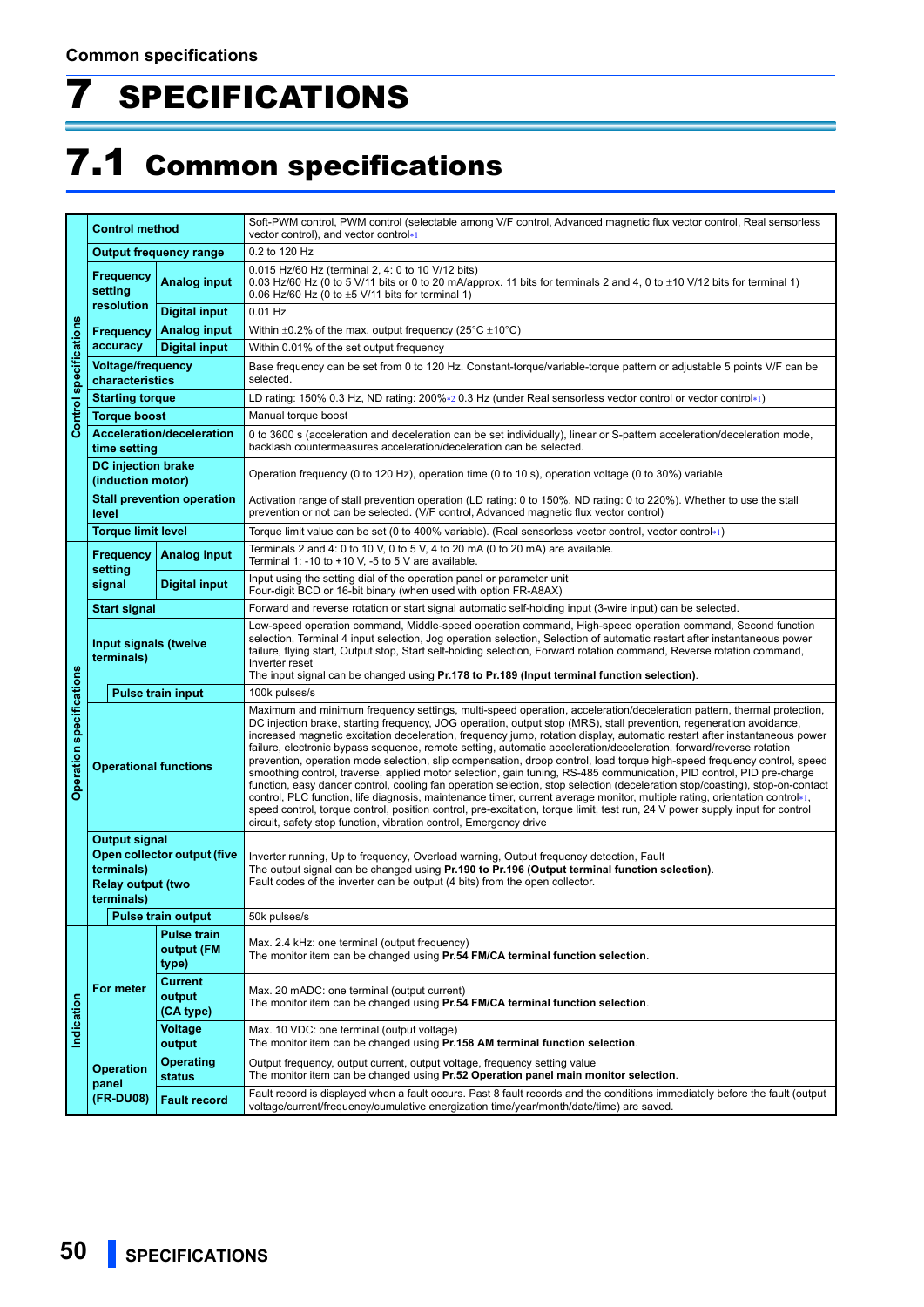| <b>Protective/</b><br>warning<br>function |                                                                          | <b>Protective</b><br>function     | Overcurrent trip during acceleration, Overcurrent trip during constant speed, Overcurrent trip during deceleration or stop,<br>Overcurrent trip, Regenerative overvoltage trip during acceleration, Regenerative overvoltage trip during constant speed,<br>Regenerative overvoltage trip during deceleration or stop, Overvoltage trip, Inverter overload trip (electronic thermal relay<br>function), Motor overload trip (electronic thermal relay function), Heat sink overheat, Stall prevention stop, Output side<br>earth (ground) fault overcurrent, Output phase loss, External thermal relay operation*5, PTC thermistor operation*5, Option<br>fault, Communication option fault, Parameter storage device fault, PU disconnection*5, Parameter storage device fault,<br>CPU fault, Operation panel power supply short circuit / RS-485 terminals power supply short circuit, 24 VDC power fault,<br>Abnormal output current detection <sub>5</sub> , Communication fault (inverter), Analog input fault, USB communication fault, Safety<br>circuit fault, Overspeed occurrence <sup>*5</sup> , Speed deviation excess detection*1*5, Signal loss detection*1*5, Excessive position<br>fault*1*5, Brake sequence fault*5, 4 mA input fault*5, Pre-charge fault*5, PID signal fault*5, Opposite rotation deceleration<br>fault <sub>*5</sub> , Internal circuit fault, Retry count excess, Parallel operation slave 1 fault, Parallel operation slave 2 fault |
|-------------------------------------------|--------------------------------------------------------------------------|-----------------------------------|--------------------------------------------------------------------------------------------------------------------------------------------------------------------------------------------------------------------------------------------------------------------------------------------------------------------------------------------------------------------------------------------------------------------------------------------------------------------------------------------------------------------------------------------------------------------------------------------------------------------------------------------------------------------------------------------------------------------------------------------------------------------------------------------------------------------------------------------------------------------------------------------------------------------------------------------------------------------------------------------------------------------------------------------------------------------------------------------------------------------------------------------------------------------------------------------------------------------------------------------------------------------------------------------------------------------------------------------------------------------------------------------------------------------------------------------------------------------------|
|                                           |                                                                          | <b>Warning</b><br><b>function</b> | Fan alarm, Stall prevention (overcurrent), Stall prevention (overvoltage), Electronic thermal relay function pre-alarm, PU<br>stop, Speed limit indication (output during speed limit) 5, Parameter copy, Safety stop, Maintenance timer 1 to 3 5, USB<br>host error, Home position return setting error*1*5, Home position return uncompleted*1*5, Operation panel lock*5,<br>Password locked <sup>®</sup> 5, Parameter write error, Copy operation error, 24 V external power supply operation, Continuous<br>operation during communication fault*5, Emergency drive in operation*5                                                                                                                                                                                                                                                                                                                                                                                                                                                                                                                                                                                                                                                                                                                                                                                                                                                                                   |
|                                           | <b>Surrounding air</b><br>temperature<br><b>Surrounding air humidity</b> |                                   | -10°C to +50°C (non-freezing)                                                                                                                                                                                                                                                                                                                                                                                                                                                                                                                                                                                                                                                                                                                                                                                                                                                                                                                                                                                                                                                                                                                                                                                                                                                                                                                                                                                                                                            |
| Environment                               |                                                                          |                                   | 95% RH or less (non-condensing) (With circuit board coating (conforming to IEC60721-3-3 3C2/3S2))<br>90% RH or less (non-condensing) (Without circuit board coating)                                                                                                                                                                                                                                                                                                                                                                                                                                                                                                                                                                                                                                                                                                                                                                                                                                                                                                                                                                                                                                                                                                                                                                                                                                                                                                     |
|                                           |                                                                          | Storage temperature*3             | -20 $^{\circ}$ C to +65 $^{\circ}$ C                                                                                                                                                                                                                                                                                                                                                                                                                                                                                                                                                                                                                                                                                                                                                                                                                                                                                                                                                                                                                                                                                                                                                                                                                                                                                                                                                                                                                                     |
|                                           | <b>Atmosphere</b>                                                        |                                   | Indoors (without corrosive gas, flammable gas, oil mist, dust and dirt, etc.)                                                                                                                                                                                                                                                                                                                                                                                                                                                                                                                                                                                                                                                                                                                                                                                                                                                                                                                                                                                                                                                                                                                                                                                                                                                                                                                                                                                            |
|                                           | <b>Altitude/vibration</b>                                                |                                   | 2500 m or lower*4, 2.9 m/s <sup>2</sup> or less at 10 to 55 Hz (directions of X, Y, Z axes)                                                                                                                                                                                                                                                                                                                                                                                                                                                                                                                                                                                                                                                                                                                                                                                                                                                                                                                                                                                                                                                                                                                                                                                                                                                                                                                                                                              |

<span id="page-50-1"></span><span id="page-50-0"></span>Available only when a vector control compatible option is mounted.

<span id="page-50-3"></span>\*2 In the initial setting, it is limited to 150% by the torque limit level.

Temperature applicable for a short time, e.g. in transit.

For the installation at an altitude above 1000 m, consider a 3% reduction in the rated current per 500 m increase in altitude.

<span id="page-50-4"></span><span id="page-50-2"></span>This protective function is not available in the initial status.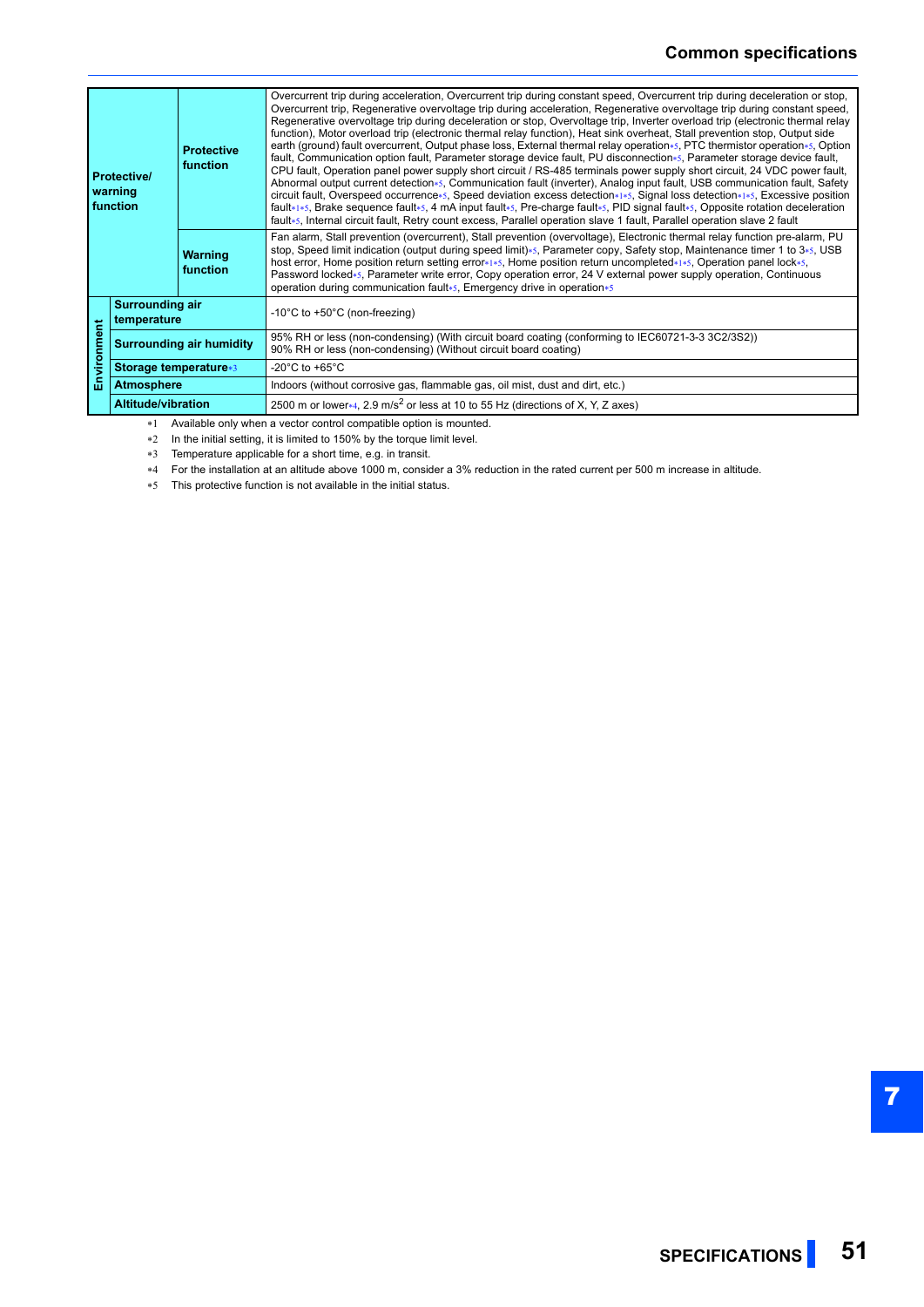# <span id="page-51-3"></span><span id="page-51-2"></span><span id="page-51-0"></span>8 APPENDIX

# <span id="page-51-1"></span>8.1 Differences in the functions from the standard inverter

The following functions of the FR-A800 standard inverter are changed in the FR-A802-P.

| <b>Function name</b>                                                                                | <b>Description</b>                                                                                                                                                                                                                                                                                                                                                                                                                                                                                                                                                                                                                                                                                                                                                                                                                                                                                                                   |  |  |  |
|-----------------------------------------------------------------------------------------------------|--------------------------------------------------------------------------------------------------------------------------------------------------------------------------------------------------------------------------------------------------------------------------------------------------------------------------------------------------------------------------------------------------------------------------------------------------------------------------------------------------------------------------------------------------------------------------------------------------------------------------------------------------------------------------------------------------------------------------------------------------------------------------------------------------------------------------------------------------------------------------------------------------------------------------------------|--|--|--|
| FWD and REV keys on the operation<br>panel                                                          | The FWD and REV keys on the operation panel of the slave are disabled.                                                                                                                                                                                                                                                                                                                                                                                                                                                                                                                                                                                                                                                                                                                                                                                                                                                               |  |  |  |
| Mitsubishi inverter protocol communication                                                          | Since RS-485 terminals are used for RS-485 communication between the master and slave<br>inverters, communication using the Mitsubishi inverter protocol through the RS-485 terminals<br>is not available.                                                                                                                                                                                                                                                                                                                                                                                                                                                                                                                                                                                                                                                                                                                           |  |  |  |
| MODBUS RTU protocol communication                                                                   | The MODBUS RTU protocol communication is not available.                                                                                                                                                                                                                                                                                                                                                                                                                                                                                                                                                                                                                                                                                                                                                                                                                                                                              |  |  |  |
| High speed maximum frequency (Pr.18)                                                                | The upper limit of the output frequency is 120 Hz. Even if a value higher than 120 Hz is set as<br>a high speed maximum frequency, the setting is fixed to 120 Hz.                                                                                                                                                                                                                                                                                                                                                                                                                                                                                                                                                                                                                                                                                                                                                                   |  |  |  |
| Current monitoring reference (Pr.56)                                                                | The initial value of Pr.56 varies according to the setting in Pr.1001 Parallel operation<br>selection as follows.<br>• Inverter rated current $\times$ Number of the inverters $\times$ 0.8 when <b>Pr.1001</b> = "200 or 300"<br>• Inverter rated current $\times$ 0.8 when Pr.1001 = "1 or 2"                                                                                                                                                                                                                                                                                                                                                                                                                                                                                                                                                                                                                                      |  |  |  |
| Optimum excitation control (Pr.60)                                                                  | The Optimum excitation control mode ( $Pr.60 = "9"$ ) is not available.                                                                                                                                                                                                                                                                                                                                                                                                                                                                                                                                                                                                                                                                                                                                                                                                                                                              |  |  |  |
| Reference current ( <b>Pr.61</b> )                                                                  | It is determined by the following formula: Inverter rated current × Number of the inverters ×<br>0.8, when $Pr.61 = "9999$ (initial value)"                                                                                                                                                                                                                                                                                                                                                                                                                                                                                                                                                                                                                                                                                                                                                                                          |  |  |  |
| Applied motor (Pr.71 (Pr.450))                                                                      | The electronic thermal relay characteristic when Pr.71 (Pr.450) = "8090, 8093, 8094, 9090,<br>9093, or 9094" is the same as that of the standard motor.                                                                                                                                                                                                                                                                                                                                                                                                                                                                                                                                                                                                                                                                                                                                                                              |  |  |  |
| Carrier frequency (Pr.72)                                                                           | The carrier frequency is fixed at 2 kHz. It cannot be changed using parameters.                                                                                                                                                                                                                                                                                                                                                                                                                                                                                                                                                                                                                                                                                                                                                                                                                                                      |  |  |  |
| PU stop selection (Pr.75)                                                                           | The setting for PU stop selection (Pr.75) in the slave inverter is invalid. (The setting of Pr.75 in<br>the master inverter is applied to the slave inverter.)<br>. When the STOP/RESET key on PU of the slave inverter is pressed while Pr.75 of the master<br>inverter = "14 to 17 or 114 to 117", the motor decelerates to stop regardless of the inverter's<br>operation mode and the warning "PS" (PU stop) indication appears on the slave inverter.<br>The "PS" can be reset on the master inverter.<br>• When Pr.75 of the master inverter = "0 to 3, 100 to 103", the motor does not stop by pressing<br>the STOP/RESET key on the PU of the slave inverter even if the inverters are in the PU<br>operation mode.                                                                                                                                                                                                          |  |  |  |
| Auto tuning setting/status (Pr.96)                                                                  | Tuning is not available although "101" (offline tuning with motor rotation) is set in Pr.96.                                                                                                                                                                                                                                                                                                                                                                                                                                                                                                                                                                                                                                                                                                                                                                                                                                         |  |  |  |
| PID action selection (Pr.128 (Pr.753))                                                              | When Pr.128 (Pr.753) of the slave inverter $\neq$ "2000, 2001, 2010, or 2011", the PID action<br>selection function of the slave inverter is invalid.                                                                                                                                                                                                                                                                                                                                                                                                                                                                                                                                                                                                                                                                                                                                                                                |  |  |  |
| Bypass selection at a fault (Pr.138)                                                                | Setting "1" in Pr.138 of the master inverter enables automatic switchover to commercial<br>power supply operation when a protective function (E.OHT or E.CPU) is activated in the slave<br>inverter. Install a thermal relay to the master inverter to protect the motor from overheating.                                                                                                                                                                                                                                                                                                                                                                                                                                                                                                                                                                                                                                           |  |  |  |
| Output current detection level (Pr.150),<br>Zero current detection level (Pr.152)                   | The result of the following formula corresponds to "100" (100%) of Pr.150 (Output current<br>detection level) and Pr.152 (Zero current detection level) in the master inverter: Inverter rated<br>current $\times$ Number of the inverters $\times$ 0.8.                                                                                                                                                                                                                                                                                                                                                                                                                                                                                                                                                                                                                                                                             |  |  |  |
| Fast-response current limit (Pr.156)                                                                | This function is not available.                                                                                                                                                                                                                                                                                                                                                                                                                                                                                                                                                                                                                                                                                                                                                                                                                                                                                                      |  |  |  |
| Frequency setting / key lock operation<br>selection (Pr.161)                                        | Regardless of the Pr.161 setting of the slave inverter, the setting dial frequency setting mode<br>and setting dial potentiometer mode are disabled on the slave inverter. (The function to lock<br>the operation panel keys is available.)                                                                                                                                                                                                                                                                                                                                                                                                                                                                                                                                                                                                                                                                                          |  |  |  |
| Automatic restart after instantaneous<br>power failure selection (Pr.162)                           | Even when a value other than "3 or 13" is set in Pr.162, a frequency search (reduced impact<br>restart) is performed.                                                                                                                                                                                                                                                                                                                                                                                                                                                                                                                                                                                                                                                                                                                                                                                                                |  |  |  |
| Slip compensation (Pr.245 to Pr.247)                                                                | To use the slip compensation function, set the motor capacity in Pr.80 (Pr.453) of the master<br>in advance.                                                                                                                                                                                                                                                                                                                                                                                                                                                                                                                                                                                                                                                                                                                                                                                                                         |  |  |  |
| Self power management selection (Pr.248)                                                            | When "2" is set in Pr.248 of the master inverter, the MC1 signal turns OFF when the circuit<br>failure protective function or E.PA1/E.PA2 (Parallel operation slave 1 fault / Parallel operation<br>slave 2 fault) is activated.                                                                                                                                                                                                                                                                                                                                                                                                                                                                                                                                                                                                                                                                                                     |  |  |  |
| High-speed setting maximum current<br>(Pr.271),<br>Middle-speed setting minimum current<br>(Pr.272) | During operation with the X19 signal ON, when the average current of the current averaging<br>range becomes equal to or less than the result of the following formula 1: Inverter rated<br>current × Number of the inverters $\times$ 0.8 $\times$ Pr.271 setting (%), the maximum frequency is<br>automatically defined as the setting of Pr.4 Multi-speed setting (high speed).<br>During operation with the X19 signal ON, when the average current of the current averaging<br>range becomes equal to or more than the result of the following formula 2: Inverter rated<br>current $\times$ Number of the inverters $\times$ 0.8 $\times$ Pr.272 setting (%), the maximum frequency is<br>automatically defined as the setting of Pr.5 Multi-speed setting (middle speed).<br>When the average current is more than the result of the formula 1 and less than the result of<br>the formula 2, linear compensation is performed. |  |  |  |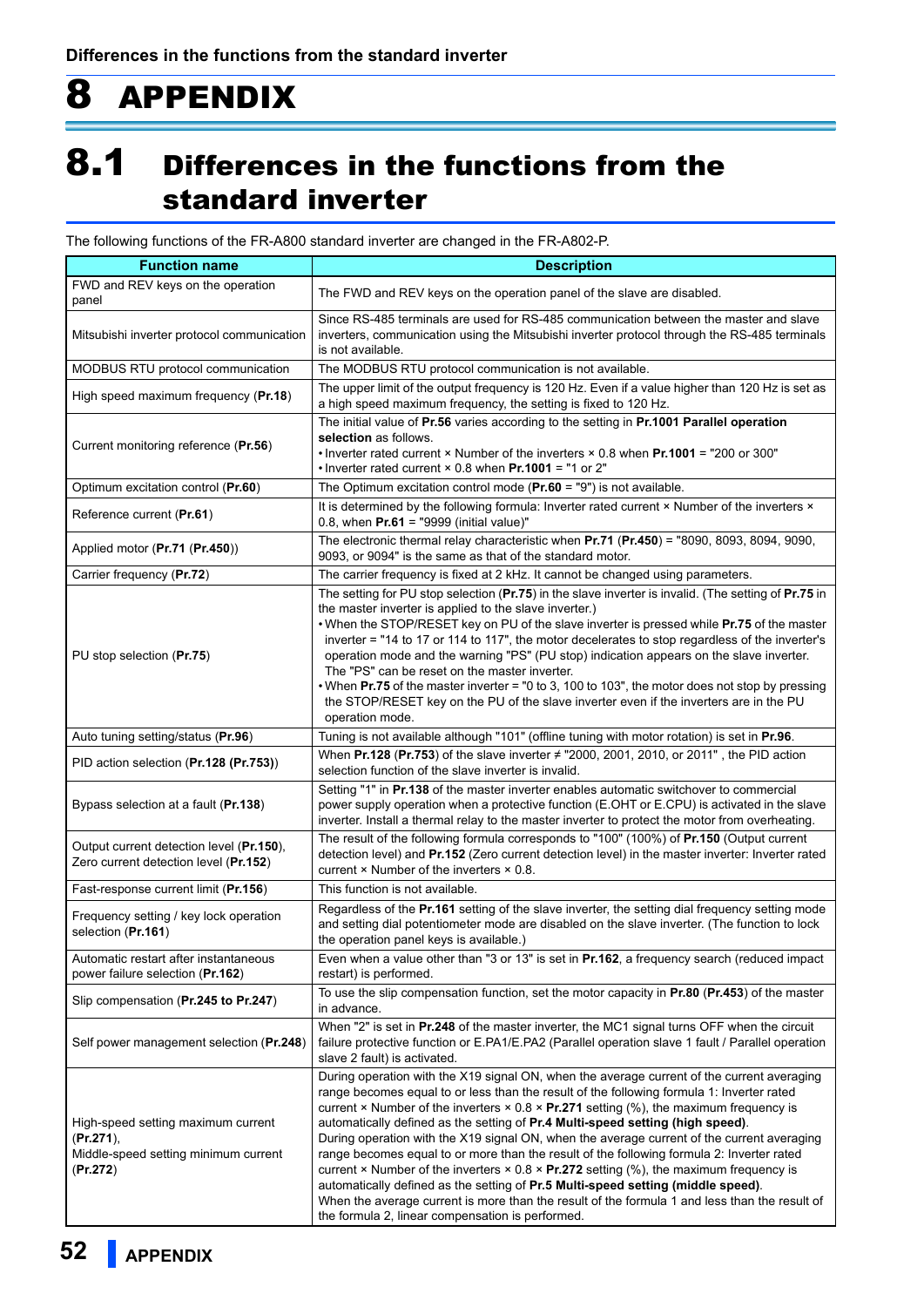| <b>Function name</b>                                                                                               | <b>Description</b>                                                                                                                                                                                                         |
|--------------------------------------------------------------------------------------------------------------------|----------------------------------------------------------------------------------------------------------------------------------------------------------------------------------------------------------------------------|
| Stop mode selection at communication<br>error (Pr.502), Operation frequency during<br>communication error (Pr.779) | The settings of Pr.502 and Pr.779 does not affect communication between the inverters via<br>the RS-485 terminals. (The setting affects only communication via the communication option.)                                  |
| PU mode operation command source<br>selection (Pr.551)                                                             | The command source is the PU connector when <b>Pr.551</b> = "1" and the inverters are in the PU<br>operation mode. When a USB memory device is connected to the USB connector, the<br>command source is the USB connector. |
| Multiple rating setting (Pr.570)                                                                                   | The SLD and HD ratings are not supported. When "0 or 3" is set in Pr.570, the ND rating is<br>applied.                                                                                                                     |
| Control method selection (Pr.800 (Pr.451))                                                                         | The PM sensorless vector control is not available. When $Pr.800$ ( $Pr.451$ ) = "13, 14, 113, or<br>114", Real sensorless vector control is applied.                                                                       |
| Fast-response operation (Pr.800 (Pr.451))                                                                          | Even if the fast-response operation is selected in Pr.800 (Pr.451), the normal-response<br>operation is applied.                                                                                                           |
| Torque control P gain (Pr.824, Pr.834)                                                                             | The 100% current loop proportional gain is equivalent to 800 rad/s during Real sensorless<br>vector control, and to 1120 rad/s during Vector control.                                                                      |

## **NOTE**

 • Functions not mentioned above are the same as those of the FR-A800 standard inverter. (The functions added in and after July 2016 are not supported.)

# <span id="page-52-0"></span>8.2 Compatible options

## **Plug-in option**

Availability of the plug-in options for the master and the slave inverters during the parallel operation is as follows.

O indicates that the option is available,  $\Delta$  indicates that the option is available but some functions are unavailable, and  $\times$ indicates that the option is not available.

| <b>Name</b>                                          | <b>Model</b>  | <b>Master</b> | <b>Slave</b>      |
|------------------------------------------------------|---------------|---------------|-------------------|
| Vector control                                       | FR-A8AP       | O             | $\times$          |
| Vector control / encoder pulse dividing output       | FR-A8AL       | O             | $\times$          |
| 16-bit digital input                                 | FR-A8AX       | $\Omega$      | $\Lambda$ *1      |
| Digital output / additional analog output            | FR-A8AY       | O             | $\Delta * 2$ , *3 |
| Relay output                                         | FR-A8AR       | $\Omega$      | $\Delta_{*2}$     |
| Bipolar analog output / high-resolution analog input | FR-A8AZ       | Λ             | $\Delta * 3$ *4   |
| <b>CC-Link communication</b>                         | FR-A8NC       | $\Omega$      | $\Delta * 5$      |
| <b>CC-Link IE Field Network communication</b>        | FR-A8NCE      | O             | $\Delta * 5$      |
| DeviceNet communication                              | FR-A8ND       | $\Omega$      | $\Delta * 5$      |
| PROFIBUS-DP communication                            | FR-A8NP       | $\Omega$      | $\Delta * 5$      |
| FL remote communication                              | FR-A8NF       | $\circ$       | $\Delta * 5$      |
| SSCNET III(/H) communication                         | FR-A8NS       | $\Omega$      | $\times$          |
| EtherNet/IP                                          | A8NEIP $2P*6$ | $\circ$       | $\Delta * 5$      |
| <b>PROFINET</b>                                      | A8NPRT 2P*6   | $\circ$       | $\Delta * 5$      |
| EtherCAT                                             | A8NECT 2P*6   | $\circ$       | $\Delta * 5$      |
| PROFIBUS-DP V1                                       | A8NDPV1 $*6$  | O             | $\Delta * 5$      |

<span id="page-52-5"></span>The speed command and torque command are not executed.

- <span id="page-52-1"></span>Some of the output signals (refer to **[page 43](#page-42-1)**) are not available.
- <span id="page-52-2"></span>Some of the monitor items (refer to **[page 45](#page-44-1)**) are not available.
- <span id="page-52-3"></span>The high-resolution analog input function is not available.
- <span id="page-52-4"></span>Only the monitoring function is available.
- <span id="page-52-6"></span> The option is available for inverters with the following SERIAL number or later. Made in Japan: February 2022 or later Made in China: March 2022 or later For checking the SERIAL number, refer to **[page 25](#page-24-2)**.

## ◆ Control terminal option

Availability of the control terminal option for the master and the slave inverters during the parallel operation is as follows.

 $O$  indicates that the option is available, and  $\times$  indicates that the option is not available.

| <b>Name</b>                   | <b>Model</b> | <b>Master</b> | <b>Slave</b> |
|-------------------------------|--------------|---------------|--------------|
| Vector control terminal block | FR-A8TP      |               | $\times$     |
| Screw terminal block          | FR-A8TR      | $\check{ }$   | ╰            |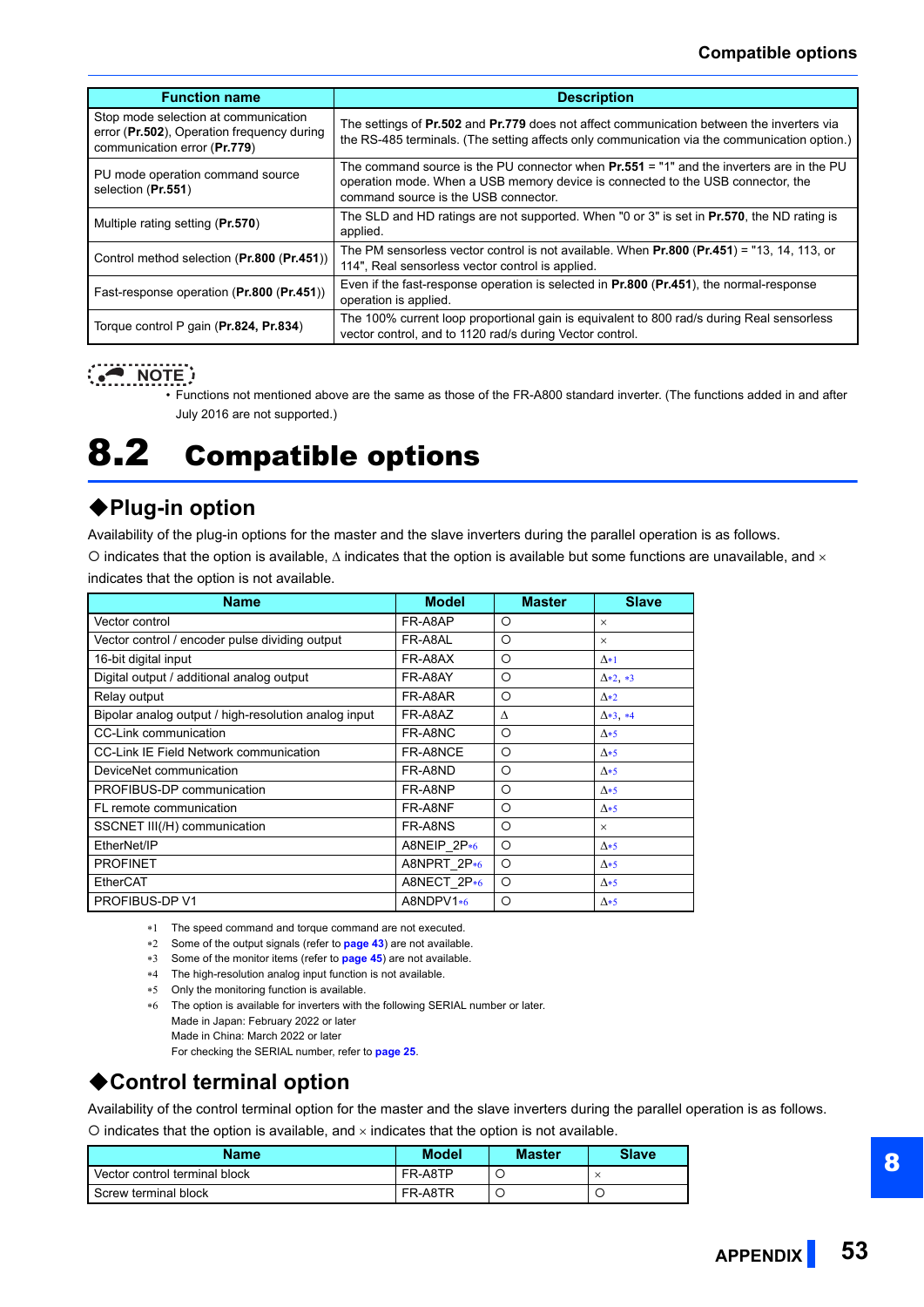# MEMO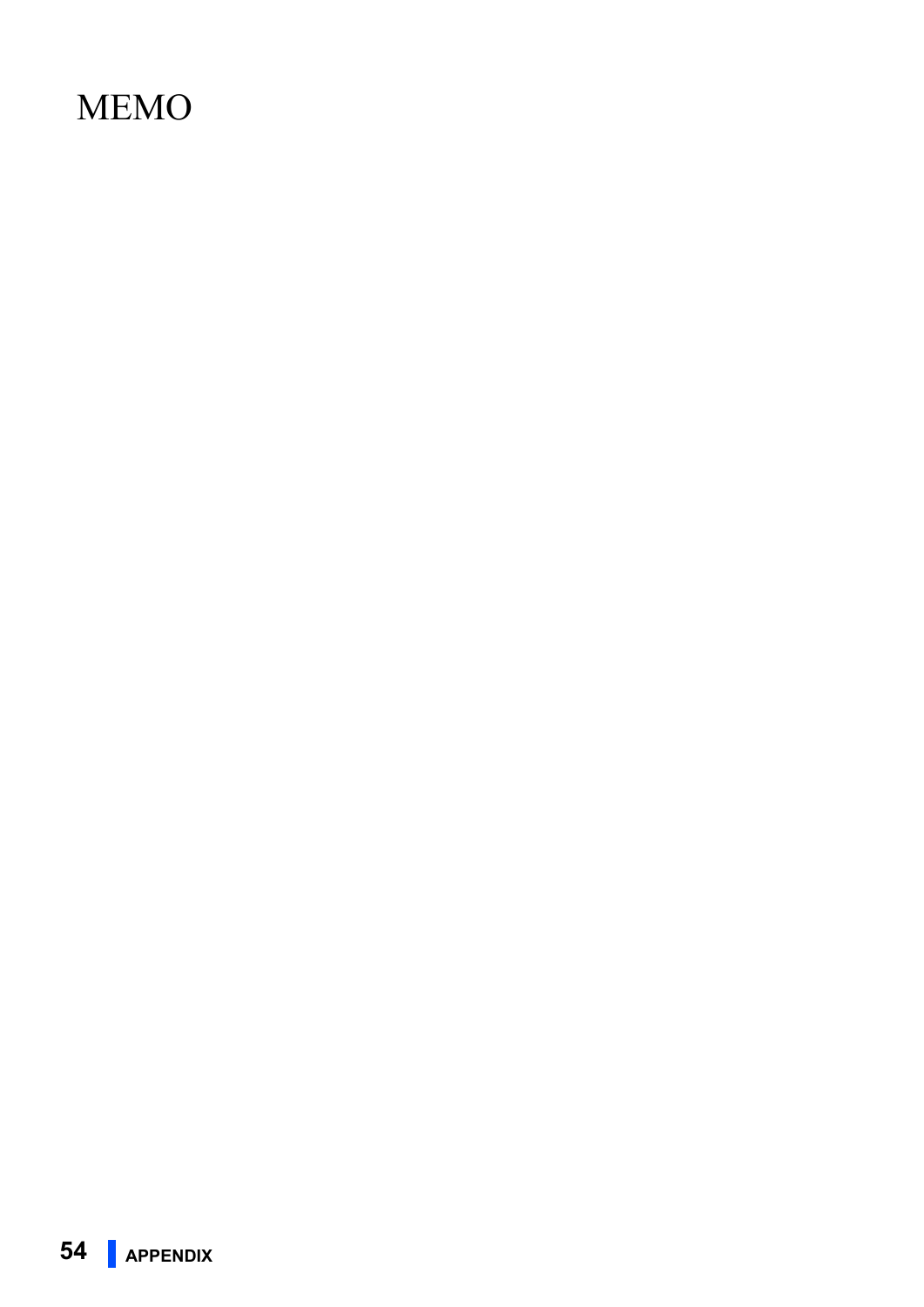### REVISIONS

\*The manual number is given on the bottom left of the back cover.

<span id="page-54-1"></span><span id="page-54-0"></span>

| <b>Revision Date</b> | *Manual number      | Revision                                                                                                                                                                                                                                                                                                                       |
|----------------------|---------------------|--------------------------------------------------------------------------------------------------------------------------------------------------------------------------------------------------------------------------------------------------------------------------------------------------------------------------------|
| Nov. 2016            | IB(NA)-0600654ENG-A | First edition                                                                                                                                                                                                                                                                                                                  |
| Jul. 2018            | IB(NA)-0600654ENG-B | Added<br>• Safety stop function                                                                                                                                                                                                                                                                                                |
| Jan. 2022            | IB(NA)-0600654ENG-C | Added<br>• Compatibility with multi-wound motors<br>Setting values "10200 and 10201" for Pr.1001<br>• Vector control of multi-wound motor<br>• Supplementary explanation to the FR-A800 Instruction Manual (Detailed)<br>• Emergency drive<br>• Compatibility with plug-in options<br>A8NEIP_2P, A8NPRT_2P, A8NECT_2P, A8NDPV1 |
|                      |                     |                                                                                                                                                                                                                                                                                                                                |